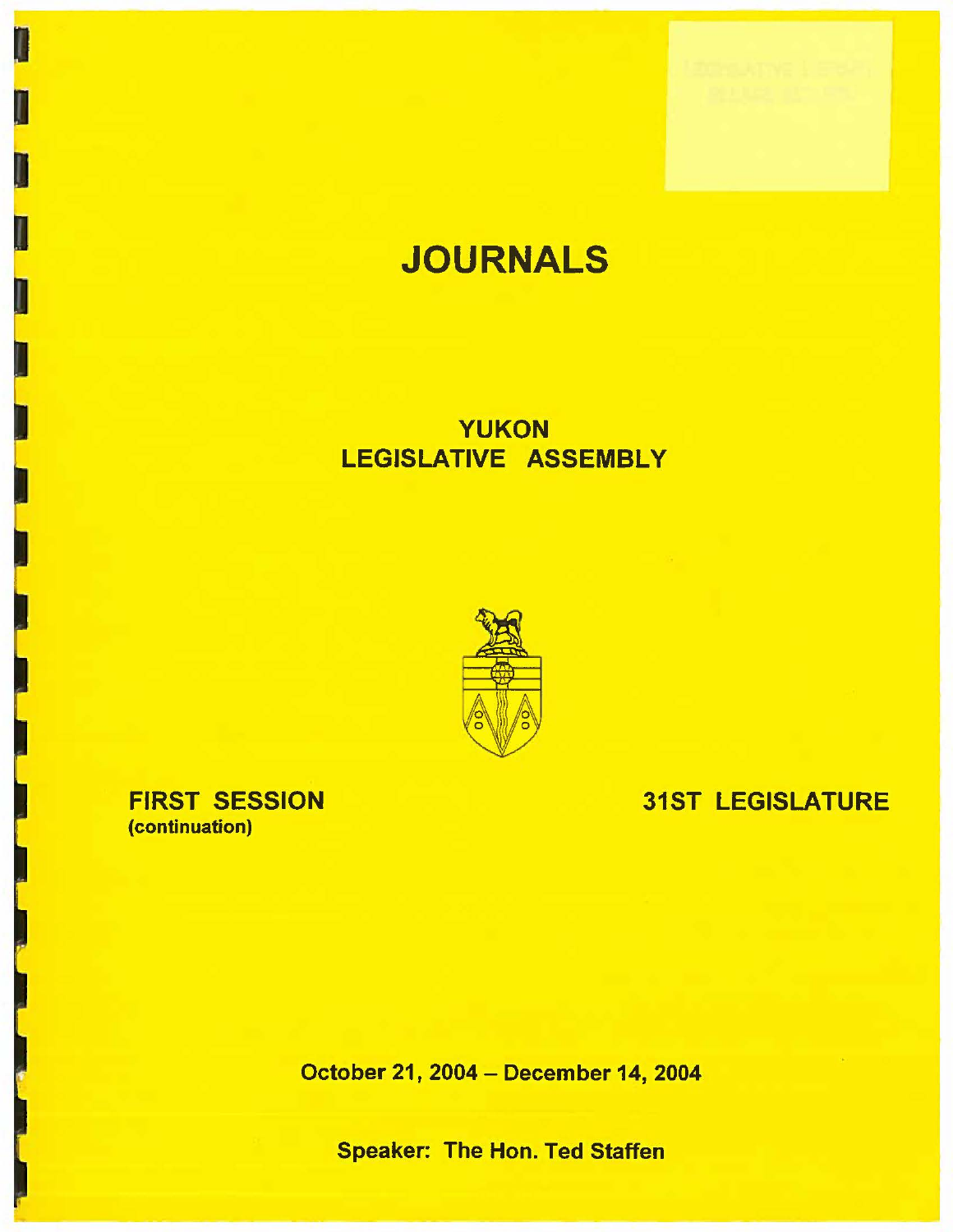# $-216-$

## **No. 92**

## **VOTES AND PROCEEDINGS**

## **of the**

## **YUKON LEGISLATIVE ASSEMBLY**

## **31st Legislative Assembly First Session**

## Thursday, October 21, 2004

The Speaker took the Chair at 1:00 p.m.

#### **INTRODUCTION OF PAGES**

 The Speaker informed the Assembly that Aaron Holway, Colin Campbell, Coralie Ullyett and Stuart Murray from Vanier Catholic Secondary School and Aven-Lee Enzenauer, Gareth Sloan, Melissa Grimard and Santina English from Porter Creek Secondary School would be serving as Pages during the Fall Sitting. Santina English and Stuart Murray were introduced and welcomed to the House.

### **SPEAKER'S STATEMENT (Re: Changes to the Order Paper- withdrawal of and changes to Motions)**

 Prior to proceeding with the Daily Routine, the Speaker informed the House of changes made to the Order Paper. Motion #75, standing in the name of the Member for Porter Creek South, and Motion #235 standing in the name of the Member for Pelly-Nisutlin were removed from the Order Paper, as the actions requested in those motions had been fulfilled. Motions #187, #188 and #213, standing in the name of the Member for Porter Creek South, Motion #150, standing in the name of the Member for Mount Lorne, and Motion #167, standing in the name of the Member for Mayo-Tatchun had been removed from the Order Paper as they were outdated. Motions #55 and #274, standing in the name of the Member for Porter Creek South, were modified so that the text of the motions remained current.

#### **TRIBUTES**

#### **Women's History Month**

 The Hon. Ms. Taylor, Minister responsible for the Women's Directorate, Mrs. Peter, Member for Vuntut Gwitchin, and Ms. Duncan, Leader of the Third Party, recognized October as Women's History Month.

#### **Foster Family Week**

 The Hon. Mr. Jenkins, Minister of Health and Social Services, Mr. McRobb, Member for Kluane, and Ms. Duncan, Leader of the Third Party, recognized October 19 to 25, 2004 as being Foster Family Week.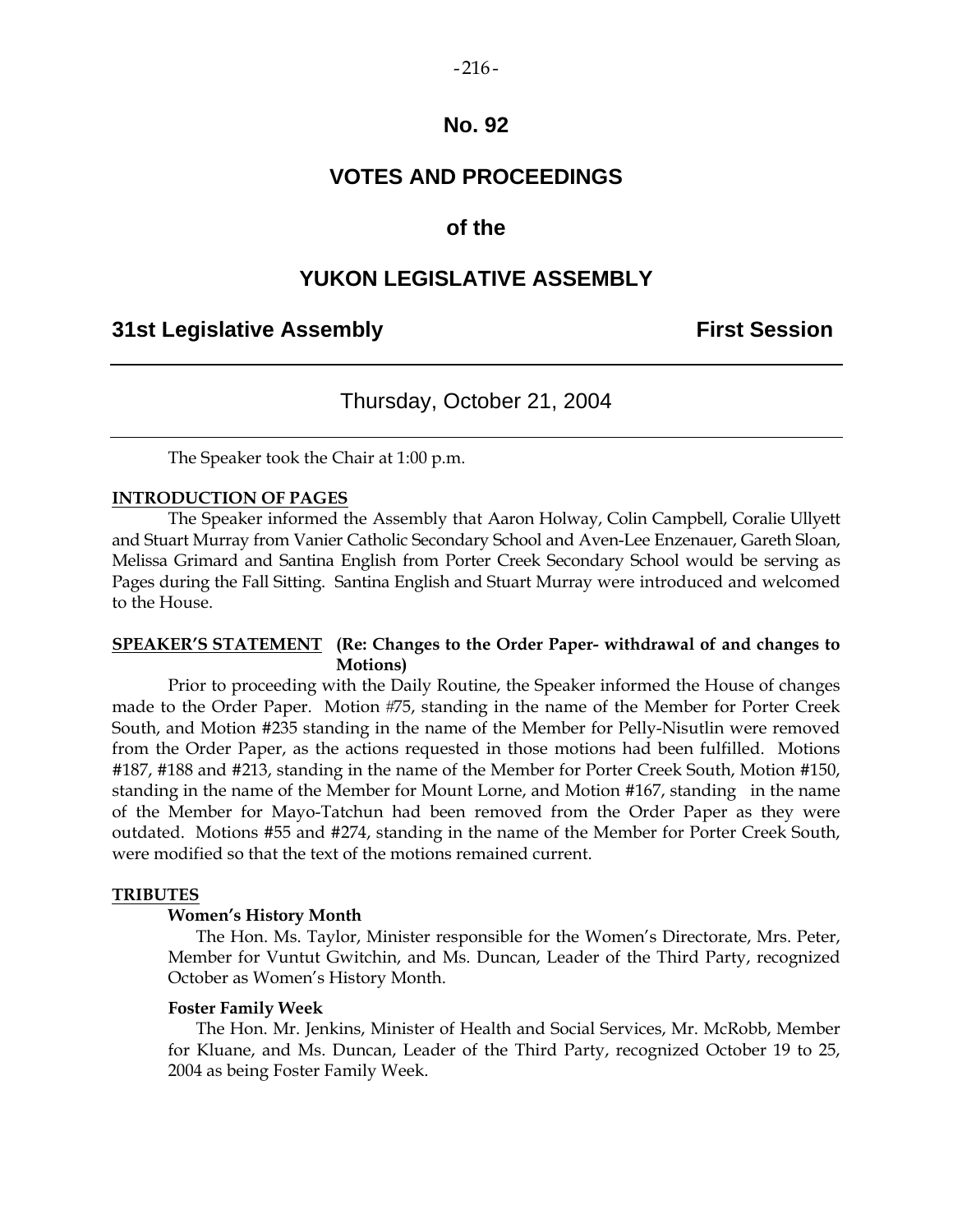#### **Library Week (Yukon)**

 The Hon. Mr. Hart, Minister of Community Services, and Mr. Cardiff, Member for Mount Lorne, recognized October 21 to 29, 2004 as the first Yukon Library Week.

#### **Small Business Week**

 The Hon. Mr. Kenyon, Minister of Economic Development, Mr. McRobb, Member for Kluane, and Ms. Duncan, Leader of the Third Party, recognized October 19 to 25, 2004 as being Small Business Week.

#### **Waste Reduction Week**

 Mr. Cardiff, Member for Mount Lorne, recognized October 18 to 24, 2004 as Waste Reduction Week.

## **TABLING RETURNS AND DOCUMENTS**

Hon. Mr. Staffen, Speaker

- Conflict of Interest Commission Annual Report for the period ending March 31, 2004 **(Sessional Paper #106)**
- Absence of Members from Sittings of the Legislative Assembly and its Committees: Report of the Clerk of the Legislative Assembly (dated October 21, 2004) **(Sessional Paper #107)**

#### **PETITIONS**

#### **Report of the Clerk**

The Clerk reported on Petition #3 as follows:

"Mr. Speaker, and honourable Members of the Assembly:

 I have had the honour to review a petition, being Petition #3 of the First Session of the 31st Legislative Assembly, as presented by the Member for Mount Lorne on May 18, 2004.

 This petition meets the requirements as to form of the Standing Orders of the Yukon Legislative Assembly.

> Patrick L. Michael Clerk of the Yukon Legislative Assembly"

 The Speaker ruled that, accordingly, Petition #3 was deemed to have been read and received.

### **Presentation**

Mr. Hardy, Leader of the Official Opposition, presented the following petition:

Reaching a fair compensation agreement with the owners of Northern Splendor Reindeer farm **(Petition #4) (Petition #4)** 

### **INTRODUCTION OF BILLS**

- Bill #46 Act to Amend the Oil and Gas Act - Hon. Mr. Lang
- Bill #47 Act to Amend the Financial Administration Act -Hon. Mr. Fentie
- Bill #48 Act to Amend the Elections Act -Hon. Mr. Fentie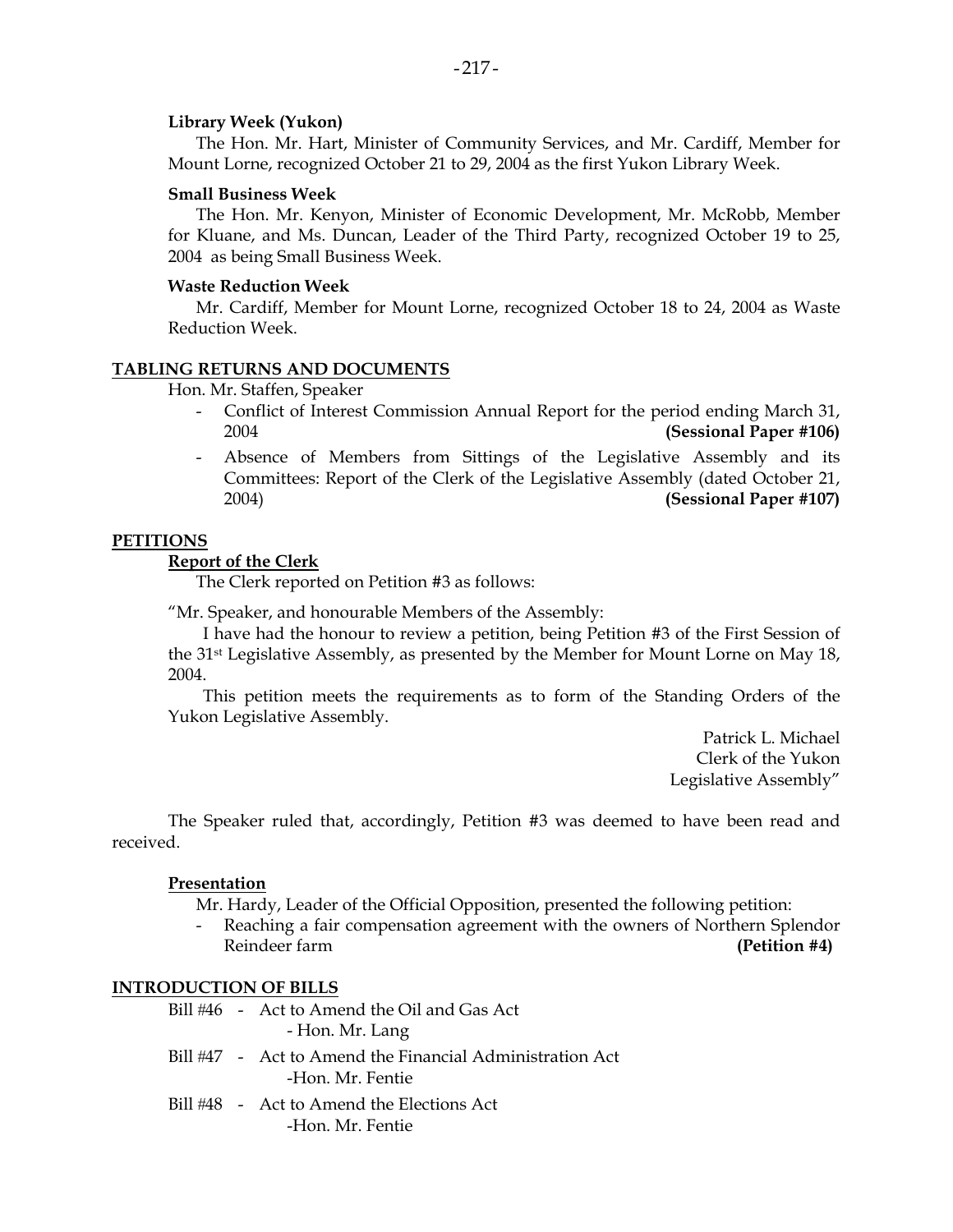|  | Bill #49 - Act to Amend the Legal Profession Act<br>-Hon, Mr. Edzerza                            |
|--|--------------------------------------------------------------------------------------------------|
|  | Bill #50 - Act to Amend the Crime Prevention and Victim Services Trust Act<br>- Hon, Mr. Edzerza |
|  | Bill #51 - Act to Amend the Motor Vehicles Act<br>-Hon. Mr. Hart                                 |
|  | Bill #53 - Act to Amend the Insurance Act<br>-Hon. Mr. Hart                                      |
|  | Bill #54 - Act to Amend the Income Tax Act<br>-Hon, Mr. Fentie                                   |

## **FILED DOCUMENTS**

During Question Period, the following documents were filed:

Mr. Fairclough, Member for Mayo-Tatchun

Carmacks School, construction of: letter from Hon. John Edzerza, Minister of Education (dated April 14, 2004) to Chief Eddie Skookum, Little Salmon/ Carmacks First Nation with Resolution of LSCFN attached

## **(Filed Document #47)**

Mr. Hardy, Leader of the Official Opposition

 - Northern Splendor Reindeer herd, resolution of situation: letter from Hon. Dennis Fentie, Premier (dated May 18, 2004) to Stella and Lloyd Gregory

## **(Filed Document #48)**

Northern Splendor Reindeer herd, resolution of situation: letter from Hon. Dennis Fentie, Premier (dated June 4, 2004) to Stella and Lloyd Gregory

#### **(Filed Document #49)**

Northern Splendor Reindeer herd, resolution of situation: letter from Hon. Dennis Fentie, Premier (dated July 26, 2004) to Stella and Lloyd Gregory

### **(Filed Document #50)**

- Northern Splendor Reindeer herd, withdrawal of offer to resolve issue through informal process: Letter from Hon. Dennis Fentie, Premier (dated August 27, 2004) to Stella and Lloyd Gregory **(Filed Document #51)**
- Northern Splendor Reindeer Farm, establishment of: letter from Alan J. Hunt, PhD (dated October 24, 2004) **(Filed Document #52)**

The Assembly adjourned at 2:16 p.m. until 1:00 p.m., Monday, October 25, 2004.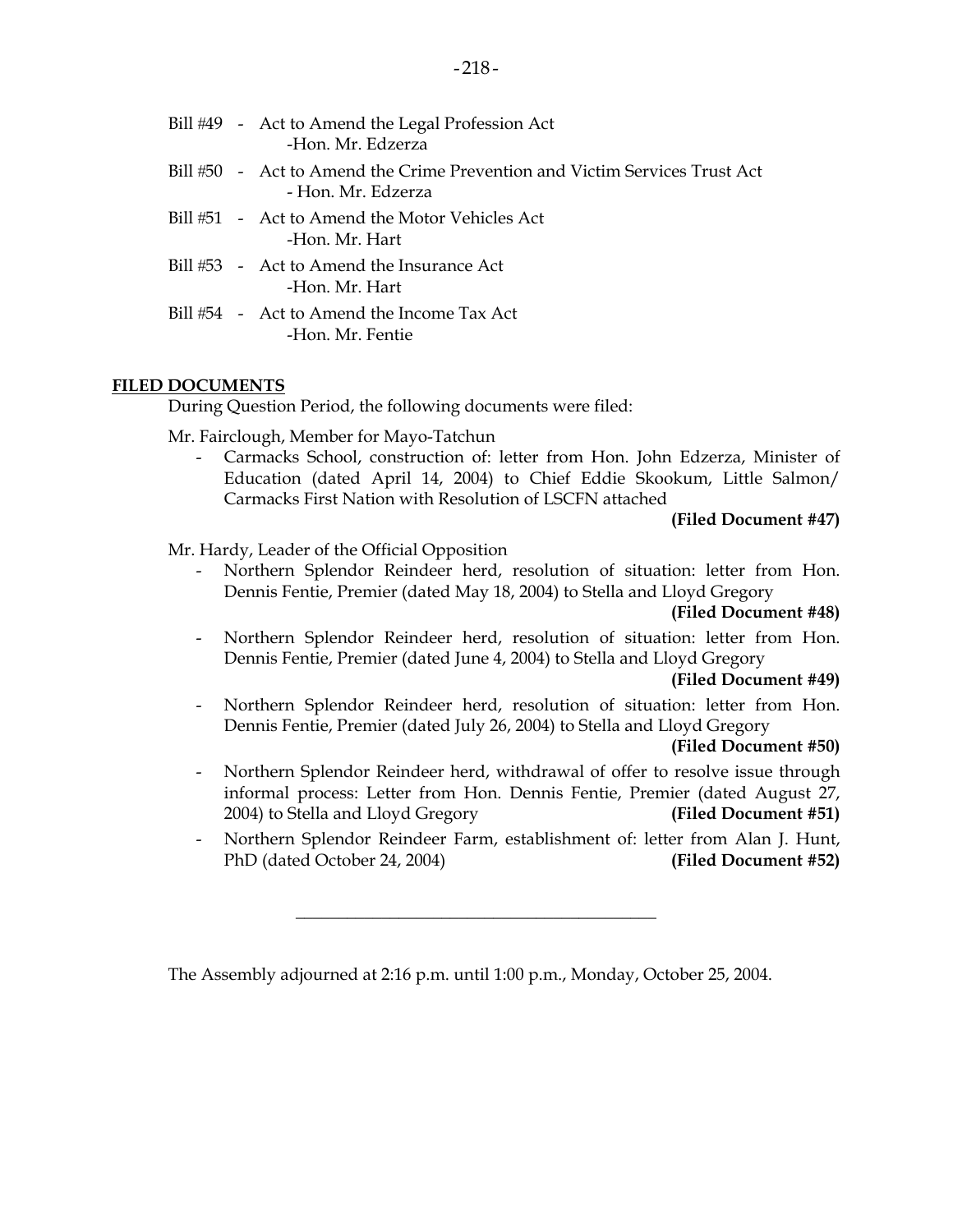## $-219-$

## **No. 93**

## **VOTES AND PROCEEDINGS**

## **of the**

## **YUKON LEGISLATIVE ASSEMBLY**

## **31st Legislative Assembly First Session**

## Monday, October 25, 2004

The Speaker took the Chair at 1:00 p.m.

## **TRIBUTES**

## **Breast Cancer Awareness Month**

 The Hon. Mr. Jenkins, Minister of Health and Social Services, Mr. McRobb, Member for Kluane, and Ms. Duncan, Leader of the Third Party, recognized October as Breast Cancer Awareness Month.

## **World Literacy Award: Peggy Sue Schadl from Watson Lake**

 The Hon. Mr. Edzerza, Minister of Education, on behalf of all Members, paid tribute to Grade 5 Johnson Elementary School student, Peggy Sue Schadl, on being the recipient of a national award from World Literacy Canada.

### **TABLING RETURNS AND DOCUMENTS**

Hon. Mr. Jenkins, Minister of Health and Social Services

 - Electoral Reform: Interim Report (dated July 31, 2004) by Ken McKinnon, Senior Advisor on Electoral Reform **(Sessional Paper #108)** 

## **PRESENTING REPORTS OF COMMITTEES**

Mr. Hardy, Chair, Public Accounts Committee

 - Standing Committee on Public Accounts: First Report (dated July 2, 2004) (Vol. 14) **(Sessional Paper #109)** 

### **PETITIONS**

## **Report of the Clerk**

The Clerk reported on Petition #4 as follows:

"Mr. Speaker, and honourable Members of the Assembly:

 I have had the honour to review a petition, being Petition #4 of the First Session of the 31st Legislative Assembly, as presented by the Leader of the Official Opposition on October 21, 2004.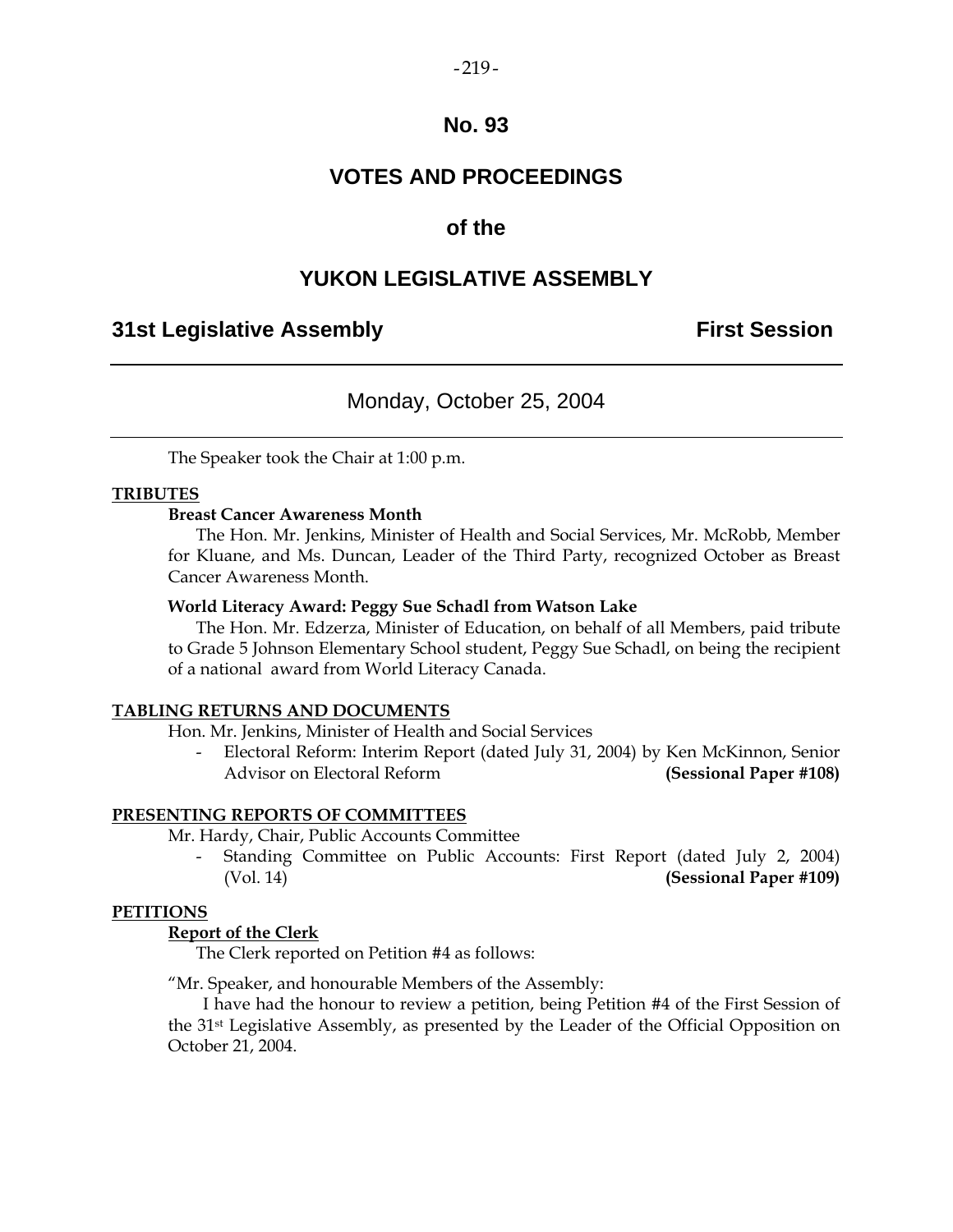This petition meets the requirements as to form of the Standing Orders of the Yukon Legislative Assembly.

> Patrick L. Michael Clerk of the Yukon Legislative Assembly"

 The Speaker ruled that, accordingly, Petition #4 was deemed to have been read and received.

### **INTRODUCTION OF BILLS**

Bill #52 - Act to Amend the Education Staff Relations Act and the Public Service Staff Relations Act

- Hon. Ms. Taylor

### **FILED DOCUMENTS**

During Question Period, the following documents were filed:

Hon. Mr. Jenkins, Minister of Health and Social Services

- Immigration hearings for refugee claimants, letter from Hon. Peter Jenkins, Minister of Health and Social Services (dated Oct. 5, 2004) to Larry Bagnell, MP, Yukon **(Filed Document #53)**
- Immigration hearings for refugee claimants, letter from Hon. Peter Jenkins, Minister of Health and Social Services (dated Oct. 5, 2004) to Hon. Judy Sgro, Minister, Citizenship and Immigration Canada **(Filed Document #54)**

## **GOVERNMENT BILLS (Second Reading)**

The following Bills were read a second time and referred to Committee of the Whole:

Bill #46 - Act to Amend the Oil and Gas Act - Hon. Mr. Lang

Bill #53 - Act to Amend the Insurance Act -Hon. Mr. Hart

### **COMMITTEE OF THE WHOLE**

According to Order, the Assembly resolved into Committee of the Whole.

The following Bills were reported without amendment:

- Bill #46 Act to Amend the Oil and Gas Act - Hon. Mr. Lang
- Bill #53 Act to Amend the Insurance Act -Hon. Mr. Hart

The report of the Chair was adopted.

The Assembly adjourned at 5:50 p.m. until 1:00 p.m., Tuesday, October 26, 2004.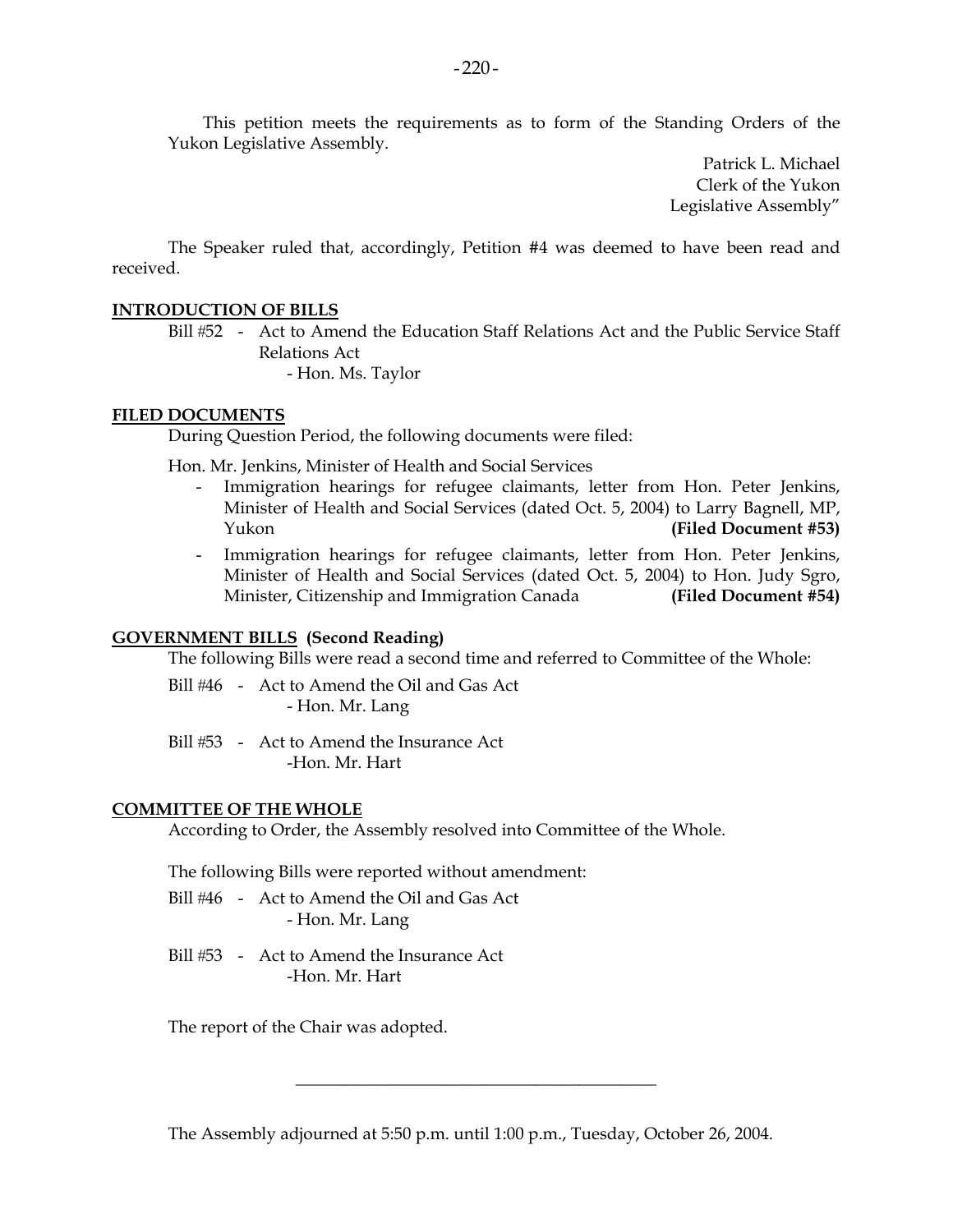## $-221-$

## **No. 94**

## **VOTES AND PROCEEDINGS**

## **of the**

## **YUKON LEGISLATIVE ASSEMBLY**

## **31st Legislative Assembly First Session**

## Tuesday, October 26, 2004

The Speaker took the Chair at 1:00 p.m.

## **TRIBUTES**

## **National Students Against Impaired Driving Day**

 The Hon. Mr. Hart, Minister of Highways and Public Works, paid tribute to the 6th Annual National Students Against Impaired Driving Day in Canada.

### **Block Parents Week**

 Mr. McRobb, Member for Kluane, and the Hon. Mr. Edzerza, Minister of Justice, recognized National Block Parents Week as being October 24 to October 30, 2004.

### **TABLING RETURNS AND DOCUMENTS**

Hon. Mr. Hart, Minister of Highways and Public Works

Motor Vehicle Act Review Survey: conducted for Department of Highways and Public Works by DataPath Systems (Presented June 16, 2004, Updated July 5, 2004) **(Sessional Paper #110)** 

### **INTRODUCTION OF BILLS**

 Bill 105 - Act to Amend the Conflict of Interest (Members and Ministers) Act - Mr. Hardy

### **NOTICE RE GOVERNMENT PRIVATE MEMBERS' BUSINESS**

 Pursuant to Standing Order 14.2(7), the Hon. Mr. Jenkins, Government House Leader, identified Motion #332 and Motion #328 as being the items to be called during Government Private Members' Business on Wednesday, October 27, 2004.

## **GOVERNMENT BILLS (Second Reading)**

The following Bill was read a second time and referred to Committee of the Whole:

Bill #51 - Act to Amend the Motor Vehicles Act - Hon. Mr. Hart

### **COMMITTEE OF THE WHOLE**

 According to Order, the Assembly resolved into Committee of the Whole. Progress was reported on the following Bill: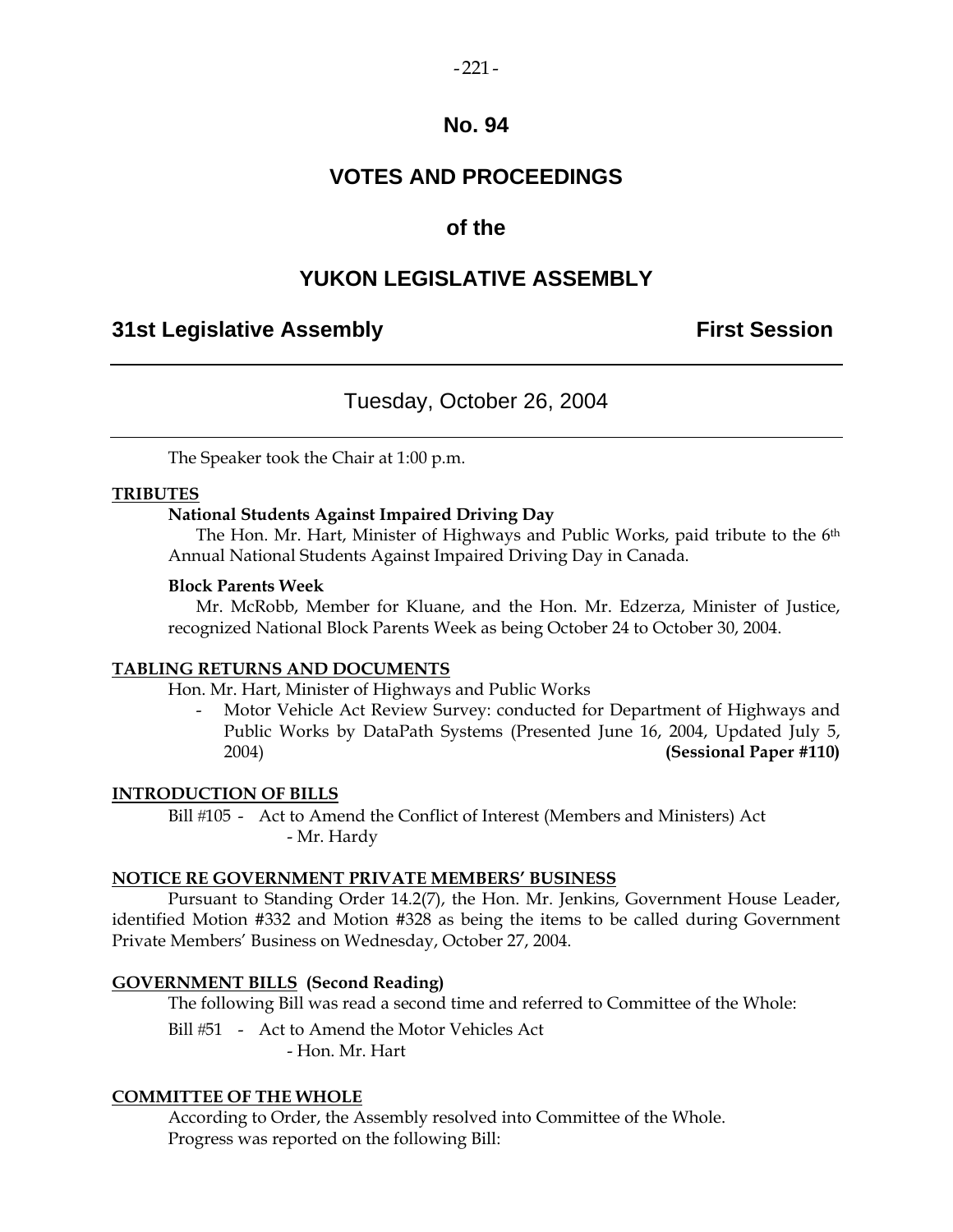Bill #51 - Act to Amend the Motor Vehicles Act - Hon. Mr. Hart

The report of the Chair was adopted.

The Assembly adjourned at 5:57 p.m. until 1:00 p.m., Wednesday, October 27, 2004.

 $\mathcal{L}_\text{max}$  , we have the set of the set of the set of the set of the set of the set of the set of the set of the set of the set of the set of the set of the set of the set of the set of the set of the set of the set of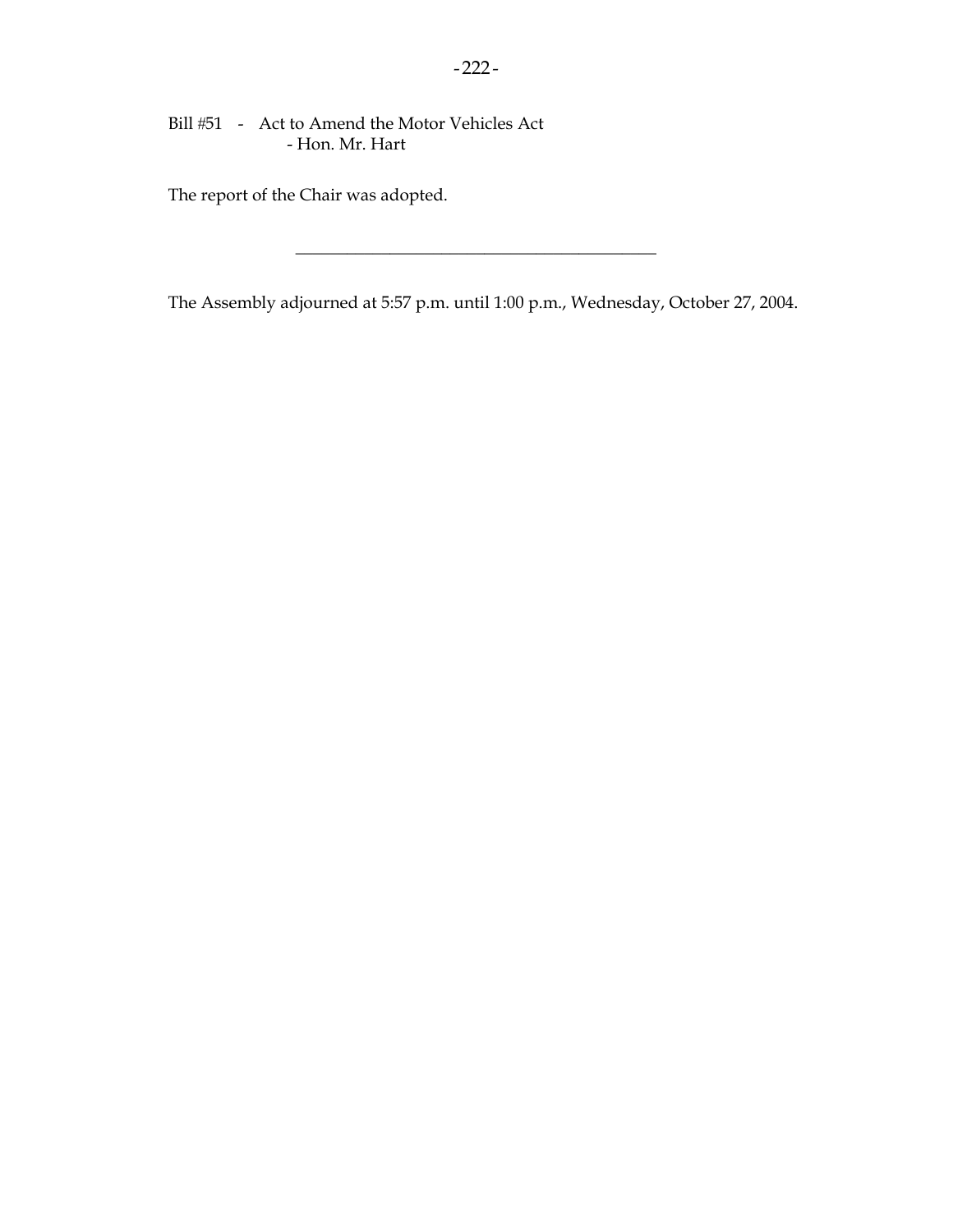## **No. 95**

## **VOTES AND PROCEEDINGS**

## **of the**

## **YUKON LEGISLATIVE ASSEMBLY**

## **31st Legislative Assembly First Session**

## Wednesday, October 27, 2004

The Speaker took the Chair at 1:00 p.m.

### **TRIBUTES**

## **In remembrance of Elly Porslid**

 Ms. Duncan, Leader of the Third Party, on behalf of all Members, paid tribute to Elly Porslid, a long time Yukoner, who passed away on September 1, 2004.

### **In recognition of Elijah Smith Elementary School**

 The Hon. Mr. Edzerza, Minister of Education, paid tribute to the staff and students at Elijah Smith Elementary School on being in being featured in the "Sharing Our Success" publication.

### **PETITIONS (Response to Petition #3)**

The Hon. Mr. Hart, Minister of Community Services, gave an oral response to Petition #3, (received by the House on October 21, 2004) with regard to establishing an independent commission of inquiry re the removal of Dawson City's Mayor and Council.

#### **INTRODUCTION OF BILLS**

Bill #106 - Act to Amend the Financial Administration Act - Mr. Hardy

#### **FILED DOCUMENTS**

 During Question Period, Mr. Fairclough, Member for Mayo-Tatchun filed the following document:

 - Intergovernmental Agreement between Little Salmon Carmacks First Nation and The Government of Yukon regarding a new school facility **(Filed Document #55)**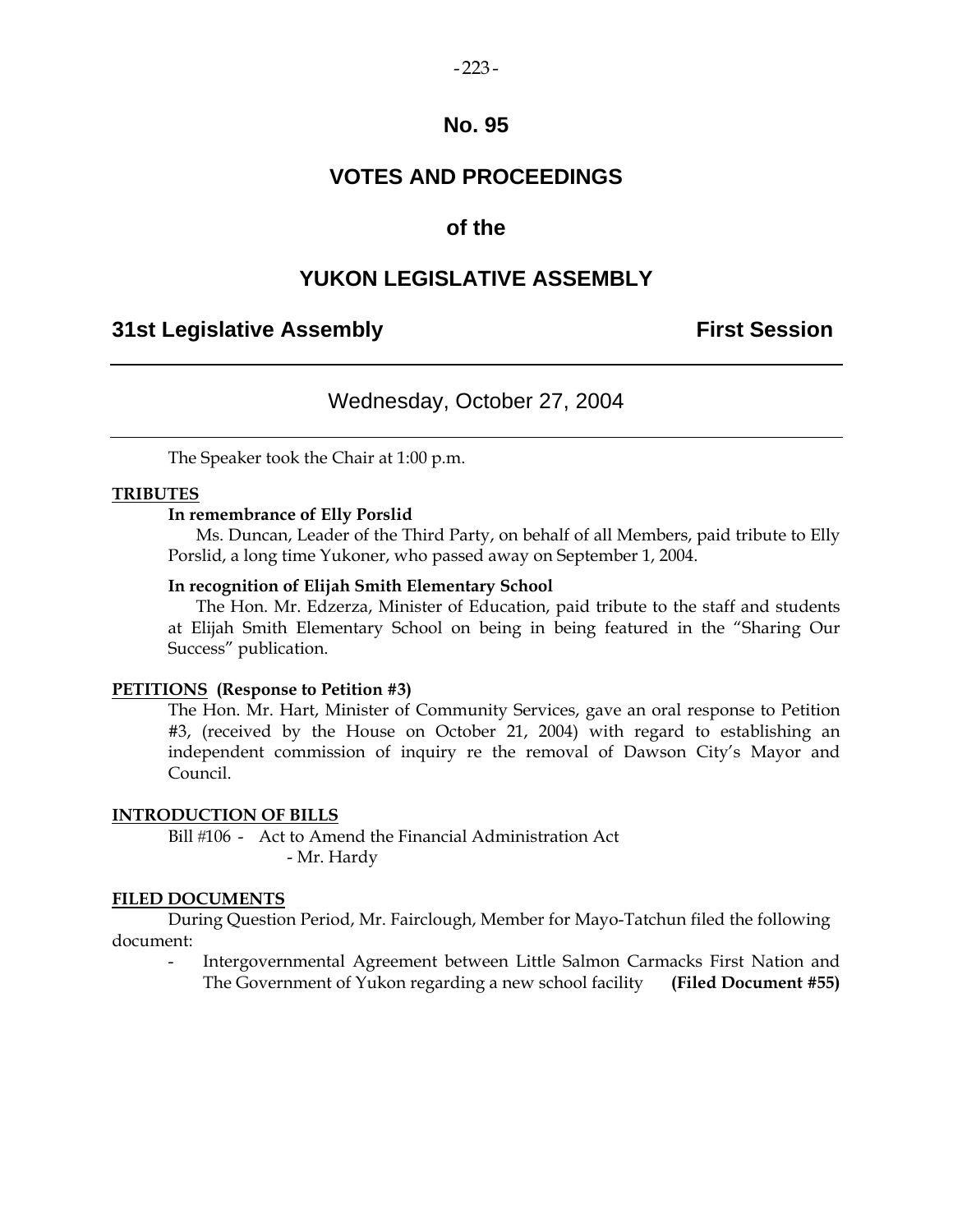## **GOVERNMENT PRIVATE MEMBERS' BUSINESS MOTIONS OTHER THAN GOVERNMENT MOTIONS**

Moved by Mr. Hassard, Member for Pelly-Nisutlin:

 THAT this House urges the Yukon Government to work with The Royal Canadian Legion to design and develop a Veterans License Plate in recognition of Yukon veterans and their efforts to protect our country and preserve peace around the world. **(Motion # 332)** 

 A debate arising on Motion #332 and the question being put, it was agreed to on the following recorded Division:  $V\mathbf{E}$   $\Lambda$ 

|         | I EA    |            |    |
|---------|---------|------------|----|
| Jenkins | Cathers | Fairclough |    |
| Taylor  | Rouble  | Cardiff    |    |
| Edzerza | Hassard | Peter      | 15 |
| Lang    | Hardy   | Duncan     |    |
| Hart    | McRobb  | Arntzen    |    |
|         |         |            |    |

NAY

 $\Omega$ 

Moved by Mr. Cathers, Member for Lake Laberge:

 THAT this House urges the federal Liberal Government to eliminate the Goods and Services Tax on heating fuels and electricity sold north of the sixtieth parallel in recognition of the colder climate faced in this region and in the spirit of the 1993 Liberal election promise to "scrap and abolish the GST". **(Motion #328)** 

 A debate arising on the motion, it was moved by Ms. Duncan, Leader of the Third Party, in amendment thereto:

THAT Motion #328 be amended by adding after the word GST the following:

 "and THAT this House urges the Yukon Party Government to make good on a commitment made by the MLA for Klondike to eliminate territorial taxes on gasoline and diesel."

 A debate arising on the amendment, it was negatived on the following recorded Division:  $Y<sub>E</sub>$ 

|                              | I EA                    |                              |   |  |
|------------------------------|-------------------------|------------------------------|---|--|
| Hardy<br>McRobb              | Fairclough<br>Peter     | Duncan                       | 5 |  |
|                              | <b>NAY</b>              |                              |   |  |
| Jenkins<br>Taylor<br>Edzerza | Lang<br>Hart<br>Cathers | Rouble<br>Hassard<br>Arntzen | 9 |  |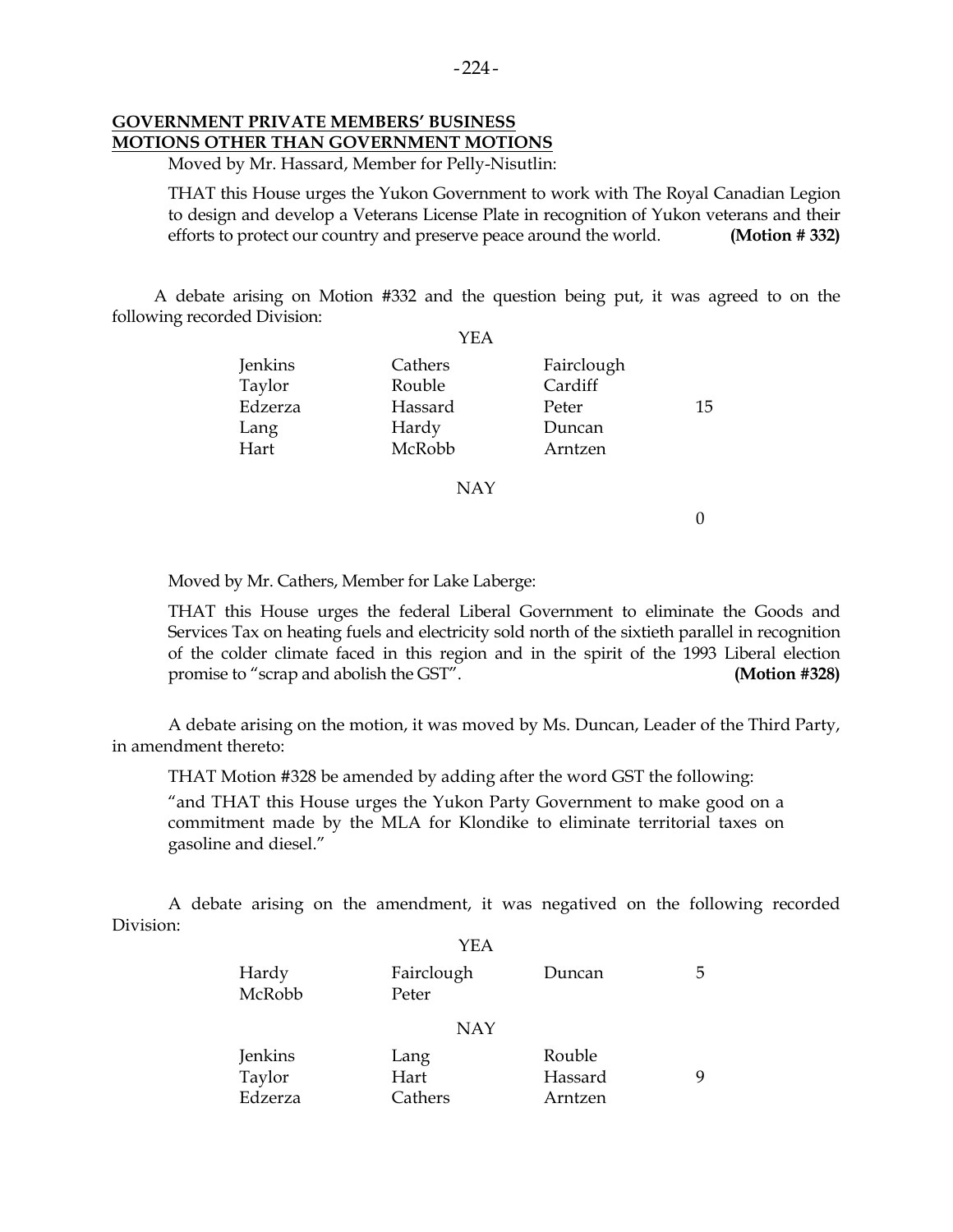The Assembly adjourned at 6:00 p.m. until 1:00 p.m., Thursday, October 28, 2004.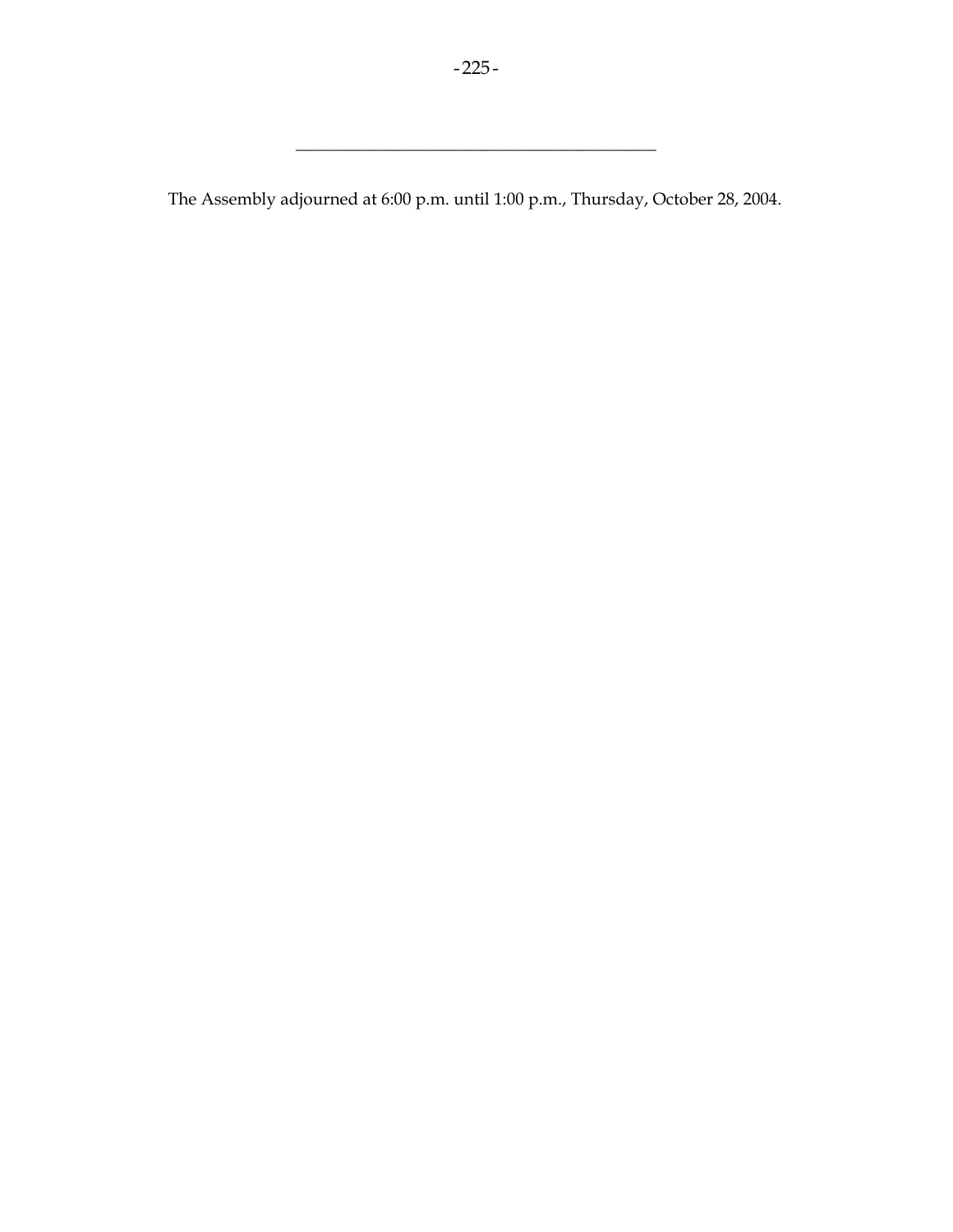#### $-226-$

## **No. 96**

## **VOTES AND PROCEEDINGS**

## **of the**

## **YUKON LEGISLATIVE ASSEMBLY**

## **31st Legislative Assembly First Session**

## Thursday, October 28, 2004

The Speaker took the Chair at 1:00 p.m.

### **TRIBUTES**

## **In recognition of Yukon College Chancellors Sam Johnston and Ken McKinnon**

 The Hon. Mr. Edzerza, Minister of Education, Mr. Fairclough, Member for Mayo-Tatchun, and Ms. Duncan, Leader of the Third Party, welcomed and recognized Sam Johnston, former Speaker, as the newly appointed Chancellor of Yukon College and Ken McKinnon, former Chancellor of Yukon College.

#### **Crime Prevention Week**

 The Hon. Mr. Edzerza, Minister of Justice, and Mr. Cardiff, Member for Mount Lorne, recognized October 28 to November 4, 2004 as Crime Prevention Week.

#### **TABLING RETURNS AND DOCUMENTS**

Hon. Mr. Fentie, Premier

- Public Accounts of the Government of Yukon for the year ended March 31, 2004

**(Sessional Paper #111)** 

#### **INTRODUCTION OF BILLS**

Bill #107 - Democratic Reform Act - Mr. Hardy

- Bill #11 Fourth Appropriation Act, 2003-04 -Hon. Mr. Fentie
- Bill #12 Second Appropriation Act, 2004-05 -Hon. Mr. Fentie

#### **MONEY MESSAGE**

 Bill #11, *Fourth Appropriation Act, 2003-04*, and Bill #12, *Second Appropriation Act, 2004-05*, were accompanied by a money message.

### **COMMITTEE OF THE WHOLE**

According to Order, the Assembly resolved into Committee of the Whole.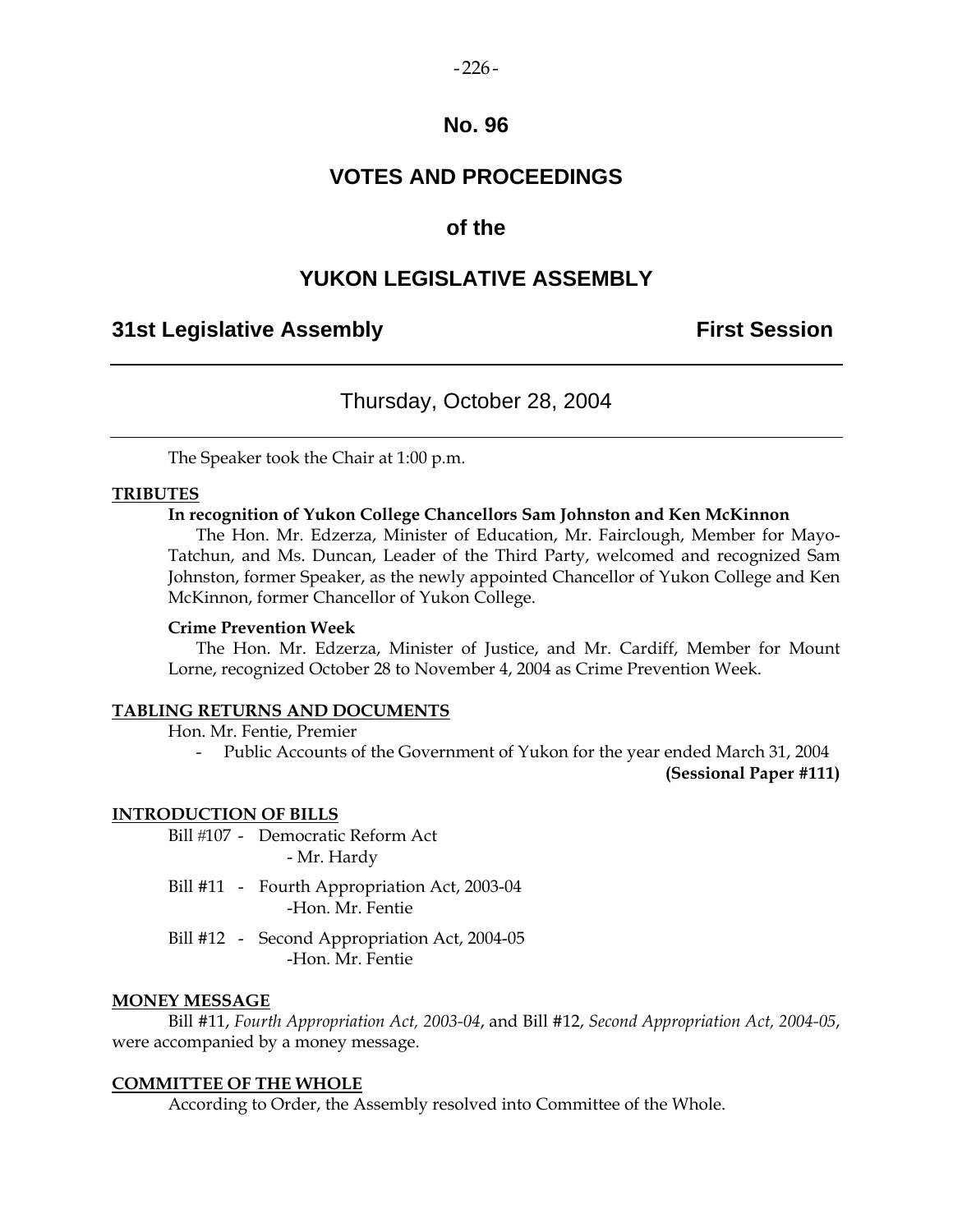Progress was reported on the following Bill:

Bill #51 - Act to Amend the Motor Vehicles Act - Hon. Mr. Hart

The report of the Chair was adopted.

## **Filed Document**

 During debate, the Hon. Mr. Hart, Minister of Highways and Public Works, filed the following document:

Impoundment of Capital Towing Services flat deck tow truck (Plate #CTB22), letter from Hon. Elaine Taylor, Minister of Justice (dated July 25, 2003) to Rodney Snow, Davis and Company

#### **(Filed Document #56)**

## **Tributes**

#### **In remembrance of Bert Wybrew**

 The. Hon. Mr. Hart, Minister of Community Services, and Mr. McRobb, Member for Kluane, paid tribute to Bert Wybrew, a former mayor of Whitehorse, who passed away on October 16, 2004.

The Assembly adjourned at 6:03 p.m. until 1:00 p.m., Monday, November 1, 2004.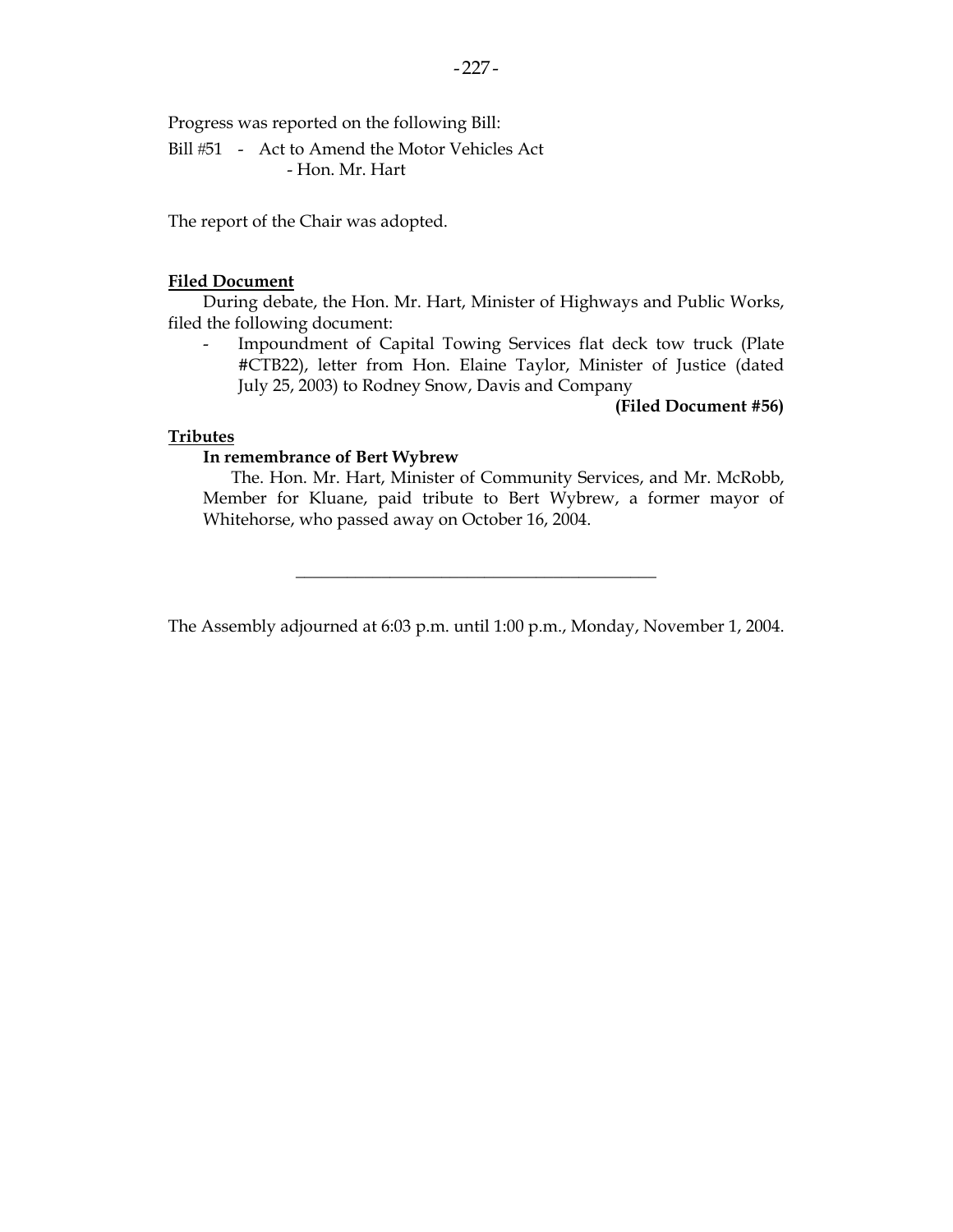#### $-228-$

## **No. 97**

## **VOTES AND PROCEEDINGS**

## **of the**

## **YUKON LEGISLATIVE ASSEMBLY**

## **31st Legislative Assembly First Session**

## Monday, November 1, 2004

The Speaker took the Chair at 1:00 p.m.

#### **TRIBUTES**

## **Down's Syndrome Awareness Week**

 Mr. McRobb, Member for Kluane, and the Hon. Mr. Jenkins, Minister of Health and Social Services, recognized November 1 to 7, 2004 as national Down's Syndrome Awareness Week

#### **Women Abuse Prevention Month**

 Mr. McRobb, Member for Kluane, the Hon. Ms. Taylor, Minister responsible for the Women's Directorate, and Ms. Duncan, Leader of the Third Party recognized the month of November 2004 as being Women Abuse Prevention Month.

#### **GOVERNMENT BILLS (Second Reading)**

The following Bill was called for Second Reading:

Bill #12 - Second Appropriation Act, 2004-05 - Hon. Mr. Fentie

 A debate arising on the motion for Second Reading of Bill #12, entitled Second Appropriation Act, 2004-05, and the time reaching 6:00 p.m. while the Hon. Mr. Edzerza was speaking to it, the Speaker, pursuant to Standing Order 2(2), adjourned the House until 1:00 p.m. on Tuesday, November 2, 2004, and debate on second reading was accordingly adjourned.

The Assembly adjourned at 6:00 p.m. until 1:00 p.m., Tuesday, November 2, 2004.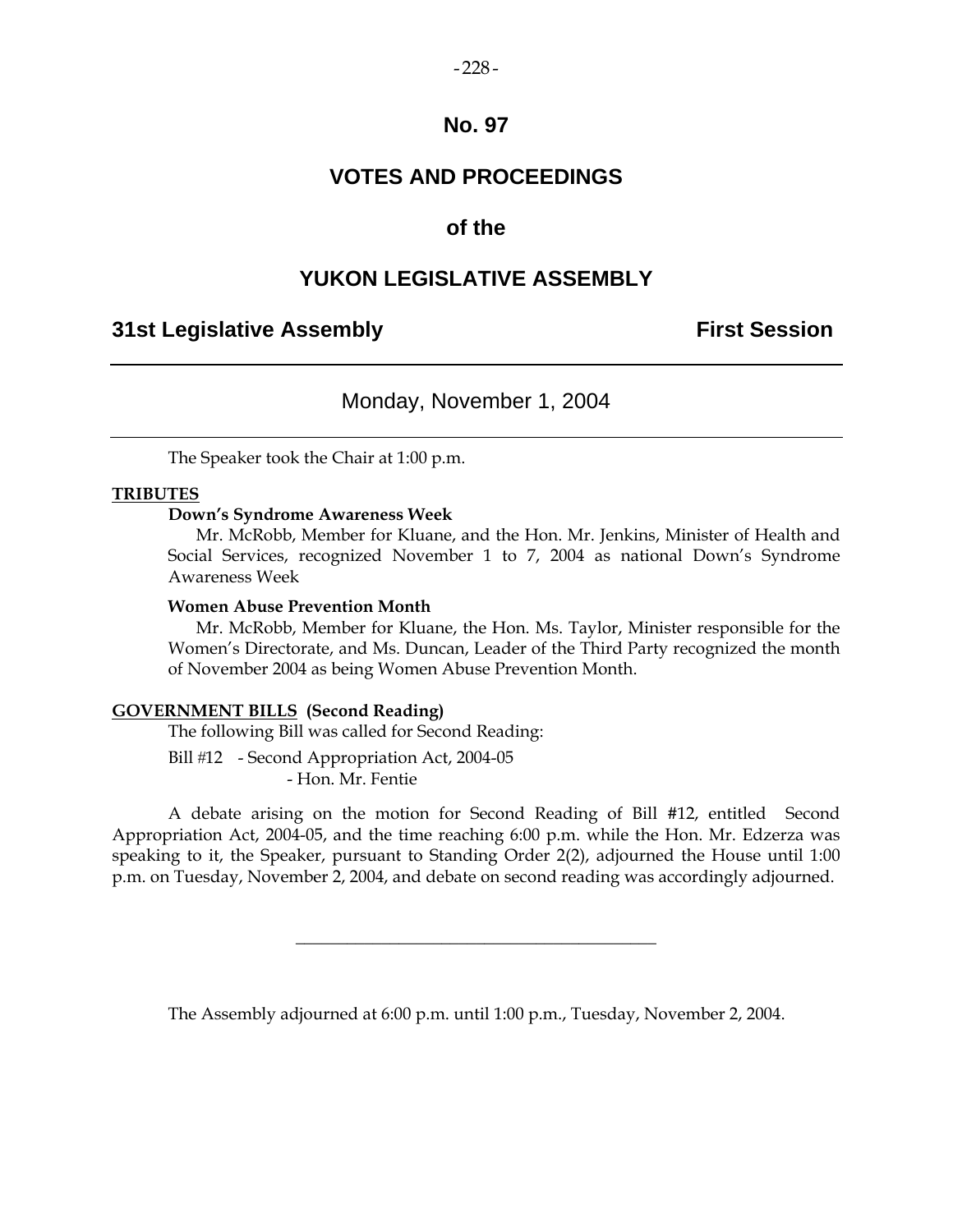#### $-229-$

## **No. 98**

## **VOTES AND PROCEEDINGS**

## **of the**

## **YUKON LEGISLATIVE ASSEMBLY**

## **31st Legislative Assembly First Session**

## Tuesday, November 2, 2004

The Speaker took the Chair at 1:00 p.m.

### **TRIBUTES**

#### **Diabetes Awareness Month**

 The Hon. Mr. Jenkins, Minister of Health and Social Services, recognized November as being national Diabetes Awareness Month.

#### **SPEAKER'S RULING (Re: Standing Order 19(g) – Imputing False or Unavowed Motives)**

 Before proceeding with Question Period, the Speaker made the following ruling on a Point of Order raised under Standing Order 19(g) on October 26, 2004 by the Member for Lake Laberge during Question Period:

 "The Member for Lake Laberge argued that the Member for Kluane had imputed false or unavowed motives to him by claiming that a notice of motion tabled by the Member for Lake Laberge on October 25, 2004 expressed a desire to abolish the land application process.

The Chair notes that the notice of motion standing in the name of the Member for Lake Laberge urges the government to 'streamline' the land application process. The Member for Kluane described the term 'streamline', in the context of the notice of motion, as a code word for abolition.

The Member for Kluane's suggestion that the Member for Lake Laberge was speaking in code presents a quandary for the Chair. It does not appear that the Member for Kluane questioned the motives of the Member for Lake Laberge. A suggestion that a Member is speaking in code is not a direct accusation that a Member attempted to deliberately mislead the House. However, it appears to the Chair that the Member for Kluane suggested that the Member for Lake Laberge meant something different than he said in putting forward the motion in question. This, however inadvertently, implies some form of deception.

Members are free to express their opinions about the possible consequences of a given course of action. The Member for Kluane may state that the outcome of a streamlined land application process will be different than that imagined by the Member for Lake Laberge. That is a matter for debate. However, Members should keep in mind that all Members are to be treated as honourable in this House. They should be taken at their word without suggestion that they mean something other than they say."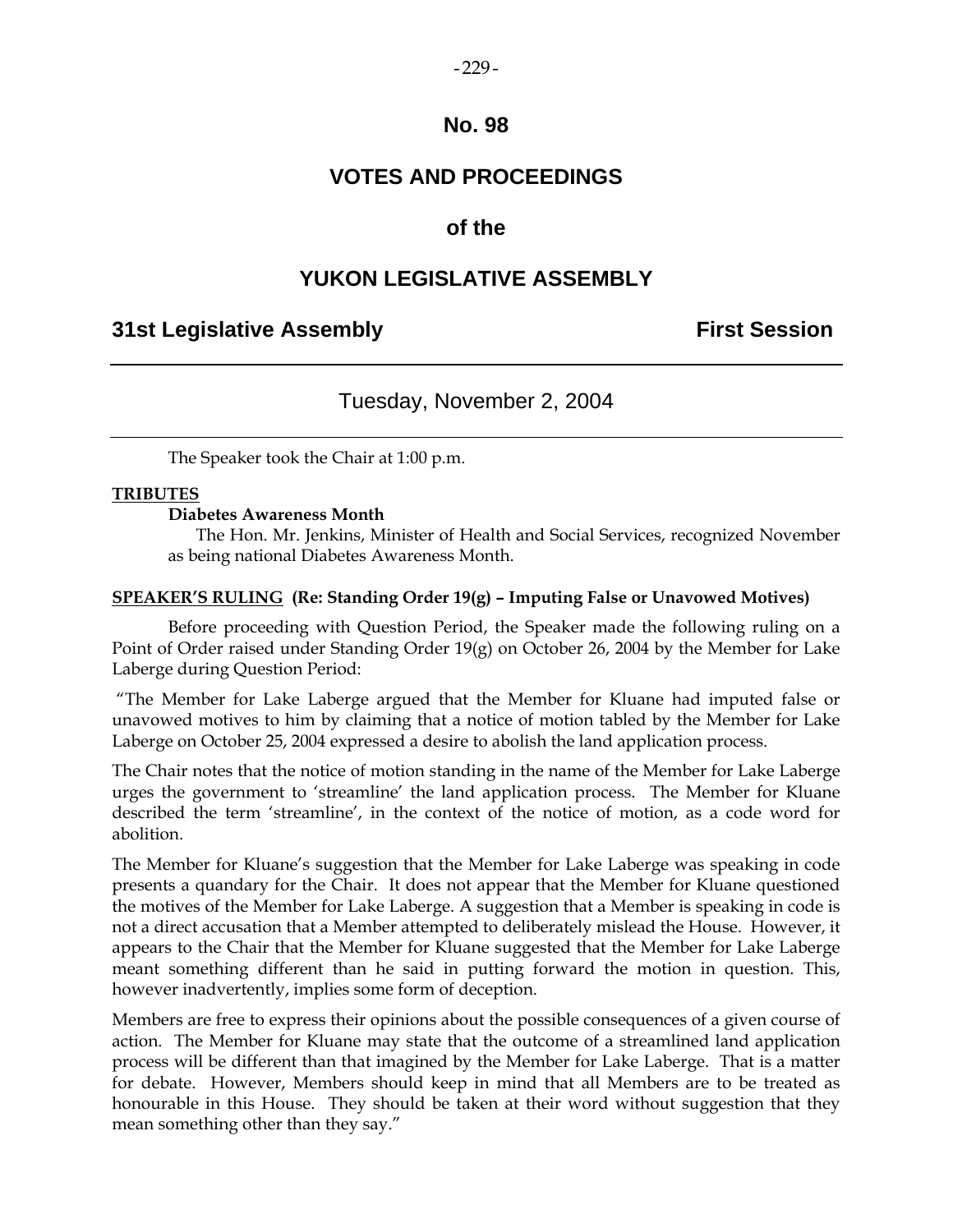### **FILED DOCUMENTS**

 During Question Period, Mr. Fairclough, Member for Mayo-Tatchun, filed the following documents:

 - Little Salmon Carmacks First Nation press release (dated November 2, 2004) re: letter from Lizzy Larkin to the Carmacks School Advisory Committee

#### **(Filed Document #57)**

- Carmacks Campus (Yukon College), letter (dated June 25, 2004) from Sally Webber, President, Yukon College, to Chief Ed Skookum and Council members, Little Salmon Carmacks First Nations **(Filed Document #58)**
- Yukon College, provision of post secondary education and training in Carmacks, letter (dated November 1, 2004) from Shelagh Beairsto, Acting President, Yukon College to Chief Ed Skookum and Council members, Little Salmon Carmacks First Nations **(Filed Document #59)**

### **NOTICE RE OPPOSITION PRIVATE MEMBERS' BUSINESS**

 Pursuant to Standing Order 14.2(3), Mr. McRobb, Official Opposition House Leader, identified Bill #107 as being the item to be called during Government Private Members' Business on Wednesday, November 3, 2004.

 Pursuant to Standing Order 14.2(3), Ms. Duncan, Leader of the Third Party, identified Motion #209 as being the item to be called during Government Private Members' Business on Wednesday, November 3, 2004.

#### **SPEAKER'S STATEMENT (Re: Change to the Order Paper – outdated Motions removed)**

 Before proceeding with Orders of the Day, the Speaker informed the House of changes that had been made to the Order Paper. Motion #183 and Motion #307, standing in the name of the Leader of the Third Party, had been removed from the Order Paper as they were now outdated.

### **GOVERNMENT BILLS (Second Reading)**

The following Bill was called for Second Reading:

Bill #12 - Second Appropriation Act, 2004-05 - Hon. Mr. Fentie

Debate continued (from November 1, 2004) on the motion for Second Reading.

### **Quorum Count**

 At 2:31 p.m., during debate on the motion for Second Reading of Bill #12, Mr. Cardiff, Member for Mount Lorne, rose on a Point of Order to state that there did not appear to be a quorum present. Pursuant to Standing Order 3(2), the Speaker rang the bells and then did a count. A quorum was present for the count.

 Debate continued on the motion for Second Reading of Bill #12, and the question being put, it was agreed to on the following recorded Division: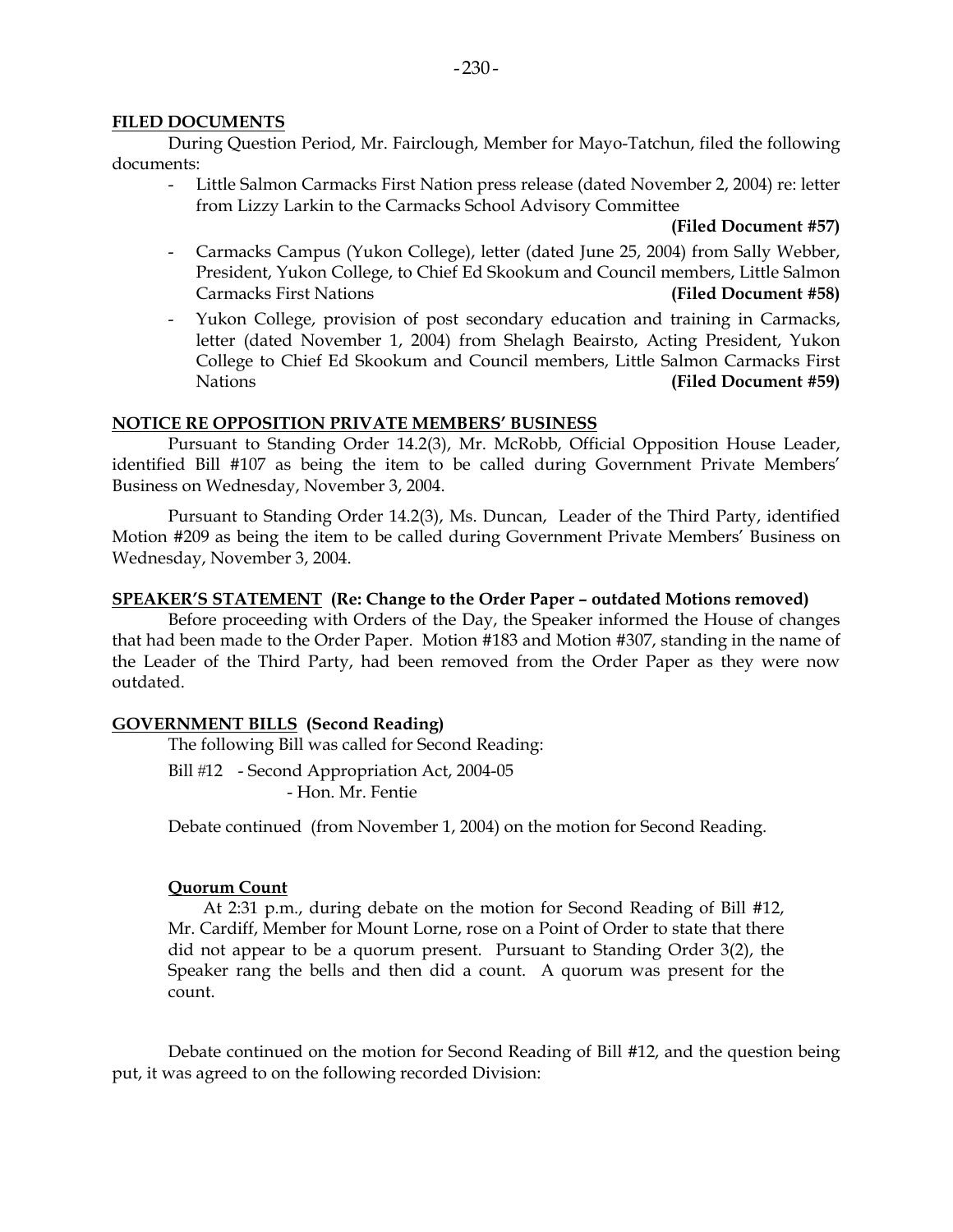|            | YEA        |         |    |
|------------|------------|---------|----|
| Fentie     | Edzerza    | Rouble  |    |
| Jenkins    | Hart       | Hassard | 10 |
| Taylor     | Cathers    | Arntzen |    |
| Kenyon     |            |         |    |
|            | <b>NAY</b> |         |    |
| Hardy      | Cardiff    | Duncan  | 5  |
| Fairclough | Peter      |         |    |

 Bill #12, entitled *Second Appropriation Act, 2004-05*, was accordingly, referred to Committee of the Whole.

#### **COMMITTEE OF THE WHOLE**

According to Order, the Assembly resolved into Committee of the Whole.

Progress was reported on the following Bill:

Bill #12 - Second Appropriation Act, 2004-05 - Hon. Mr. Fentie

The report of the Chair was adopted.

The Assembly adjourned at 6:02 p.m. until 1:00 p.m., Wednesday, November 3, 2004.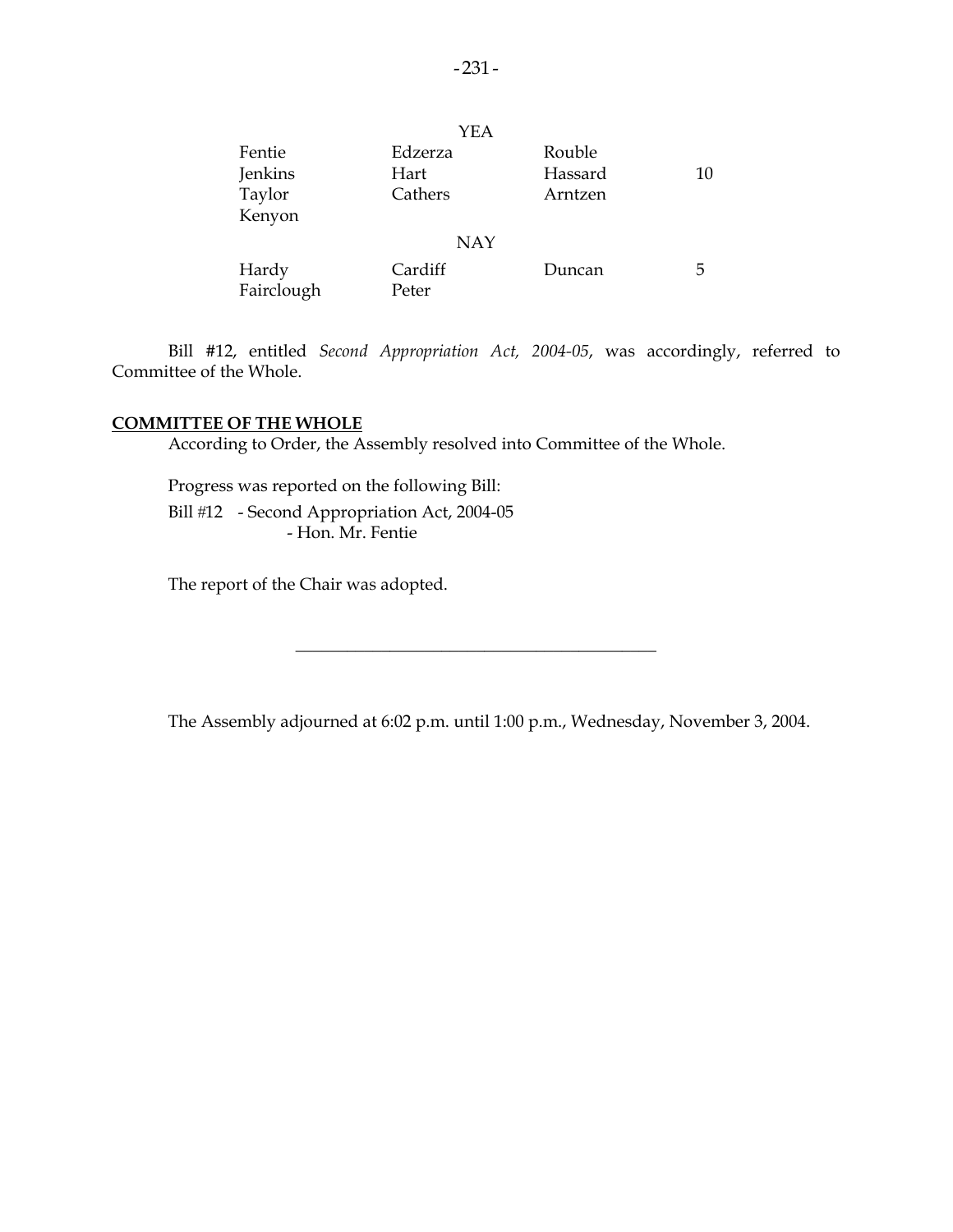## **No. 99**

## **VOTES AND PROCEEDINGS**

## **of the**

## **YUKON LEGISLATIVE ASSEMBLY**

## **31st Legislative Assembly First Session**

## Wednesday, November 3, 2004

The Speaker took the Chair at 1:00 p.m.

### **TRIBUTES**

## **In remembrance of Herman Peterson**

 Mr. Rouble, Member for Southern Lakes, and Mr. Hardy, Leader of the Official Opposition, paid tribute to Herman Peterson a long time Yukon aviator who passed away on October 20, 2004. Mr. Peterson was inducted into the Yukon Transportation Hall of Fame in 2003 and had been honoured by the B.C. Aviation Council.

#### **In recognition of Kerry Huff, principal of Porter Creek Secondary School**

 The Hon. Mr. Edzerza, Minister of Education, Ms. Duncan, Leader of the Third Party, and Mr. Hardy, Leader of the Official Opposition, recognized Kerry Huff, Principal of Porter Creek Secondary School, who had received recognition from McLean's Magazine for his leadership as principal.

#### **Mothers Against Drunk Driving and Project Red Ribbon – Tie One On for Safety**

 The Hon. Mr. Kenyon, Minister responsible for the Yukon Liquor Corporation and on behalf of the Minister of Highways and Public Works, and Mr. Fairclough, Member for Mayo-Tatchun, recognized Mothers Against Drunk Driving (MADD) and their Red Ribbon Campaign – Tie One On for Safety which runs until January 3, 2005.

#### **TABLING RETURNS AND DOCUMENTS**

Hon. Ms. Taylor, Minister responsible for the Women's Directorate

- Yukon Advisory Council on Women's Issues 2003/2004 Annual Report

**(Sessional Paper #112)**

 Hon. Mr. Jenkins, Minister responsible for Yukon Workers' Compensation Health and Safety Board

- Yukon Workers' Compensation Health and Safety Board 2003 Audited Financial Statements **(Sessional Paper #113)**
- Yukon Workers' Compensation Health and Safety Board 2003 Annual Report **(Sessional Paper #114)**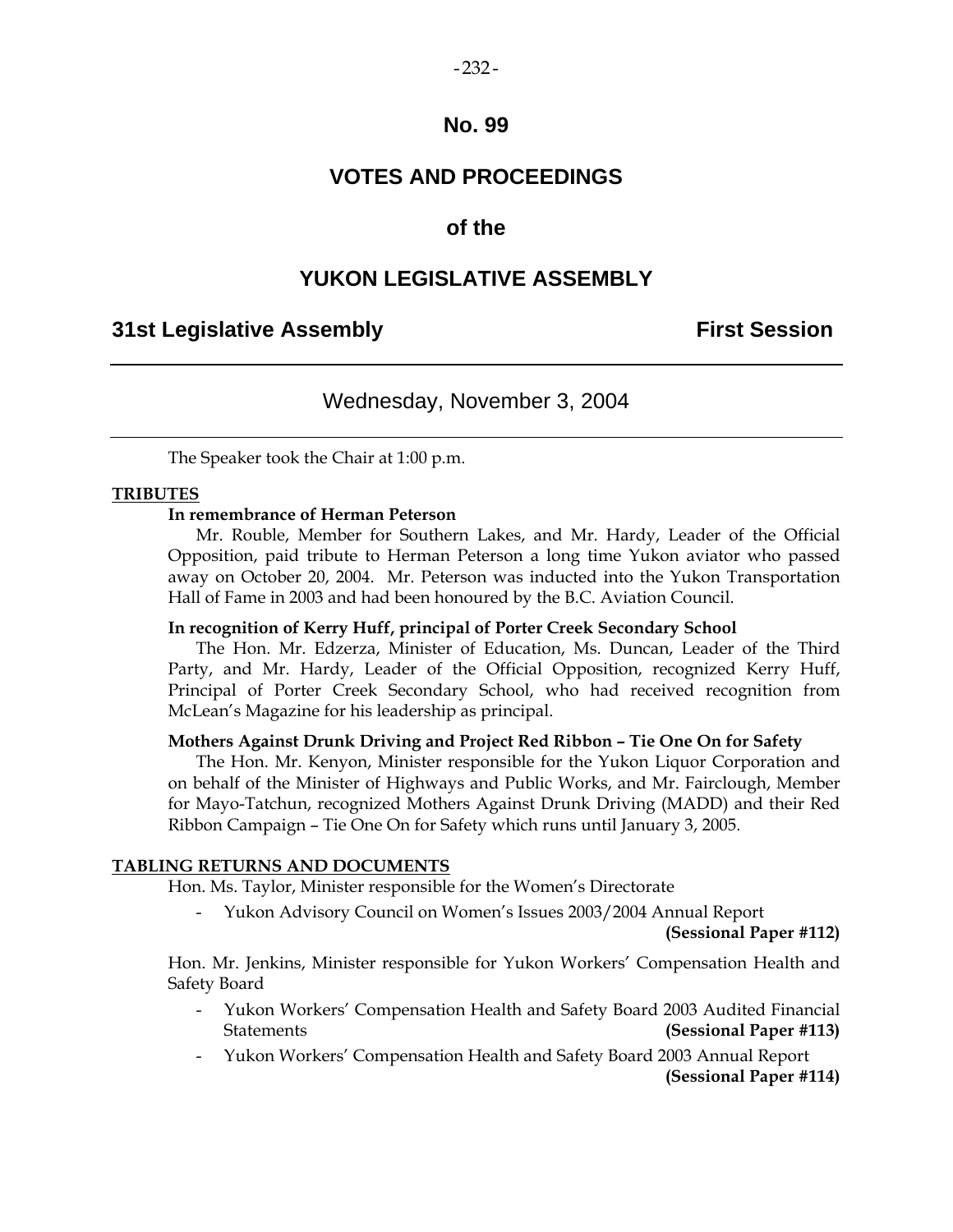## **PETITIONS (Response to Petition #4)**

 The Hon. Mr. Jenkins, Minister of Environment, gave an oral response to Petition #4 (received by the House on October 25, 2004) with regard to reaching a fair compensation agreement with the owners of Northern Splendor Reindeer farm.

## **FILED DOCUMENT**

 During Question Period, Mr. Hardy, Leader of the Official Opposition, filed the following document:

 - Carmacks Building Advisory Committee, Yukon College news release (dated November 2, 2004) "College Clarifies Operational Issues at Carmacks Campus"

**(Filed Document #60)**

## **QUESTION OF PRIVILEGE**

 Mr. Fairclough, Member for Mayo-Tatchun, rose of a Question of Privilege regarding comments made by the Minister of Education during Question Period on November 2, 2004. The Speaker heard the Question of Privilege and took it under advisement.

## **OPPOSITION PRIVATE MEMBERS' BUSINESS BILLS OTHER THAN GOVERNMENT BILLS (Second Reading)**

The following Bill was called for Second Reading:

Bill #107 - Democratic Reform Act - Mr. Hardy

 A debate arising on the motion for Second Reading of Bill #107 and the time reaching 6:00 p.m. while Mr. Fairclough, Member for Mayo-Tatchun, was speaking to it, the Speaker, pursuant to Standing Order 2(2) adjourned the House and debate on the motion for Second Reading of Bill #107 was accordingly adjourned.

The Assembly adjourned at 6:00 p.m. until 1:00 p.m., Thursday, November 4, 2004.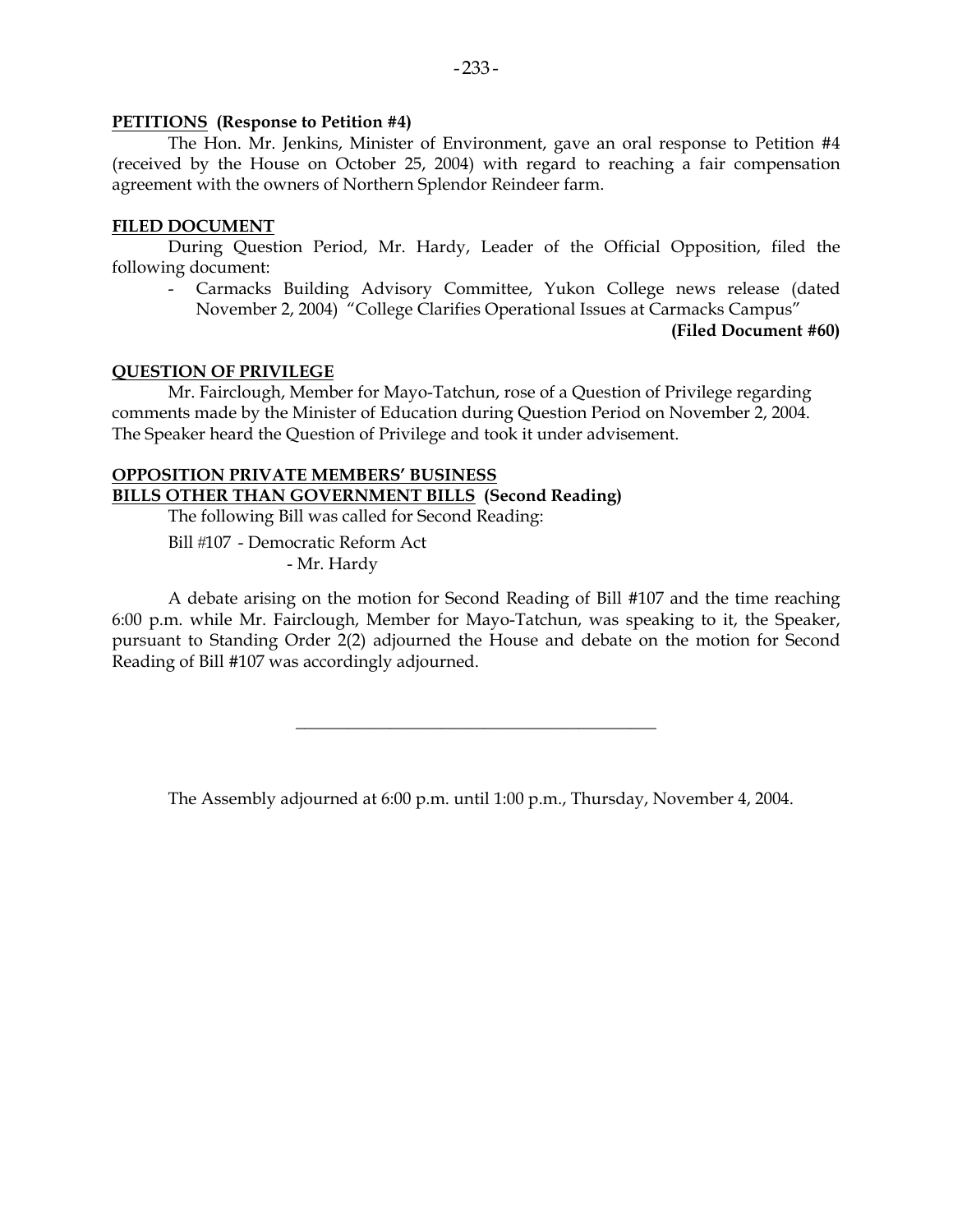## **No. 100**

## **VOTES AND PROCEEDINGS**

## **of the**

## **YUKON LEGISLATIVE ASSEMBLY**

## **31st Legislative Assembly First Session**

## Thursday, November 4, 2004

The Speaker took the Chair at 1:00 p.m.

## **TRIBUTES**

## **In recognition of Early Childhood Educator Appreciation Day**

 The Hon. Mr. Jenkins, Minister of Health and Social Services, and Mr. McRobb, Member for Kluane, recognized November 5, 2004 as Early Childhood Educator Appreciation Day.

## **TABLING RETURNS AND DOCUMENTS**

Hon. Mr. Edzerza, Minister of Justice

victimLINK: information pamphlet **(Filed Document #61)** 

Hon. Ms. Taylor, Minister responsible for the Public Service Commission

- Yukon Public Service Staff Relations Board 2003/2004 Annual Report

**(Sessional Paper #115)**

- Yukon Teachers Staff Relations Board 2003/2004 Annual Report

**(Sessional Paper #116)**

## **SPEAKER'S RULING (Question of Privilege raised on November 3, 2004)**

 Before proceeding to Orders of the Day, the Speaker gave the following ruling on the Question of Privilege raised on November 3, 2004 by the Member for Mayo-Tatchun regarding comments made by the Minister of Education, during Question Period on November 2, 2004 .

"The Member for Mayo-Tatchun met the notice requirement found in Standing Order  $7(1)(b)$  by submitting a written notice to the Office of the Speaker by 11:00 a.m. yesterday. Standing Order 7(4) states that the Speaker must rule on (a) whether there appears, on the face of it, to be a case of breach of privilege, and (b) whether the matter has been raised at the earliest opportunity.

The normal practice of this House has been that, to meet the 'earliest opportunity' requirement, a Question of Privilege must be raised at the time the event occurred or on the next sitting day. In this matter, the event took place on Tuesday, November 2, 2004. It, therefore, meets the 'earliest opportunity' requirement by being raised as a Question of Privilege on the following day.

The question for the Chair to decide on, then, is whether the Member for Mayo-Tatchun has raised a question that appears, on the face of it, to be a breach of privilege.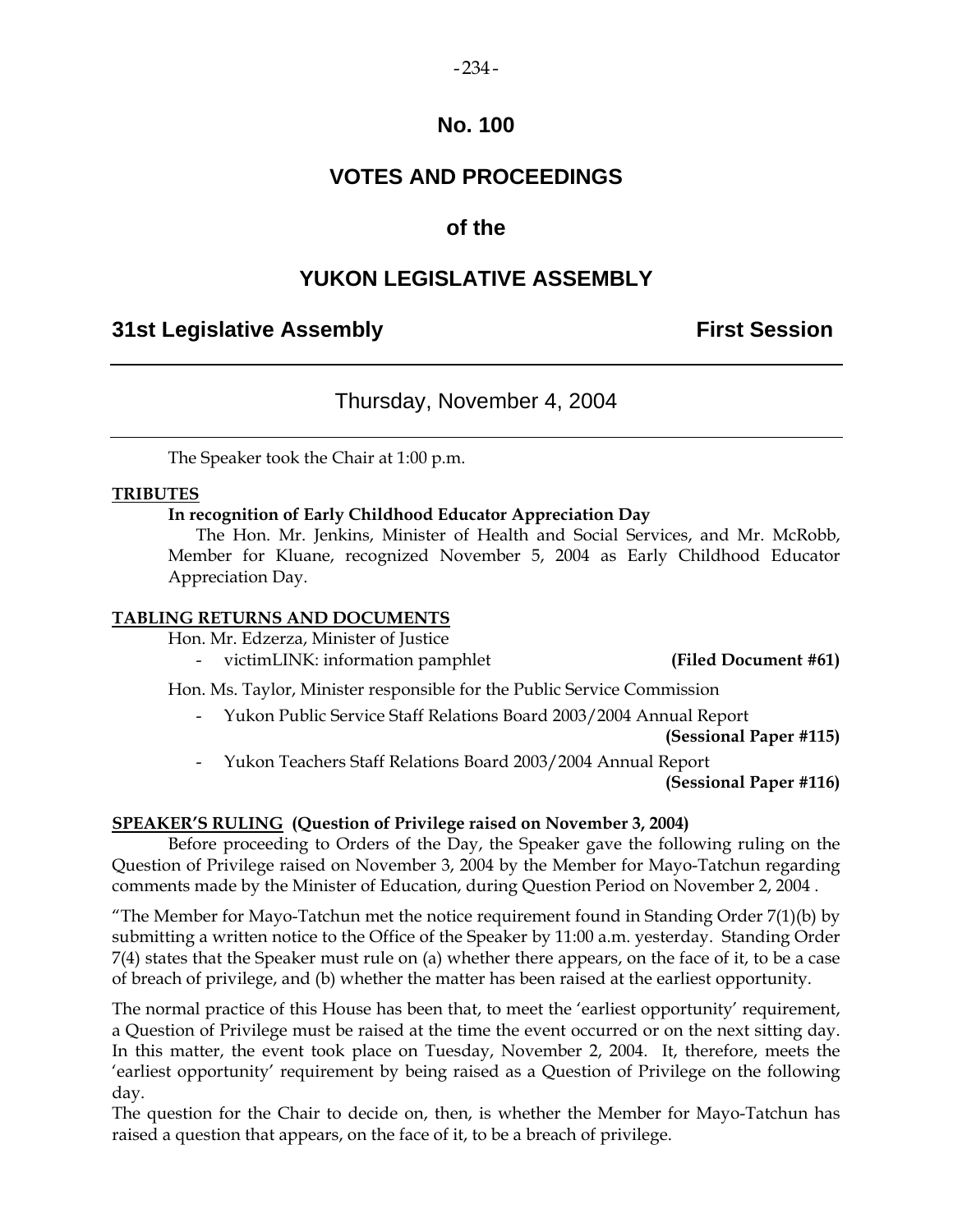During his presentation the Member for Mayo-Tatchun raised a number of concerns. At the core of his concern were words uttered by the Minister of Education during Question Period on November 2, 2004. These comments were made in response to questions from the Member for Mayo-Tatchun regarding the proposal to build a new school in Carmacks with a Yukon College campus attached to it. The words which offended the Member for Mayo-Tatchun included a reference by the Minister of Education that the Member for Mayo-Tatchun needed to 'look in the mirror to understand where some of the dissension (in the community of Carmacks) is coming from' and the Minister's assertion that the Member for Mayo-Tatchun 'probably' gave notice to the Little Salmon Carmacks First Nation that it could 'build a school anywhere they want in the country.'

The Member for Mayo-Tatchun argued that the Minister's statements were 'inaccurate' and 'inappropriate' and taken together and separately constitute a breach of the Member's privileges. As a remedy the Member for Mayo-Tatchun asked that the Chair require that the Minister withdraw those remarks and apologize for them.

According to *House of Commons Procedure and Practice* the term 'Parliamentary Privilege' refers '...to the rights and immunities that are deemed necessary for the House of Commons, as an institution, and its Members, as representatives of the electorate to fulfil their functions. It also refers to the powers possessed by the House to protect itself, its Members, and its procedures from undue interference, so that it can effectively carry out its principal functions which are to inquire, to debate and to legislate. In that sense parliamentary privilege can be viewed as special advantages which Parliament and its Members need to function unimpeded.'

*House of Commons Procedure and Practice* also informs us that '[T]he rights and immunities accorded to Members individually are generally categorized under the following headings: freedom of speech; freedom from arrest in civil actions; exemption from jury duty; exemption from attendance as a witness.' Of these the primary privilege of members – and the one at issue in this case – is freedom of speech in the Assembly.

The Chair finds that there is no apparent Question of Privilege in this case. In raising the Question of Privilege the Member for Mayo-Tatchun explained in detail the words he found to be offensive and why he found them offensive. However, the Member did not demonstrate how the utterance of such words by the Minister of Education negatively affected his ability to exercise his freedom of speech in this Assembly. The chair notes that the Member for Mayo-Tatchun raised a supplementary question on the Carmacks school issue immediately after the Minister's response.

Offensive words, no matter how offensive, do not constitute a breach of privilege. They may constitute a Point of Order. Raising a Point of Order on the basis of offensive language should be done at the time the offensive words are uttered.

Without attempting to rule retroactively on the words uttered by the Minister of Education, the Chair would nonetheless remind the House that he did advise Members against the use of similar expressions on November 1, 2004 during an exchange involving the Premier and the Leader of the Official Opposition.

The Chair hopes that all Members will, in future, keep in mind the kind of disorder that can occur in the House when accusations such as these are made."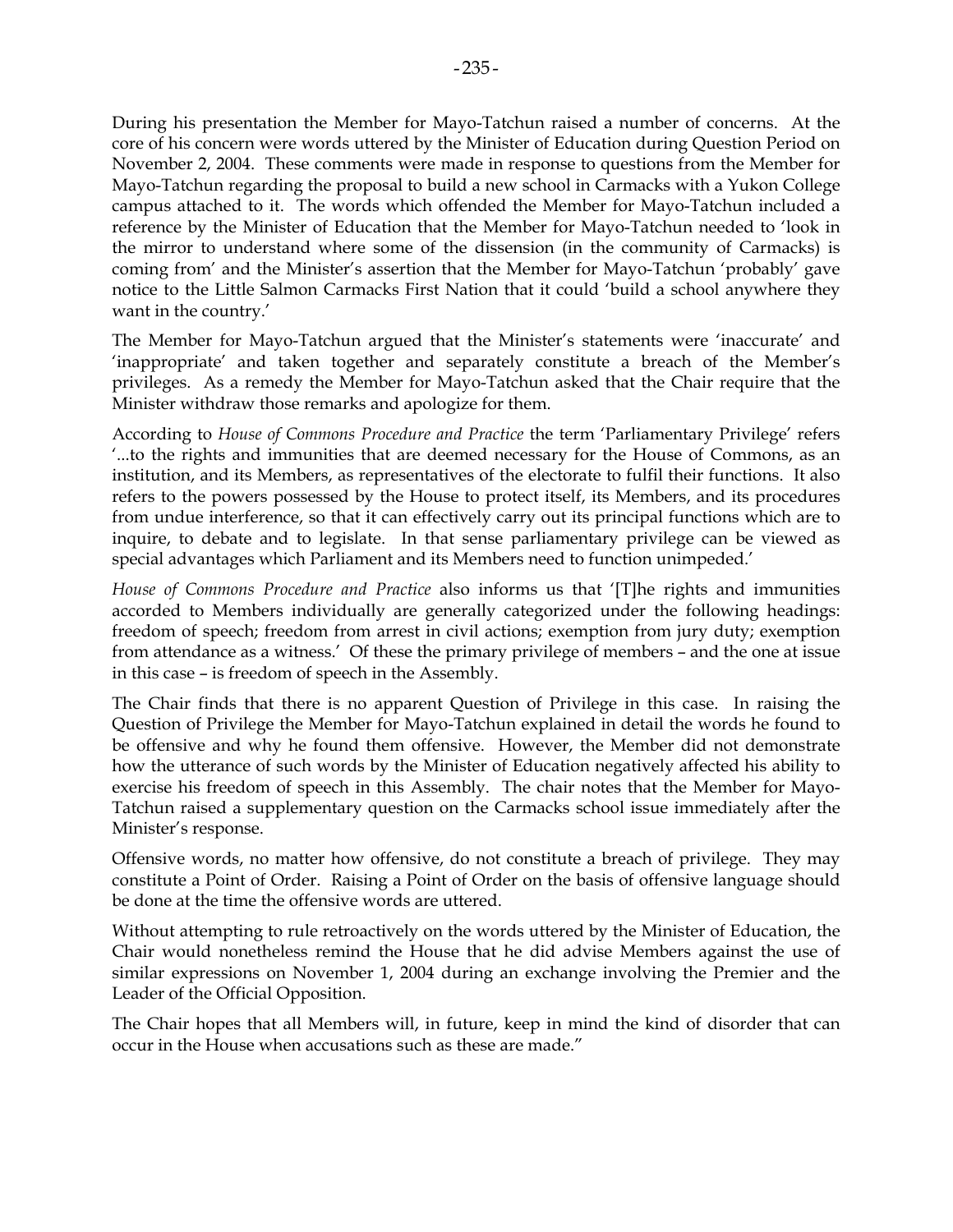#### **GOVERNMENT BILLS (Second Reading)**

The following Bill was called for Second Reading:

Bill #54 - Act to Amend the Income Tax Act - Hon. Mr. Fentie

 A debate arising on the motion for Second Reading and the question being put, it was agreed to on the following recorded Division:

|         | YEA     |            |    |
|---------|---------|------------|----|
| Fentie  | Hart    | Fairclough |    |
| Jenkins | Cathers | Cardiff    |    |
| Taylor  | Rouble  | Peter      |    |
| Kenyon  | Hassard | Duncan     | 17 |
| Edzerza | Hardy   | Arntzen    |    |
| Lang    | McRobb  |            |    |
|         |         |            |    |

NAY

0

 Bill #54, entitled *Act to Amend the Income Tax Act*, was accordingly, referred to Committee of the Whole.

## **COMMITTEE OF THE WHOLE**

According to Order, the Assembly resolved into Committee of the Whole.

Progress was reported on the following Bill:

Bill #12 - Second Appropriation Act, 2004-05 - Hon. Mr. Fentie

The report of the Chair was adopted.

The Assembly adjourned at 5:53 p.m. until 1:00 p.m., Monday, November 8, 2004.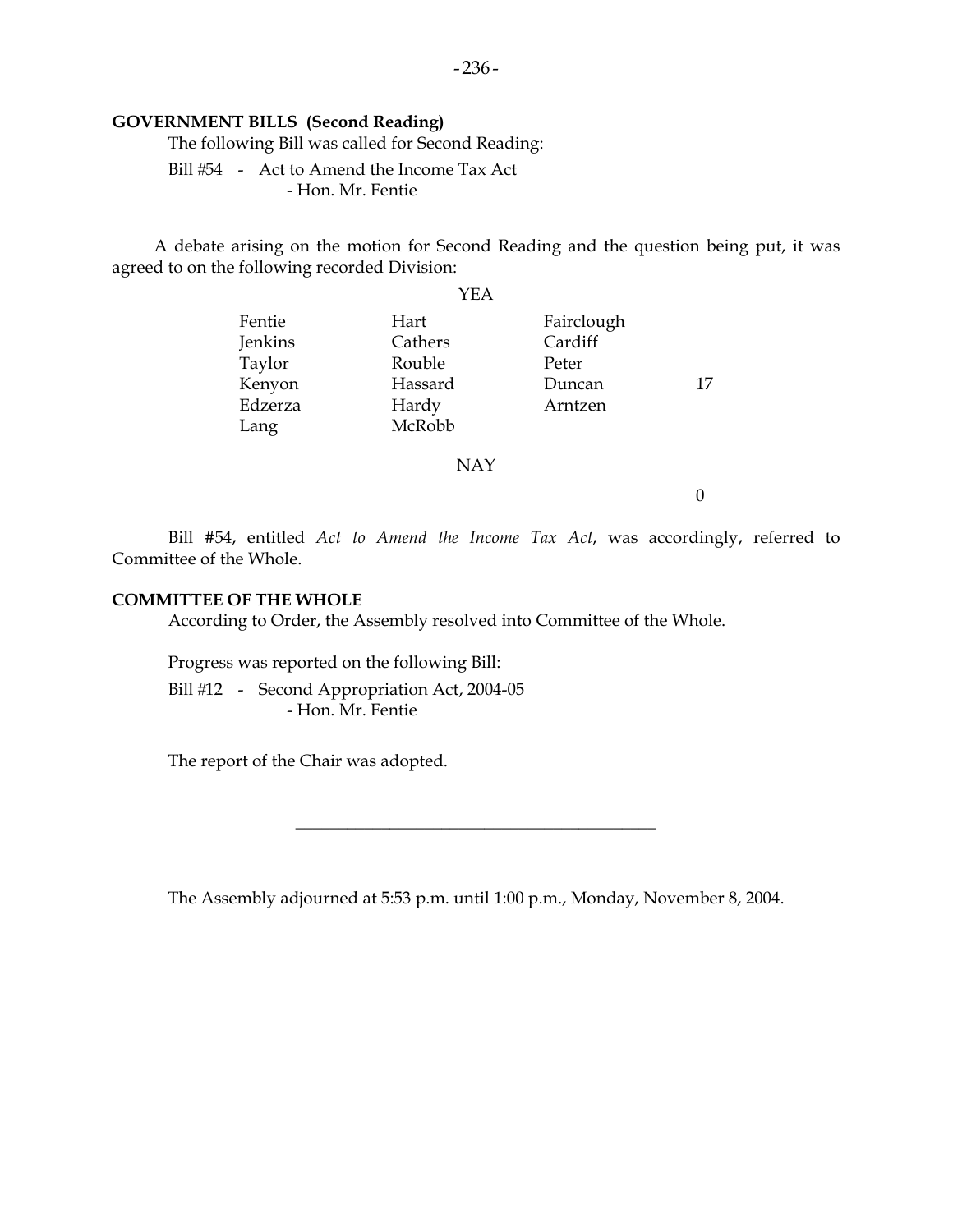### $-237-$

## **No. 101**

## **VOTES AND PROCEEDINGS**

## **of the**

## **YUKON LEGISLATIVE ASSEMBLY**

## **31st Legislative Assembly First Session**

## Monday, November 8, 2004

The Speaker took the Chair at 1:00 p.m.

#### **SPEAKER'S STATEMENT (Re: Change to the Order Paper – requested action fulfilled)**

 Prior to Daily Routine, the Speaker informed the House of a change that had been made to the Order Paper. Motion #327, standing in the name of the Member for Mount Lorne, had been removed from the Order Paper as the action requested had been fulfilled.

#### **TRIBUTES**

#### **Hockey Canada Week**

 The Hon. Mr. Hart, Minister of Community Services, Mr. Hardy, Leader of the Official Opposition, and Ms. Duncan, Leader of the Third Party, recognized November 7 to 14, 2004 as Hockey Canada Week .

### **FILED DOCUMENTS**

 During Question Period, Mr. Hardy, Leader of the Official Opposition, filed the following documents:

> - Northern Splendor Reindeer Farm, letter (dated Oct. 25, 2004) from John Russell, Director, Conservation Officer Services, Yukon Environment, to Mr. Tim Gregory, Northern Splendor Reindeer Farm: re release of reindeer into the wild

> > **(Filed Document #62)**

 - Education, Sharing of responsibility as per Tr'ondëk Hwëch'in Self-Government Agreement, letter (dated Nov. 4, 2004) from Darren Taylor, Chief, Tr'ondëk Hwëch'in to Hon. Dennis Fentie, Premier **(Filed Document #63)**

### **GOVERNMENT BILLS (Second Reading)**

The following Bill was called for Second Reading:

 Bill 50 - Act to Amend the Crime Prevention and Victim Services Trust Act - Hon. Mr. Edzerza

 A debate arising on the motion for Second Reading and the question being put, it was agreed to on the following recorded Division: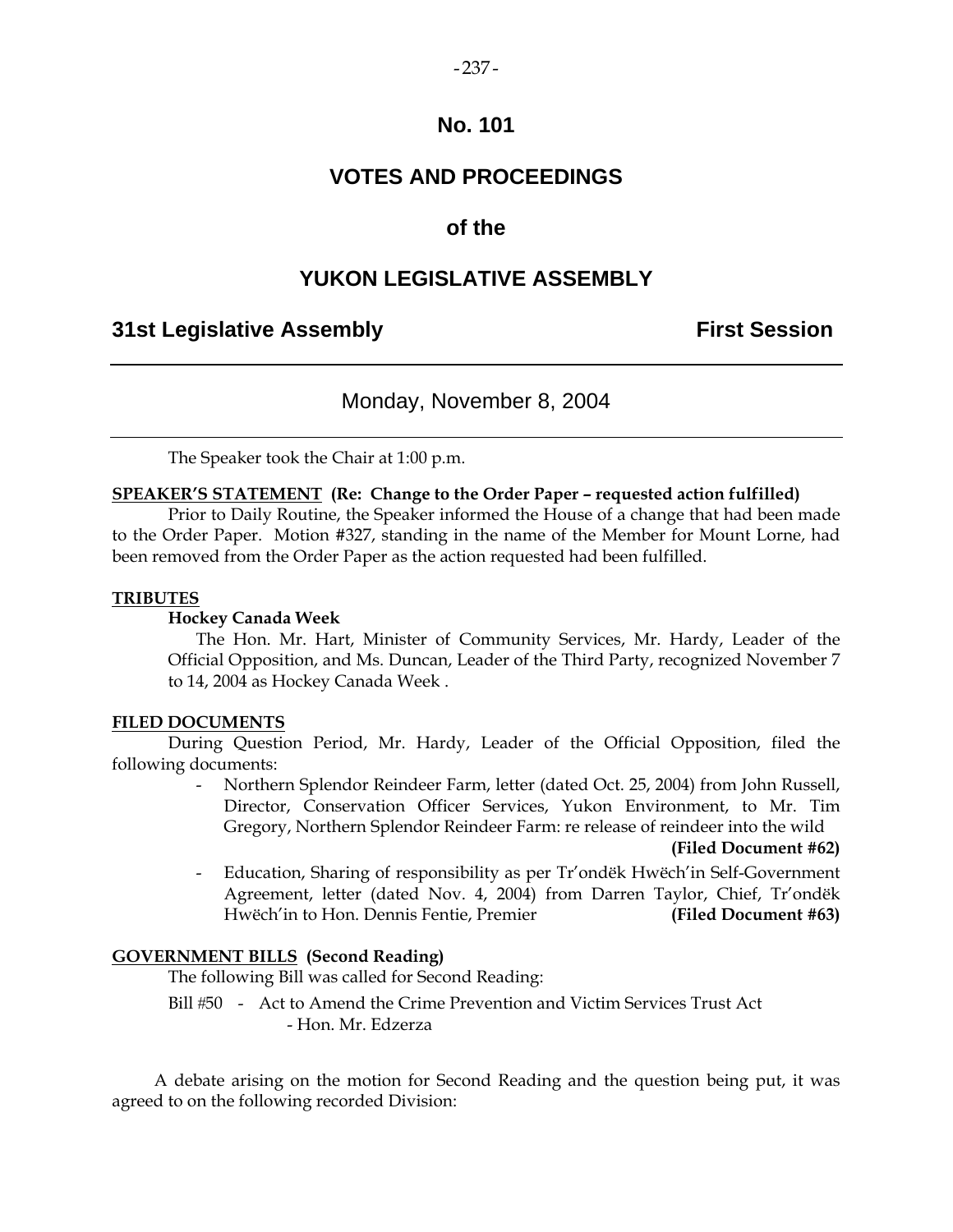|         | YEA     |         |    |
|---------|---------|---------|----|
| Jenkins | Cathers | McRobb  |    |
| Taylor  | Rouble  | Cardiff |    |
| Kenyon  | Hassard | Duncan  | 13 |
| Edzerza | Hardy   | Arntzen |    |
| Hart    |         |         |    |
|         |         |         |    |

#### NAY

0

 Bill #50, entitled *Act to Amend the Crime Prevention and Victim Services Trust Act*, was accordingly, referred to Committee of the Whole.

The following Bill was read a second time and referred to Committee of the Whole:

Bill #49 - Act to Amend the Legal Profession Act - Hon. Mr. Edzerza

#### **COMMITTEE OF THE WHOLE**

According to Order, the Assembly resolved into Committee of the Whole.

The following Bills were reported without amendment:

- Bill #50 Act to Amend the Crime Prevention and Victim Services Trust Act - Hon. Mr. Edzerza
- Bill #49 Act to Amend the Legal Profession Act - Hon. Mr. Edzerza

The report of the Chair was adopted.

#### **GOVERNMENT BILLS (Second Reading)**

The following Bill was read a second time and referred to Committee of the Whole:

Bill #52 - Act to Amend the Education Staff Relations Act and the Public Service Staff Relations Act - Hon. Ms. Taylor

#### **COMMITTEE OF THE WHOLE**

According to Order, the Assembly resolved into Committee of the Whole.

The following Bill was reported without amendment:

Bill #52 - Act to Amend the Education Staff Relations Act and the Public Service Staff Relations Act - Hon. Ms. Taylor

Progress was reported on the following Bill: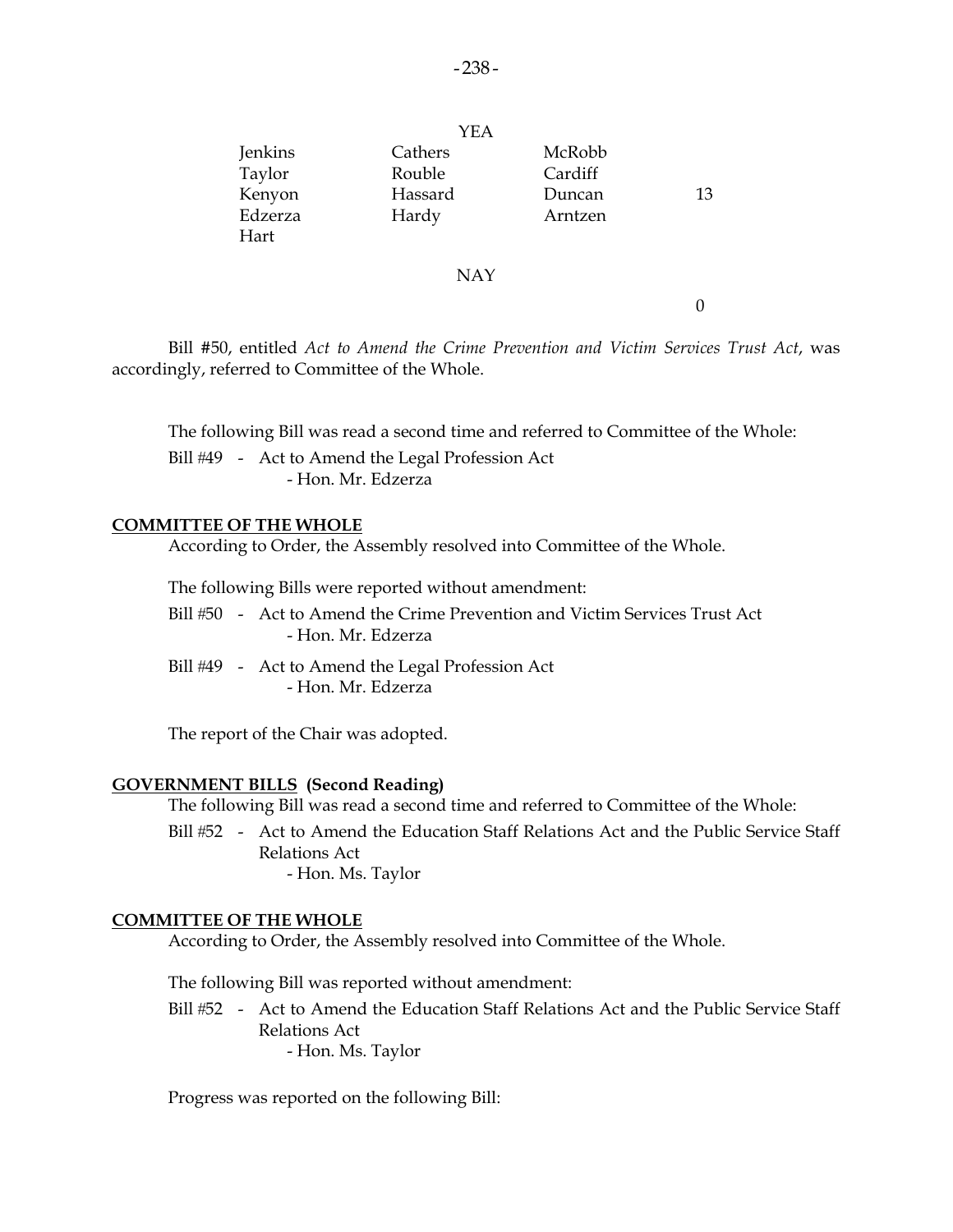## Bill #51 - Act to Amend the Motor Vehicles Act - Hon. Mr. Hart

The report of the Chair was adopted.

The Assembly adjourned at 5:53 p.m. until 1:00 p.m., Tuesday, November 9, 2004.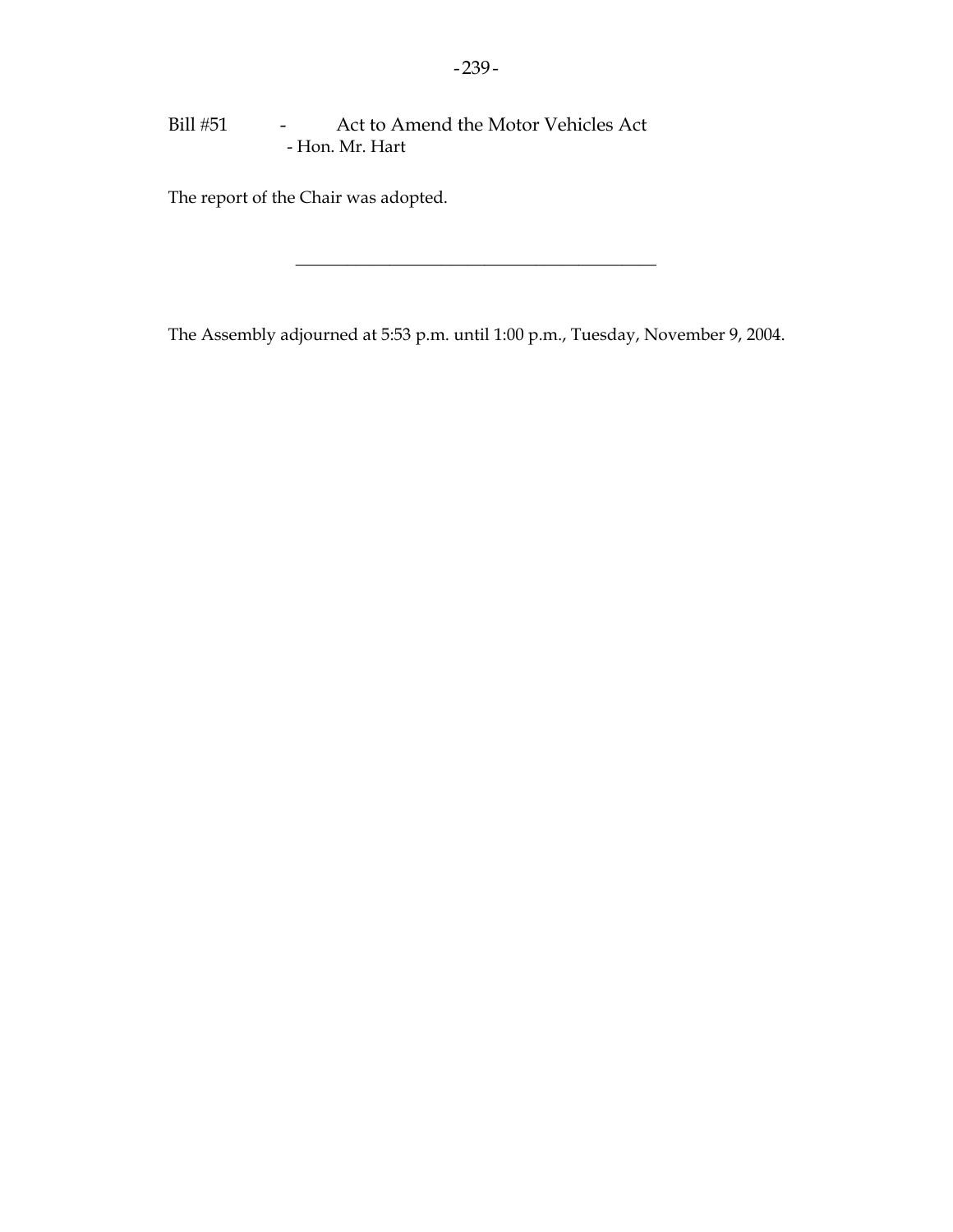#### $-240-$

## **No. 102**

## **VOTES AND PROCEEDINGS**

## **of the**

## **YUKON LEGISLATIVE ASSEMBLY**

## **31st Legislative Assembly First Session**

## Tuesday, November 9, 2004

The Speaker took the Chair at 1:00 p.m.

#### **TRIBUTES**

## **In recognition of Marsh Lake Volunteer Department Fire Chief Dennis Levy**

 The Hon. Mr. Hart, Minister of Community Services, on behalf of all Members, congratulated Marsh Lake Volunteer Fire Department Chief Dennis Levy on his receiving the Canadian Volunteer Fire Chief of the Year award.

#### **TABLING RETURNS AND DOCUMENTS**

Hon. Mr. Hart, Minister of Community Services

- Fire Marshal 2003 Annual Report **(Sessional Paper #117)** 

## **NOTICE RE GOVERNMENT PRIVATE MEMBERS' BUSINESS**

 Pursuant to Standing Order 14.2(7), the Hon. Mr. Jenkins, Government House Leader, identified Motion #335 and Motion #333 as being the items to be called during Government Private Members' Business on Wednesday, November 10, 2004.

#### **GOVERNMENT BILLS (Second Reading)**

The following Bill was called for Second Reading:

Bill #48 - Act to Amend the Elections Act - Hon. Mr. Jenkins

 A debate arising on the motion for Second Reading and the question being put, it was agreed to on the following recorded Division:

 $Y<sub>E</sub>$ 

|                             | I EA              |                    |  |
|-----------------------------|-------------------|--------------------|--|
| Taylor<br>Kenyon<br>Edzerza | Cathers<br>Rouble | Hassard<br>Arntzen |  |
|                             |                   |                    |  |

NAY

| Hardy  | Peter   | Duncan |  |
|--------|---------|--------|--|
| McRobb | Cardiff |        |  |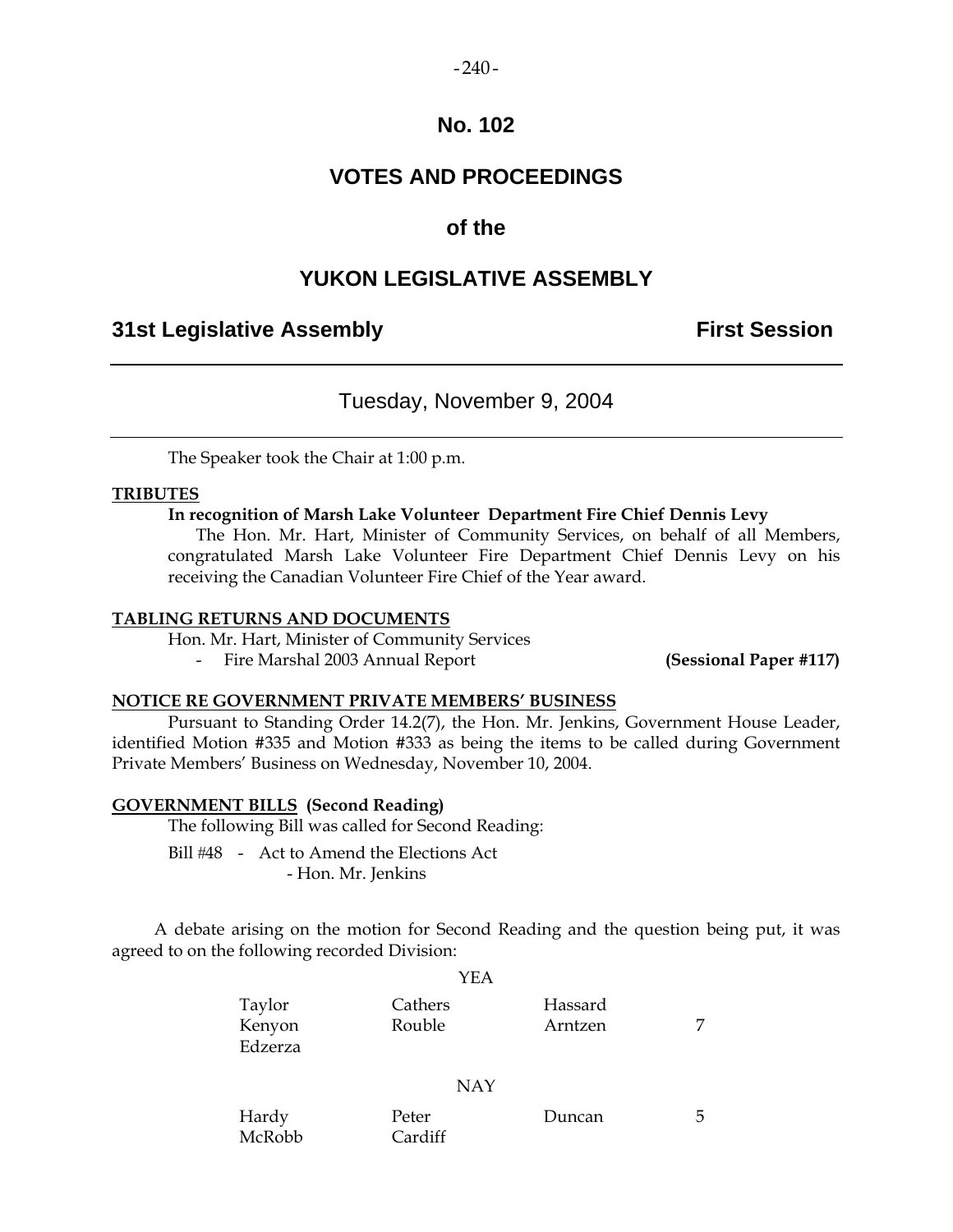Bill #48, entitled *Act to Amend the Elections Act*, was accordingly, referred to Committee of the Whole.

## **COMMITTEE OF THE WHOLE**

According to Order, the Assembly resolved into Committee of the Whole.

At 2:56 p.m., the Hon. Mr. Jenkins moved:

THAT the Chief Electoral Officer and the Assistant Chief Electoral Officer be called as witnesses before the Committee of the Whole on November 9, 2004 during consideration of Bill #48, Act to Amend the Elections Act.

**(C/W Motion #4)** 

A debate arising on the motion and the question being put, it was agreed to.

 Pursuant to Committee of the Whole Motion #4, Patrick L. Michael, Chief Electoral Officer, and Jo-Ann Waugh, Assistant Chief Electoral Officer, appeared before Committee during debate on Bill #48 entitled *Act to Amend the Elections Act*.

 The following Bill was reported without amendment: Bill #48 - Act to Amend the Elections Act - Hon. Mr. Jenkins

Progress was reported on the following Bill:

Bill #51 - Act to Amend the Motor Vehicles Act - Hon. Mr. Hart

The report of the Chair was adopted.

The Assembly adjourned at 6:00 p.m. until 1:00 p.m., Wednesday, November 10, 2004.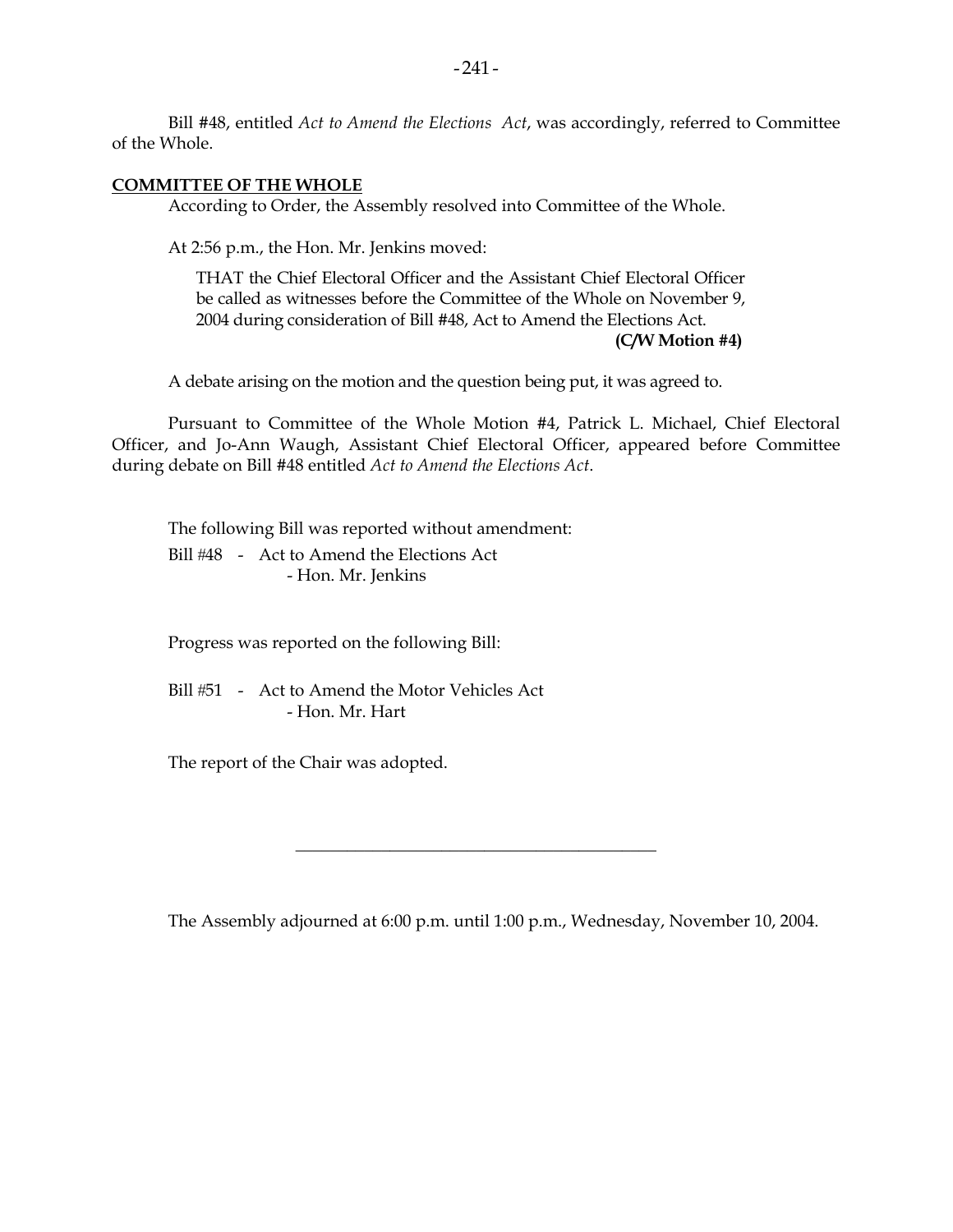## **No. 103**

## **VOTES AND PROCEEDINGS**

## **of the**

## **YUKON LEGISLATIVE ASSEMBLY**

## **31st Legislative Assembly First Session**

## Wednesday, November 10, 2004

The Speaker took the Chair at 1:00 p.m.

#### **REMEMBRANCE DAY OBSERVANCE – MOMENT OF SILENCE**

The Speaker and the House observed Remembrance Day as follows:

 "Before the House goes on to the business of today, we'll take a few moments to honour the memory of those who gave their lives in the service of Canada. Tomorrow, November 11, is Remembrance Day. On that day services will take place throughout Canada where Yukoners and other Canadians will pay tribute to the men and women who gave their lives defending Canada.

Recently, our Governor General, the Right Honourable Adrienne Clarkson, led a delegation of veterans overseas to commemorate the  $60<sup>th</sup>$  anniversary of the battle for Italy. Almost 100,000 Canadians served in the Italian campaign. Almost 6,000 of them lie buried in war cemeteries in Agira, Cassino and at the Moro River.

While we honour those who served in wartime, the recent death of Lieutenant Chris Saunders on the HMCS Chicoutimi should also serve to remind us that sacrifices borne by our military personnel are not a thing of the past.

As the Yukon Legislative Assembly will not sit tomorrow, it is appropriate for us to observe a moment of silence today. I would ask, therefore, that Members and all others present rise and bow their heads and reflect on the sacrifices of those who gave up everything for us."

### **TRIBUTES**

#### **In remembrance of Alfred Olsen**

 Mr. McRobb, Member for Kluane, paid tribute to Alfred Olsen, who worked for the White Pass and Yukon Route for 23 years. Mr. Olsen passed away on October 19, 2004.

### **FILED DOCUMENT**

 During Question Period, Mrs. Peter, Member for Vuntut Gwitchin filed the following document: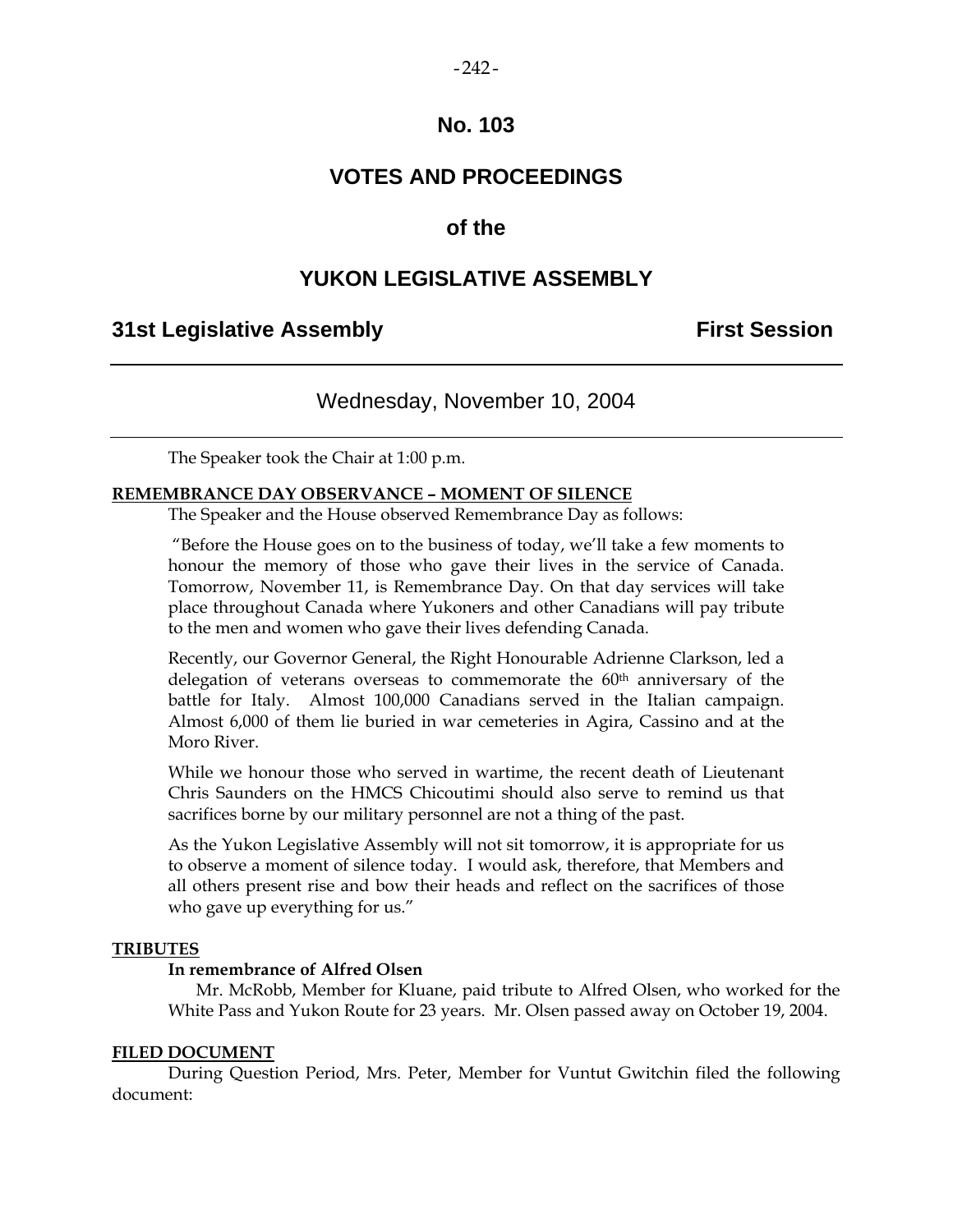- Arctic National Wildlife Refuge, protection of: letter (dated November 10, 2004) from Todd Hardy, Leader of the Official Opposition, and Pat Duncan, Liberal Party Leader to George W. Bush, President of the United States

**(Filed Document #64)** 

## **GOVERNMENT PRIVATE MEMBERS' BUSINESS MOTIONS OTHER THAN GOVERNMENT MOTIONS**

Moved by Mr. Rouble, Member for Southern Lakes:

 That this House urges the federal Liberal Government to reinstate its funding to the Committee on Abuse in Residential Schools Society. **(Motion #335)** 

 A debate arising on the motion, it was moved by Mr. Hardy, Leader of the Official Opposition, in amendment thereto:

 THAT Motion #335 be amended by replacing the wording after the phrase "federal Liberal Government" with the following:

 "to ensure that funding is available through the Aboriginal Healing Foundation to continue the positive work of Yukon-based programs such as the Committee on Abuse in Residential Schools Society."

A debate arising on the amendment, and the question being put, it was agreed to.

 A debate arising on the Motion #335 as amended, and the question being put, it was agreed to on the following recorded Division:

|         | YEA        |         |    |
|---------|------------|---------|----|
| Fentie  | Lang       | McRobb  |    |
| Jenkins | Cathers    | Cardiff |    |
| Taylor  | Rouble     | Duncan  | 14 |
| Kenyon  | Hassard    | Arntzen |    |
| Edzerza | Hardy      |         |    |
|         | <b>NAY</b> |         |    |

0

Moved by Mr. Hassard, Member for Pelly-Nisutlin:

 THAT this House urges the federal Liberal Government to reinstate its funding to Skills Canada. **(Motion #333)** 

 A debate arising on the motion and the question being put, it was agreed to on the following recorded Division:

|         | YEA        |         |    |
|---------|------------|---------|----|
| Fentie  | Cathers    | Cardiff |    |
| Taylor  | Rouble     | Peter   |    |
| Kenyon  | Hassard    | Duncan  | 14 |
| Edzerza | Hardy      | Arntzen |    |
| Lang    | McRobb     |         |    |
|         | <b>NAY</b> |         |    |

YEA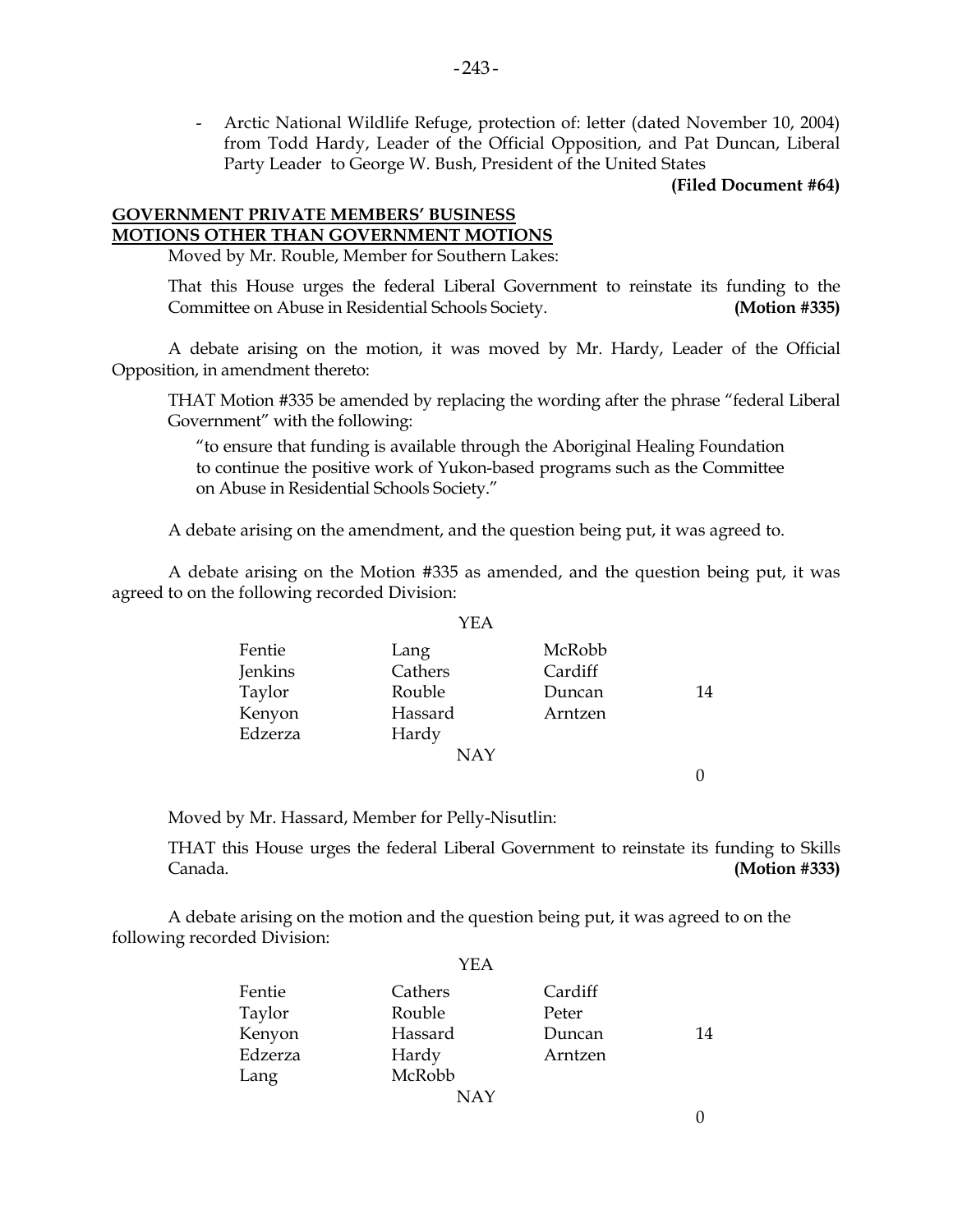The Assembly adjourned at 6:00 p.m. until 1:00 p.m., Monday, November 15, 2004.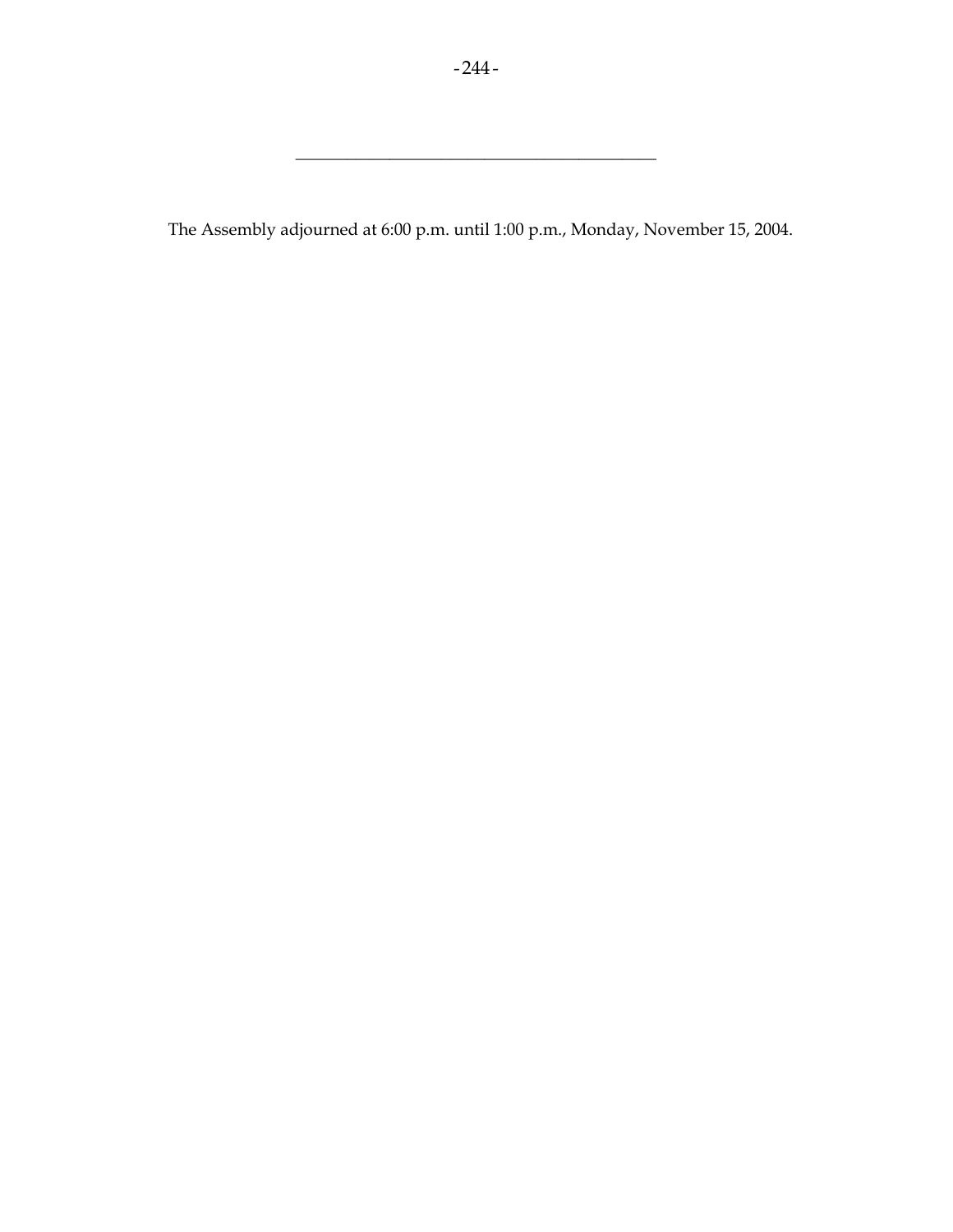#### $-245-$

## **No. 104**

## **VOTES AND PROCEEDINGS**

## **of the**

## **YUKON LEGISLATIVE ASSEMBLY**

## **31st Legislative Assembly The Contract Session**

## Monday, November 15, 2004

The Speaker took the Chair at 1:00 p.m.

#### **TRIBUTES**

## **National Addictions Awareness Week**

 The Hon. Mr. Jenkins, Minister of Health and Social Services, Mr. McRobb, Member for Kluane, and Ms. Duncan, Leader of the Third Party, recognized November 14 to 20, 2004 as being National Addictions Awareness Week.

#### **Restorative Justice Week**

 The Hon. Mr. Edzerzra, Minister of Justice, Mr. Cardiff, Member for Mount Lorne, and Ms. Duncan, Leader of the Third Party, recognized November 14 to 21, as being Restorative Justice Week in Canada.

#### **GOVERNMENT BILLS (Second Reading)**

The following Bill was called for Second Reading:

Bill #11 - Fourth Appropriation Act, 2003-04 - Hon. Mr. Fentie

 A debate arising on the motion for Second Reading and the question being put, it was agreed to on the following recorded Division:

|         | YEA     |            |    |
|---------|---------|------------|----|
| Fentie  | Hart    | McRobb     |    |
| Jenkins | Cathers | Fairclough |    |
| Taylor  | Rouble  | Cardiff    | 15 |
| Kenyon  | Hassard | Peter      |    |
| Edzerza | Hardy   | Arntzen    |    |

#### NAY

Duncan 1

 Bill #11, entitled *Fourth Appropriation Act, 2003-04,* was accordingly, referred to Committee of the Whole.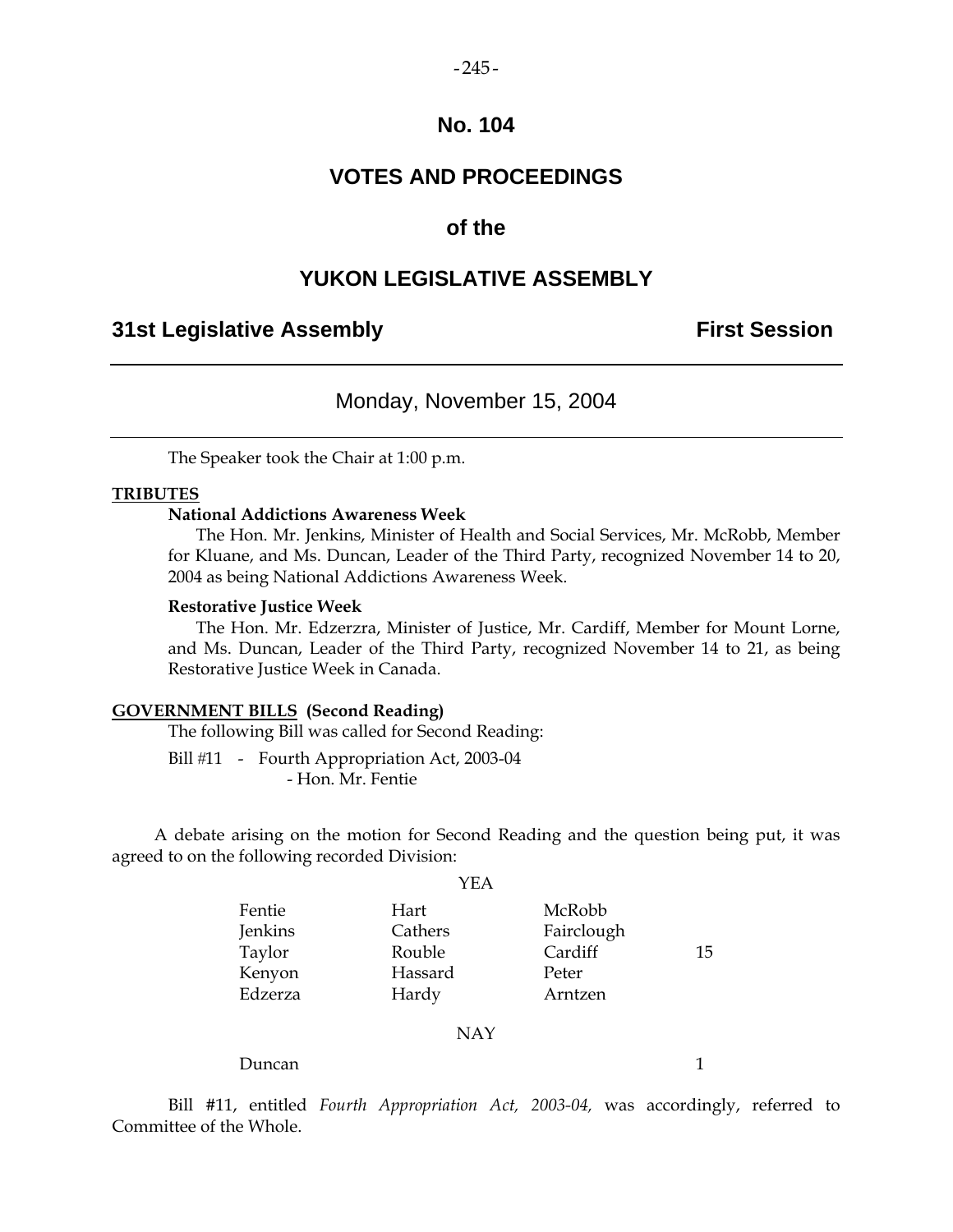## **COMMITTEE OF THE WHOLE**

According to Order, the Assembly resolved into Committee of the Whole.

 Progress was reported on the following Bill: Bill #11 - Fourth Appropriation Act, 2003-04 - Hon. Mr. Fentie

The report of the Chair was adopted.

The Assembly adjourned at 5:58 p.m. until 1:00 p.m., Tuesday, November 16, 2004.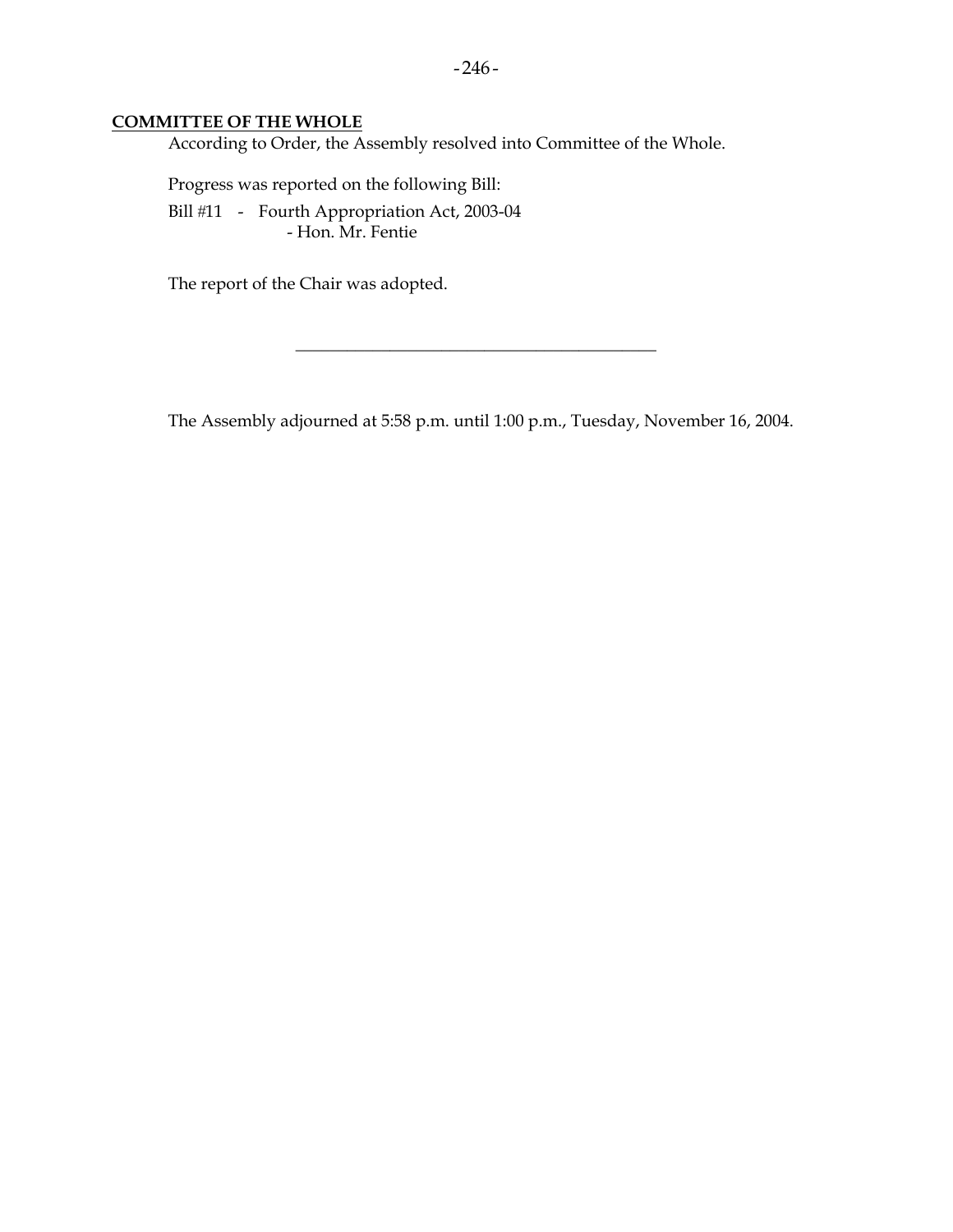## $-247-$

## **No. 105**

## **VOTES AND PROCEEDINGS**

## **of the**

## **YUKON LEGISLATIVE ASSEMBLY**

## **31st Legislative Assembly First Session**

## Tuesday, November 16, 2004

The Speaker took the Chair at 1:00 p.m.

## **TRIBUTES**

## **2004 Canada Senior Games - recognition of the participants and organizers**

 The Hon. Mr. Hart, Minister of Community Services, Mr. McRobb, Member for Kluane, and Ms. Duncan, Leader of the Third Party, paid tribute to the participants, volunteers and organizers of the 2004 Canada Senior Games that were held in Whitehorse from September 1 to 5, 2004.

### **SPEAKER'S RULING (Re: Accusations)**

 Prior to proceeding with Question Period the Speaker, made the following ruling on a Point of Order raised by the Government House Leader on November 9, 2004.

"During Question Period on that day the Leader of the Official Opposition said to the Minister of Education, 'I would like to remind the Minister that negotiations aren't all about money and giving money and expecting to buy people off.' Shortly thereafter, the Government House Leader rose on a Point of Order arguing that the phrase 'buy people off' was not in order. In response the Official Opposition House Leader said, 'The Leader of the Official Opposition accused nobody of doing such a thing. He merely stated a principle. He believed it was wrong to do that.'

The Chair accepts that the argument may be made, as it was by the Official Opposition House Leader, that the Leader of the Official Opposition did not intend to make an accusation.

However, as Members know, context is fundamental to the application of rules and practices regarding words and phrases that are, or are not, in order. In the context of that day's Question Period the phrase 'buy people off' as used by the Leader of the Official Opposition left the impression of an accusation. Members must remember that Question Period can, at times, become confrontational and they should therefore take care to avoid words and phrases that might be taken as an accusation even though that is not their intention."

### **NOTICE RE OPPOSITION PRIVATE MEMBERS' BUSINESS**

 Pursuant to Standing Order 14.2(3), Ms. Duncan, Leader of the Third Party, identified Motion #275 as being the item to be called during Opposition Private Members' Business on Wednesday, November 17, 2004.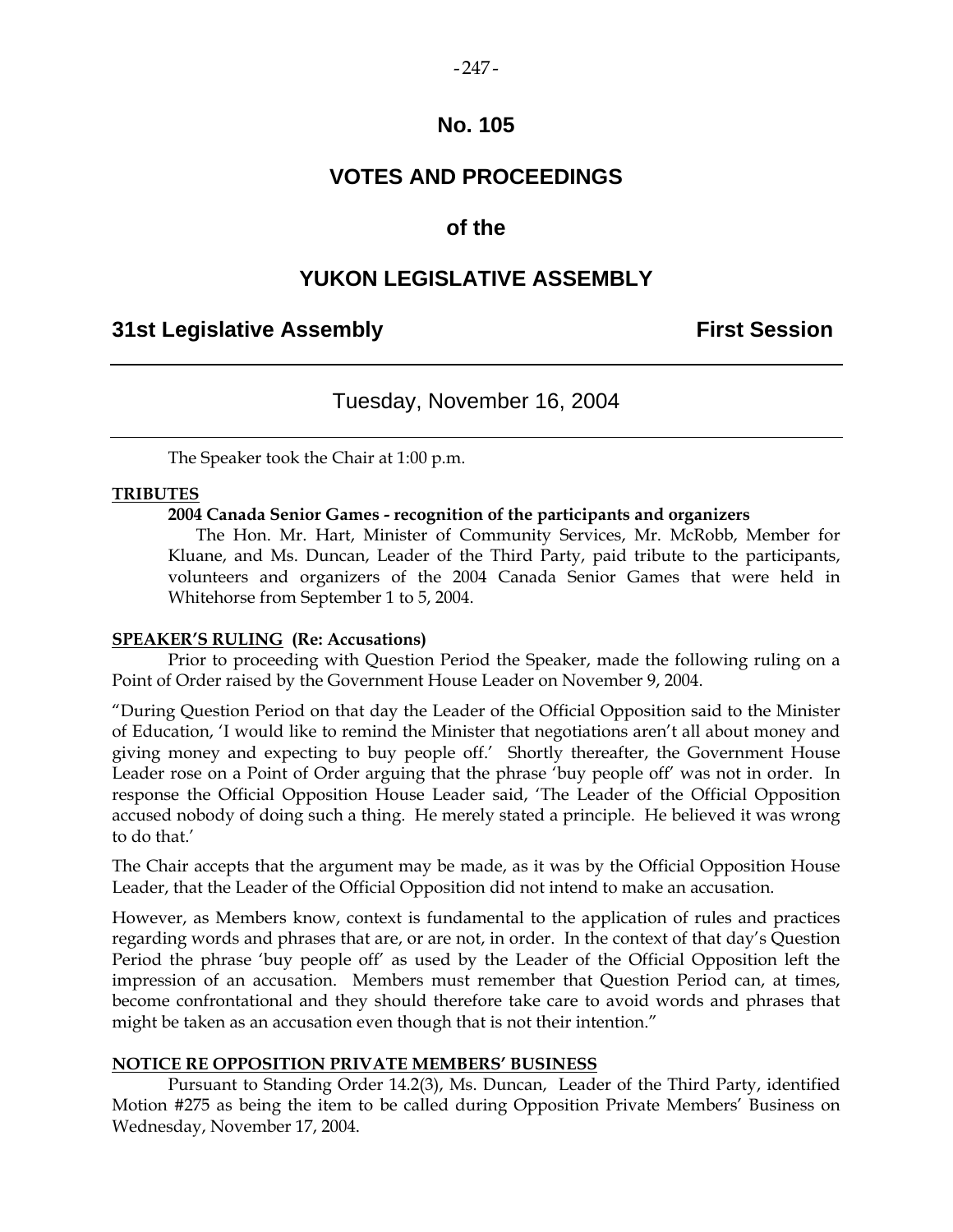Pursuant to Standing Order 14.2(3), Mr. McRobb, Official Opposition House Leader, identified Bill #107 as being the item to be called during Opposition Private Members' Business on Wednesday, November 17, 2004.

## **COMMITTEE OF THE WHOLE**

According to Order, the Assembly resolved into Committee of the Whole.

 Progress was reported on the following Bill: Bill #11 - Fourth Appropriation Act, 2003-04 - Hon. Mr. Fentie

The report of the Chair was adopted.

The Assembly adjourned at 6:01 p.m. until 1:00 p.m., Wednesday, November 17, 2004.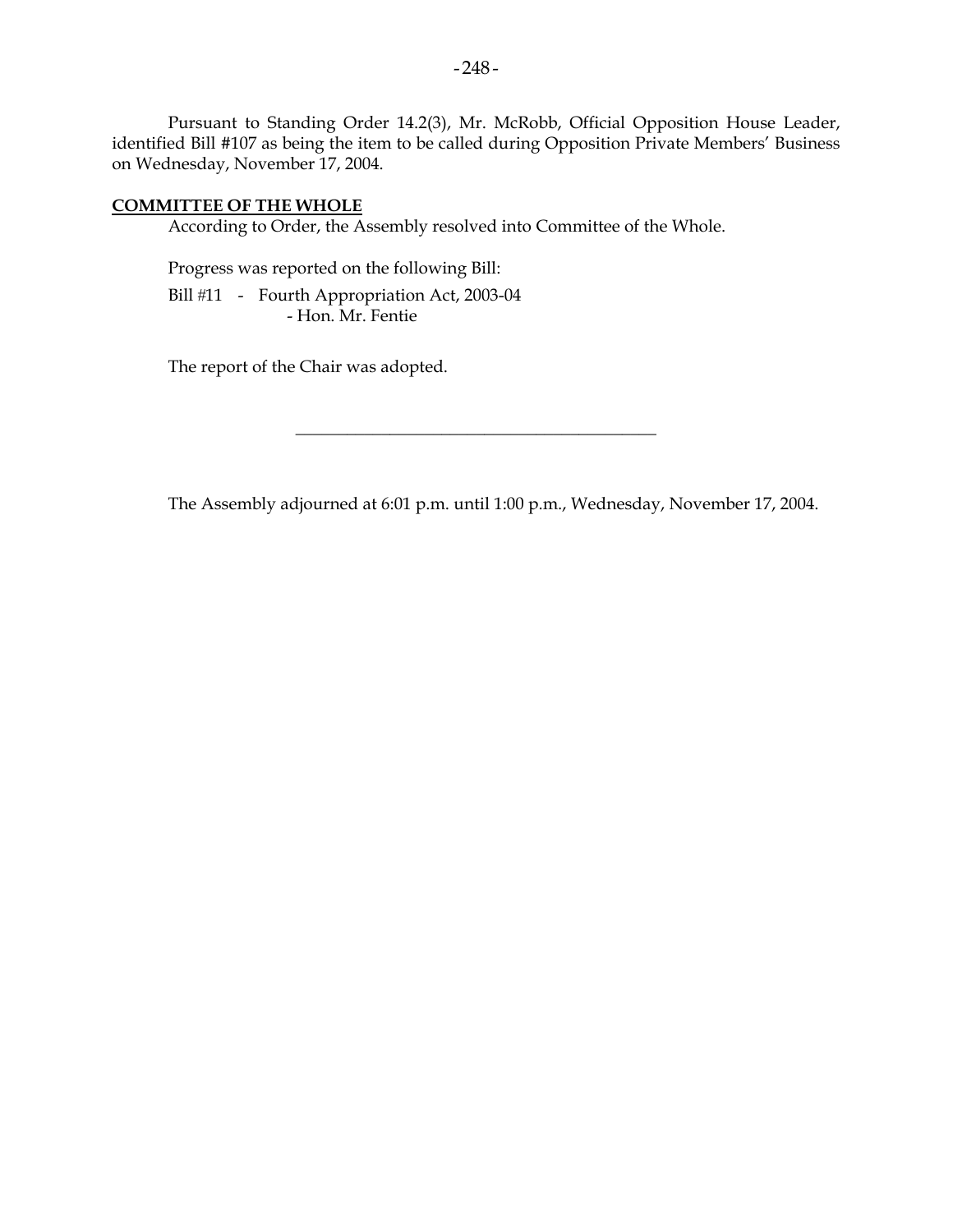### $-249-$

## **No. 106**

## **VOTES AND PROCEEDINGS**

## **of the**

## **YUKON LEGISLATIVE ASSEMBLY**

## **31st Legislative Assembly First Session**

## Wednesday, November 17, 2004

The Speaker took the Chair at 1:00 p.m.

## **TRIBUTES**

## **In recognition of firefighting success**

 The Hon. Mr. Hart, Minister of Community Services, on behalf of the Government and the Third Party, and Mr. Cardiff, Member for Mount Lorne, paid tribute to all those who were involved in fire fighting during the 2004 fire season.

### **Children's Book Week**

 The Hon. Mr. Edzerzra, Minister of Education, and Ms. Duncan, Leader of the Third Party recognized October 30 to November 6, 2004 as being Children's Book Week.

### **National Osteoporosis Month**

 The Hon. Mr. Jenkins, Minister of Health and Social Services, and Mr. McRobb, Member for Kluane, recognized November as National Osteoporosis Month.

### **TABLING RETURNS AND DOCUMENTS**

Hon. Ms. Taylor, Minister of Tourism and Culture

- Yukon Heritage Resources Board 2003/2004 Annual Report

|            |                                                                | (Sessional Paper #118) |
|------------|----------------------------------------------------------------|------------------------|
|            | - Yukon Geographical Place Names Board 2002/2003 Annual Report |                        |
|            |                                                                | (Sessional Paper #119) |
|            | - Yukon Arts Centre 2003/2004 Annual Report                    | (Sessional Paper #120) |
|            | Hon. Mr. Hart, Minister of Highways and Public Works           |                        |
|            | - Fleet Vehicle Agency 2003/2004 Annual Report                 | (Sessional Paper #121) |
| $\sim$ $-$ | Queen's Printer Agency 2003/2004 Annual Report                 | (Sessional Paper #122) |
|            |                                                                |                        |

## **OPPOSITION PRIVATE MEMBERS BUSINESS MOTIONS OTHER THAN GOVERNMENT MOTIONS**

Moved by Ms. Duncan, Leader of the Third Party:

 THAT this House recognizes that the Yukon Party Government may use a publicprivate partnership to finance the construction of the Dawson bridge and urges the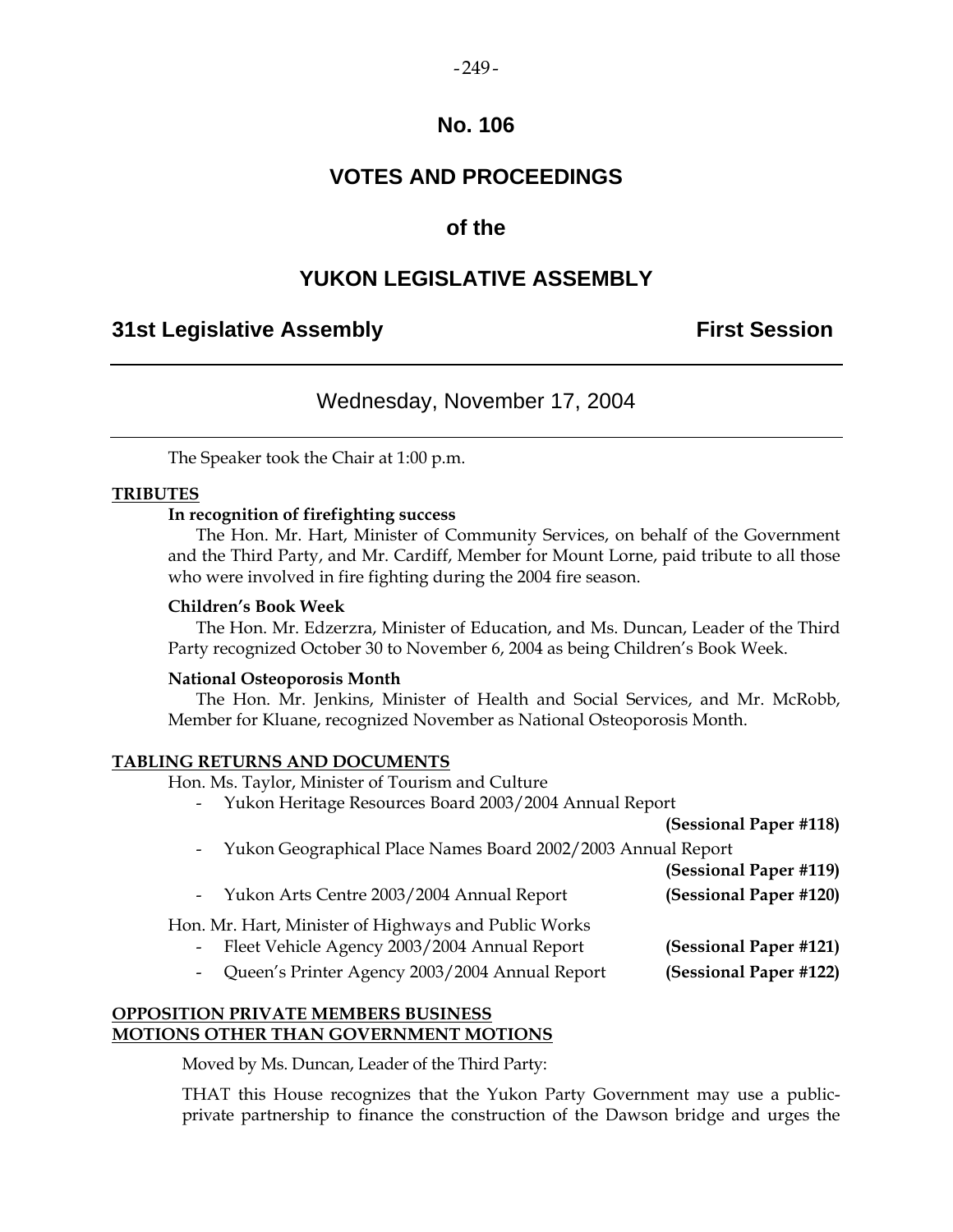Government of Yukon to conduct full public consultations to develop a public-private partnership policy framework before proceeding with any such plans.

 **(Motion #275)** 

Debate started on the motion.

#### **Quorum Count**

 At 3:00 p.m., during debate on the motion, Mr. Cathers, Member for Lake Laberge, rose on a Point of Order to state that there did not appear to be a quorum present. Pursuant to Standing Order 3(2), the Speaker rang the bells and then did a count. A quorum was present for the count.

 The debate continuing on the motion, it was moved by Mr. Rouble, Member for Southern Lakes, in amendment thereto:

> THAT Motion #275 be amended by deleting the expression "before proceeding with any such plans" and substituting for it the following:

 "while proceeding with plans to use construction of a bridge at Dawson as the pilot project for public-private partnerships involving the Yukon Government."

A debate arising on the amendment and the question being put, it was agreed to.

 A debate arising on Motion #275 as amended, it was moved by Mr. Hardy, Leader of the Official Opposition, in amendment thereto:

> THAT Motion #275 be amended by replacing the words after the phrase "full public consultations" with the following words:

 "to determine if it is in the public interest to pursue a policy of publicprivate partnerships for this or any other public infrastructure project."

 A debate arising on the amendment and the time reaching 6:00 p.m., while the Hon. Mr. Jenkins, Minister of Health and Social Services, was speaking to it, the Speaker, pursuant to Standing Order 2(2), adjourned the House until 1:00 p.m. on Thursday, November 18, 2004, and debate on the amendment and Motion #275 as amended was accordingly adjourned.

\_\_\_\_\_\_\_\_\_\_\_\_\_\_\_\_\_\_\_\_\_\_\_\_\_\_\_\_\_\_\_\_\_\_\_\_\_\_\_\_\_\_

The Assembly adjourned at 6:00 p.m. until 1:00 p.m., Thursday, November 18, 2004.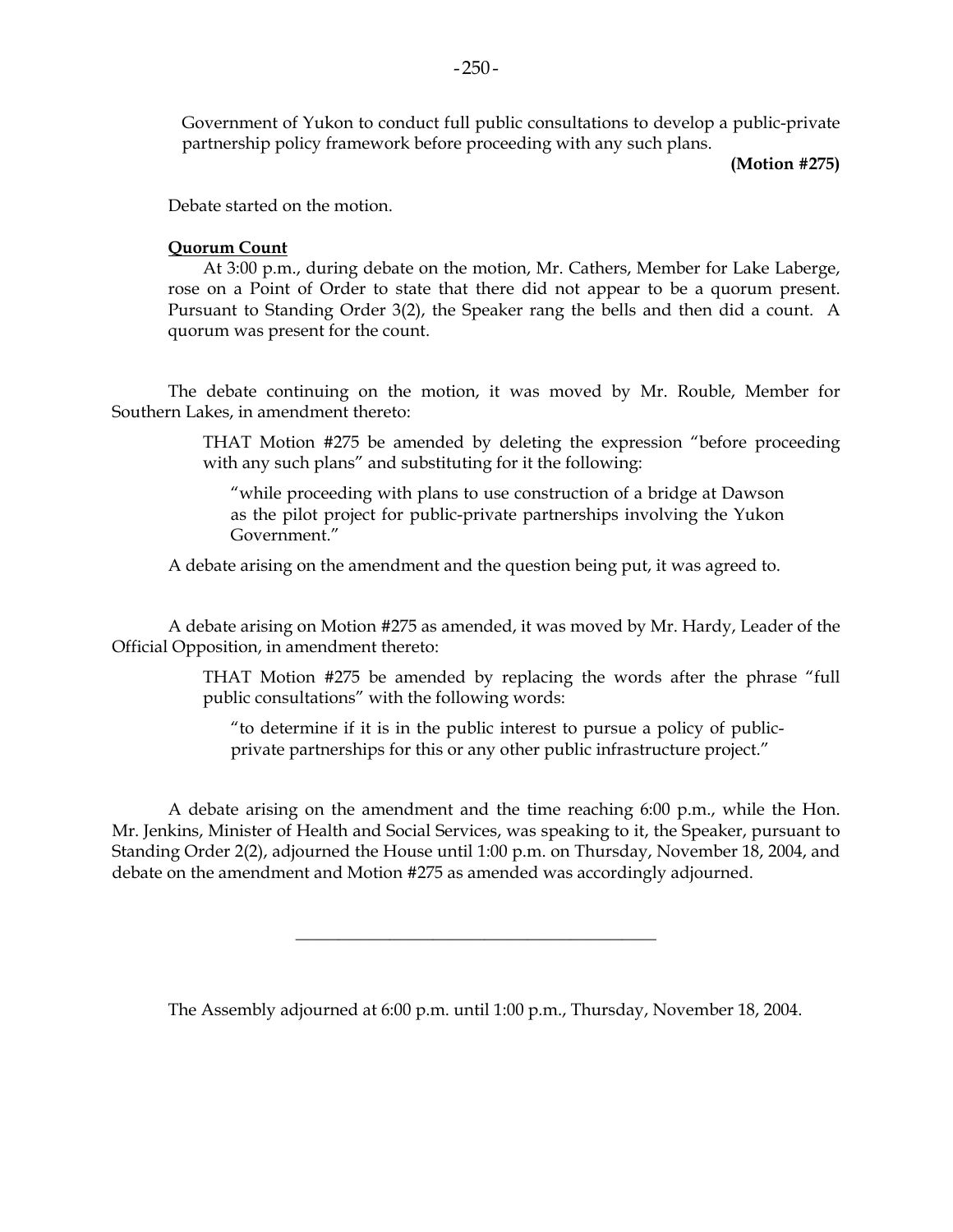# $-251 -$

# **No. 107**

# **VOTES AND PROCEEDINGS**

# **of the**

# **YUKON LEGISLATIVE ASSEMBLY**

# **31st Legislative Assembly First Session**

## Thursday, November 18, 2004

The Speaker took the Chair at 1:00 p.m.

#### **SPEAKER'S STATEMENT (Re: Changes to the Order Paper – removal of Motion)**

 Prior to proceeding with the Daily Routine, the Speaker informed the House of a change made to the Order Paper. Motion #90, standing in the name of the Member for Southern Lakes, had been removed from the Order Paper, as it was similar in intent to Motion #335 which was carried on November 10, 2004.

#### **TRIBUTES**

## **National Child Day**

 The Hon. Mr. Jenkins, Minister of Health and Social Services, Mr. McRobb, Member for Kluane, and Ms. Duncan, Leader of the Third Party, recognized November 20, 2004 as National Child Day.

## **32nd Annual Yukon Geoscience Forum**

 The Hon. Mr. Lang, Minister of Energy, Mines and Resources, and Ms. Duncan, Leader of the Third Party , recognized the 32nd Yukon Annual Yukon Geoscience Forum taking place in Whitehorse from November 21 to November 24, 2004.

#### **PETITIONS**

Mrs. Peter, Member for Vuntut Gwitchin, presented the following Petition:

- Wildlife, human conflict **(Petition #5)**

## **GOVERNMENT BILLS (Second Reading)**

The following Bill was read a second time and referred to Committee of the Whole:

Bill #47 - Act to Amend the Financial Administration Act - Hon. Mr. Fentie

#### **COMMITTEE OF THE WHOLE**

According to Order, the Assembly resolved into Committee of the Whole.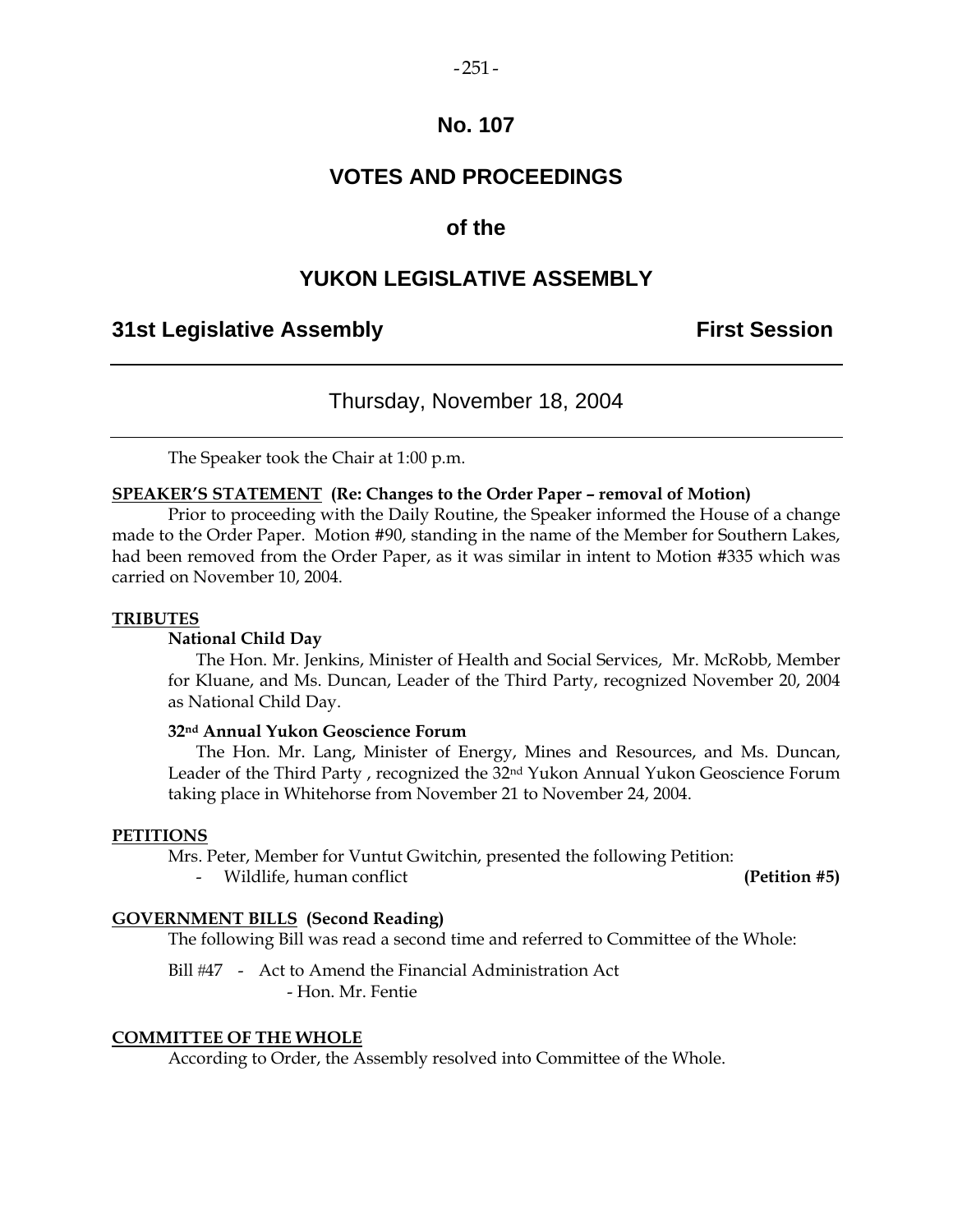#### **Chairs Statement (Re: comments made on November 16, 2004)**

 Before proceeding to debate on Bill #47, entitled, *Act to Amend the Financial Administration Act,* the Chair gave the following statement:

 "The Chair wishes to revisit an issue that came up in Committee of the Whole proceedings on November 16, 2004. The Chair would refer Members to pages 3198 and 3199 of the Blues for that day.

 The Committee was continuing general debate on Bill #11, *Fourth Appropriation Act, 2003-2004*. During a speech by Mr. Fairclough, the Chair called Mr. Fairclough to order for using unparliamentary language. Following a brief exchange between Mr. Fairclough and the Chair, Mr. Fairclough said the following:

 'Thank you, Mr. Chair. Everybody's on edge. I know the Minister of Education is and the Premier is for their conduct, and I think the heat is being felt by the Chair too because he is part of the team.'

 Those remarks create a problem for the House because they convey the obvious accusation that the Chair is not impartial in his conduct of the business of the Committee.

 If Mr. Fairclough has a concern in this regard, he is dealing with it in a way that is procedurally incorrect. It is not in order to reflect on the character or actions of a Presiding Officer during the course of debate. Such reflections could be ruled as being unparliamentary language. Further, the House may take them even more seriously. There are precedents where a House has found such reflections to be a breach of its privileges.

 There are two options for Mr. Fairclough if he has a disagreement with the actions of the Chair. The first is found in Standing Order 42(3) which states, in part:

 'The Chair shall maintain order in the Committee of the Whole, deciding all questions of order subject to an appeal to the Speaker.'

 This course of action is most likely to be followed if a Member feels the Chair has erred in interpreting or applying the rules of the House.

 The language used by Mr. Fairclough, however, indicates something far more serious. His statement that the Chair is 'part of the team' indicates a concern that the Chair is not impartial when in the Chair. The proper way to deal with this concern is to bring a substantive motion to the House which would most likely have as its effect, if carried, an expression of non-confidence in the Member in the Chair and the removal of the Member from that position.

 The Chair would invite Mr. Fairclough and, indeed, all Members to familiarize themselves with the rules and practices in this regard. In particular, the Chair would wish Members to avoid making casual remarks that reflect on the Presiding Officers of this House. Such remarks undoubtedly lower the public's estimation of not only the Presiding Officer in question but of the Legislative Assembly itself.

The Chair thanks Members for their attention to this statement. Thank you."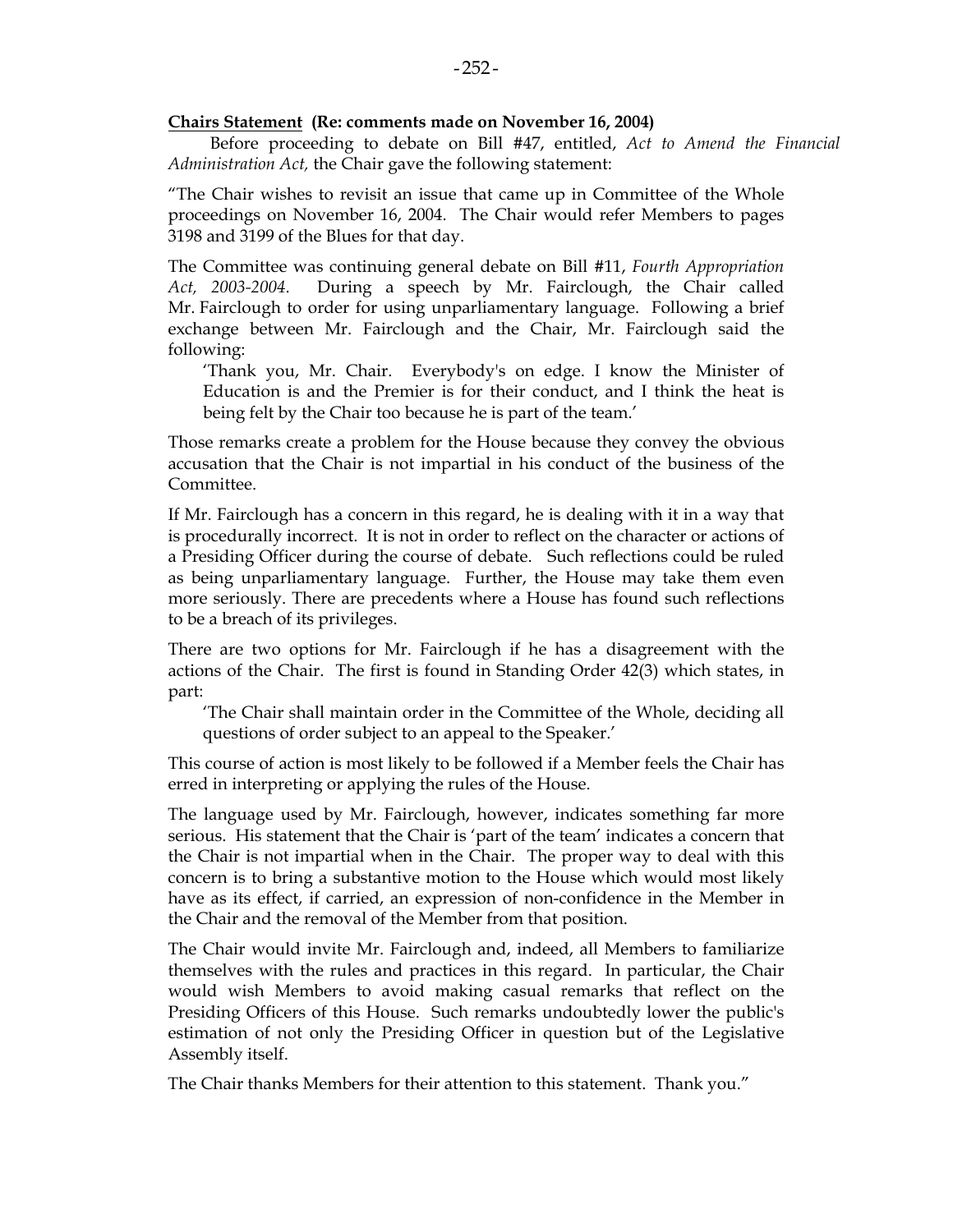The following Bill was reported without amendment:

Bill #47 - Act to Amend the Financial Administration Act - Hon. Mr. Hart

Progress was reported on the following Bill:

Bill #51 - Act to Amend the Motor Vehicles Act - Hon. Mr. Hart

The report of the Chair was adopted.

The Assembly adjourned at 6:00 p.m. until 1:00 p.m., Monday, November 22, 2004.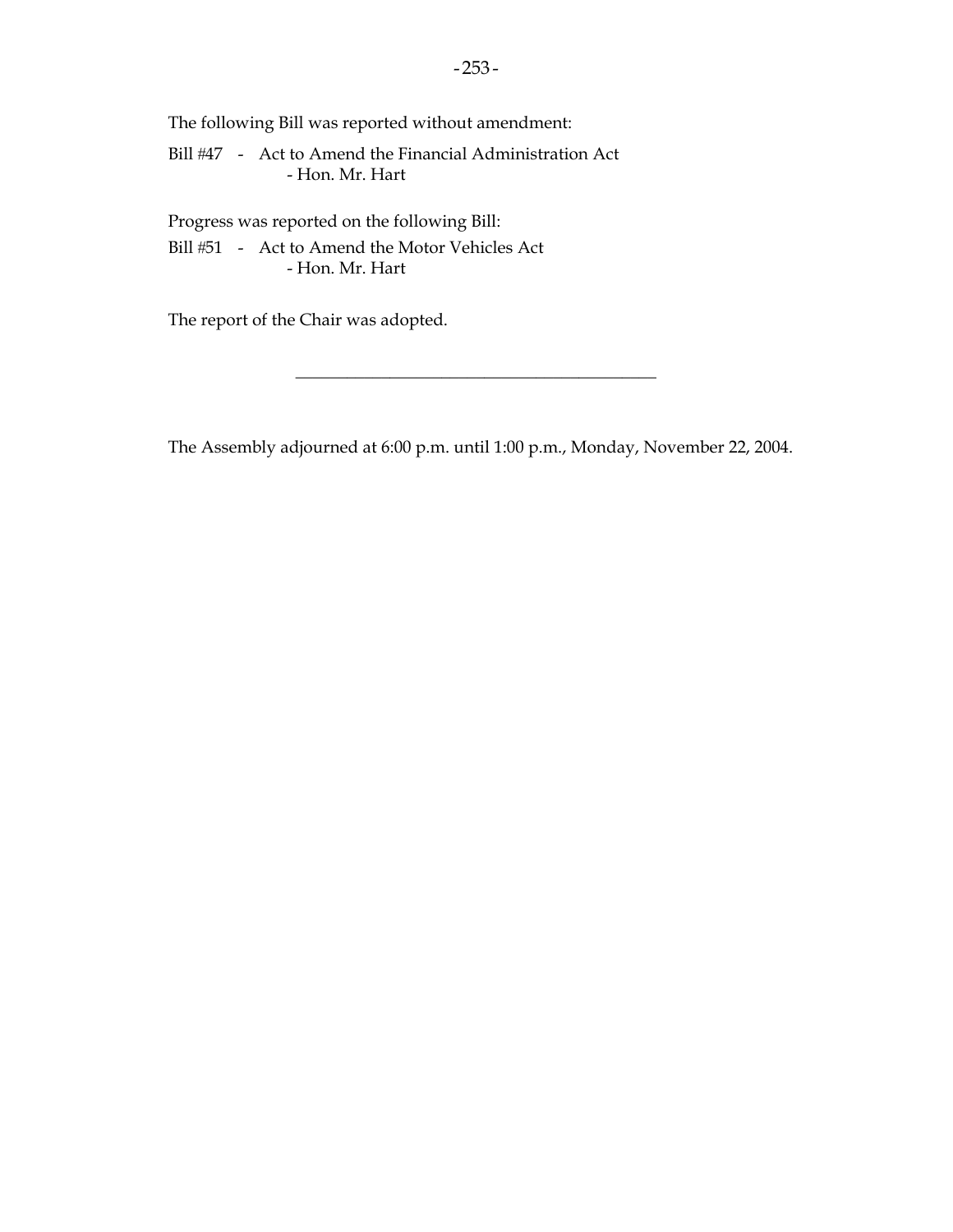# $-254-$

# **No. 108**

# **VOTES AND PROCEEDINGS**

# **of the**

## **YUKON LEGISLATIVE ASSEMBLY**

## **31st Legislative Assembly First Session**

## Monday, November 22, 2004

The Speaker took the Chair at 1:00 p.m.

## **PETITIONS**

## **Report of the Clerk**

The Clerk reported on Petition #5 as follows:

"Mr. Speaker, and honourable Members of the Assembly:

 I have had the honour to review a petition, being Petition #5 of the First Session of the 31st Legislative Assembly, as presented by the Member for Vuntut Gwitchin on November 18, 2004.

 It was found when this petition was sent to the Table that two versions of it had been provided. The first is that read to the House by the Member for Vuntut Gwitchin. The second varies from the first in a manner that is significant but not sufficient to affect the validity of the petition.

 Petition #5 therefore, meets the requirements as to form of the Standing Orders of the Yukon Legislative Assembly.

 The Executive Council response made pursuant to Standing Order 67 should be to the version of the petition read to the House by the Member for Vuntut Gwitchin.

> Patrick L. Michael Clerk of the Yukon Legislative Assembly"

 The Speaker ruled that, accordingly, Petition #5 was deemed to have been read and received.

#### **COMMITTEE OF THE WHOLE**

According to Order, the Assembly resolved into Committee of the Whole.

The following Bill was reported without amendment:

Bill #51 - Act to Amend the Motor Vehicles Act - Hon. Mr. Hart

Progress was reported on the following Bill: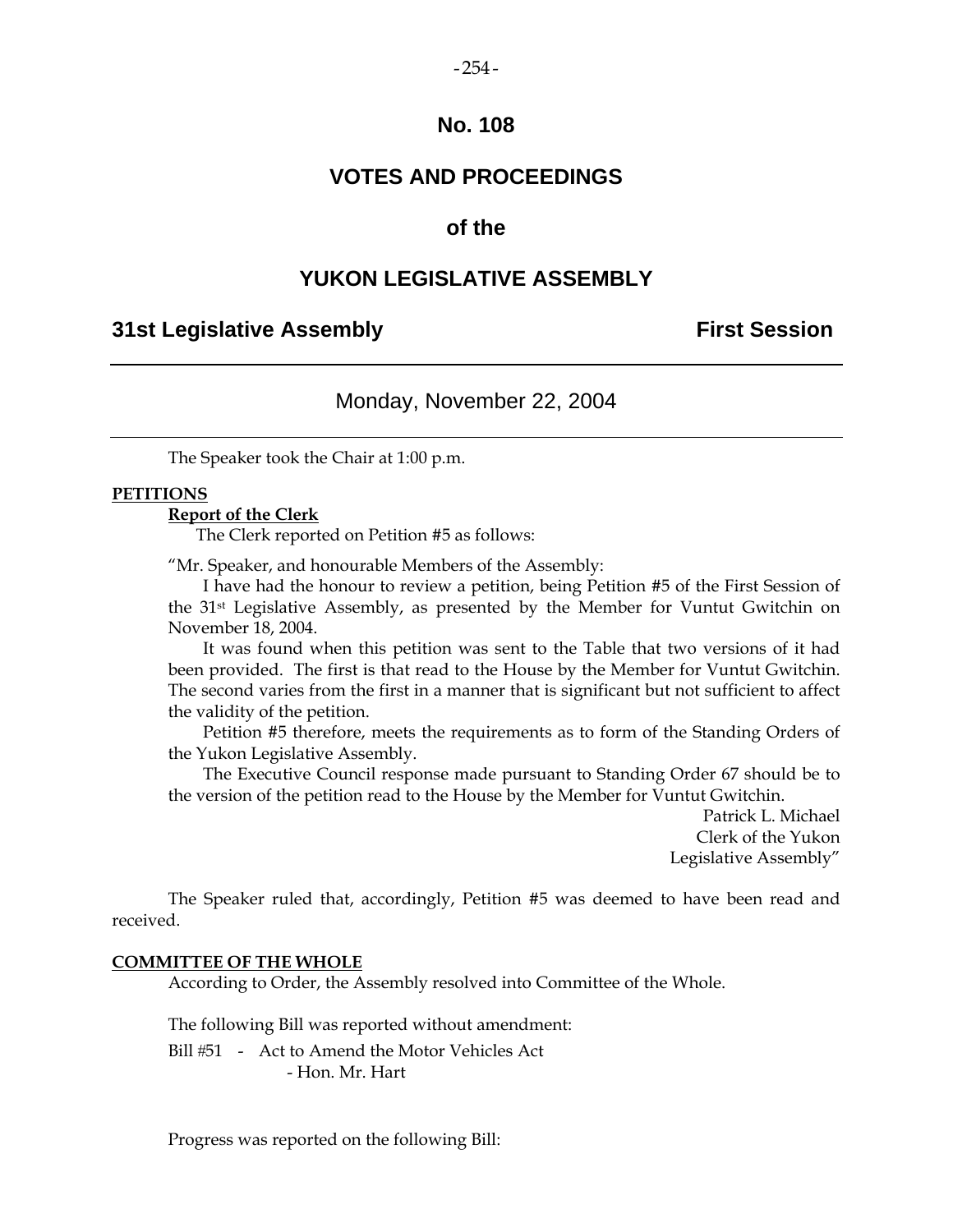Bill #12 - Second Appropriation Act, 2004-05 - Hon. Mr. Hart

The report of the Chair was adopted.

The Assembly adjourned at 6:00 p.m. until 1:00 p.m., Tuesday, November 23, 2004.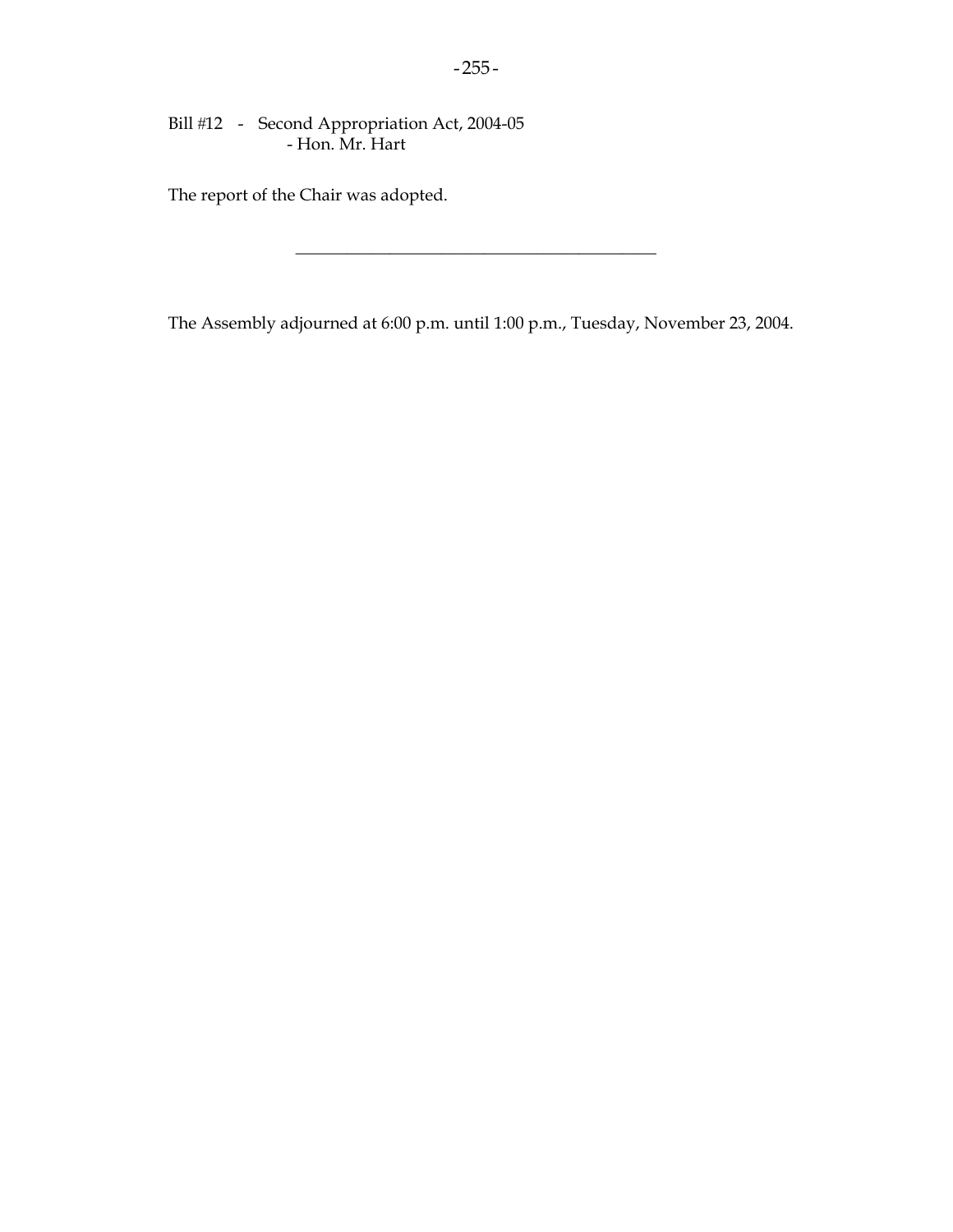## $-256-$

# **No. 109**

# **VOTES AND PROCEEDINGS**

# **of the**

# **YUKON LEGISLATIVE ASSEMBLY**

## **31st Legislative Assembly First Session**

## Tuesday, November 23, 2004

The Speaker took the Chair at 1:00 p.m.

## **NOTICE RE GOVERNMENT PRIVATE MEMBERS' BUSINESS**

 Pursuant to Standing Order 14.2(7), the Hon. Mr. Jenkins, Government House Leader, identified Motion #322 and Motion #137 as being the items to be called during Government Private Members' Business on Wednesday, November 24, 2004.

#### **UNANIMOUS CONSENT REQUESTED TO PROCEED WITH MOTION #366**

 The Hon. Mr. Jenkins, Government House Leader, requested, on behalf of the House Leaders, and received unanimous consent to call Motion #366, which the Leader of the Official Opposition gave notice of today, for debate.

## **MOTIONS OTHER THAN GOVERNMENT MOTIONS**

Moved by Mr. Hardy, Leader of the Official Opposition:

 THAT this House call upon the Government of Yukon to work in conjunction with all other levels of government in the Yukon to convene a territory-wide summit to develop a comprehensive action plan to combat substance abuse, which is a destructive and growing force in both urban and rural areas of the Yukon. **(Motion #366)** 

 A debate arising on the motion and the question being put, it was agreed to on the following recorded Division:  $Y$ EA

|         | YEA     |            |    |
|---------|---------|------------|----|
| Fentie  | Hart    | Fairclough |    |
| Jenkins | Cathers | Cardiff    |    |
| Taylor  | Rouble  | Peter      | 16 |
| Kenyon  | Hassard | Duncan     |    |
| Edzerza | Hardy   |            |    |
| Lang    | McRobb  |            |    |
|         |         |            |    |

NAY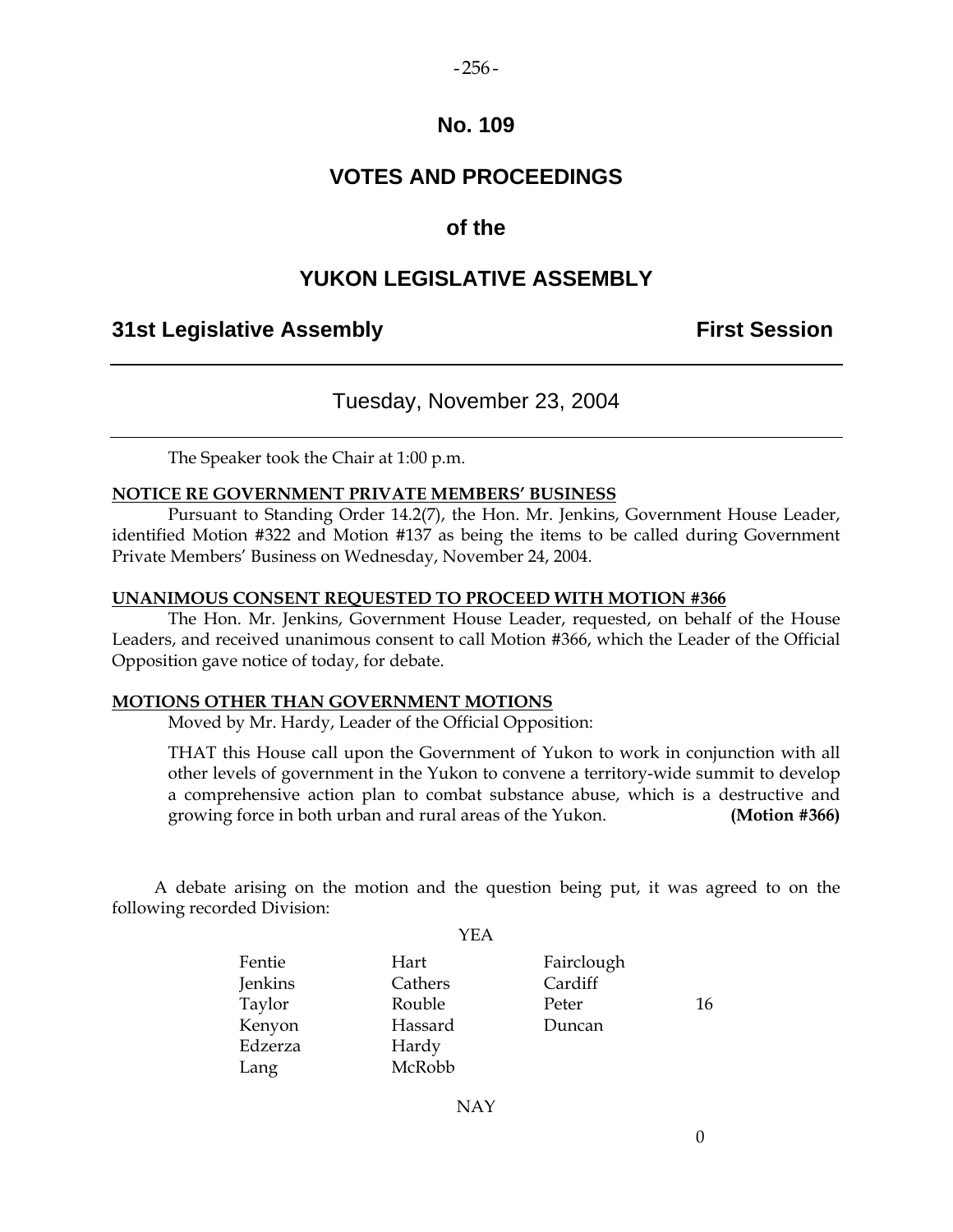#### **GOVERNMENT MOTIONS**

Moved by the Hon. Ms. Taylor, Minister responsible for the Women's Directorate:

 THAT this House urges the Yukon Government to implement a long-term educational public awareness campaign focusing on zero-tolerance of violence against women and children and raising awareness of resources available to assist those leaving violent and abusive relationships. **(Motion #323)** 

 During debate on Motion #323, it was moved by the Hon. Mr. Jenkins, Government House Leader, that debate be now adjourned. The question being put, it was negatived and debate on Motion #323 continued.

 The question being put on Motion #323, it was agreed to on the following recorded Division:

|         | YEA     |            |    |
|---------|---------|------------|----|
| Fentie  | Hart    | McRobb     |    |
| Jenkins | Cathers | Fairclough |    |
| Taylor  | Rouble  | Cardiff    | 15 |
| Kenyon  | Hassard | Peter      |    |
| Edzerza | Hardy   | Duncan     |    |
|         | NAY     |            |    |

 $\theta$ 

## **COMMITTEE OF THE WHOLE**

According to Order, the Assembly resolved into Committee of the Whole.

At 3:53 p.m., the Hon. Mr. Jenkins moved:

THAT Craig Tuton, Chair of the Yukon Workers' Compensation Health and Safety Board, and Sheila Lilles, acting President and Chief Executive Officer of the Yukon Workers' Compensation Health and Safety Board, appear as witnesses in Committee of the Whole from 4:00 p.m. to 6:00 p.m. on Tuesday, November 23, 2004, to discuss matters relating to the Yukon Workers' Compensation Health and Safety Board.

#### **(C/W Motion #5)**

The question being put, it was agreed to.

 Pursuant to Committee of the Whole Motion #5, passed at 3:53 p.m. this day, Craig Tuton, Chair of the Yukon Workers' Compensation Health and Safety Board, and Sheila Lilles, acting President and Chief Executive Officer of the Yukon Workers' Compensation Health and Safety Board, appeared as witnesses before Committee of the Whole from 4:00 p.m. to 5:57 p.m.

The report of the Deputy Chair was adopted.

The Assembly adjourned at 5:58 p.m. until 1:00 p.m., Wednesday, November 24, 2004.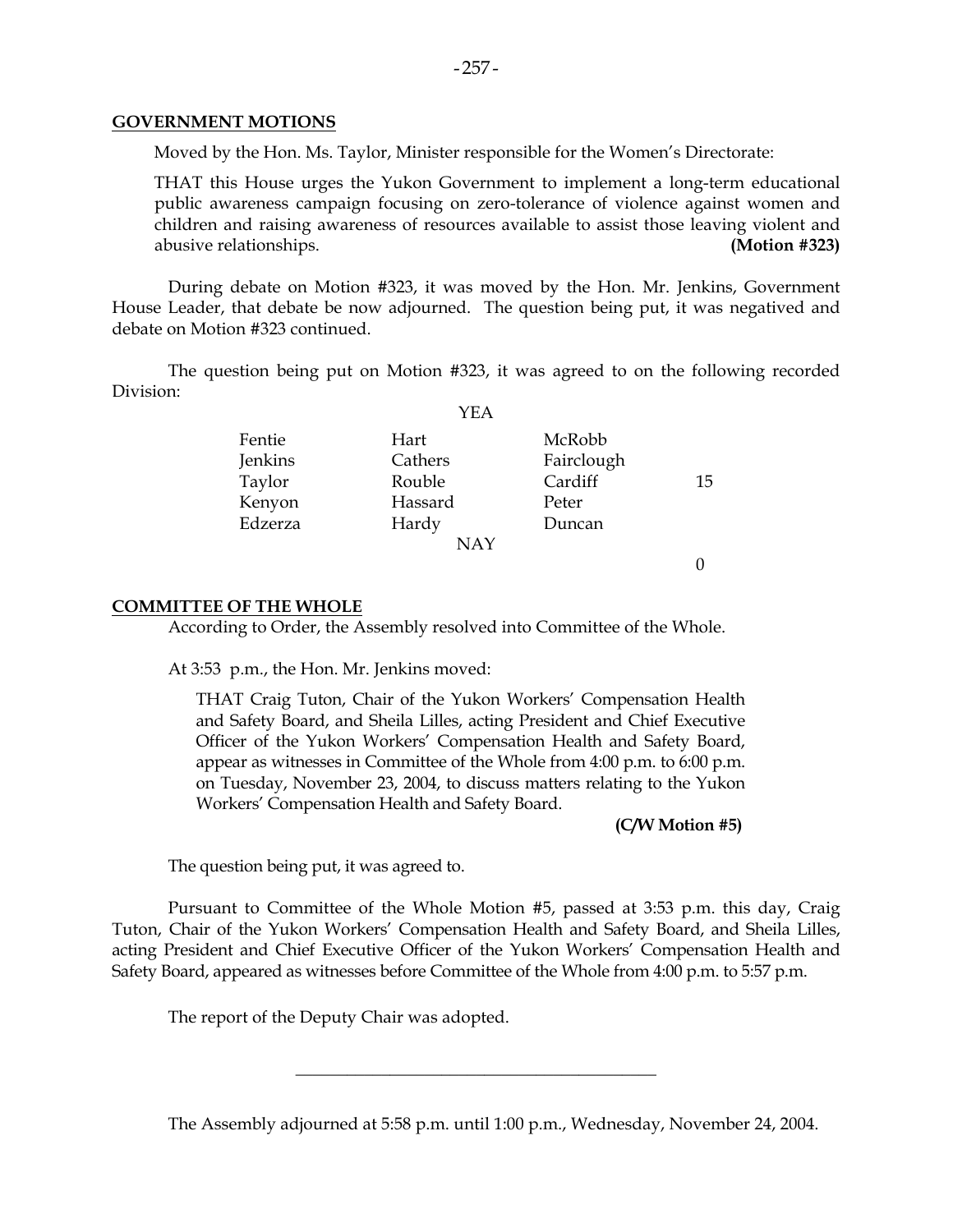## $-258-$

# **No. 110**

# **VOTES AND PROCEEDINGS**

# **of the**

# **YUKON LEGISLATIVE ASSEMBLY**

# **31st Legislative Assembly First Session**

# Wednesday, November 24, 2004

The Speaker took the Chair at 1:00 p.m.

## **TRIBUTES**

## **In recognition of the Fight Against Child Poverty**

 Mr. McRobb, Member for Kluane, on behalf of the Official Opposition and the Third Party, and the Hon. Mr. Jenkins, Minister of Health and Social Services, paid tribute to all who work to fight against child poverty in the Yukon and across Canada.

## **TABLING RETURNS AND DOCUMENTS**

Mr. Fairclough, Member for Mayo-Tatchun

- Carmacks, Village of, Open letter to Eric Fairclough, MLA for Mayo-Tatchun (dated November 18, 2004) **(Filed Document #65)**
- Carmacks Campus of Yukon College, letter (dated May 18, 2004) from Lizza Larkin, instructor, to Michael Vance, Chairperson, School Planning Committee

#### **(Filed Document #66)**

- Carmacks Campus of Yukon College, Press Release (dated November 23, 2004) from Cathy Cochrane, citizen of Carmacks **(Filed Document #67)**
- Carmacks Campus of Yukon College, letter to the editor (undated) from Karen Gage, Community Representative, Carmacks School Advisory Committee

- Carmacks, Village of, Media Release (undated) Minister bypasses residents on Carmacks School question **(Filed Document #69)**
- Carmacks Campus of Yukon College, Open letter to Mick Larkin (dated November 23, 2004) from Viola Mullett **(Filed Document #70)**

## **SPEAKER'S RULING (Re: Notice of Motion by the Member for Kluane)**

 Prior to calling Notices of Motion, the Speaker ruled on a Notice of Motion given on November 23, 2004 by the Member for Kluane as follows:

"The Member for Kluane gave notice of Motion #367. As given by the Member, this notice of motion contained in full the text of Motion #83, which, as the Member stated, was given in this House on April 8, 2003.

**(Filed Document #68)**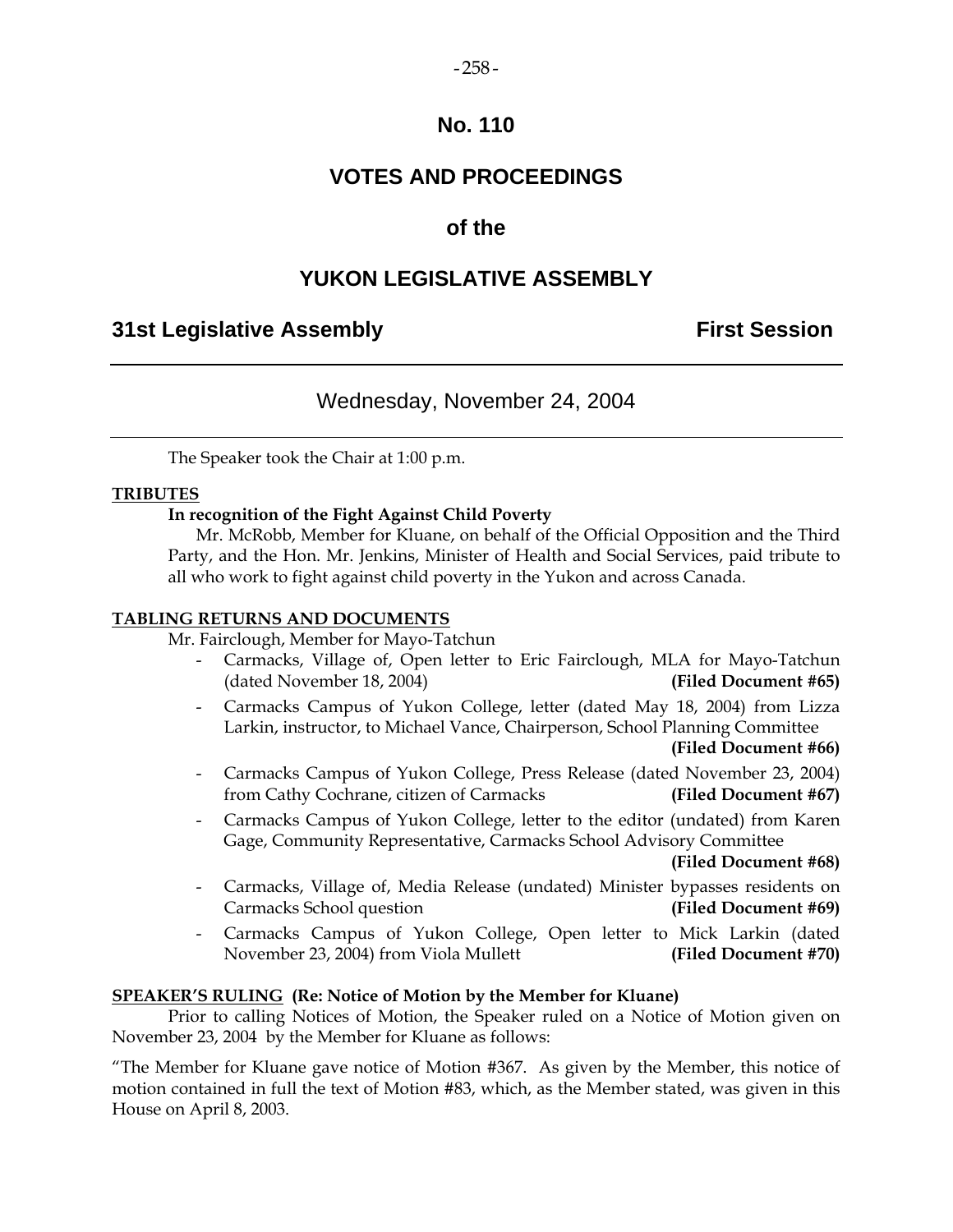This presents a procedural difficulty for the Chair. Members are aware that it is in order to have on the Order Paper notices of motion that are similar to one another. It would have been in order, therefore, for the Member for Kluane to have given notice of a motion that was similar in intent or subject matter but textually different from Motion #83.

However, it is not in order to have on the Order Paper two notices of motion that are exactly the same. Members will note that the version of Motion #367 appearing on today's Order Paper is an edited one. This editing was done by the Table Officers under my direction. Nonetheless, the notice of motion remains a problem because calling Motion #367 for debate would, in effect, result in a debate on Motion #83. Therefore, Motion #367 merely serves to put Motion #83 on the Order Paper twice. That is not in order.

Furthermore, the Chair does not wish to see a practice develop where Members are using the House's limited time to place on the Order Paper notices of motion that are, in effect, already there. The Chair therefore orders Motion #367 not be transferred from the Notice Paper to the Order Paper."

## **POINT OF ORDER (Re: Content of Motion had already been dealt with)**

 Prior to the Speaker calling for Government Private Members' Business, Mr. McRobb, Official Opposition House Leader, rose on a Point of Order. Mr. McRobb stated that the content of Motion #322 which was to be called for debate, had already been dealt with and therefore the motion was outdated.

## **SPEAKER'S RULING**

After conferring with the Table Officers, the Speaker made the following ruling:

 "Although there are similarities with the Press Release tabled by the Member for Kluane, the Chair is unable to make a ruling. It's beyond the purview of the Chair actually to make that kind of a ruling, so I will allow the debate to go ahead."

## **GOVERNMENT PRIVATE MEMBERS' BUSINESS MOTIONS OTHER THAN GOVERNMENT MOTIONS**

Moved by Mr. Cathers, Member for Lake Laberge:

 THAT this House urges the Sport and Culture Ministers of the Yukon Government to work in cooperation with their counterparts from the Northwest Territories and Nunavut and the 2007 Canada Winter Games Host Society to develop a pan-Northern approach to sharing unique northern sports and cultures when the Canada Winter Games come "North of Sixty" for the first time. **(Motion #322)** 

Debate started on the motion.

## **Quorum Count**

 At 1:55 p.m., during debate on Motion #322, the Hon. Mr. Jenkins, Government House Leader, rose on a Point of Order to state that there did not appear to be a quorum present. Pursuant to Standing Order 3(2), the Speaker rang the bells for four minutes and then did a count. A quorum was not present for the count.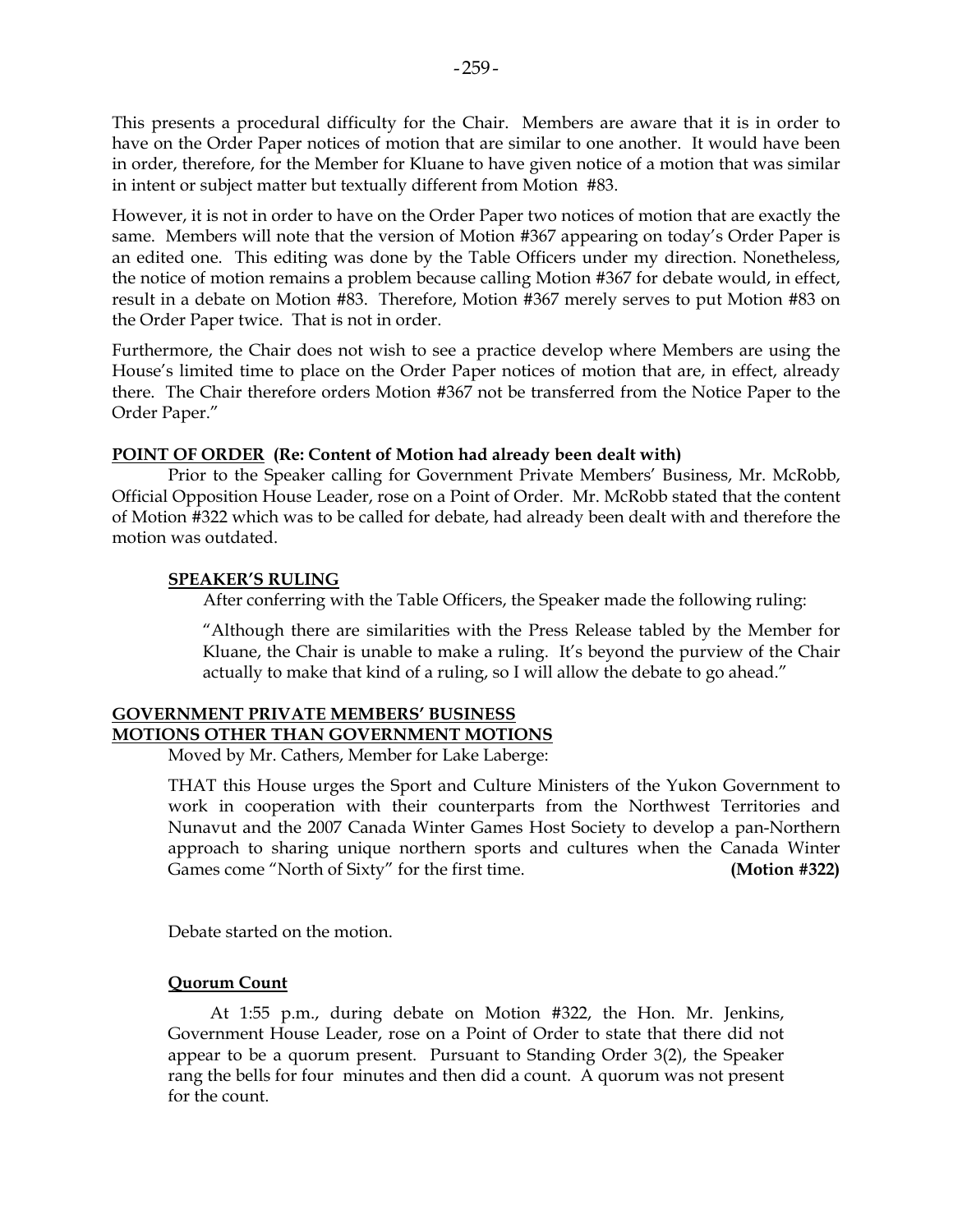Thereupon, the Speaker, pursuant to Standing Order 3(1), adjourned the House at 1:59 p.m. The Members present at the time were: Hon. Mr. Staffen (Speaker in the Chair), Hon. Mr. Jenkins, Hon. Ms. Taylor, Hon. Mr. Kenyon, Hon. Mr. Hart, Mr. Cathers, Mr. Rouble, Mr. Hassard and Mr. Cardiff.

Debate on Motion #322 was accordingly adjourned.

 The Assembly adjourned due to a lack or quorum at 1:59 p.m. until 1:00 p.m., Thursday, November 25, 2004.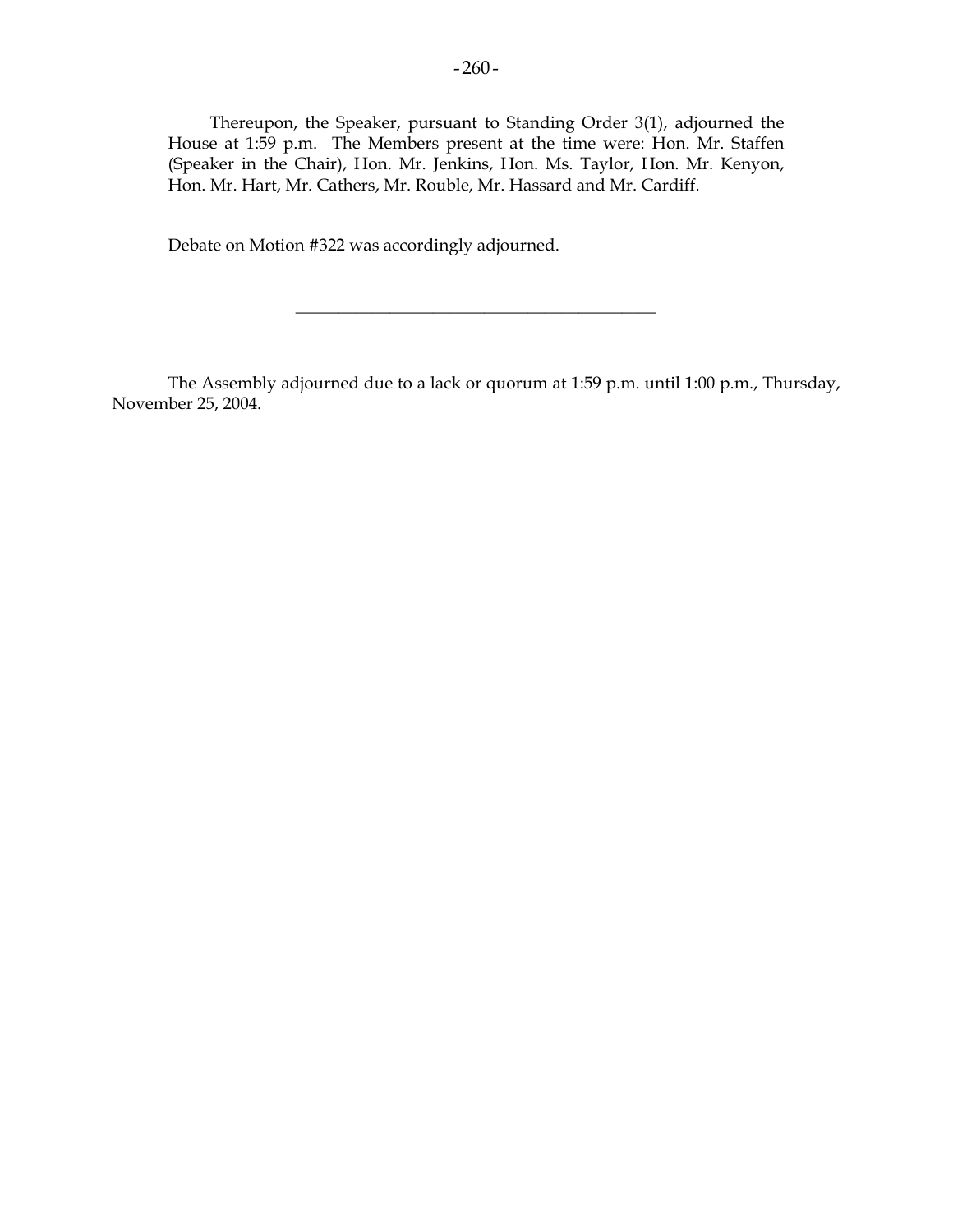## $-261-$

# **No. 111**

# **VOTES AND PROCEEDINGS**

# **of the**

# **YUKON LEGISLATIVE ASSEMBLY**

# **31st Legislative Assembly First Session**

# Thursday, November 25, 2004

The Speaker took the Chair at 1:00 p.m.

## **TRIBUTES**

**White Ribbon Campaign and the International Day for the Elimination of Violence Against Women** 

 The Hon. Mr. Fentie, Premier, Mr. Hardy, Leader of the Official Opposition, and Mrs. Peter, Member for Vuntut Gwitchin, recognized this day as the launch of the White Ribbon Campaign and the International Day for the Elimination of Violence Against Women.

## **TABLING RETURNS AND DOCUMENTS**

Mr. Hardy, Leader of the Official Opposition

 - Western College of Veterinary Medicine, letter from Todd Hardy (dated November 25, 2004) to Hon. Jim Kenyon re securing a seat for student

**(Filed Document #71)** 

## **COMMITTEE OF THE WHOLE**

According to Order, the Assembly resolved into Committee of the Whole.

Progress was reported on the following Bill:

Bill #12 - Second Appropriation Act, 2004-05 - Hon. Mr. Fentie

The report of the Chair was adopted.

The Assembly adjourned at 5:56 p.m. until 1:00 p.m., Monday, November 29, 2004.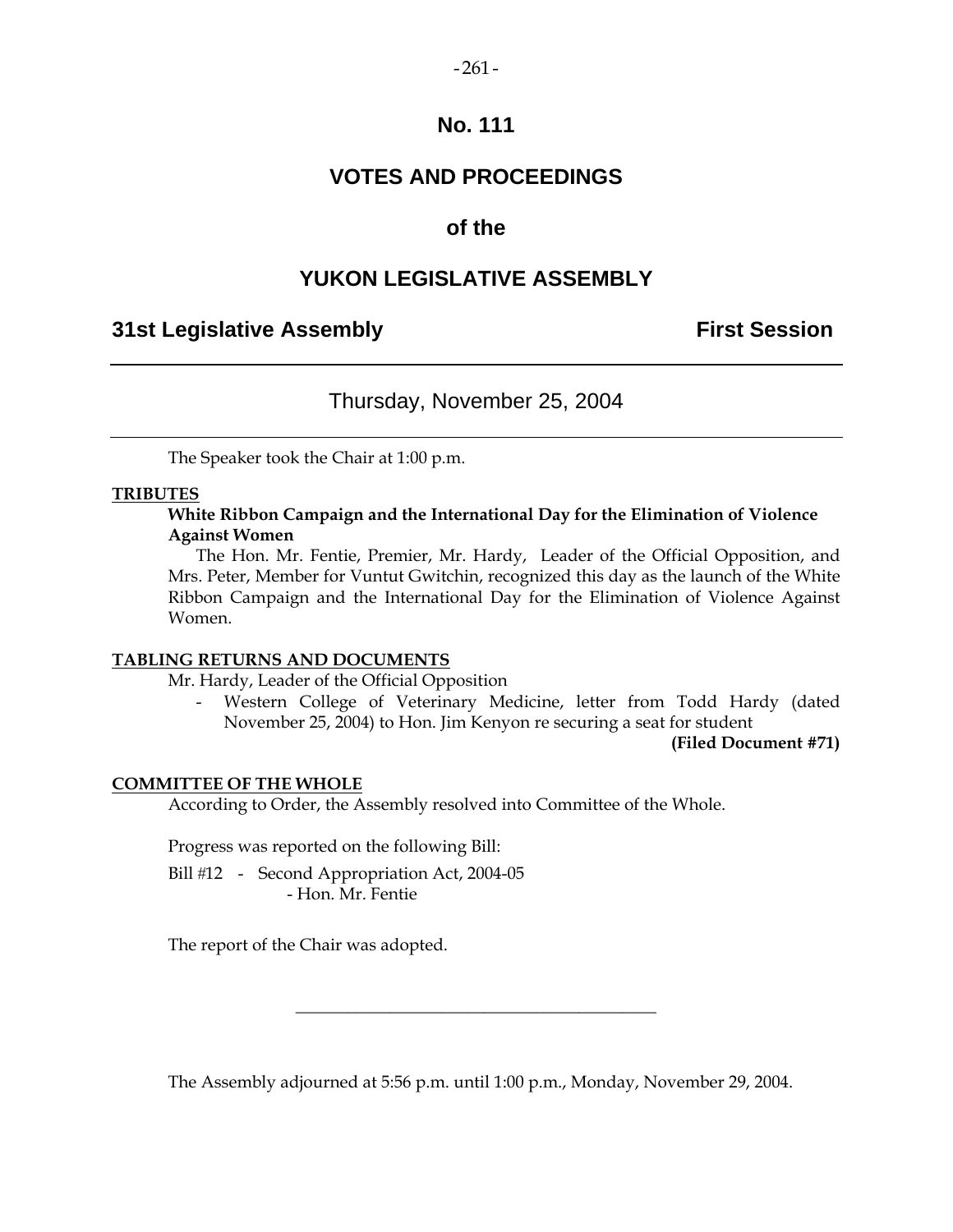## $-262-$

# **No. 112**

# **VOTES AND PROCEEDINGS**

# **of the**

# **YUKON LEGISLATIVE ASSEMBLY**

# **31st Legislative Assembly The Contract Session**

Monday, November 29, 2004

The Speaker took the Chair at 1:00 p.m.

## **TABLING RETURNS AND DOCUMENTS**

Mr. Hardy, Leader of the Official Opposition

 - Dawson City bridge, letters re: Yukon Government's plan to build a bridge across the Yukon River **(Filed Document #72)** 

## **COMMITTEE OF THE WHOLE**

According to Order, the Assembly resolved into Committee of the Whole.

Progress was reported on the following Bill:

Bill #12 - Second Appropriation Act, 2004-05 - Hon. Mr. Fentie

The report of the Chair was adopted.

The Assembly adjourned at 5:52 p.m. until 1:00 p.m., Tuesday, November 30, 2004.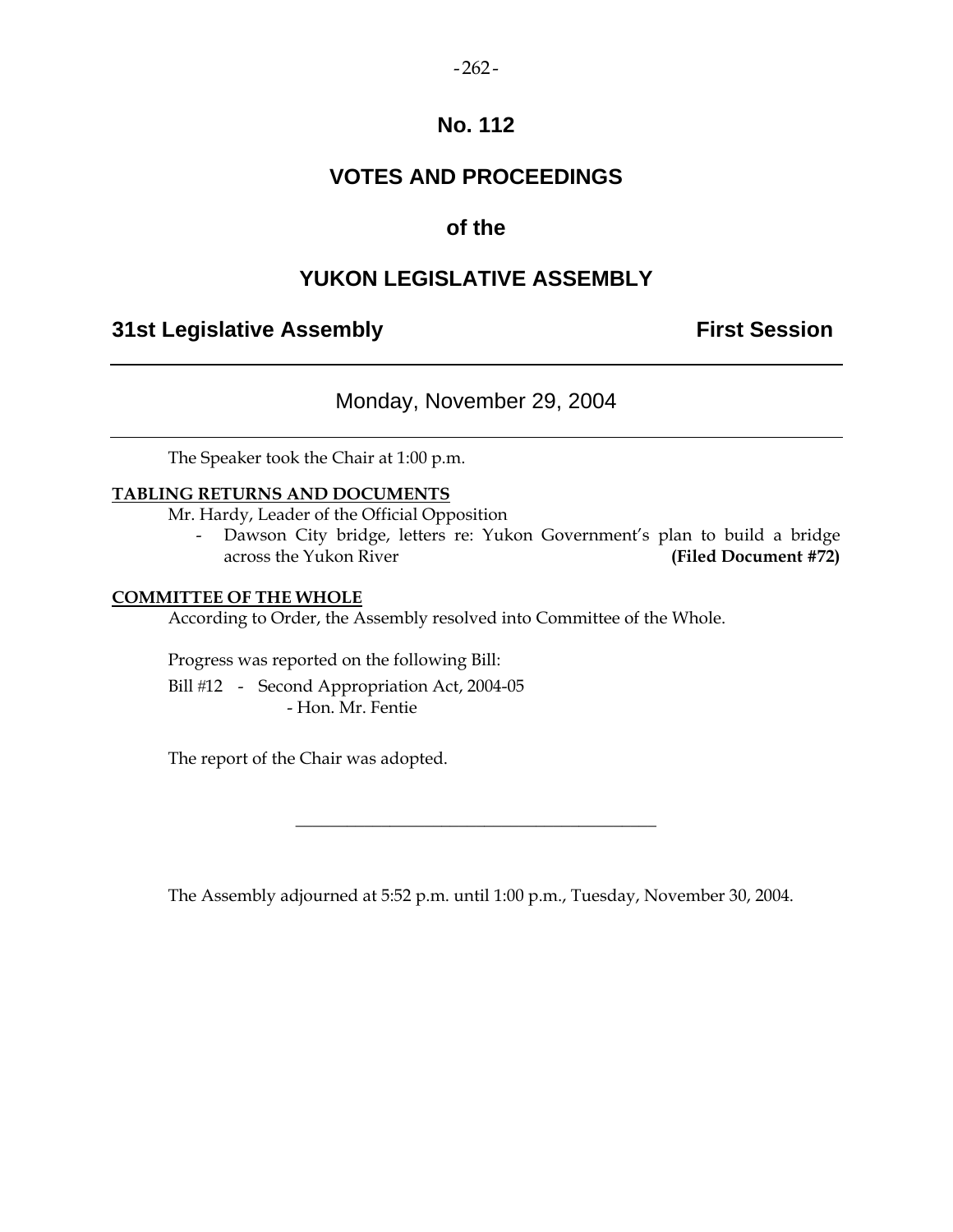## $-263-$

# **No. 113**

# **VOTES AND PROCEEDINGS**

# **of the**

# **YUKON LEGISLATIVE ASSEMBLY**

# **31st Legislative Assembly First Session**

# Tuesday, November 30, 2004

The Speaker took the Chair at 1:00 p.m.

## **NOTICE OF OPPOSITION PRIVATE MEMBERS' BUSINESS**

 Pursuant to Standing Order 14.2(3), Mr. McRobb, Official Opposition House Leader, identified Bill #105 and Bill #107 as being the items to be called during Opposition Private Members' Business on Wednesday, December 1, 2004.

 Pursuant to Standing Order 14.2(3), Ms. Duncan, Leader of the Third Party, informed the House that the Third Party Member did not wish to identify any items to be called during Opposition Private Members' Business on Wednesday, December 1, 2004.

#### **COMMITTEE OF THE WHOLE**

According to Order, the Assembly resolved into Committee of the Whole.

Progress was reported on the following Bill:

Bill #12 - Second Appropriation Act, 2004-05 - Hon. Mr. Fentie

The report of the Chair was adopted.

The Assembly adjourned at 6:02 p.m. until 1:00 p.m., Wednesday, December 1, 2004.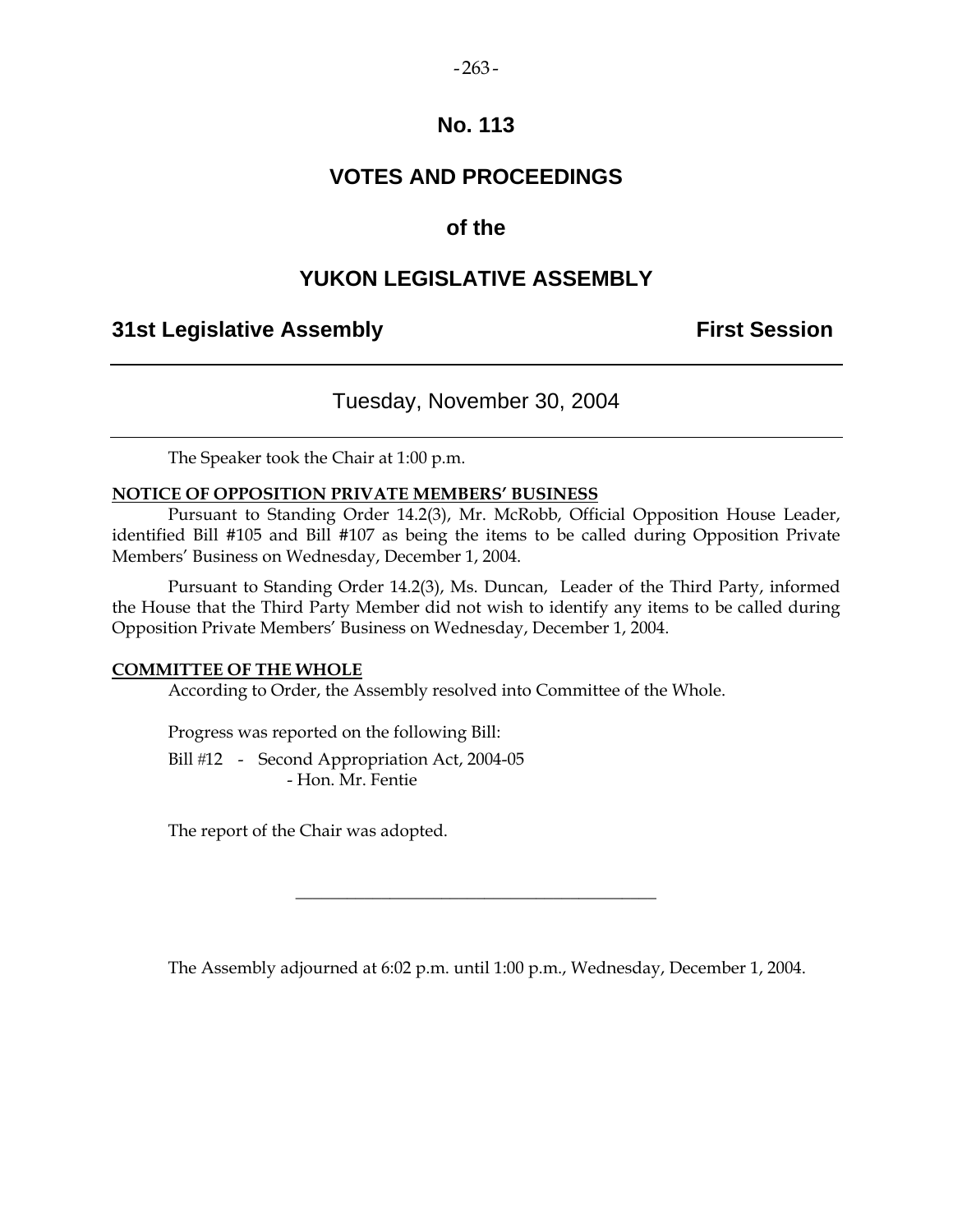#### $-264-$

## **No. 114**

# **VOTES AND PROCEEDINGS**

# **of the**

## **YUKON LEGISLATIVE ASSEMBLY**

## **31st Legislative Assembly First Session**

# Wednesday, December 1, 2004

The Speaker took the Chair at 1:00 p.m.

#### **TRIBUTES**

## **In remembrance of Pierre Berton**

 The Hon. Mr. Jenkins, MLA for Klondike, Mr. Hardy, Leader of the Official Opposition, and Ms. Duncan, Leader of the Third Party, paid tribute to former Yukoner, Pierre Berton who passed away on November 30, 2004. Mr. Berton was well known as an author, historian and a television personality on Front Page Challenge.

## **Canada Millennium Scholarship Foundation – recipient Catherine O'Donovan**

 The Hon. Mr. Edzerza, Minister of Education, and Mr. Hardy, Leader of the Official Opposition, congratulated Catherine O'Donovan on being a recipient of a first-level excellence award from the Canada Millennium Scholarship Foundation.

## **World AIDS Day and Canadian HIV/AIDS Awareness Week**

 The Hon. Mr. Jenkins, Minister of Health and Social Services, Mr. McRobb, Member for Kluane, and Ms. Duncan, Leader of the Third Party, recognized December 1, 2004 as World AIDS Day and November 24 to December 1, 2004 as Canadian HIV/AIDS Awareness Week.

#### **National Safe Driving Week**

 The Hon. Mr. Hart, Minister of Highways and Public Works recognized December 1 to 7, 2004 as National Safe Driving Week.

#### **TABLING RETURNS AND DOCUMENTS**

- Hon. Mr. Jenkins, Minister of Health and Social Services
	- Yukon Hospital Corporation Financial Statements (dated March 31, 2004)

**(Sessional Paper #123)** 

## Hon. Mr. Hart, Minister of Highways and Public Works

- Motor Transport Board 2003/2004 Annual Report

**(Sessional Paper #124)**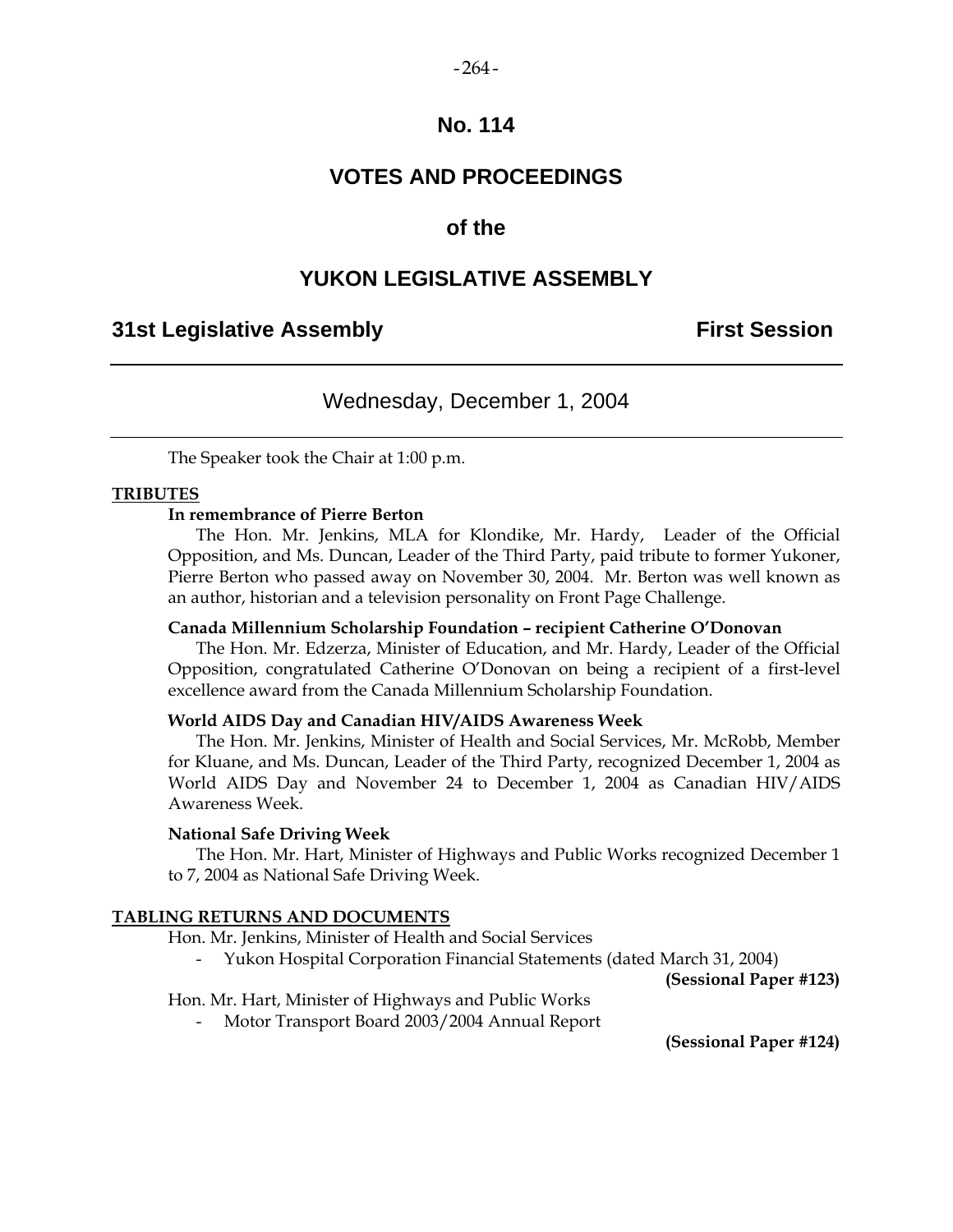#### **PETITIONS (Response to Petition #5)**

 The Hon. Mr. Jenkins, Minister of Environment, gave an oral response to Petition #5 (received by the House on November 22, 2004) with regard to the department's wildlife- human conflict policy.

## **OPPOSITION PRIVATE MEMBERS' BUSINESS BILLS OTHER THAN GOVERNMENT BILLS**

The following Bill was called for Second Reading:

Bill #105 - Democratic Reform Act - Mr. Hardy

 A debate arising on the motion for Second Reading, it was moved by Mr. Rouble, Member for Southern Lakes in amendment thereto:

 THAT the motion for Second Reading of Bill #105 be amended by adding the following: "and that it be referred to a Select Committee of the Assembly; and

 THAT the membership and mandate of the Select Committee be established by a separate motion of the Assembly following consultation among the House Leaders."

 A debate arising on the amendment to the motion for Second Reading, and the question being put, it was agreed to on the following Recorded Division:

|                   | YEA                   |                              |   |
|-------------------|-----------------------|------------------------------|---|
| Taylor<br>Edzerza | Lang<br>Hart          | Cathers<br>Rouble<br>Hassard |   |
|                   | <b>NAY</b>            |                              |   |
| Hardy<br>McRobb   | Fairclough<br>Cardiff | Peter<br>Duncan              | 6 |

 Debate arising on the motion for Second Reading as amended, and the question being put, it was negatived.

 The following Bill was called for Second Reading: Bill #107 - Democratic Reform Act - Mr. Hardy

 The debate continuing (from November 3, 2004) on the motion for Second Reading of Bill #107 and the question being put, it was negatived.

#### **COMMITTEE OF THE WHOLE**

According to Order, the Assembly resolved into Committee of the Whole.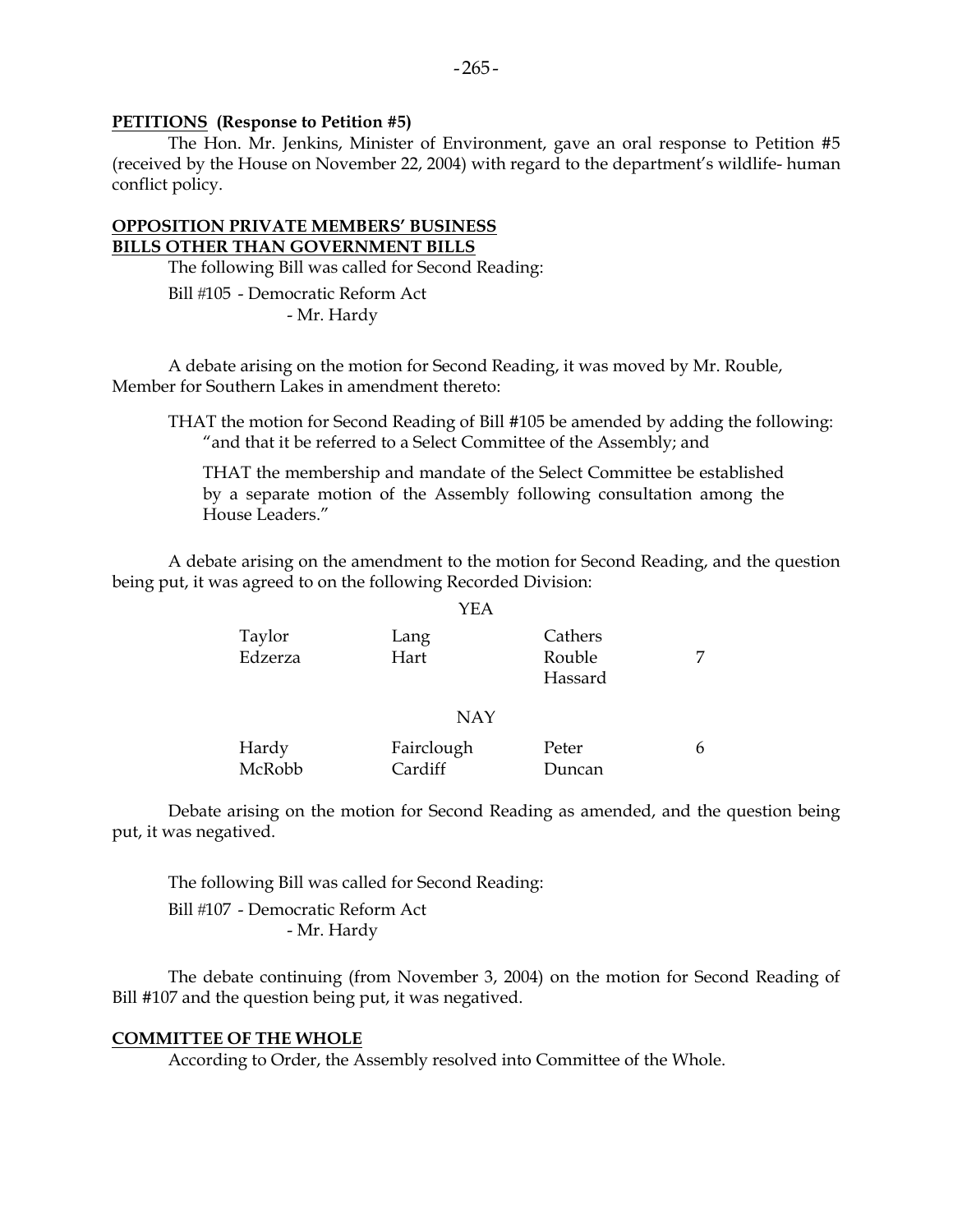Progress was reported on the following Bill: Bill #12 - Second Appropriation Act, 2004-05 - Hon. Mr. Fentie

The report of the Chair was adopted.

The Assembly adjourned at 5:56 p.m. until 1:00 p.m., Thursday, December 2, 2004.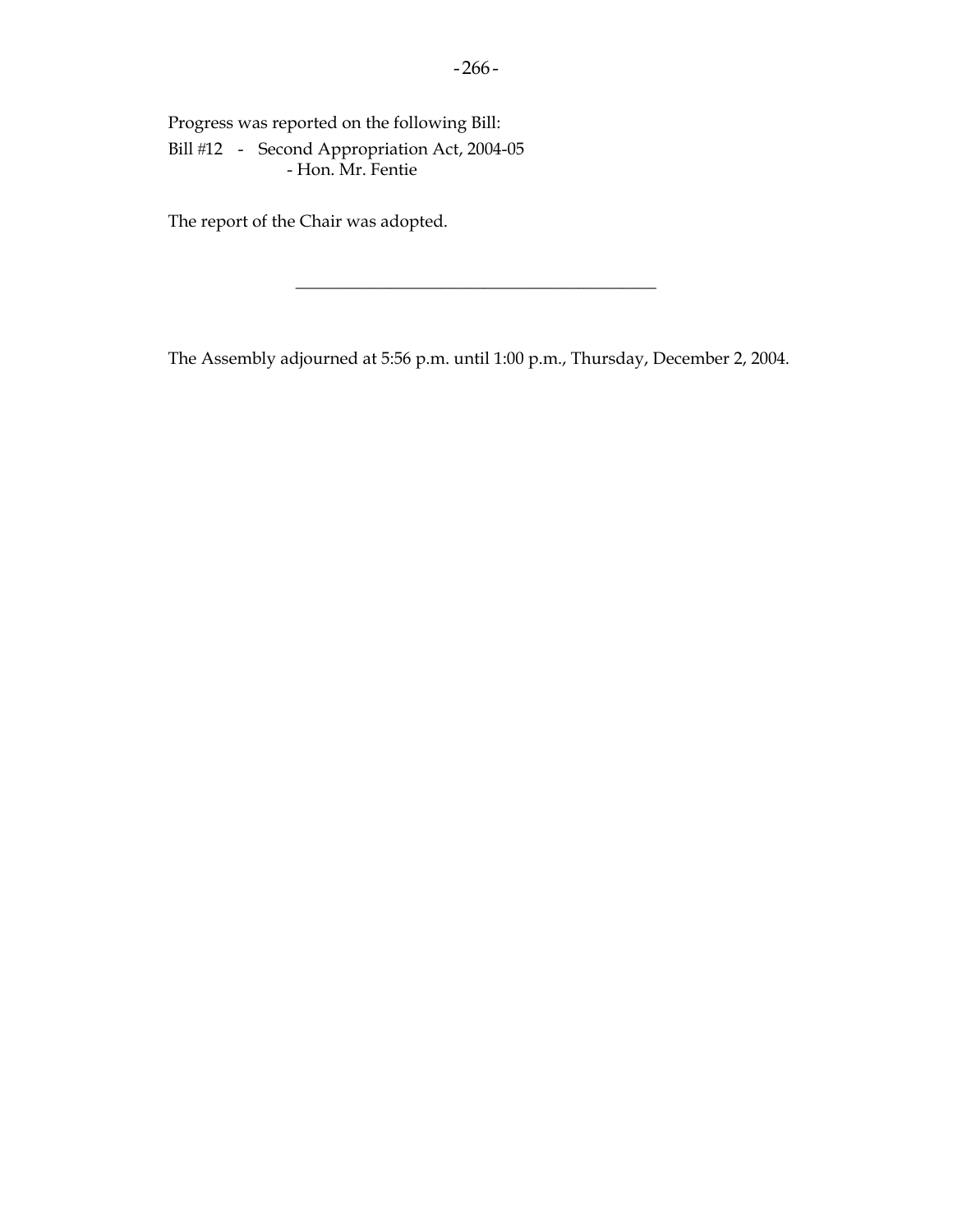#### $-267-$

# **No. 115**

# **VOTES AND PROCEEDINGS**

# **of the**

## **YUKON LEGISLATIVE ASSEMBLY**

# **31st Legislative Assembly First Session**

## Thursday, December 2, 2004

The Speaker took the Chair at 1:00 p.m.

#### **TRIBUTES**

## **International Day of Disabled Persons**

 The Hon. Ms. Taylor, Acting Premier, Mr. McRobb, Official Opposition House Leader, and Ms. Duncan, Leader of the Third Party, recognized Friday, December 3, 2004 as the International Day of Disabled Persons.

#### **International Volunteer Day**

 The Hon. Mr. Hart, Minister of Community Services, Mr. Cardiff, Member for Mount Lorne, and Ms. Duncan, Leader of the Third Party, recognized Sunday, December 5, 2004 as the International Volunteer Day.

#### **In remembrance of John Anton**

 The Hon. Mr. Jenkins, Minister of Health and Social Services, paid tribute to John Anton, a long time Yukon barrister and solicitor, who passed away on November 2, 2004.

#### **PETITIONS**

Mr. McRobb, Member for Kluane, presented the following Petition:

Establishing a school in Burwash Landing **(Petition #6)** (Petition #6)

#### **GOVERNMENT MOTIONS**

Moved by the Hon. Mr. Edzerza, Minister of Justice:

 THAT the Yukon Legislative Assembly, pursuant to Section 17(1) of the *Human Rights Act*, appoint Melissa Atkinson to be a member of the Yukon Human Rights Commission. **(Motion #383)**

The question being put on the motion, it was agreed to.

Moved by the Hon. Mr. Edzerza, Minister of Justice:

 THAT the Yukon Legislative Assembly, pursuant to Section 22(2) of the *Human Rights Act*, reappoint Barbara Evans as Chief Adjudicator of the Yukon Human Rights Panel of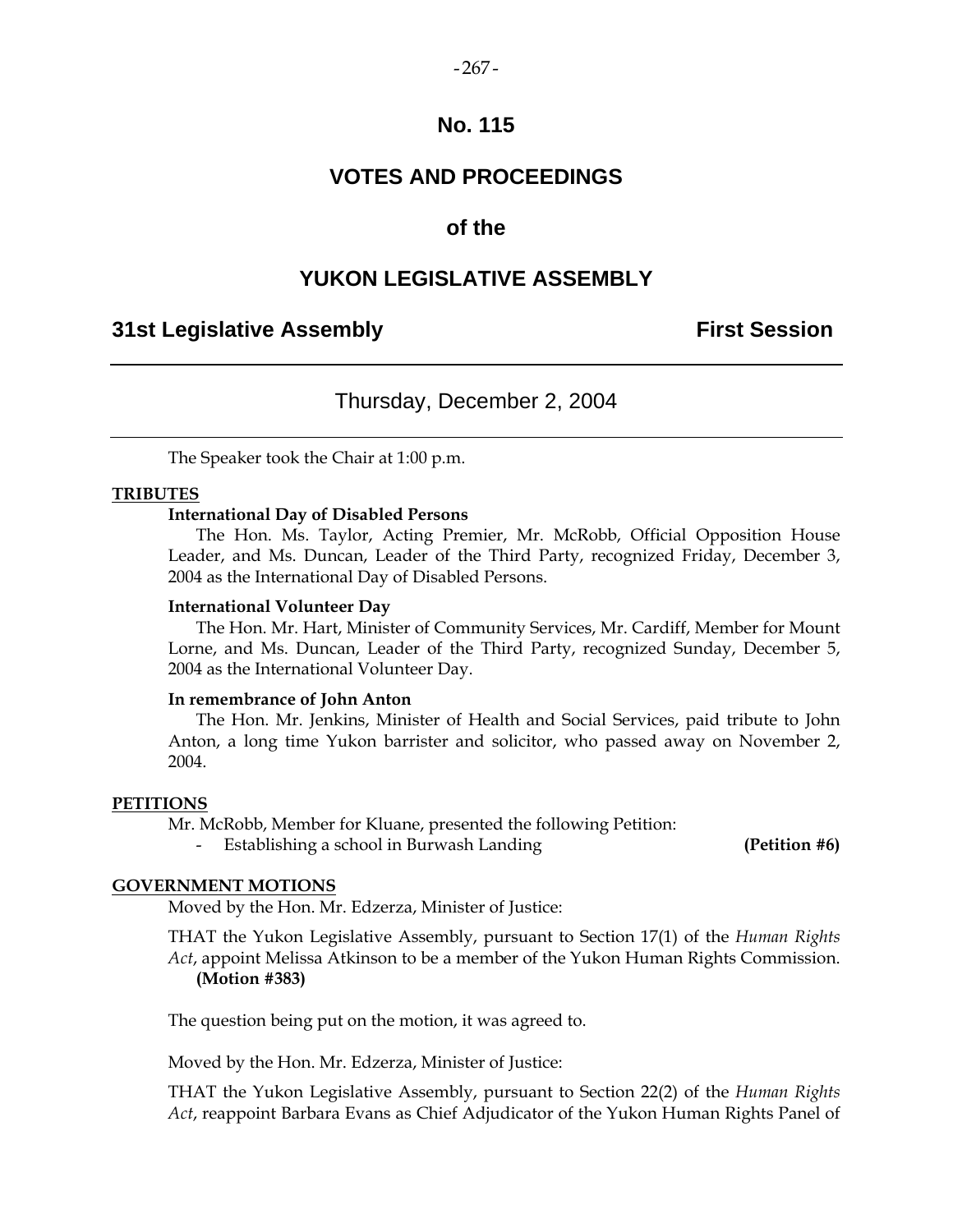Adjudicators, and reappoint Michael Dougherty and Renzo Ordenez de Leon to be members of the Yukon Human Rights Panel of Adjudicators. **(Motion #384)**

The question being put on the motion, it was agreed to.

Moved by the Hon. Mr. Jenkins, Government House Leader:

 THAT the membership of the Standing Committee on Public Accounts as established by Motion #21 on March 25, 2003, and amended by Motion #301 on May 17, 2004, be further amended by rescinding the appointment of Eric Fairclough and appointing Steve Cardiff to the Committee. **(Motion #348)** 

The question being put on the motion, it was agreed to.

## **COMMITTEE OF THE WHOLE**

According to Order, the Assembly resolved into Committee of the Whole.

Progress was reported on the following Bill:

Bill #12 - Second Appropriation Act, 2004-05 - Hon. Mr. Fentie

The report of the Chair was adopted.

The Assembly adjourned at 6:02 p.m. until 1:00 p.m., Monday, December 6, 2004.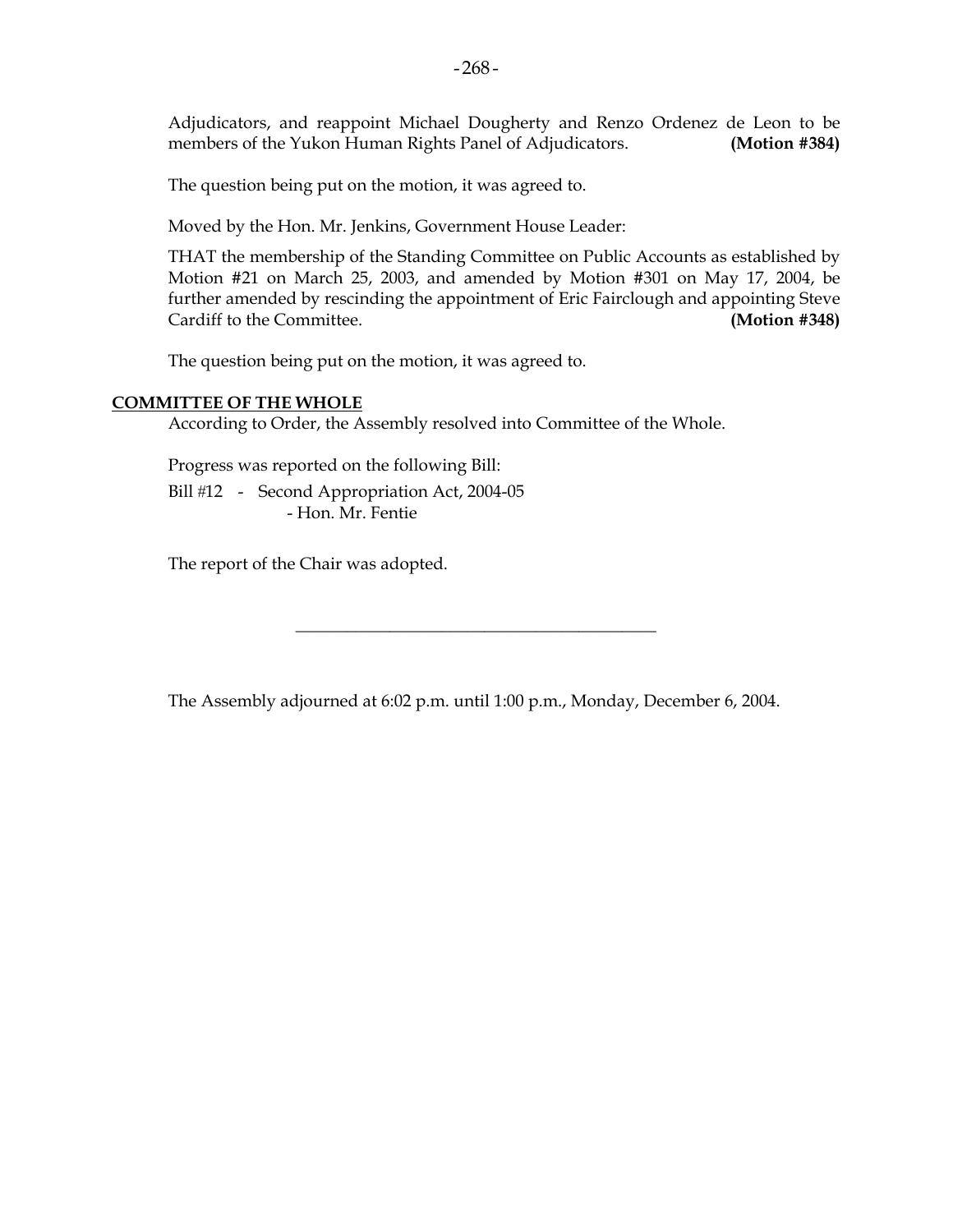#### $-269-$

# **No. 116**

# **VOTES AND PROCEEDINGS**

# **of the**

# **YUKON LEGISLATIVE ASSEMBLY**

# **31st Legislative Assembly First Session**

# Monday, December 6, 2004

The Speaker took the Chair at 1:00 p.m.

## **TRIBUTES**

## **National Day of Remembrance and Action on Violence Against Women**

 The Hon. Ms. Taylor, Minister responsible for the Womens' Directorate, Mrs. Peter, Member for Vuntut Gwitchin, and Ms. Duncan, Leader of the Third Party, recognized Monday, December 6, 2004 as the National Day of Remembrance and Action on Violence Against Women.

## **TABLING RETURNS AND DOCUMENTS**

Hon. Mr. Staffen, Speaker

- Yukon Human Rights Commission 2003/2004 Annual Report

**(Sessional Paper #125)** 

Hon. Mr. Jenkins, Minister of Health and Social Services

- Yukon Child Care Board 2003/2004 Annual Report **(Sessional Paper #126)**
- Health Care Insurance Programs, Health Services Branch: Statement of Revenue and Expenditures for the fiscal years 1999/2000 to 2003/04

**(Sessional Paper #127)** 

## **PETITIONS**

The Clerk reported on Petition #6 as follows:

"Mr. Speaker and Honourable Members of the Assembly:

 I have had the honour to review a petition, being Petition #6 of the First Session of the 31st Legislative Assembly, as presented by the Member for Kluane on December 2, 2004.

 This petition meets the requirements as to form of the Standing Orders of the Yukon Legislative Assembly.

> Patrick L. Michael Clerk of the Yukon Legislative Assembly"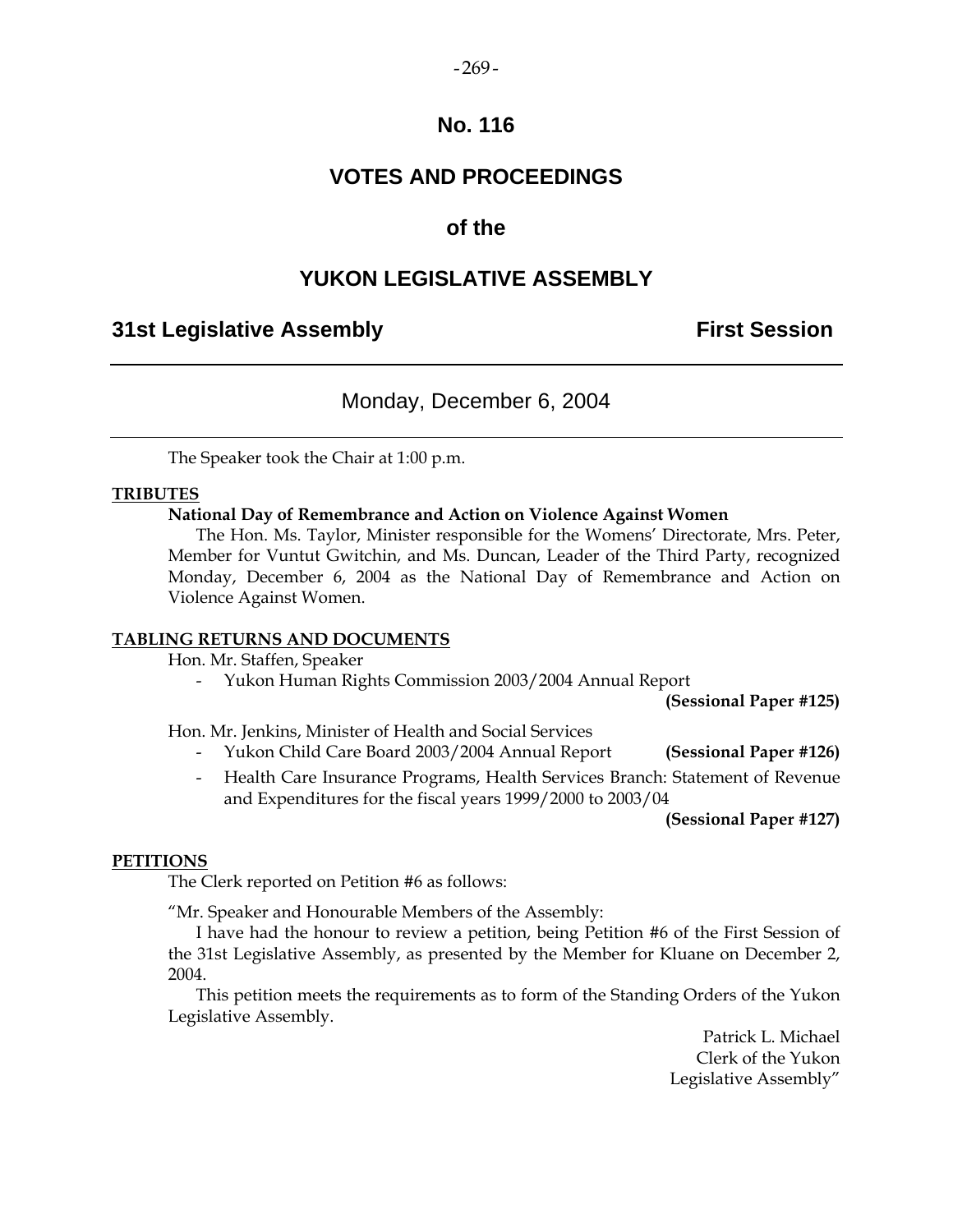The Speaker ruled that, accordingly, Petition #6 was deemed to have been read and received.

## **COMMITTEE OF THE WHOLE**

According to Order, the Assembly resolved into Committee of the Whole.

 Progress was reported on the following Bill: Bill #12 - Second Appropriation Act, 2004-05 - Hon. Mr. Fentie

The report of the Chair was adopted.

The Assembly adjourned at 6:01 p.m. until 1:00 p.m., Tuesday, December 7, 2004.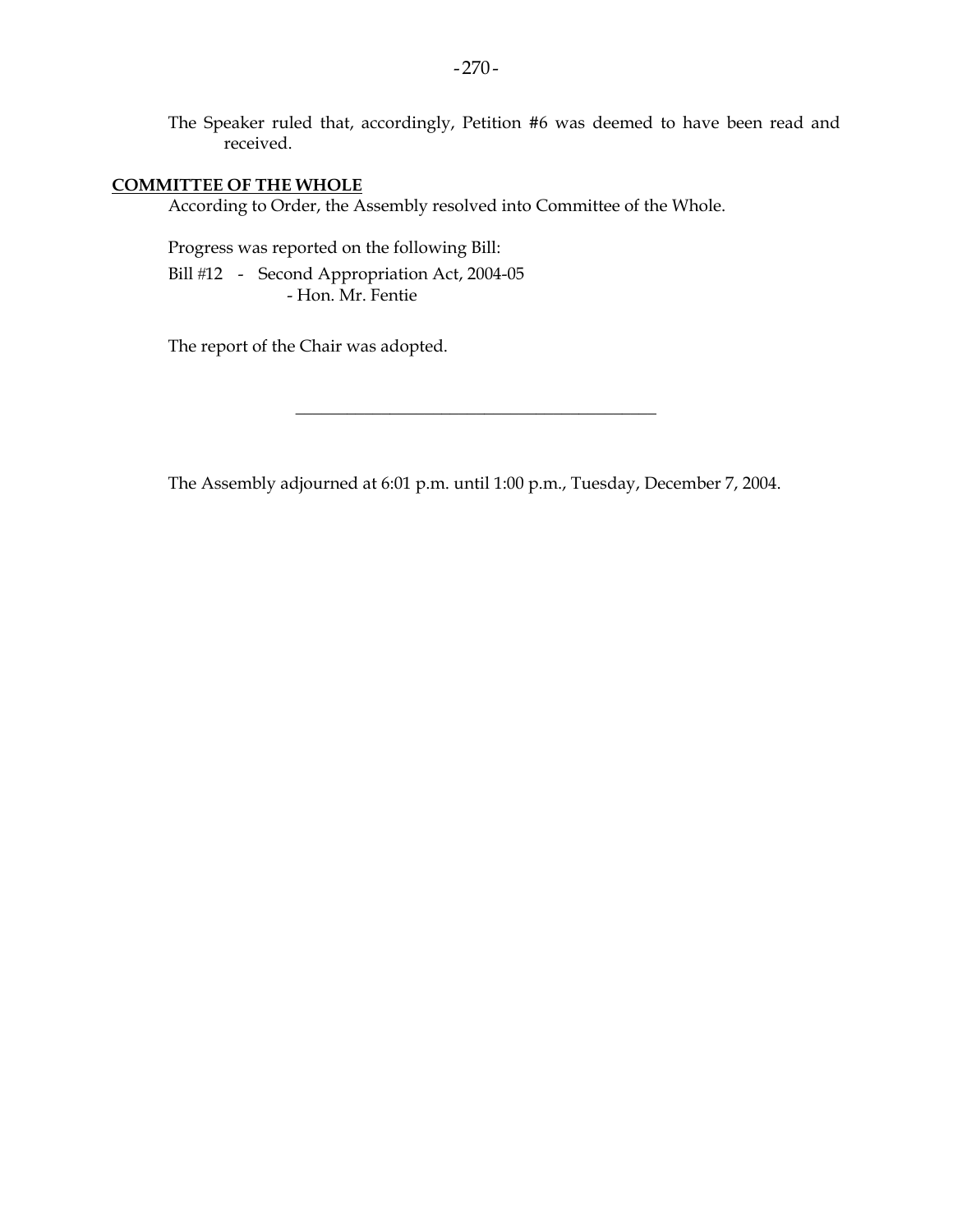## $-271-$

# **No. 117**

# **VOTES AND PROCEEDINGS**

# **of the**

# **YUKON LEGISLATIVE ASSEMBLY**

# **31st Legislative Assembly The Contract Session**

# Tuesday, December 7, 2004

The Speaker took the Chair at 1:00 p.m.

## **NOTICE RE GOVERNMENT PRIVATE MEMBERS' BUSINESS**

 Pursuant to Standing Order 14.2(7), the Hon. Mr. Jenkins, Government House Leader, identified Motion #391 and Motion #322 as being the items to be called during Government Private Members' Business on Wednesday, December 8, 2004.

## **COMMITTEE OF THE WHOLE**

According to Order, the Assembly resolved into Committee of the Whole.

The following Bill was reported without amendment:

 Bill #54 - Act to Amend the Income Tax Act -Hon. Mr. Fentie

Progress was reported on the following Bill:

Bill #12 - Second Appropriation Act, 2004-05 - Hon. Mr. Fentie

The report of the Chair was adopted.

The Assembly adjourned at 6:00 p.m. until 1:00 p.m., Wednesday, December 8, 2004.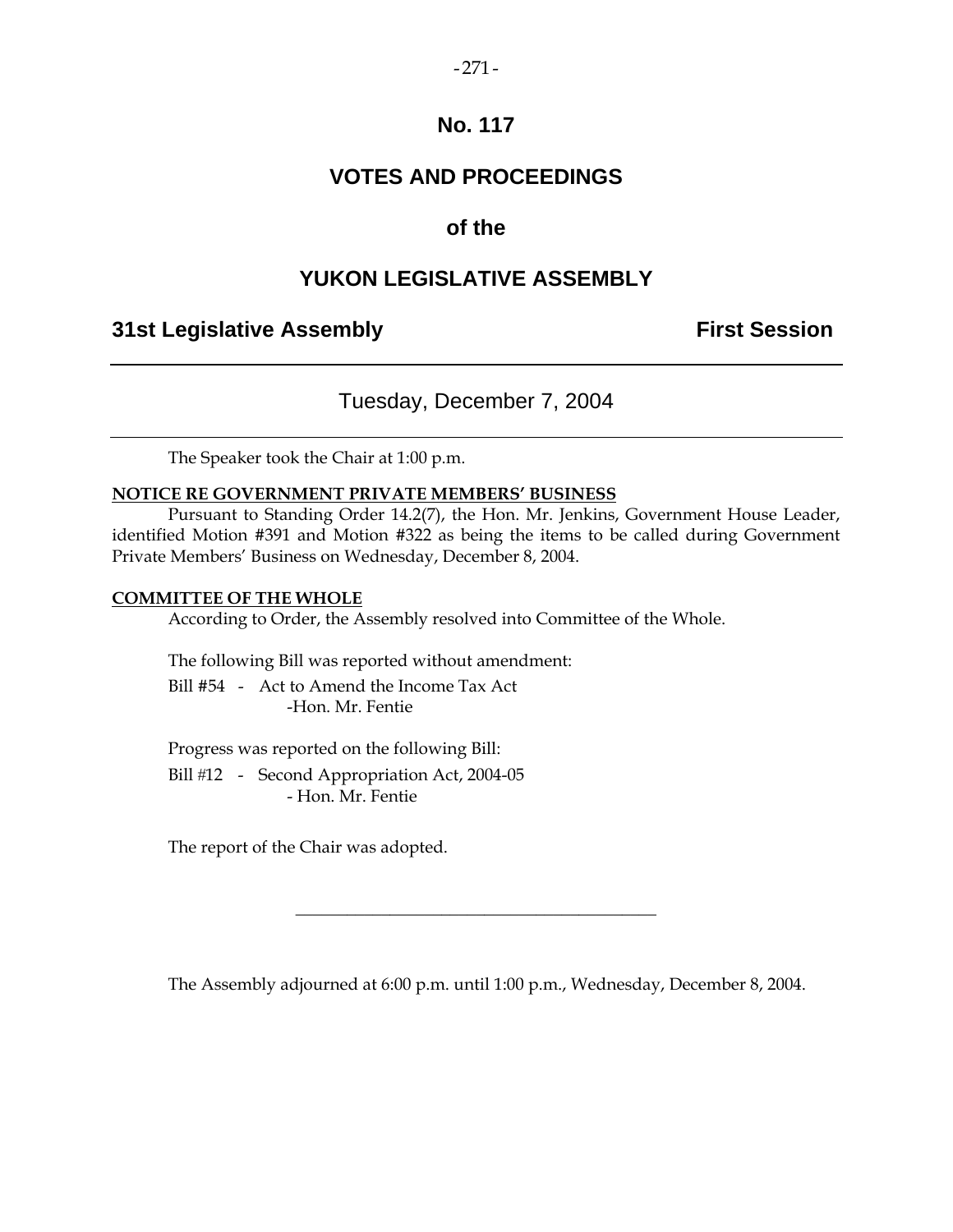## $-272-$

# **No. 118**

# **VOTES AND PROCEEDINGS**

# **of the**

# **YUKON LEGISLATIVE ASSEMBLY**

# **31st Legislative Assembly First Session**

# Wednesday, December 8, 2004

The Speaker took the Chair at 1:00 p.m.

## **TABLING RETURNS AND DOCUMENTS**

Hon. Mr. Staffen, Speaker

- Ombudsman and Information and Privacy Commission 2003 Annual Report

**(Sessional Paper #128)** 

 Hon. Mr. Kenyon, Minister responsible for the Yukon Liquor Corporation and for the Yukon Housing Corporation

- Yukon Liquor Corporation 2003/2004 Annual Report **(Sessional Paper #129)**
- Yukon Housing Corporation 2003/2004 Annual Report **(Sessional Paper #130)**

## **SPEAKER'S RULING**

 Prior to proceeding to Question Period, the Speaker provided a ruling on a Point of Order that was raised on December 6 by Mr. McRobb, Official Opposition House Leader, about comments made by the Minister of Education.

"The Chair has reviewed the remarks made by the Minister and agrees that there is a Point of Order. It is unparliamentary to suggest in any way that a Member of this Legislative Assembly does not represent that Member's constituents or that a Member is not acting in the best interests of his or her constituents.

The Chair will also rule on a Point of Order raised yesterday by the Minister of Health and Social Services regarding the use of the phrase 'Peter Principle' by the Member for Kluane. The Chair concurs with the Minister of Health and Social Services that the term, as used in the context it was by the Member for Kluane, was demeaning, and therefore not in order.

The Chair would remind all Members that the very basis of this Legislative Assembly is the belief that all Members are acting honourably. We may disagree, and that disagreement may be very intense, but we must not, and cannot, go down the road of questioning the motives of the colleagues with whom we are disagreeing or making insulting remarks about them. We must always realize that in this democracy others are entitled to their views and positions, no matter how mistaken we believe them to be.

If we do not keep them in mind and we come to think it acceptable that we can insult others or accuse them of not acting honourably, we may find we have done damage to this most valuable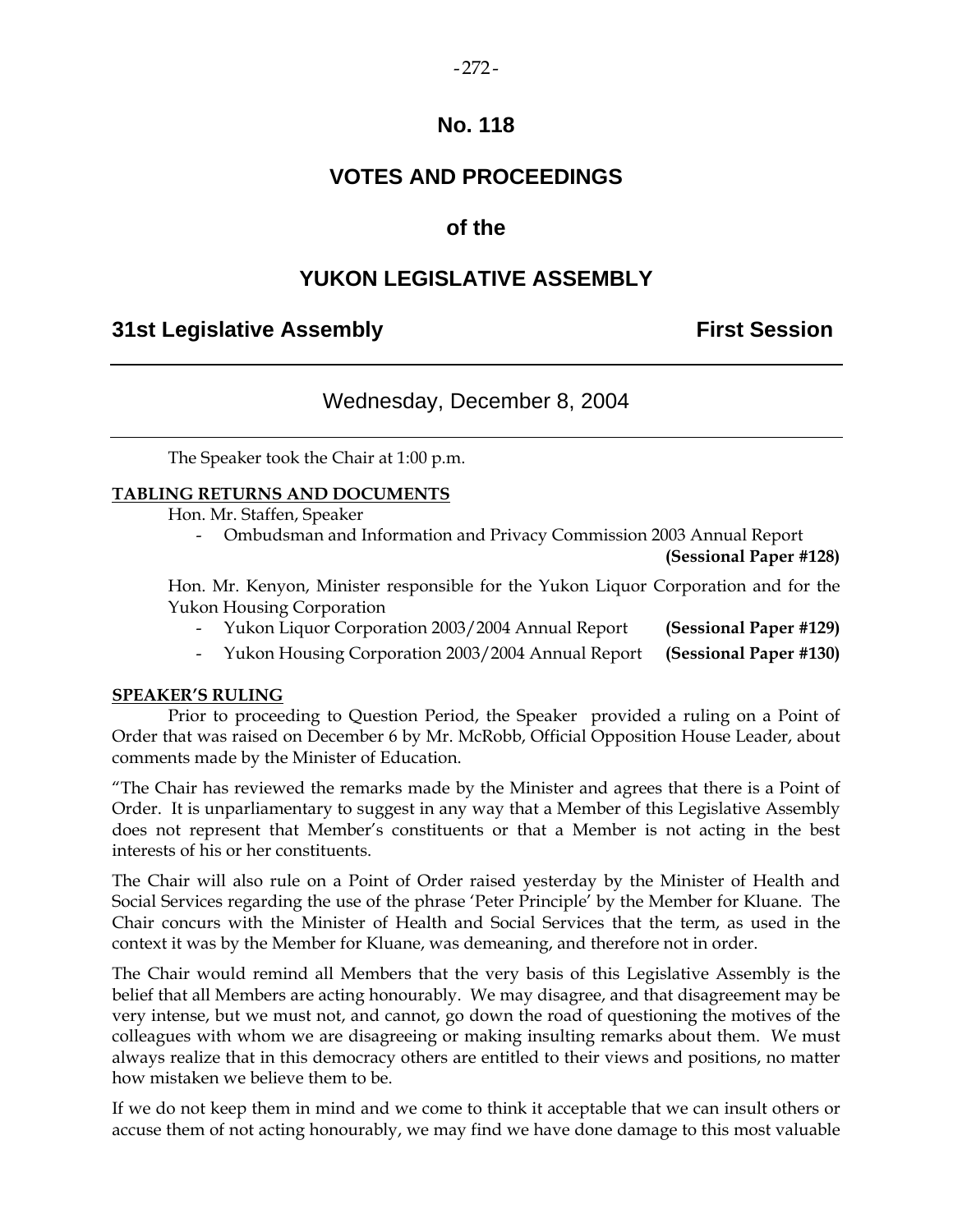of democratic institutions. I would therefore ask all Members to keep this in mind when they are framing their remarks."

## **GOVERNMENT PRIVATE MEMBERS BUSINESS MOTIONS OTHER THAN GOVERNMENT MOTIONS**

Moved by Mr. Cathers, Member for Lake Laberge:

 THAT this House urges Canada's Minister for Immigration, Hon. Judy Sgro, to direct her department to fulfill its responsibility to deal with the refugees currently living in the Yukon in a manner that is fair and equitable. **(Motion #391)** 

 A debate arising on the motion and the question being put, it was agreed to on the following recorded Division:

|         | YEA     |         |    |
|---------|---------|---------|----|
| Fentie  | Lang    | Cardiff |    |
| Jenkins | Cathers | Peter   |    |
| Taylor  | Hassard | Duncan  | 14 |
| Kenyon  | Hardy   | Arntzen |    |
| Edzerza | McRobb  |         |    |
|         |         |         |    |

 $Y_{\text{E}}$ 

#### NAY

0

Moved by Mr. Cathers, Member for Lake Laberge:

 THAT this House urges the Sport and Culture Ministers of the Yukon Government to work in cooperation with their counterparts from the Northwest Territories and Nunavut and the 2007 Canada Winter Games Host Society to develop a pan-Northern approach to sharing unique northern sports and cultures when the Canada Winter Games come "North of Sixty" for the first time. **(Motion #322)** 

 A debate continuing (from November 24, 2004), on Motion #322, it was agreed to on the following recorded Division:

|                                                  | YEA                                 |                                       |    |
|--------------------------------------------------|-------------------------------------|---------------------------------------|----|
| Fentie<br>Jenkins<br>Taylor<br>Kenyon<br>Edzerza | Lang<br>Cathers<br>Hassard<br>Hardy | Cardiff<br>Peter<br>Duncan<br>Arntzen | 13 |

NAY

 $\Omega$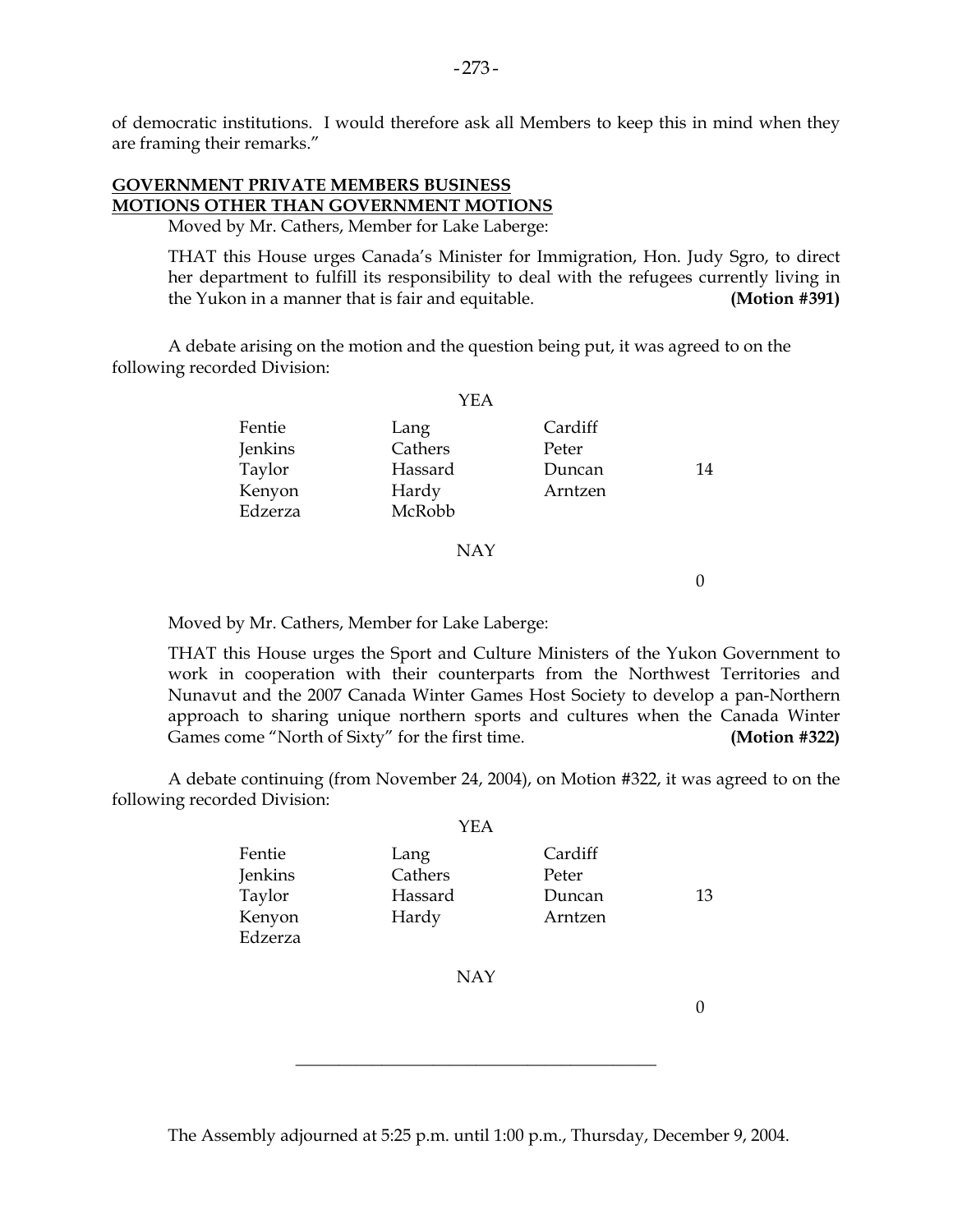## $-274-$

# **No. 119**

# **VOTES AND PROCEEDINGS**

# **of the**

# **YUKON LEGISLATIVE ASSEMBLY**

# **31st Legislative Assembly First Session**

# Thursday, December 9, 2004

The Speaker took the Chair at 1:00 p.m.

## **TRIBUTES**

## **International Human Rights Day**

 The Hon. Mr. Edzerza, Minister of Justice, and Mr. Cardiff, Member for Mount Lorne, recognized Friday, December 10, 2004 as International Human Rights Day.

## **In remembrance of Laurel Baldwin**

 Ms. Duncan, Leader of the Third Party, paid tribute to long-time Whitehorse General Hospital employee, Laurel Baldwin who passed away on Sunday, June 20, 2004.

## **Meritorious Service Decoration – Charlene Alexander as recipient**

 The Hon. Ms. Taylor, Minister responsible for the Womens' Directorate, paid tribute to Charlene Alexander on being awarded a Meritorious Service Decoration for founding the Great Northern Arts Festival in 1989.

## **TABLING RETURNS AND DOCUMENTS**

Hon. Mr. Lang, Minister responsible for the Yukon Energy Corporation

- Yukon Energy 2003 Annual Report **(Sessional Paper #131)** 

## **SPEAKER'S RULING (Re: Comments made on December 7, 2004)**

 Prior to proceeding with Question Period the Speaker ruled on a Point of Order that was raised by the Member for Kluane on December 7, 2004:

"During Question Period on that day the Minister of Health and Social Services said, 'I'm sure when the budget next spring is tabled, the Member opposite will vote against it, as he did this last cycle.' At that point the Member for Kluane raised the Point of Order citing Standing Order 19(e) which says, 'A Member shall be called to order by the Speaker if that Member reflects upon any vote of the Assembly unless it is that Member's intention to move that it be rescinded.'

After consulting a variety of procedural authorities, including Beauchesne's Parliamentary Rules and Forms, House of Commons Procedure and Practice and Erskine May's Parliamentary Practice, the Chair has concluded that there is no Point of Order.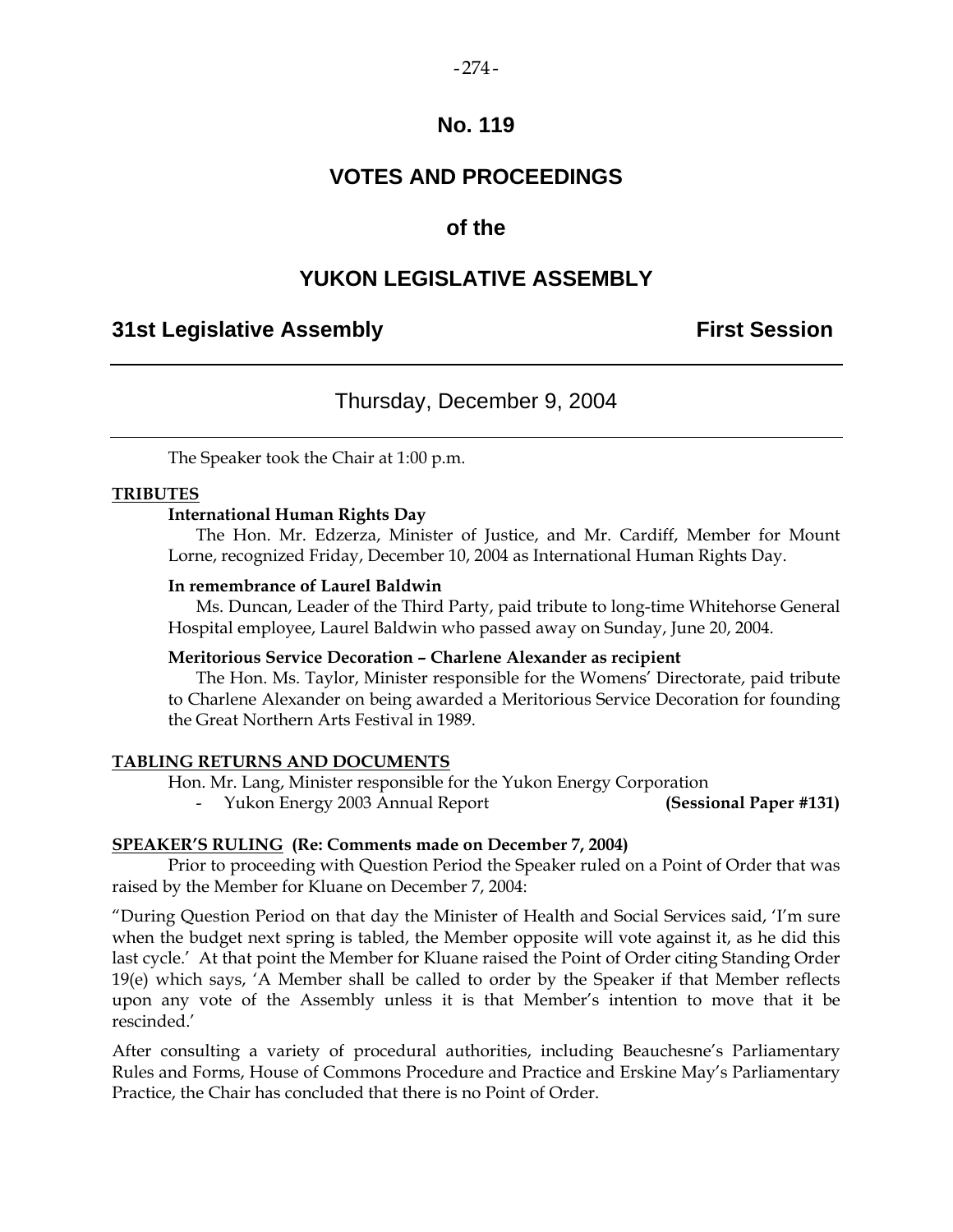The term 'vote of the Assembly' as used in Standing Order 19(e) refers to a decision taken by the Assembly as a whole, not the vote of an individual Member of this Assembly on a Bill or motion. The key to understanding the intent of Standing Order 19(e) is in the phrase that refers to a Member intending that the vote in question be rescinded. The vote of an individual Member, on a question already decided, cannot be rescinded. Only a decision of the Assembly as a whole can be rescinded and only if a motion to that effect is put before the Assembly."

## **FILED DOCUMENT**

During Question Period, the Hon. Mr. Jenkins filed the following document:

 - Fish and Wildlife Management Board, letter re appointment to (dated November 29, 2004) from Peter Jenkins, Minister of Environment, Government of Yukon to Hon. Geoff Regan, Minister, Department of Fisheries and Oceans, Government of Canada **(Filed Document #73)** 

## **GOVERNMENT BILLS (Third Reading)**

The following Bill was called for Third Reading:

 Bill #46 - Act to Amend the Oil and Gas Act -Hon. Mr. Lang

 The question being put on the motion for Third Reading of Bill #46, it was agreed to on the following recorded Division:

YEA

| Fentie  | Cathers | Fairclough |    |
|---------|---------|------------|----|
| Jenkins | Rouble  | Cardiff    |    |
| Taylor  | Hassard | Peter      | 16 |
| Kenyon  | Hardy   | Duncan     |    |
| Edzerza | McRobb  | Arntzen    |    |
| Lang    |         |            |    |

#### NAY

0

Bill #46, entitled, *Act to Amend the Oil and Gas Act*, accordingly passed the House.

## The following Bill was called for Third Reading: Bill #47 - Act to Amend the Financial Administration Act -Hon. Mr. Fentie

 The question being put on the motion for Third Reading of Bill #47, it was agreed to on the following recorded Division:

#### YEA

| Fentie  | Cathers | Fairclough |    |
|---------|---------|------------|----|
| Jenkins | Rouble  | Cardiff    |    |
| Taylor  | Hassard | Peter      | 16 |
| Kenyon  | Hardy   | Duncan     |    |
| Edzerza | McRobb  | Arntzen    |    |
| Lang    |         |            |    |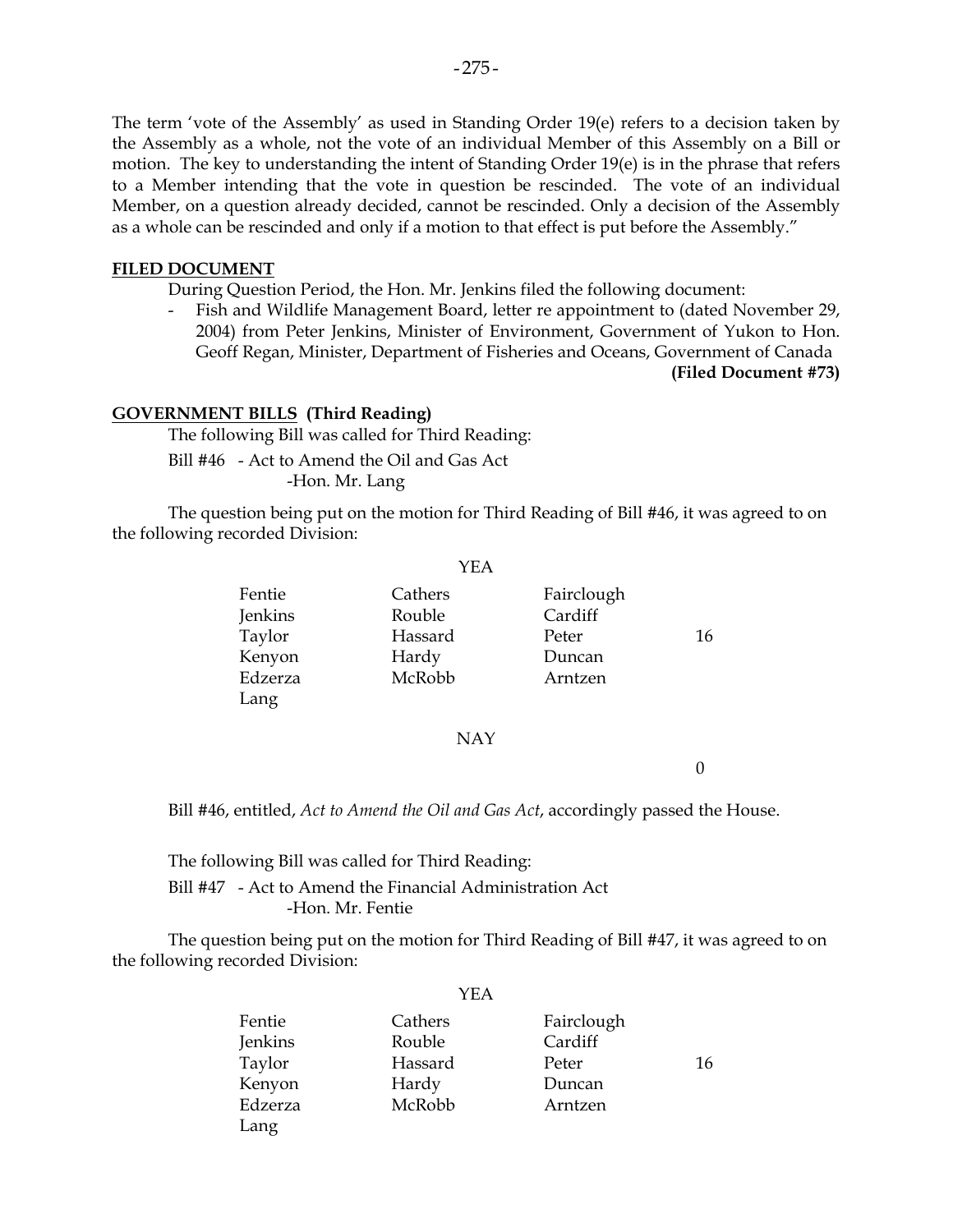## $-276-$

#### NAY

0

 Bill #47, entitled, *Act to Amend the Financial Administration Act,* accordingly passed the House.

## The following Bill was called for Third Reading: Bill #48 - Act to Amend the Elections Act -Hon. Mr. Jenkins

 The question being put on the motion for Third Reading of Bill #48, it was agreed to on the following recorded Division:

|         | <b>YEA</b> |            |    |
|---------|------------|------------|----|
| Fentie  | Lang       | McRobb     |    |
| Jenkins | Cathers    | Fairclough |    |
| Taylor  | Rouble     | Cardiff    | 15 |
| Kenyon  | Hassard    | Peter      |    |
| Edzerza | Hardy      | Arntzen    |    |
|         | <b>NAY</b> |            |    |

Duncan 1

Bill #48, entitled, *Act to Amend the Elections Act*, accordingly passed the House.

 The following Bill was called for Third Reading: Bill #49 - Act to Amend the Legal Profession Act -Hon. Mr. Edzerza

 The question being put on the motion for Third Reading of Bill #49, it was agreed to on the following recorded Division:

|         | YEA                     |            |    |
|---------|-------------------------|------------|----|
| Fentie  | Cathers                 | Fairclough |    |
| Jenkins | Rouble                  | Cardiff    |    |
| Taylor  | Hassard                 | Peter      | 16 |
| Kenyon  | Hardy                   | Duncan     |    |
| Edzerza | McRobb                  | Arntzen    |    |
| Lang    |                         |            |    |
|         | . <del>.</del> <i>.</i> |            |    |

NAY

0

Bill #49, entitled, *Act to Amend the Legal Profession Act*, accordingly passed the House.

The following Bill was called for Third Reading:

 Bill #50 - Act to Amend the Crime Prevention and Victim Services Trust Act -Hon. Mr. Edzerza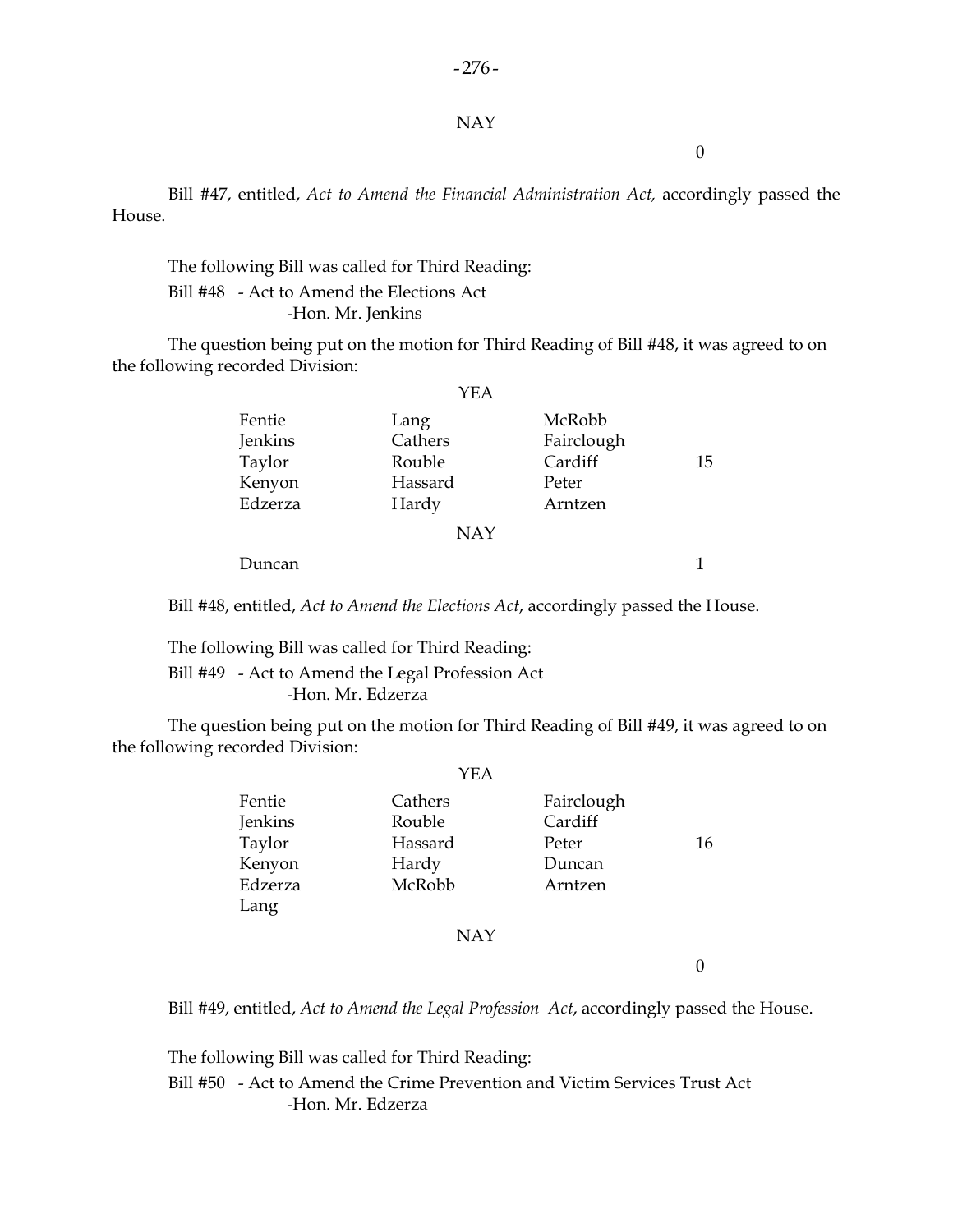The question being put on the motion for Third Reading of Bill #50, it was agreed to on the following recorded Division:

|                                                          | YEA                                             |                                                     |    |
|----------------------------------------------------------|-------------------------------------------------|-----------------------------------------------------|----|
| Fentie<br>Jenkins<br>Taylor<br>Kenyon<br>Edzerza<br>Lang | Cathers<br>Rouble<br>Hassard<br>Hardy<br>McRobb | Fairclough<br>Cardiff<br>Peter<br>Duncan<br>Arntzen | 16 |
|                                                          | <b>NAY</b>                                      |                                                     |    |

 $\theta$ 

 Bill #50, entitled, *Act to Amend the Crime Prevention and Victim Services Trust Act*, accordingly passed the House.

 The following Bill was called for Third Reading: Bill #51 - Act to Amend the Motor Vehicles Act -Hon. Mr. Lang

 The question being put on the motion for Third Reading of Bill #51, it was agreed to on the following recorded Division:  $Y<sub>E</sub>$ 

|                                       | Y E.A                      |                              |    |
|---------------------------------------|----------------------------|------------------------------|----|
| Fentie<br>Jenkins<br>Taylor<br>Kenyon | Edzerza<br>Lang<br>Cathers | Rouble<br>Hassard<br>Arntzen | 10 |
|                                       | <b>NAY</b>                 |                              |    |
| Hardy<br>McRobb                       | Fairclough<br>Cardiff      | Peter<br>Duncan              | 6  |

Bill #51, entitled, *Act to Amend the Motor Vehicles Act*, accordingly passed the House.

The following Bill was called for Third Reading:

 Bill #52 - Act to Amend the Education Staff Relations Act and the Public Service Staff Act

-Hon. Ms. Taylor

 The question being put on the motion for Third Reading of Bill #52, it was agreed to on the following recorded Division:

| Fentie  | Cathers | Fairclough |    |
|---------|---------|------------|----|
| Jenkins | Rouble  | Cardiff    |    |
| Taylor  | Hassard | Peter      | 16 |
| Kenyon  | Hardy   | Duncan     |    |
| Edzerza | McRobb  | Arntzen    |    |
| Lang    |         |            |    |
|         |         |            |    |

YEA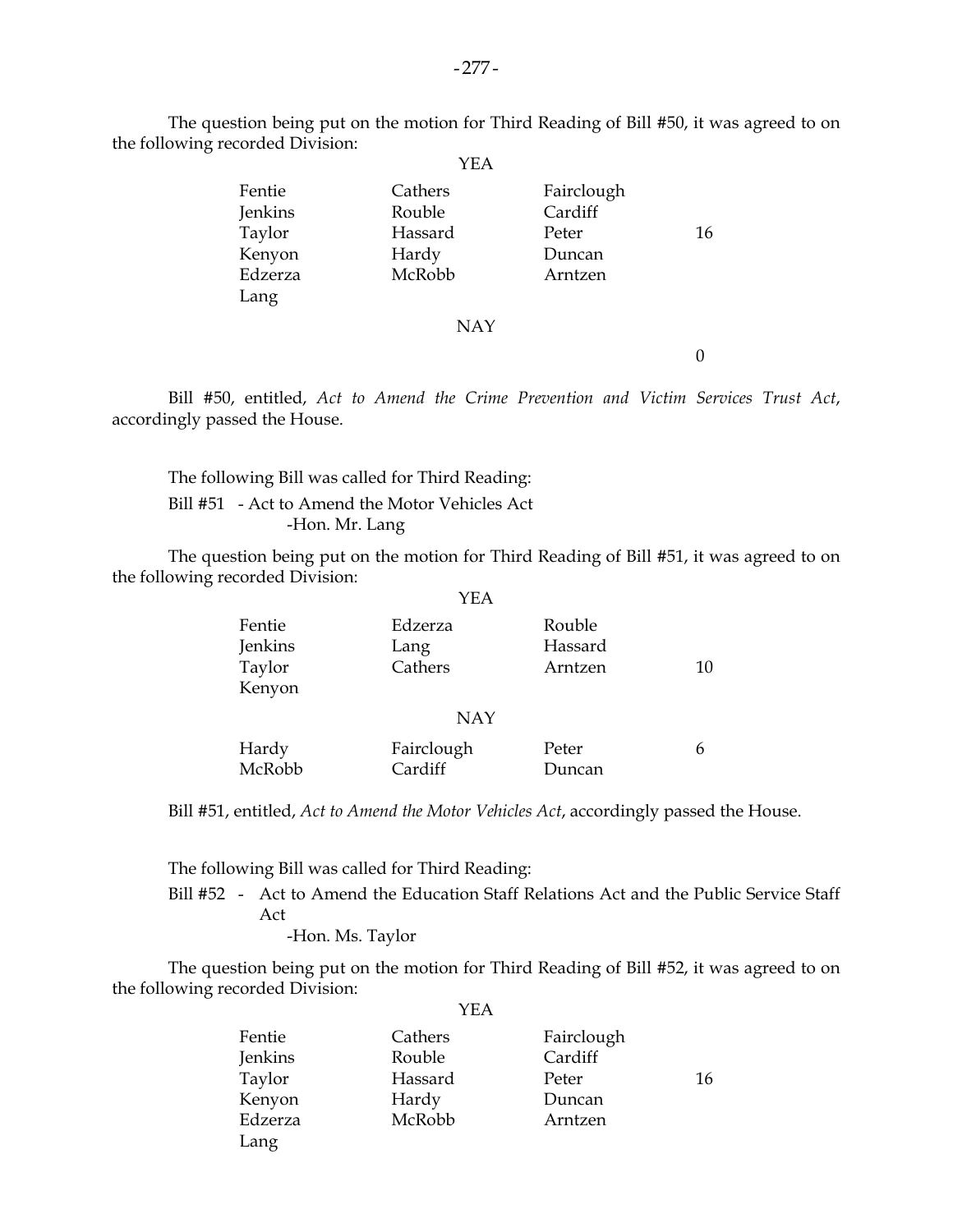## $-278-$

## NAY

0

 Bill #52, entitled, *Act to Amend the Education Staff Relations Act and the Public Service Staff Relations Act*, accordingly passed the House.

 The following Bill was called for Third Reading: Bill #53 - Act to Amend the Insurance Act -Hon. Ms. Taylor

 The question being put on the motion for Third Reading of Bill #53, it was agreed to on the following recorded Division:  $V\mathbf{E}$   $\Lambda$ 

|         | 1 LA       |            |    |
|---------|------------|------------|----|
| Fentie  | Cathers    | Fairclough |    |
| Jenkins | Rouble     | Cardiff    |    |
| Taylor  | Hassard    | Peter      | 16 |
| Kenyon  | Hardy      | Duncan     |    |
| Edzerza | McRobb     | Arntzen    |    |
| Lang    |            |            |    |
|         | <b>NAY</b> |            |    |

 $\theta$ 

Bill #53, entitled, *Act to Amend the Insurance Act*, accordingly passed the House.

 The following Bill was called for Third Reading: Bill #54 - Act to Amend the Income Tax Act -Hon. Mr. Fentie

 The question being put on the motion for Third Reading of Bill #54, it was agreed to on the following recorded Division:  $Y<sub>E</sub>$ 

|         | YEA        |            |    |
|---------|------------|------------|----|
| Fentie  | Cathers    | Fairclough |    |
| Jenkins | Rouble     | Cardiff    |    |
| Taylor  | Hassard    | Peter      | 16 |
| Kenyon  | Hardy      | Duncan     |    |
| Edzerza | McRobb     | Arntzen    |    |
| Lang    |            |            |    |
|         | <b>NAY</b> |            |    |

 $\Omega$ 

Bill #54, entitled, *Act to Amend the Income Tax Act*, accordingly passed the House.

#### **COMMITTEE OF THE WHOLE**

According to Order, the Assembly resolved into Committee of the Whole.

Progress was reported on the following Bill: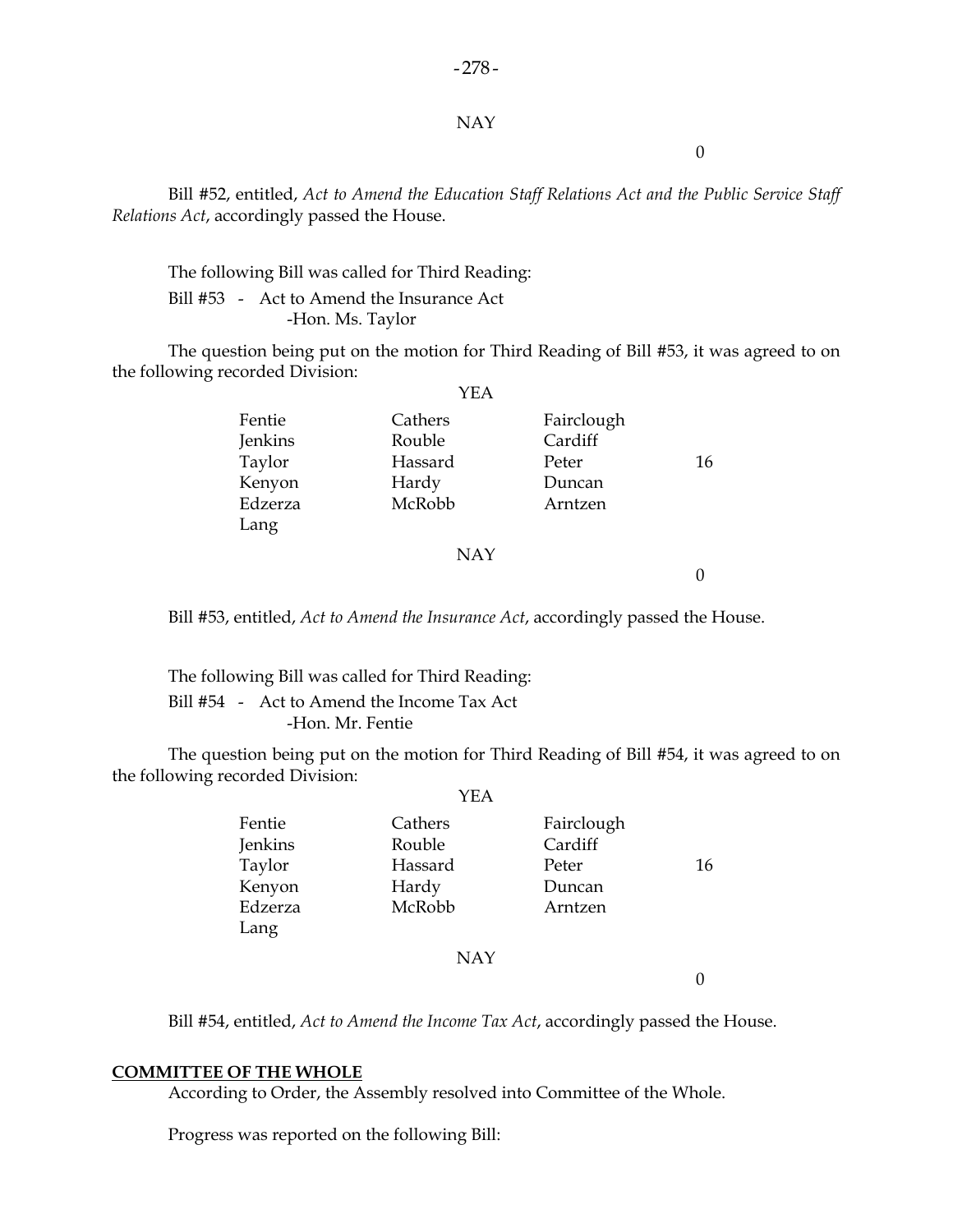Bill #12 - Second Appropriation Act, 2004-05 - Hon. Mr. Fentie

The report of the Chair was adopted.

The Assembly adjourned at 6:02 p.m. until 1:00 p.m., Monday, December 13, 2004.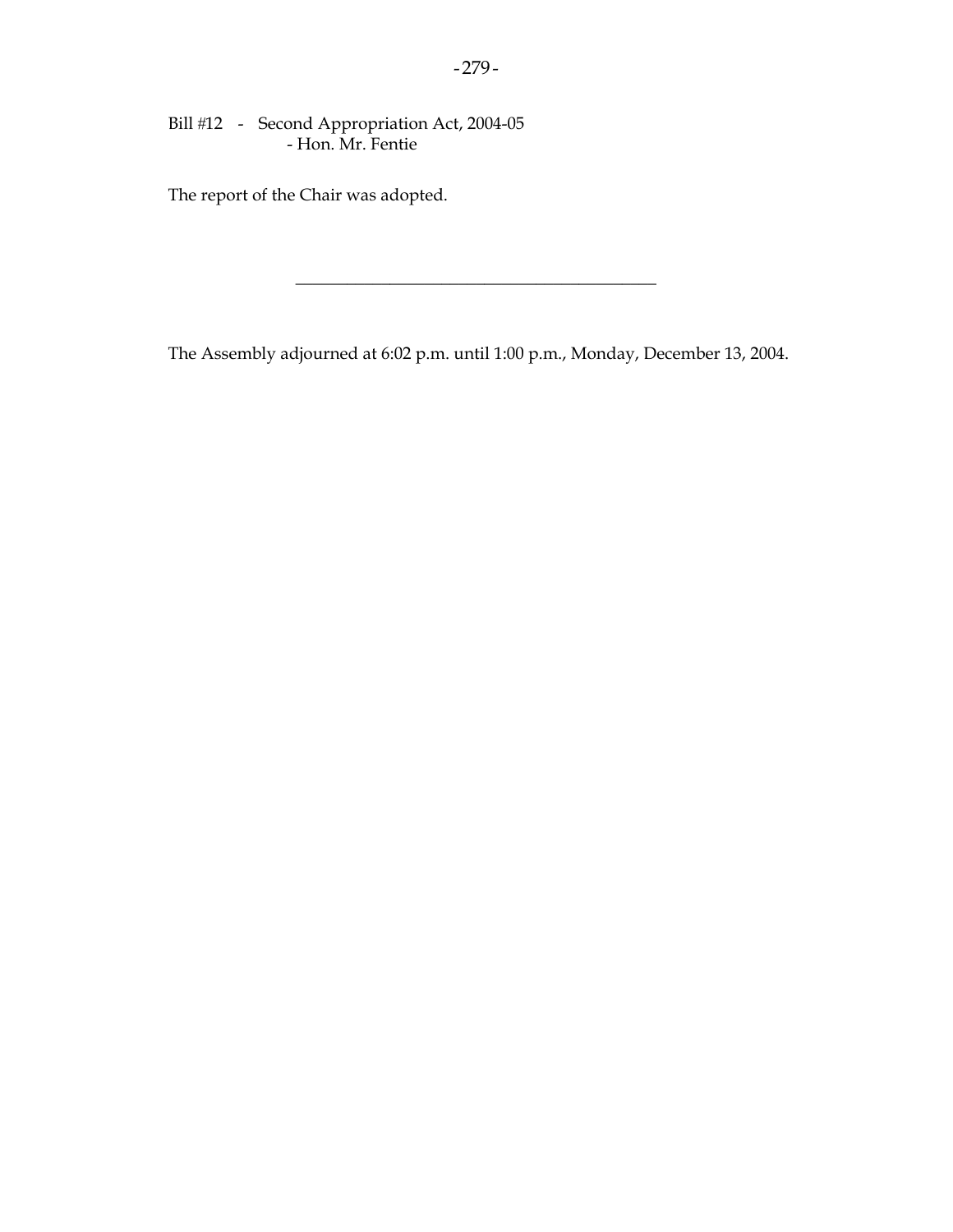## $-280-$

# **No. 120**

# **VOTES AND PROCEEDINGS**

# **of the**

# **YUKON LEGISLATIVE ASSEMBLY**

# **31st Legislative Assembly First Session**

# Monday, December 13, 2004

The Speaker took the Chair at 1:00 p.m.

## **TRIBUTES**

#### **In remembrance of Jim Slater**

 Ms. Duncan, Leader of the Third Party, paid tribute to well-known Yukoner, Jim Slater who passed away on September 23, 2004. Condolences were extended to family and friends.

#### **Yukon/Stikine Regional Science Fair**

 The Hon. Mr. Edzerza, Minister of Education, paid tribute to all students who participated in the Yukon/Stikine Regional Science Fair.

#### **TABLING RETURNS AND DOCUMENTS**

Hon. Mr. Lang, Minister responsible for the Yukon Energy Corporation

- Yukon Development Corporation, Energy Solutions Centre 2003 Annual Report

**(Sessional Paper #132)** 

#### **COMMITTEE OF THE WHOLE**

According to Order, the Assembly resolved into Committee of the Whole.

At 1:47 p.m., Committee of the Whole passed the following motion:

THAT David Morrison, President and Chief Executive Officer of Yukon Energy Corporation, appear as a witness in Committee of the Whole from 4:00 p.m. to 6:00 p.m. on Monday, December 13, 2004, to discuss matters relating to the Yukon Energy Corporation. **(C/W Motion #6)** 

 Pursuant to Committee of the Whole Motion #6 passed at 1:47 p.m. this day, David Morrison, President and Chief Executive Officer of Yukon Energy Corporation, appeared as a witness before Committee of the Whole from 4:02 p.m. to 5:59 p.m..

Progress was reported on the following Bill:

Bill #12 - Second Appropriation Act, 2004-05 - Hon. Mr. Fentie

The report of the Chair was adopted.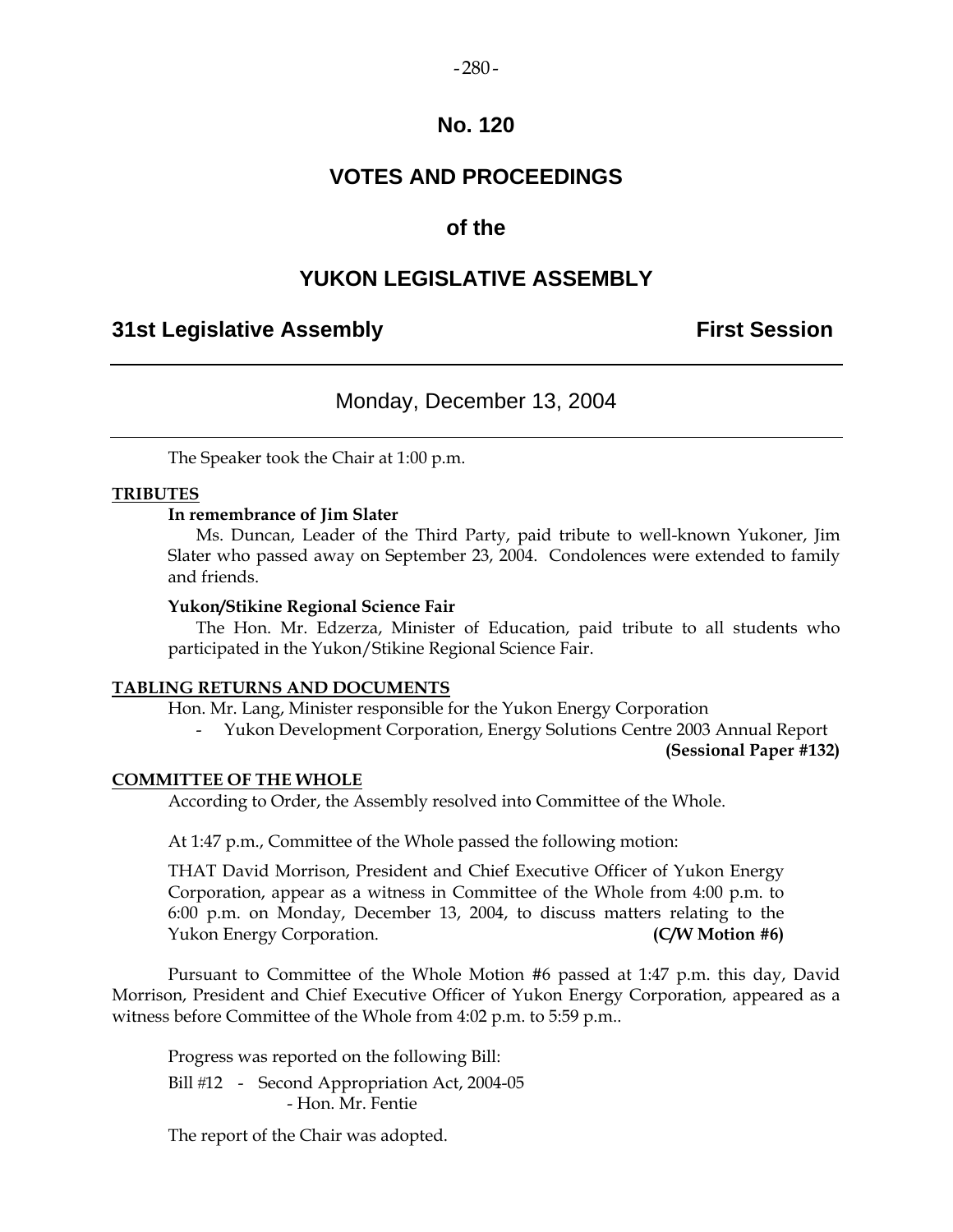The Assembly adjourned at 6:01 p.m. until 1:00 p.m., Tuesday, December 14, 2004.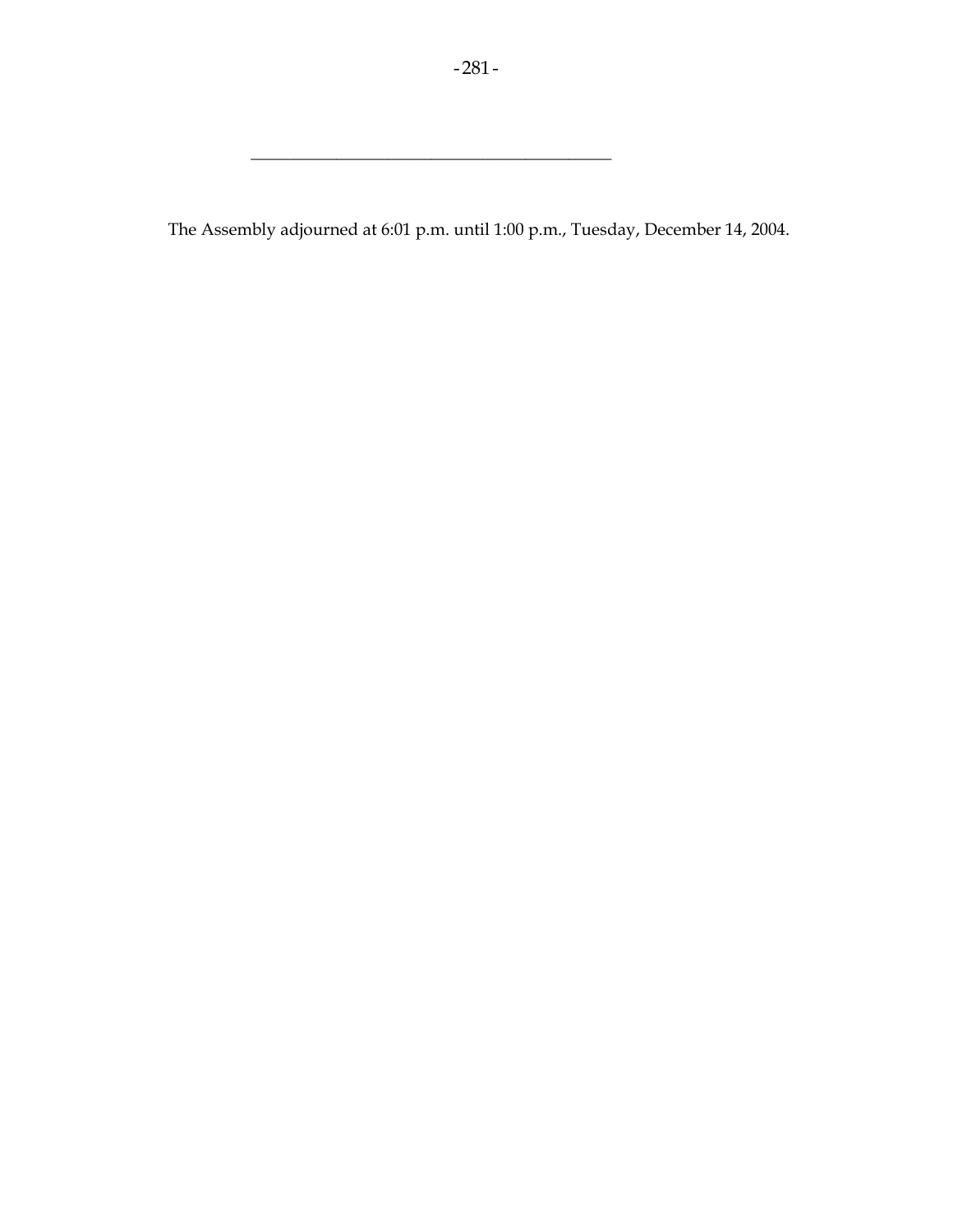## $-282-$

# **No. 121**

# **VOTES AND PROCEEDINGS**

# **of the**

# **YUKON LEGISLATIVE ASSEMBLY**

# **31st Legislative Assembly First Session**

# Tuesday, December 14, 2004

The Speaker took the Chair at 1:00 p.m.

## **TRIBUTES**

## **In recognition of Members of Service and Fraternal Orders**

 The Hon. Mr. Jenkins, Minister of Health and Social Services, paid tribute to the service of the many Yukoners who are members of service and fraternal orders.

## **TABLING RETURNS AND DOCUMENTS**

Hon. Mr. Lang, Minister responsible for the Yukon Energy Corporation

 - Shareholder Letter of Expectations 2004-2005 (between the Minister responsible for YDC and YDC/YEC) **(Sessional Paper #133)** 

Hon. Mr. Edzerza, Minister of Education

 - Education, Department of: Public Schools Branch 2003/2004 School Year Annual Report **(Sessional Paper #134)** 

Hon. Mr. Lang, Minister responsible for the Property Management Agency

- Property Management Agency 2003/2004 Annual Report

**(Sessional Paper #135)** 

Hon. Mr. Lang, Acting Minister of Highways and Public Works

 - Government Contracting Summary Report by Department (April 1, 2004 - September 30, 2004) **(Sessional Paper #136)**

Hon. Mr. Jenkins, Minister of Environment

- State of the Environment Report (Yukon) 2002 **(Sessional Paper #137)**
- Yukon Council on the Economy and Environment 2003/2004 Annual Report

**(Sessional Paper #138)**

## **COMMITTEE OF THE WHOLE**

According to Order, the Assembly resolved into Committee of the Whole.

The following Bills were reported without amendment:

Bill #12 - Second Appropriation Act, 2004-05 - Hon. Mr. Fentie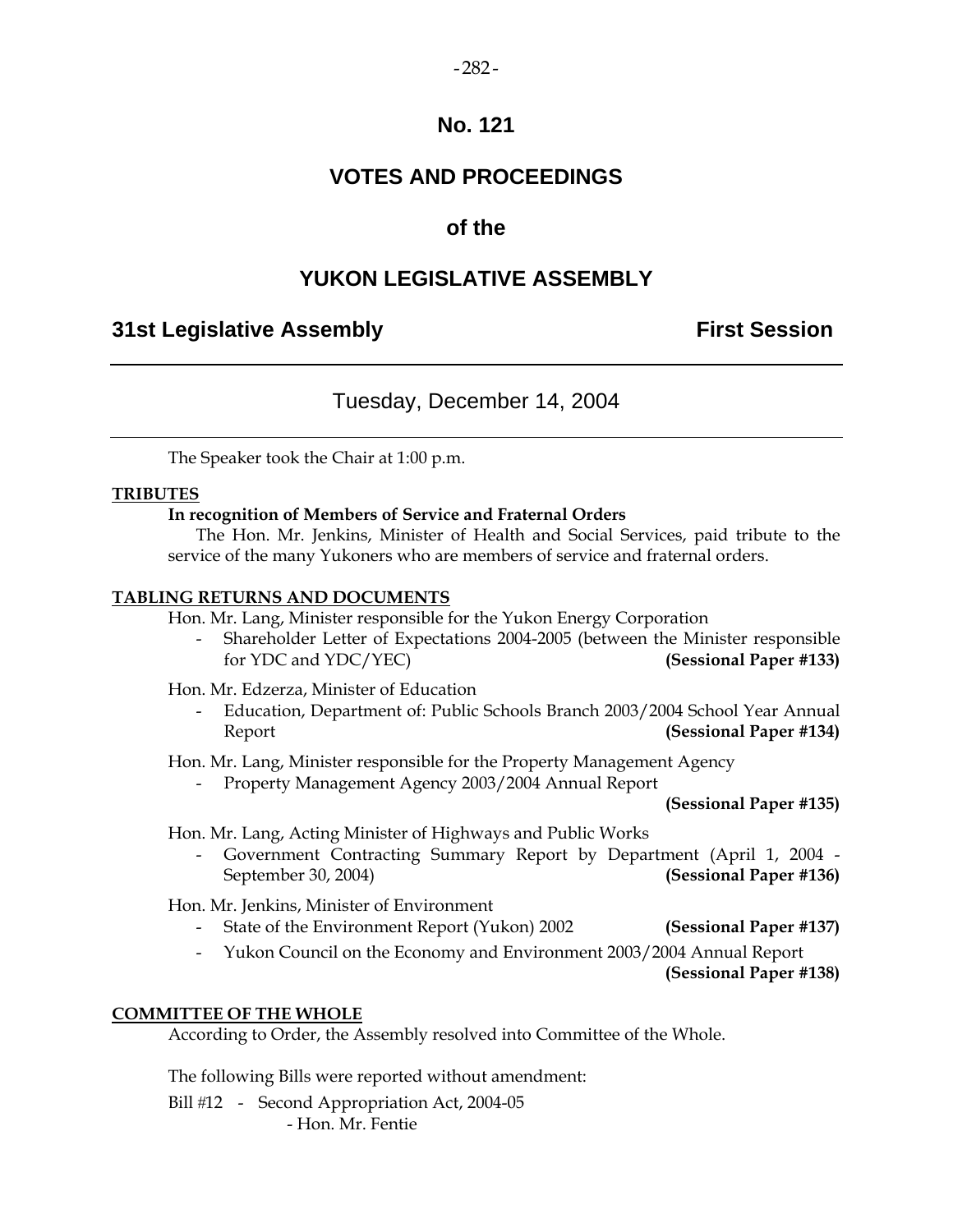Bill #11 - Fourth Appropriation Act, 2003-04 - Hon. Mr. Fentie

The report of the Chair was adopted.

#### **GOVERNMENT BILLS (Third Reading)**

The following Bill was called for Third Reading:

Bill #11 - Fourth Appropriation Act, 2003-04 -Hon. Mr. Fentie

 The question being put on the motion for Third Reading of Bill #11, it was agreed to on the following recorded Division:

|                                       | YEA                        |                              |    |
|---------------------------------------|----------------------------|------------------------------|----|
| Fentie<br>Jenkins<br>Taylor<br>Kenyon | Edzerza<br>Lang<br>Cathers | Rouble<br>Hassard<br>Arntzen | 10 |

## NAY

| Hardy  | Fairclough | Peter  |  |
|--------|------------|--------|--|
| McRobb | Cardiff    | Duncan |  |

Bill #11, entitled *Fourth Appropriation Act, 2003-04*, accordingly passed the House.

The following Bill was called for Third Reading:

Bill #12 - Second Appropriation Act, 2004-05 -Hon. Mr. Fentie

 The question being put on the motion for Third Reading of Bill #12, it was agreed to on the following recorded Division:

|                                       | <b>YEA</b>                 |                              |    |
|---------------------------------------|----------------------------|------------------------------|----|
| Fentie<br>Jenkins<br>Taylor<br>Kenyon | Edzerza<br>Lang<br>Cathers | Rouble<br>Hassard<br>Arntzen | 10 |
|                                       | <b>NAY</b>                 |                              |    |

| Hardy  | Fairclough | Peter  |  |
|--------|------------|--------|--|
| McRobb | Cardiff    | Duncan |  |

Bill #12, entitled *Second Appropriation Act, 2004-05*, accordingly passed the House.

#### **ASSENT TO BILLS**

 The Assembly received the Commissioner, the Hon. Jack Cable, in his capacity as Lieutenant-Governor, to give Assent to certain Bills passed by the House.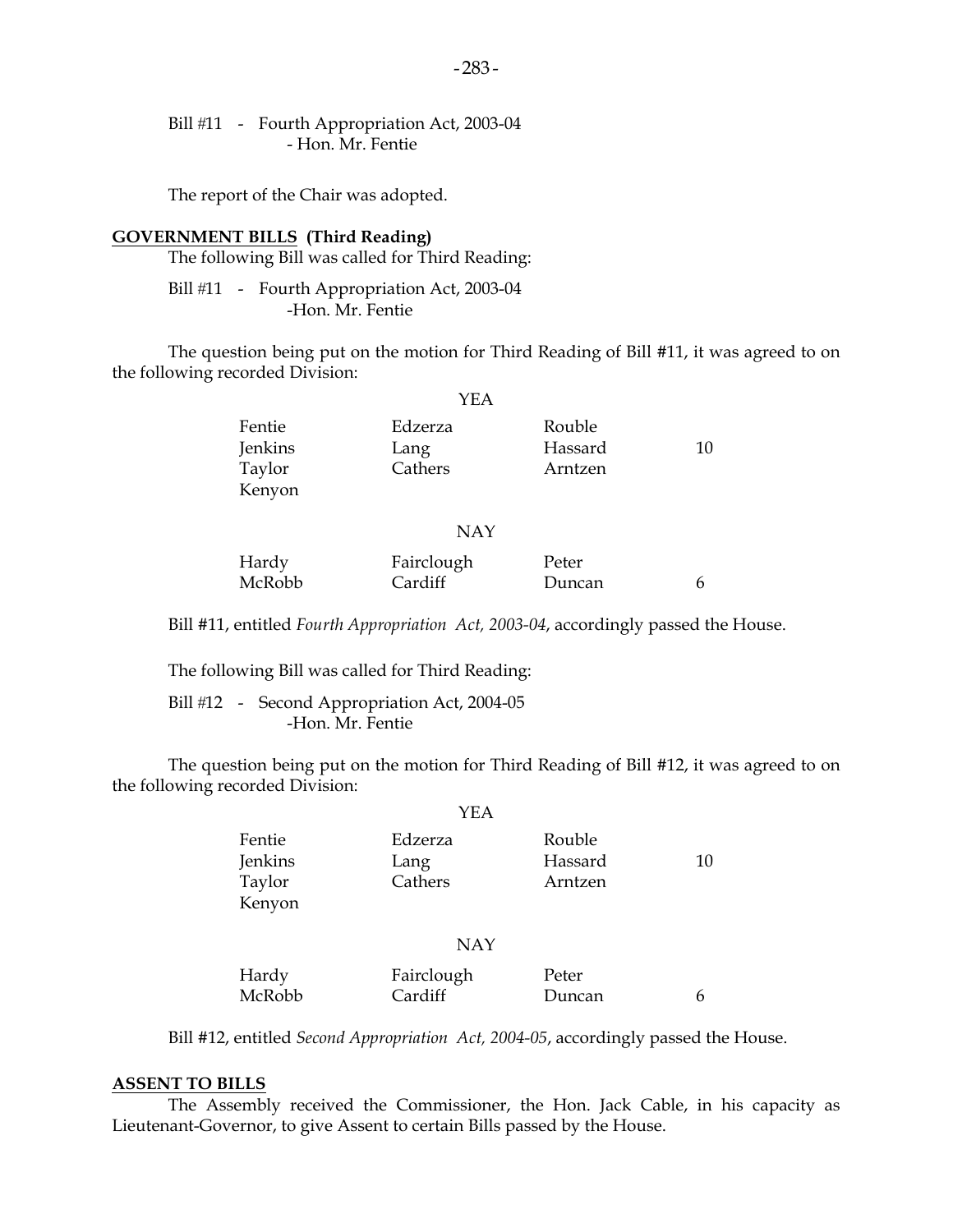The Commissioner, having entered the Chamber, took his seat in the Speaker's chair.

The Speaker, the Hon. Mr. Staffen, addressed the Commissioner:

 "Mr. Commissioner, the Assembly has, at its present Session, passed certain Bills to which, in the name and on behalf of the Assembly, I respectfully request your Assent."

 The Clerk of the Assembly, Patrick L. Michael, then read the titles of the Bills which had been passed severally as follows:

|  | Bill #46 - Act to Amend the Oil and Gas Act<br>-Hon. Mr.Lang                                                                       |
|--|------------------------------------------------------------------------------------------------------------------------------------|
|  | Bill #47 - Act to Amend the Financial Administration Act<br>-Hon. Mr. Fentie                                                       |
|  | Bill #48 - Act to Amend the Elections Act<br>-Hon. Mr. Jenkins                                                                     |
|  | Bill #49 - Act to Amend the Legal Profession Act<br>-Hon. Mr. Edzerza                                                              |
|  | Bill #50 - Act to Amend the Assessment and Taxation Act<br>-Hon. Mr. Edzerza                                                       |
|  | Bill #51 - Act to Amend the Motor Vehicles Act<br>-Hon. Mr. Lang                                                                   |
|  | Bill #52 - Act to Amend the Education Staff Relations Act and the Public Service Staff<br><b>Relations Act</b><br>-Hon. Ms. Taylor |
|  | Bill #53 - Act to Amend the Insurance Act<br>-Hon. Ms. Taylor                                                                      |
|  | Bill #54 - Act to Amend the Income Tax Act<br>-Hon. Mr. Fentie                                                                     |
|  | Bill #11 - Fourth Appropriation Act, 2003-04<br>- Hon. Mr. Fentie                                                                  |
|  | Bill #12 - Second Appropriation Act, 2004-05<br>-Hon. Mr. Fentie                                                                   |
|  |                                                                                                                                    |

 The Commissioner assented the Bills: "I hereby Assent to the Bills as enumerated by the Clerk."

The Commissioner then retired from the Chamber.

## **ADJOURNMENT OF THE HOUSE**

The Speaker stated: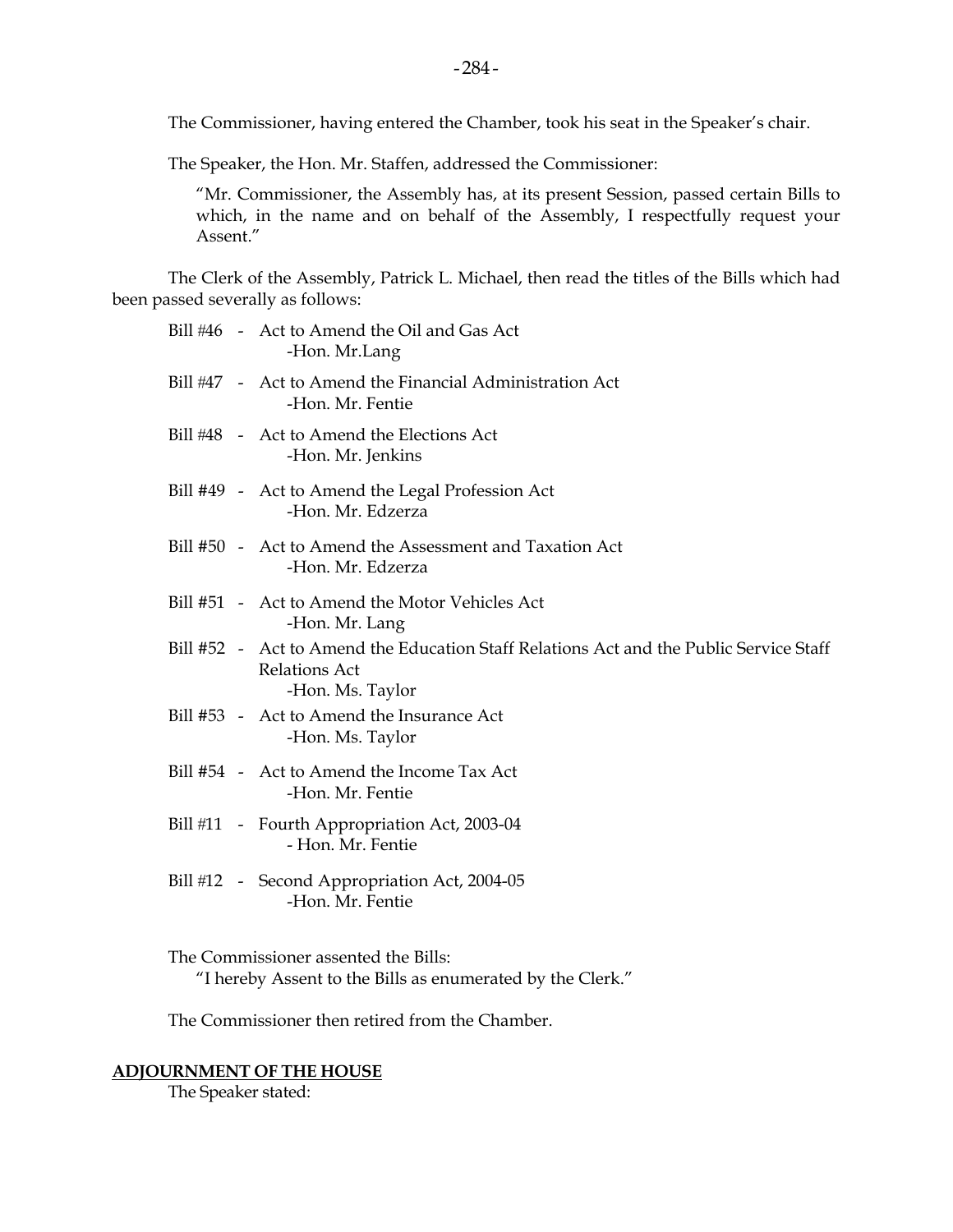"As the House has reached the maximum number of days permitted for this fall sitting, as established pursuant to Standing Order 75(3), and the House has completed consideration of the designated legislation, it is the duty of the Chair to declare that this House now stands adjourned."

\_\_\_\_\_\_\_\_\_\_\_\_\_\_\_\_\_\_\_\_\_\_\_\_\_\_\_\_\_\_\_\_\_\_\_\_\_\_\_\_\_

The Assembly adjourned at 5:07 p.m..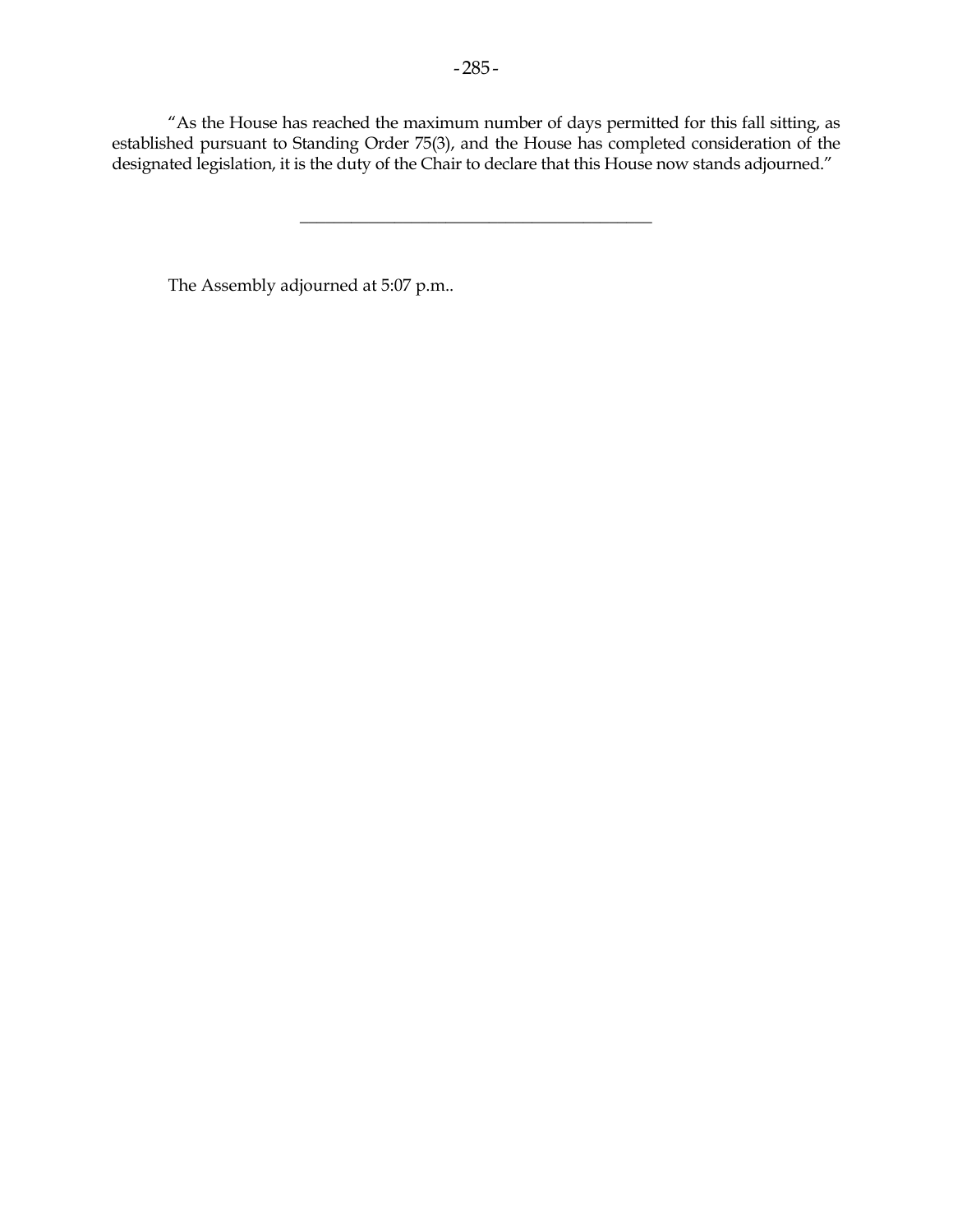# **INDEX TO JOURNALS**

# **First Session Thirty-first Legislature**

# **October 21, 2004 – December 14, 2004**

# **YUKON LEGISLATIVE ASSEMBLY**

|                                                  | A                                                                      |  |  |  |  |  |
|--------------------------------------------------|------------------------------------------------------------------------|--|--|--|--|--|
|                                                  | <b>PAGE</b>                                                            |  |  |  |  |  |
| <b>ADJOURNMENT OF THE HOUSE</b>                  | 285-286                                                                |  |  |  |  |  |
| <b>ASSENT TO BILLS</b>                           |                                                                        |  |  |  |  |  |
| B                                                |                                                                        |  |  |  |  |  |
|                                                  | <b>Abbreviations</b>                                                   |  |  |  |  |  |
| <b>1R</b> - First Reading of Bill                | <b>C/W -</b> (Reported out of)<br>P - Passed<br>Committee of the Whole |  |  |  |  |  |
| 2R - Second Reading<br><b>3R</b> - Third Reading | A - Assent                                                             |  |  |  |  |  |

## **BILLS**

(For Progress of Bills chart see Appendix A)

## **Bills, Government**

| Bill # | <b>Title</b>                                                                                     | 1 <sub>R</sub> | 2R             | C/W            | <b>3R&amp;P</b> | A              |
|--------|--------------------------------------------------------------------------------------------------|----------------|----------------|----------------|-----------------|----------------|
| 50     | Crime Prevention and Victim<br>Services Trust Act, Act to Amend<br>the                           | $04 - 10 - 21$ | $04 - 11 - 08$ | $04 - 11 - 08$ | $04 - 12 - 09$  | $04 - 12 - 14$ |
| 52     | Education Staff Relations Act and<br>the Public Service Staff Relations<br>Act, Act to Amend the | $04 - 10 - 25$ | $04 - 11 - 08$ | 04-11-08       | $04 - 12 - 09$  | $04 - 12 - 14$ |
| 48     | Elections Act, Act to Amend the                                                                  | $04 - 10 - 21$ | 04-11-09       | 04-11-09       | $04 - 12 - 09$  | $04 - 12 - 14$ |
| 47     | <b>Financial Administration Act</b>                                                              | $04 - 10 - 21$ | $04 - 11 - 18$ | $04 - 11 - 18$ | $04 - 12 - 09$  | $04 - 12 - 14$ |
| 11     | Fourth Appropriation Act, 2003-04                                                                | $04 - 10 - 28$ | $04 - 11 - 15$ | $04 - 12 - 14$ | $04 - 12 - 14$  | $04 - 12 - 14$ |

(continued)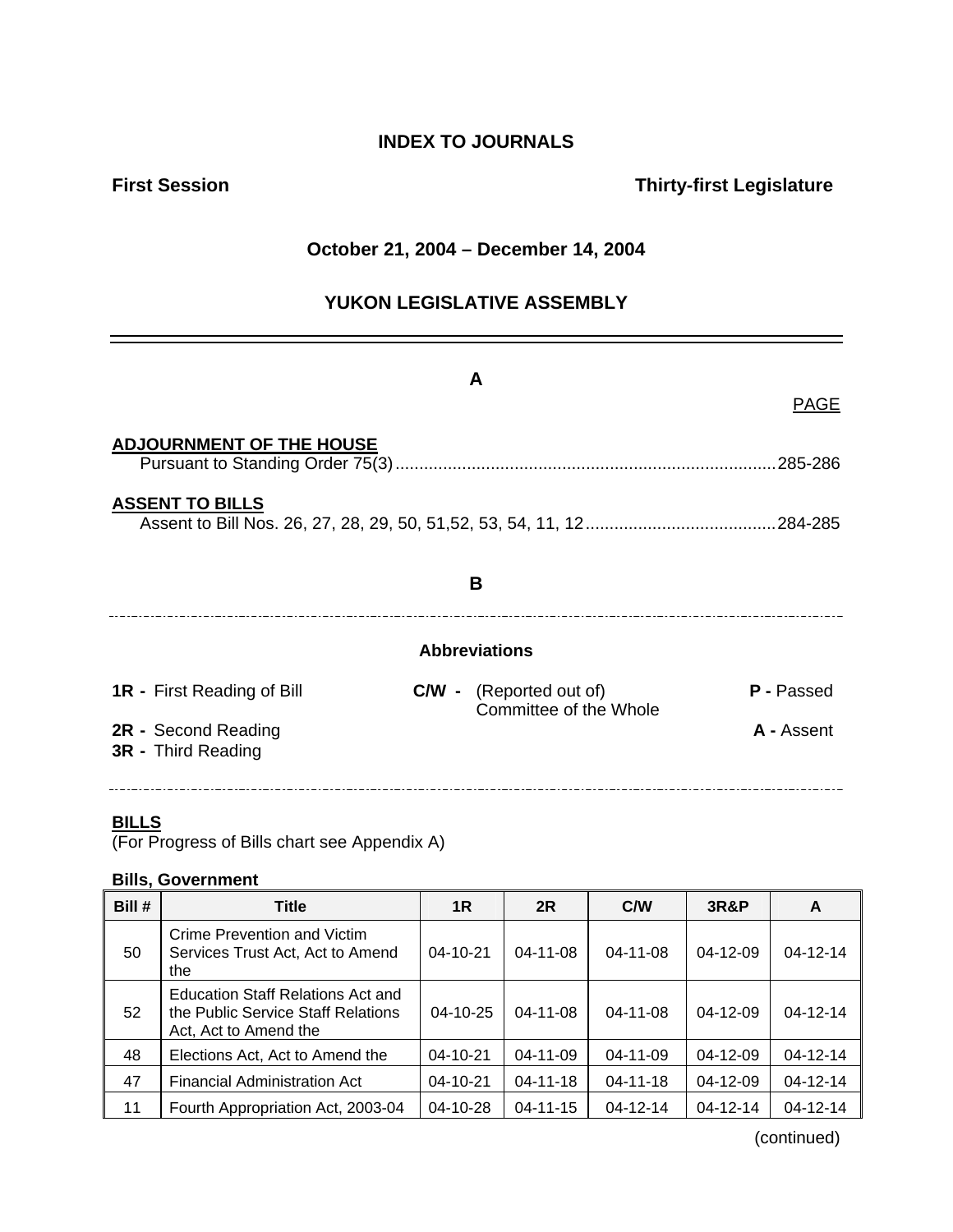| Bill # | <b>Title</b>                              | 1R             | 2R             | C/W            | <b>3R&amp;P</b> | A              |
|--------|-------------------------------------------|----------------|----------------|----------------|-----------------|----------------|
| 54     | Income Tax Act, Act to Amend the          | 04-10-21       | 04-11-04       | 04-12-07       | $04 - 12 - 09$  | 04-12-14       |
| 53     | Insurance Act, Act to Amend the           | 04-10-21       | $04 - 10 - 25$ | $04 - 11 - 08$ | $04 - 12 - 09$  | 04-12-14       |
| 49     | Legal Profession Act, Act to<br>Amend the | 04-10-21       | $04 - 11 - 08$ | $04 - 11 - 08$ | $04 - 12 - 09$  | $04 - 12 - 14$ |
| 51     | Motor Vehicles Act, Act to Amend<br>the   | $04 - 10 - 21$ | $04 - 10 - 26$ | $04 - 11 - 22$ | $04 - 12 - 09$  | $04 - 12 - 14$ |
| 46     | Oil and Gas Act, Act to Amend the         | 04-10-21       | 04-10-25       | 04-11-25       | $04 - 12 - 09$  | 04-12-14       |
| 12     | Second Appropriation Act, 2004-<br>05     | $04 - 10 - 28$ | $04 - 11 - 02$ | $04 - 12 - 14$ | $04 - 12 - 14$  | $04 - 12 - 14$ |

#### **Other Than Government**

| Bill # | <b>Title</b>                                                          | 1R             | 2R                            | C/W | <b>3R&amp;P</b> | A |
|--------|-----------------------------------------------------------------------|----------------|-------------------------------|-----|-----------------|---|
| 105    | Conflict of Interest (Members and<br>Ministers) Act, Act to Amend the | $04 - 10 - 26$ | $04 - 12 - 01$<br>(negatived) |     |                 |   |
| 107    | Democratic Reform Act                                                 | 04-10-28       | $04 - 12 - 01$<br>(negatived) |     |                 |   |
| 102    | Employment Standards Act, An<br>Act to Amend                          | $03-11-06$     |                               |     |                 |   |
| 106    | Financial Administration Act, Act to<br>Amend the                     | $04 - 10 - 27$ |                               |     |                 |   |
| 103    | Heritage Hunting and Fishing Act                                      | $04 - 03 - 29$ |                               |     |                 |   |
| 104    | Public Service Act, Act to Amend                                      | 04-03-30       |                               |     |                 |   |

**C** 

#### **CHAIR, COMMITTEE OF THE WHOLE**

| <b>Statements</b>                                                             |  |
|-------------------------------------------------------------------------------|--|
|                                                                               |  |
| <b>CHANGES TO ORDER PAPER</b>                                                 |  |
|                                                                               |  |
| Removing Motion Nos. 75 and 235 as actions requested were fulfilled 216       |  |
|                                                                               |  |
|                                                                               |  |
|                                                                               |  |
| Removing Motion #90 as similar in intent to Motion #334 which was carried 251 |  |

## **CLERK OF THE LEGISLATIVE ASSEMBLY (Patrick L. Michael)**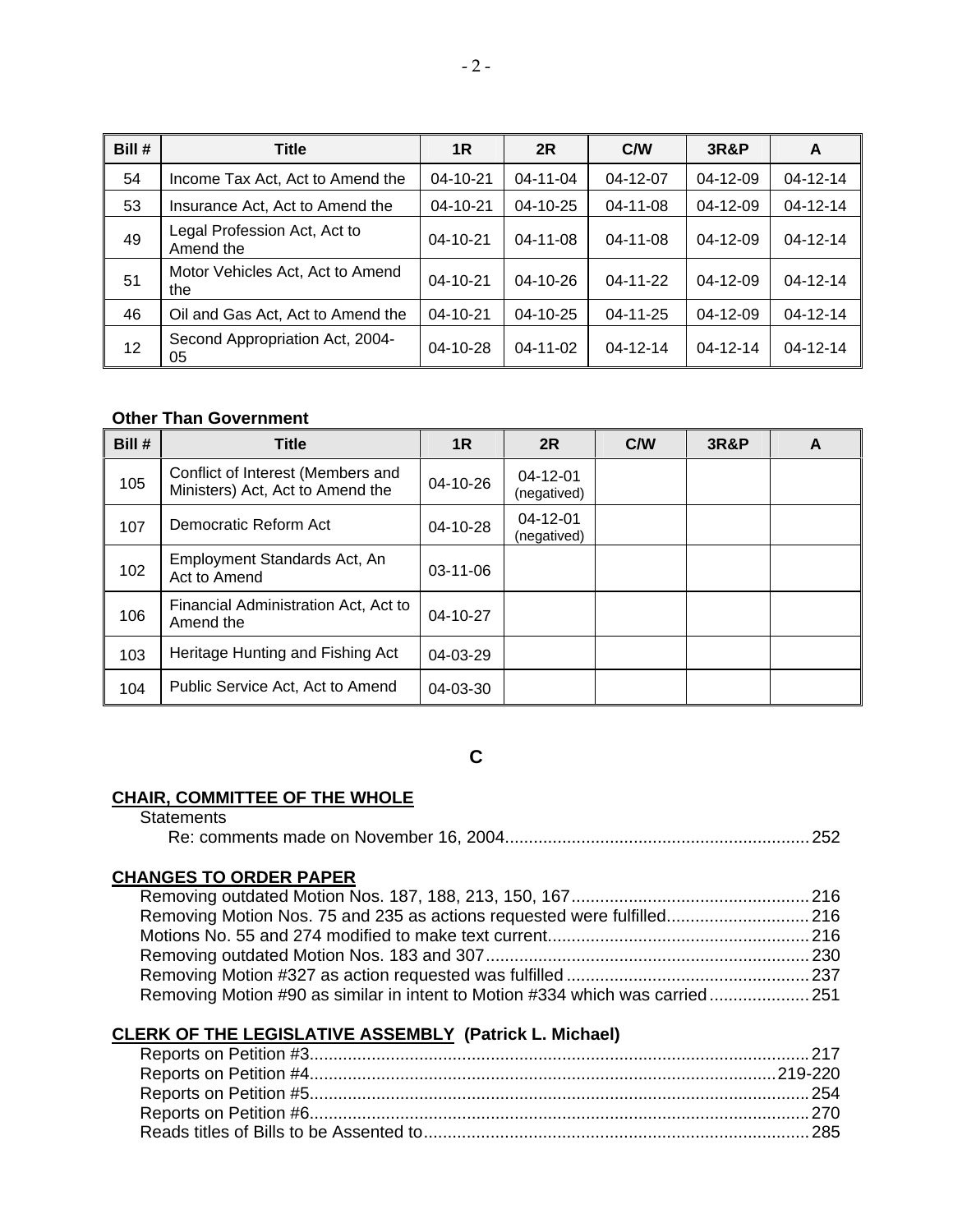### **COMMISSIONER** (Hon. Jack Cable)

|--|--|--|--|--|--|--|--|--|--|--|

# **COMMITTEES, STANDING**<br>Public Accounts

| JDIIC ACCOUNTS |  |
|----------------|--|
|                |  |

#### $\mathbf D$

DEBATE<br>Adjourned:

| Motion #275 and amendment - pursuant to Standing Order 2(2) (Jenkins) 250 |  |
|---------------------------------------------------------------------------|--|
|                                                                           |  |

### **DIVISION**

| 245 |
|-----|
|     |
|     |
|     |
|     |
|     |
|     |
|     |
|     |
|     |
|     |
|     |
|     |
|     |
|     |
|     |
|     |
|     |
|     |
|     |
|     |
|     |
|     |
|     |
|     |
|     |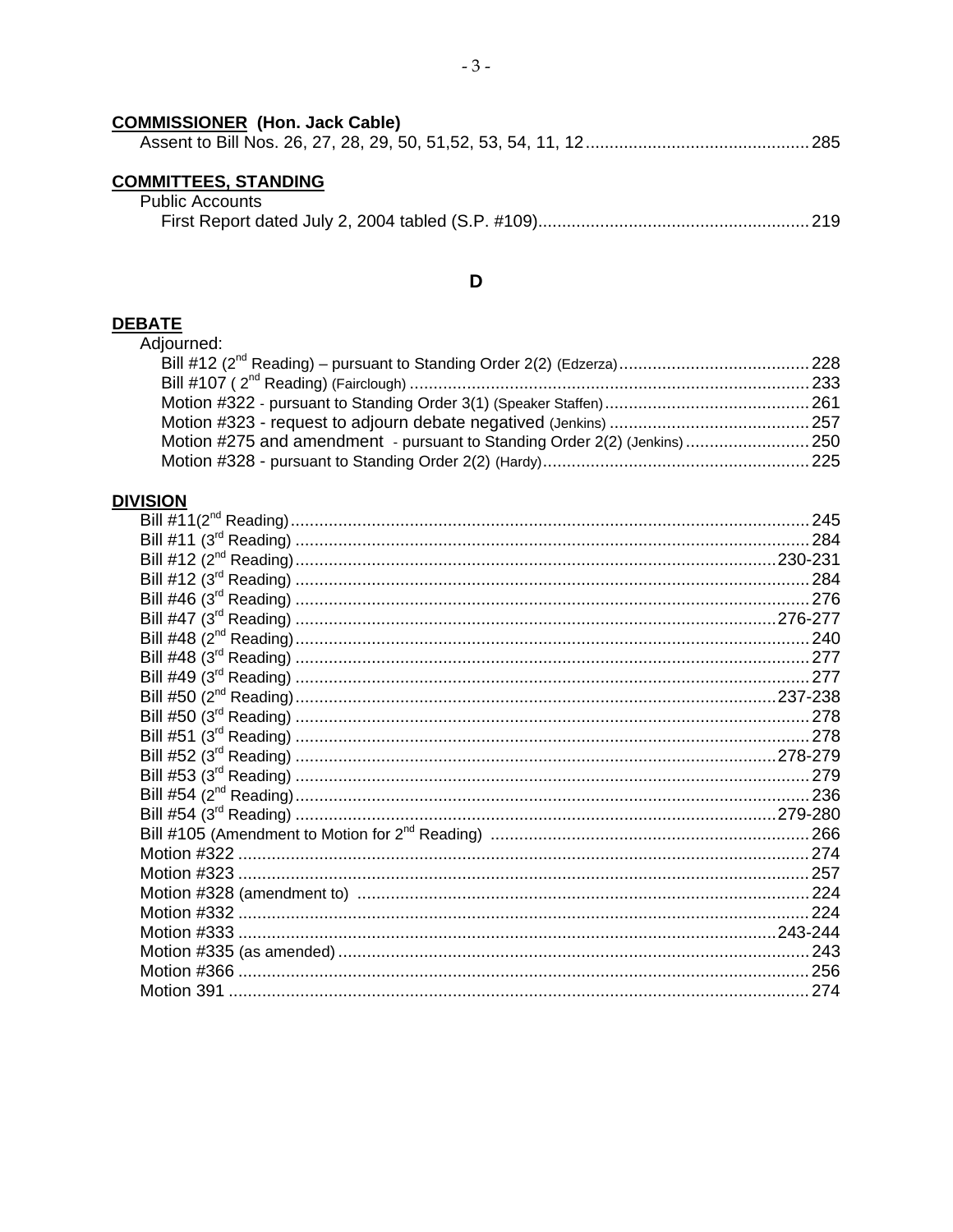#### **F**

### **FILED DOCUMENTS**

| Arctic National Wildlife Refuge, protection of: letter (dated November 10, 2004)<br>from Todd Hardy, Leader of the Official Opposition, and Pat Duncan, Liberal<br>Party Leader to George W. Bush, President of the United States |          |
|-----------------------------------------------------------------------------------------------------------------------------------------------------------------------------------------------------------------------------------|----------|
| (04-1-64) (Peter)                                                                                                                                                                                                                 | .242-243 |
| Carmacks Building Advisory Committee, Yukon College news release<br>(dated November 2, 2004) "College Clarifies Operational Issues at                                                                                             |          |
| Carmacks Campus (Yukon College), letter (dated June 25, 2004) from Sally<br>Webber, President, Yukon College, to Chief Ed Skookum and Council<br>members, Little Salmon Carmacks First Nations (04-1-58) (Fairclough)             | 230      |
| Carmacks Campus of Yukon College, letter (dated May 18, 2004) from<br>Lizza Larkin, instructor, to Michael Vance, Chairperson, School Planning                                                                                    | .259     |
| Carmacks Campus of Yukon College, Press Release (dated November 23,<br>2004) from Cathy Cochrane, citizen of Carmacks (04-1-67) (Fairclough) 259                                                                                  |          |
| Carmacks Campus of Yukon College, letter to the editor (undated) from<br>Karen Gage, Community Representative, Carmacks School Advisory                                                                                           | .259     |
| Carmacks Campus of Yukon College, Open letter to Mick Larkin (dated                                                                                                                                                               |          |
| Carmacks, Village of, Open letter to Eric Fairclough, MLA for Mayo-Tatchun                                                                                                                                                        |          |
| Carmacks, Village of, Media Release (undated) Minister bypasses residents                                                                                                                                                         |          |
| Construction of School in Carmacks with Resolution of LSCFN attached:<br>letter from Hon. John Edzerza, Minister of Education (dated April 14,<br>2004) to Chief Eddie Skookum, Little Salmon/Carmacks First Nation               | .218     |
| Dawson City bridge, letters re: Yukon Government's plan to build a bridge                                                                                                                                                         | .263     |
| Education, Sharing of responsibility as per Tr'ondëk Hwëch'in Self-Government<br>Agreement, letter (dated Nov. 4, 2004) from Darren Taylor, Chief, Tr'ondëk                                                                       |          |
| Fish and Wildlife Management Board, letter re appointment to (dated<br>November 29, 2004) from Peter Jenkins, Minister of Environment,<br>Government of Yukon to Hon. Geoff Regan, Minister, Department of                        |          |
| Immigration hearings for refugee claimants, letter from Hon. Peter Jenkins,<br>Minister of Health and Social Services (dated Oct. 5, 2004) to Larry Bagnell,                                                                      |          |
|                                                                                                                                                                                                                                   |          |

(continued)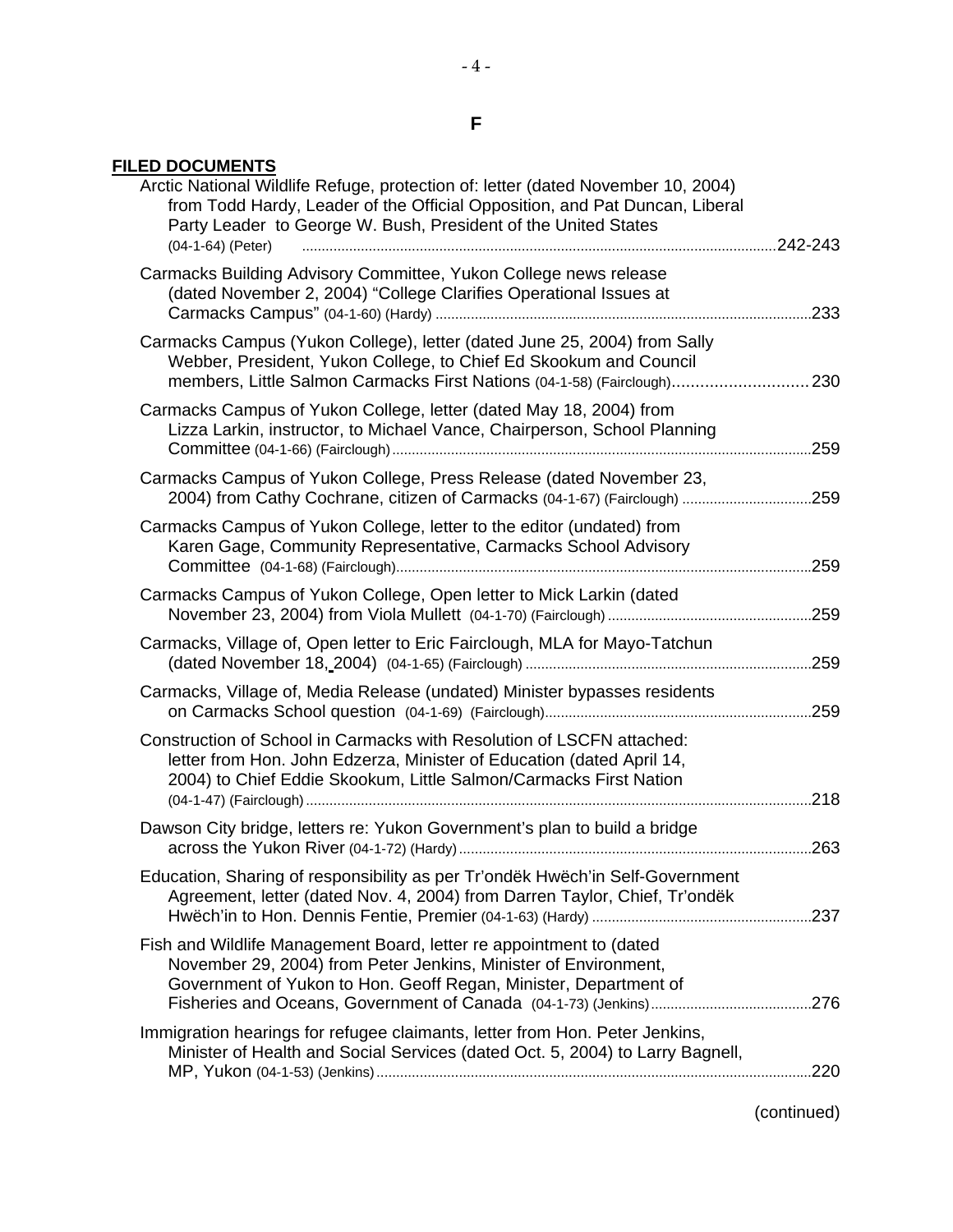# **FILED DOCUMENTS (continued)**

| Immigration hearings for refugee claimants, letter from Hon. Peter Jenkins,<br>Minister of Health and Social Services (dated Oct. 5, 2004) to Hon. Judy<br>Sgro, Minister, Citizenship and Immigration Canada (04-1-54) (Jenkins) 220 |  |
|---------------------------------------------------------------------------------------------------------------------------------------------------------------------------------------------------------------------------------------|--|
| Impoundment of Capital Towing Services flat deck tow truck (Plate #CTB22),<br>letter from Hon. Elaine Taylor, Minister of Justice (dated July 25, 2003) to                                                                            |  |
| Intergovernmental Agreement between Little Salmon Carmacks First<br>Nation and The Government of Yukon regarding a new school facility                                                                                                |  |
| Little Salmon Carmacks First Nation press release (dated November 2,<br>2004) re: letter from Lizzy Larkin to the Carmacks School Advisory                                                                                            |  |
| Northern Splendor Reindeer herd, resolution of situation: letter from<br>Hon. Dennis Fentie, Premier (dated May 18, 2004) to Stella and                                                                                               |  |
| Northern Splendor Reindeer herd, resolution of situation: letter from<br>Hon. Dennis Fentie, Premier (dated June 4, 2004) to Stella and                                                                                               |  |
| Northern Splendor Reindeer herd, resolution of situation: letter from<br>Hon. Dennis Fentie, Premier (dated July 26, 2004) to Stella and                                                                                              |  |
| Northern Splendor Reindeer herd, withdrawal of offer to resolve issue<br>through informal process: Letter from Hon. Dennis Fentie, Premier<br>(dated August 27, 2004) to Stella and Lloyd Gregory (04-1-51) (Hardy)218                |  |
| Northern Splendor Reindeer Farm, establishment of: letter from Alan J.                                                                                                                                                                |  |
| Northern Splendor Reindeer Farm, letter (dated Oct. 25, 2004) from John<br>Russell, Director, Conservation Officer Services, Yukon Environment, to<br>Mr. Tim Gregory, Northern Splendor Reindeer Farm: re release of reindeer        |  |
|                                                                                                                                                                                                                                       |  |
| Western College of Veterinary Medicine, letter from Todd Hardy (dated<br>November 25, 2004) to Hon. Jim Kenyon re securing a seat for student<br>(04-1-71) (Hardy)                                                                    |  |
| Yukon College, provision of post secondary education and training in<br>Carmacks, letter (dated November 1, 2004) from Shelagh Beairsto,<br>Acting President, Yukon College to Chief Ed Skookum and Council                           |  |
|                                                                                                                                                                                                                                       |  |

### **INTRODUCTIONS**

|  | ∨ا کا ۱کان استین استین استین استین استین استین استین استین استین استین استین استین استین استین استین اس این |
|--|-------------------------------------------------------------------------------------------------------------|
|--|-------------------------------------------------------------------------------------------------------------|

**I**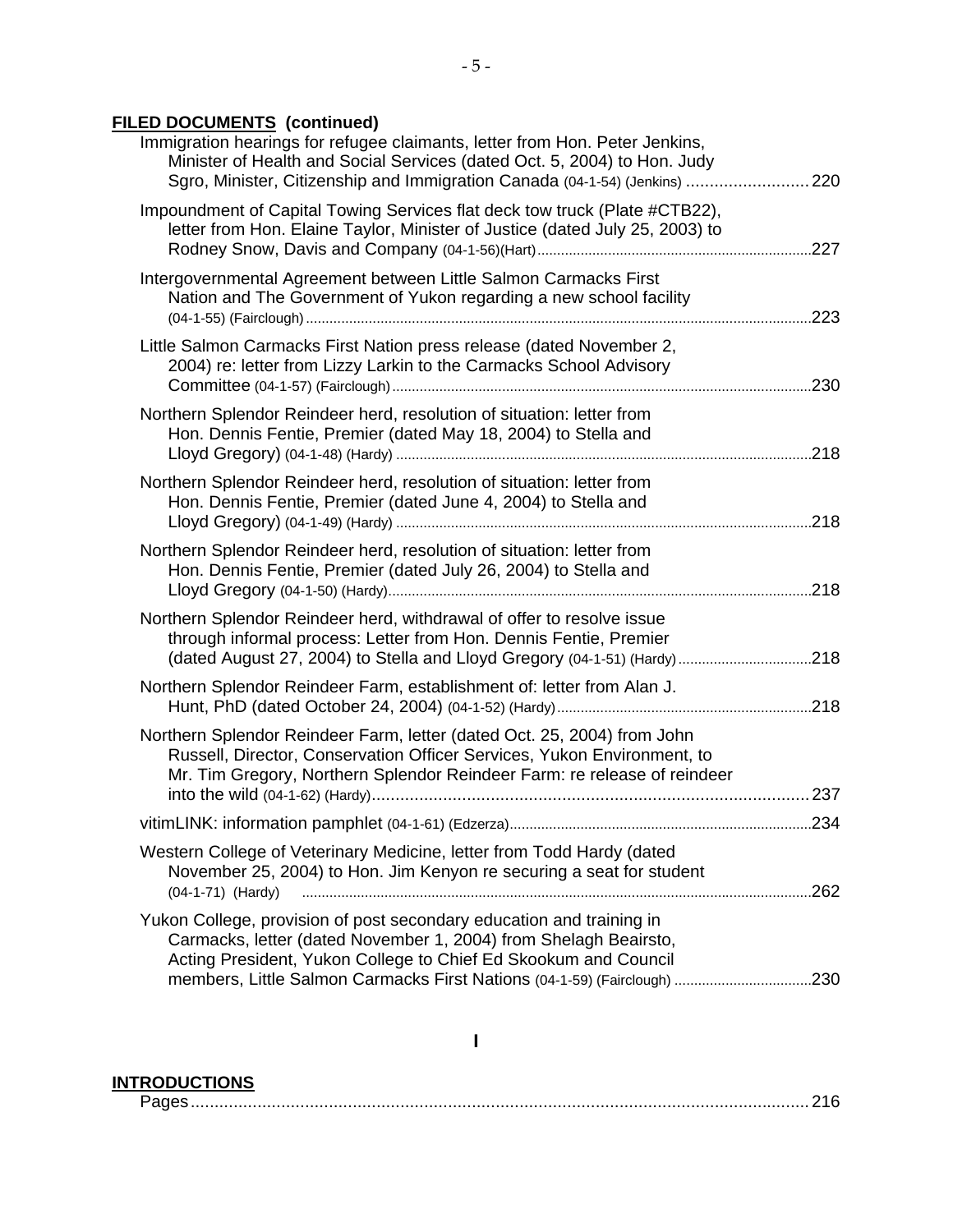#### **LEGISLATIVE ASSEMBLY**

**Sessional Summary** Divisions - 25 Filed Documents - 27 Government Bills Introduced this sitting - 11 Government Bills Passed - 11 Legislative Returns - 0 Motions Debated, Government - 4 Motions Passed, Government - 4 Motions Debated, Other than Government - 8 Motions Passed, Other than Government - 6 Petitions - 3 Sessional Papers - 33 Sitting Days - 30 Written Questions - 3

#### **M**

#### **MOMENT OF SILENCE**

|--|--|--|

#### **MONEY MESSAGE**

|--|--|--|

| <b>MOTIONS - COMMITTEE OF THE WHOLE</b>                                                                                                                                                                    | <b>Member</b>  | Page        | <b>Amendment</b> | <b>Disposition</b> |
|------------------------------------------------------------------------------------------------------------------------------------------------------------------------------------------------------------|----------------|-------------|------------------|--------------------|
| <b>Chief Electoral Officer and Assistant Chief</b><br>Electoral Officer to appear as witnesses during<br>debate of Bill #48 on November 9, 2004 (#4)                                                       | Jenkins        | 241         |                  | Carried            |
| Chair and acting President and Chief<br>Executive Officer of the Yukon Workers'<br>Compensation Health and Safety Board to<br>appear as witnesses from 4:00 p.m. to 6:00<br>p.m. on November 23, 2004 (#5) | Jenkins        | 257         |                  | Carried            |
| President and Chief Executive Officer of<br>Yukon Energy Corporation to appear as a<br>witness from $4:00$ p.m. to $6:00$ p.m. on<br>December 13, 2004 (#6)                                                | <b>Jenkins</b> | 281         |                  | Carried            |
| <b>MOTIONS - GOVERNMENT</b>                                                                                                                                                                                | Member         | <b>Page</b> | <b>Amendment</b> | <b>Disposition</b> |
| Education public awareness campaign<br>focusing on zero tolerance of violence against<br>women (323)                                                                                                       | Taylor         | 257         |                  | Carried            |

 $-6-$ 

**L**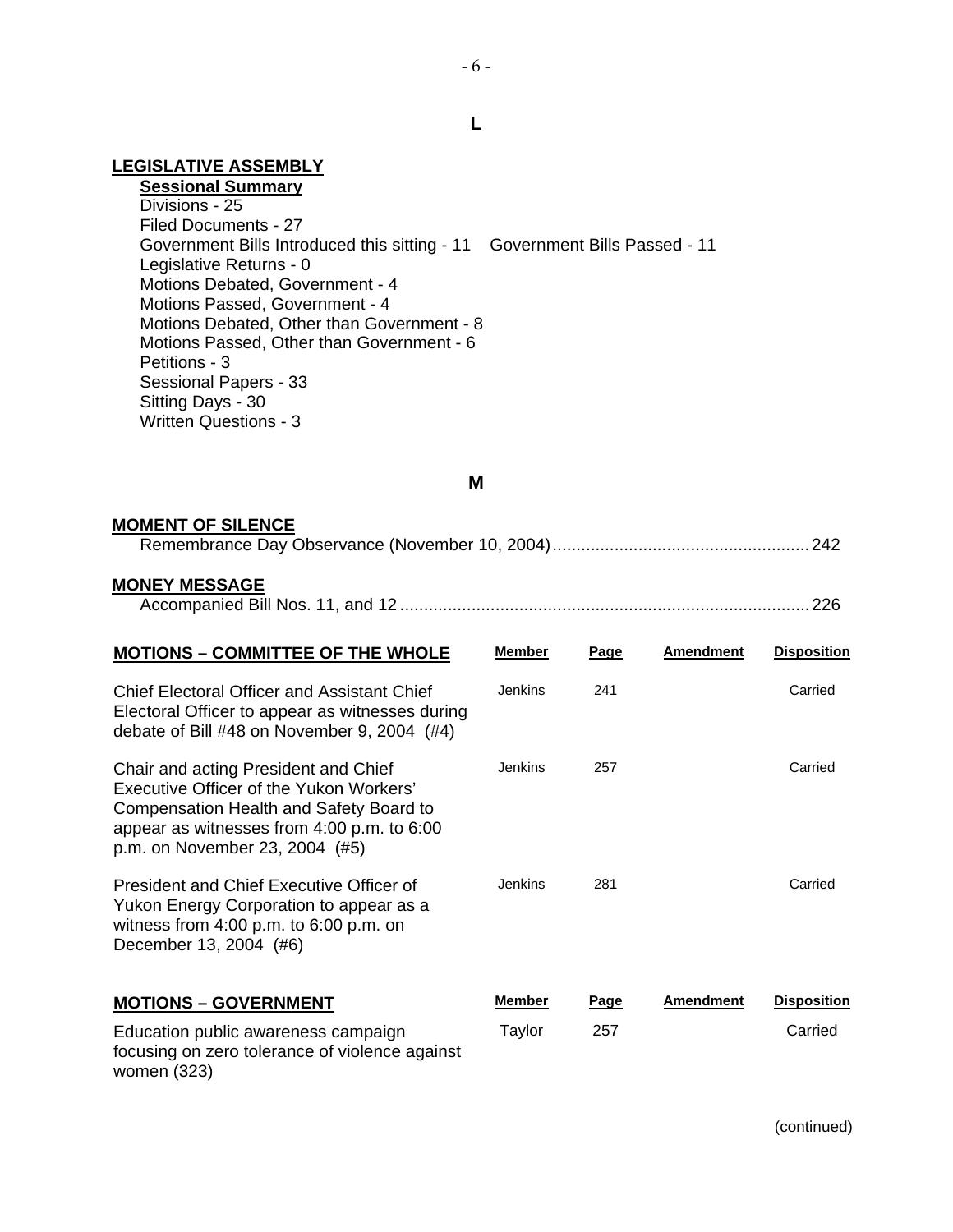| <b>MOTIONS - GOVERNMENT</b><br>(continued)                                                                                                                                                        | <b>Member</b>  | Page           | <b>Amendment</b>                                           | <b>Disposition</b>    |
|---------------------------------------------------------------------------------------------------------------------------------------------------------------------------------------------------|----------------|----------------|------------------------------------------------------------|-----------------------|
| <b>Public Accounts Committee: rescind</b><br>appointment of Eric Fairclough and appoint<br>Steve Cardiff (348)                                                                                    | <b>Jenkins</b> | 269            |                                                            | Carried               |
| Yukon Human Rights Commission: appoint<br>Melissa Atkinson to be a member (383)                                                                                                                   | Edzerza        | 268            |                                                            | Carried               |
| Yukon Human Rights Panel of Adjudicators:<br>reappoint Barbara Evans as Chief Adjudicator<br>and reappoint Michael Dougherty and Renzo<br>Ordenez de Leon to be members of the Panel<br>(384)     | Edzerza        | 268-269        |                                                            | Carried               |
| <b>MOTIONS - OTHER THAN GOVERNMENT</b>                                                                                                                                                            | <b>Member</b>  | <b>Page</b>    | <b>Amendment</b>                                           | <b>Disposition</b>    |
| Action plan to combat substance abuse (366)                                                                                                                                                       | Hardy          | 256            |                                                            | Carried               |
| Consultation prior to establishing a public-<br>private partnership for construction of the<br>Dawson City bridge (275)                                                                           | Duncan         | 249-250        | $#1 - 250$<br>Carried<br>$#2 - 250$<br>Adjourned<br>debate | Adjourned<br>debate   |
| Developing a licence plate in recognition of<br>Yukon veterans (#332)                                                                                                                             | Hassard        | 224            |                                                            | Carried               |
| Federal Minister of Citizenship and<br>Immigration, Judy Sgro to fulfill responsibility<br>to refugees living in Yukon (391)                                                                      | Cathers        | 274            |                                                            | Carried               |
| Three northern territorial governments to work<br>in cooperation with the 2007 Canada Winter<br>Games Host Society to develop a pan-<br>northern approach to northern sports and<br>culture (322) | Cathers        | 260-261<br>274 |                                                            | Carried               |
| Urging federal government to eliminate GST<br>on heating fuels and electricity north of 60 <sup>th</sup><br>parallel (328)                                                                        | Cathers        | 224-225        | 224<br>negatived                                           | Adjourned<br>debate   |
| Urging federal government to reinstate funding<br>to the Committee on Abuse in Residential<br>Schools Society (335)                                                                               | Rouble         | 243            | 243<br>Carried                                             | Carried as<br>amended |
| Urging federal government to reinstate funding<br>to Skills Canada (333)                                                                                                                          | Hassard        | 243-244        |                                                            | Carried               |

#### **N**

#### **NOTICE RE GOVERNMENT PRIVATE MEMBERS' BUSINESS**

Pursuant to Standing Order 14.2(7)............................................................221, 240, 256, 272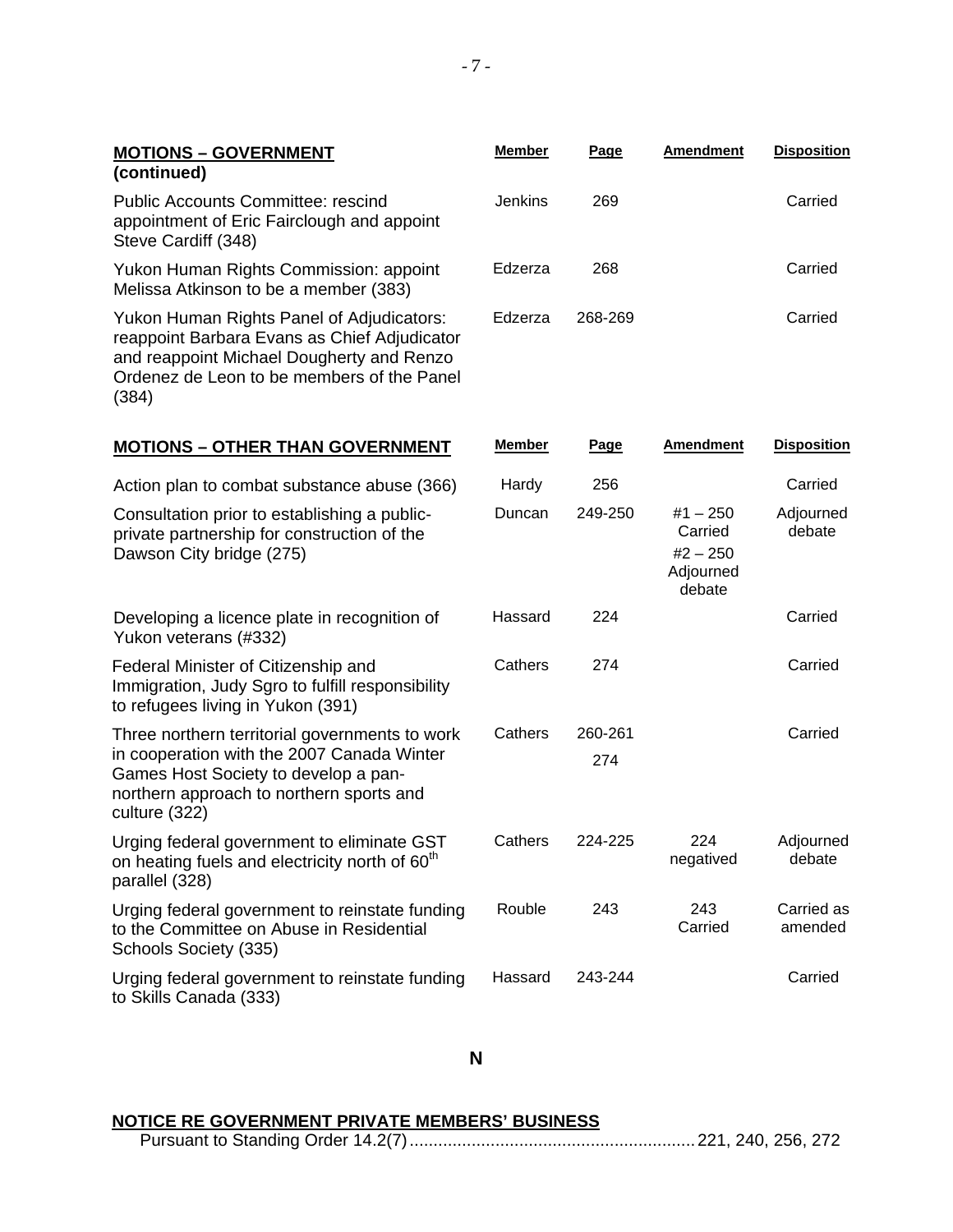### **NOTICE RE OPPOSITION PRIVATE MEMBERS' BUSINESS**

|--|--|

### **P**

|  | N |  |  |
|--|---|--|--|
|  |   |  |  |

| <b>PETITIONS</b>                                                                                      |  |
|-------------------------------------------------------------------------------------------------------|--|
| Establishing an independent commission of inquiry re removal of<br>Dawson City Mayor and Council (#3) |  |
| Presented on May 18, 2004 (Cardiff)                                                                   |  |
|                                                                                                       |  |
|                                                                                                       |  |
| Reaching a fair compensation agreement with the owners of Northern<br>Splendor Reindeer farm (#4)     |  |
|                                                                                                       |  |
|                                                                                                       |  |
|                                                                                                       |  |
|                                                                                                       |  |
| Wildlife, human conflict (#5)                                                                         |  |
|                                                                                                       |  |
|                                                                                                       |  |
|                                                                                                       |  |
|                                                                                                       |  |
| Establishing a school in Burwash Landing (#6)                                                         |  |
|                                                                                                       |  |
|                                                                                                       |  |
|                                                                                                       |  |
| <b>POINT OF ORDER</b>                                                                                 |  |
| Re: Motion called for debate had been dealt with and was therefore outdated 260                       |  |
|                                                                                                       |  |
| <b>PRIVILEGE, QUESTION OF</b>                                                                         |  |
|                                                                                                       |  |
|                                                                                                       |  |
|                                                                                                       |  |
|                                                                                                       |  |
|                                                                                                       |  |

#### **Q**

### **QUORUM COUNT**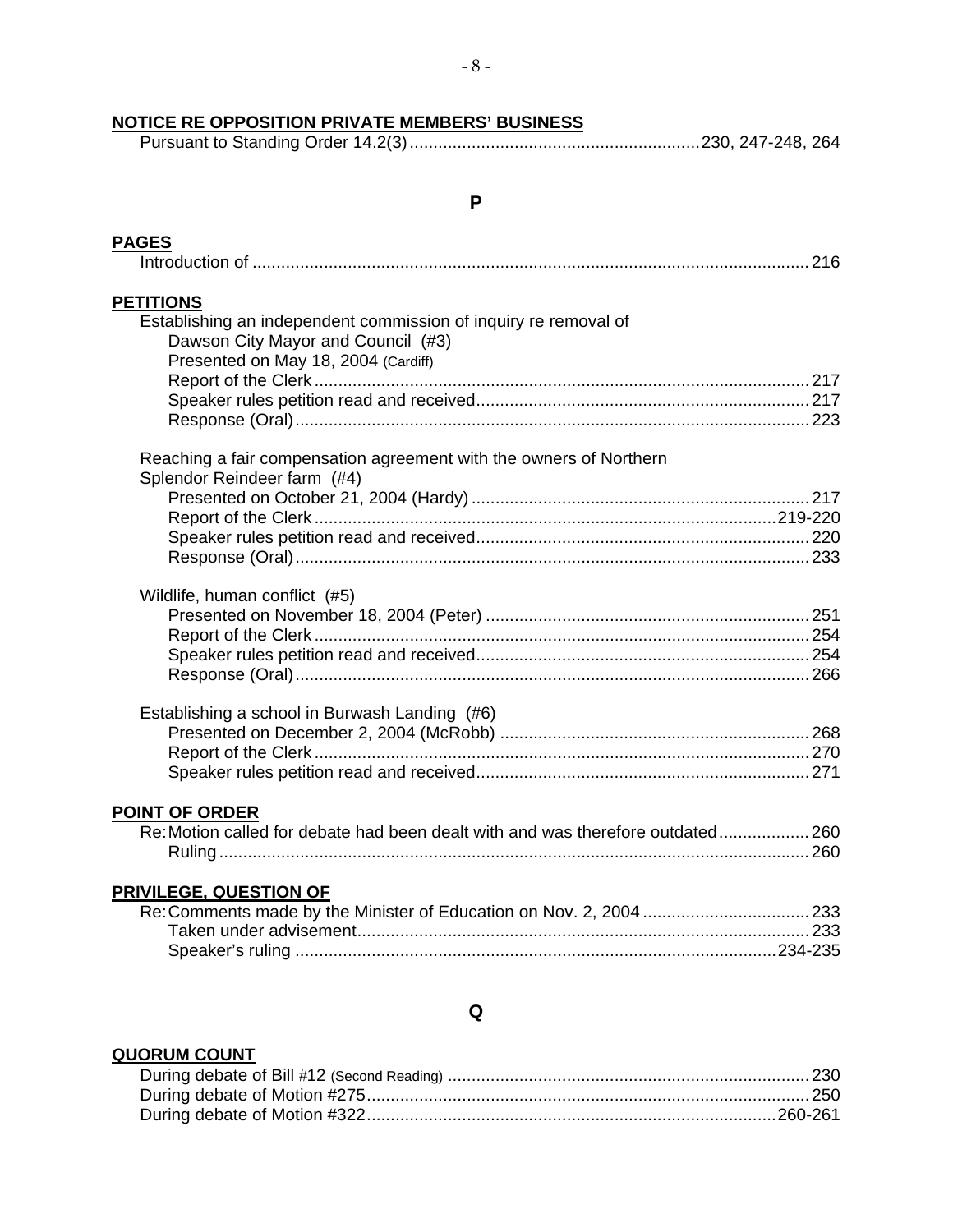#### **SESSIONAL PAPERS**

| Absence of Members from Sittings of the Legislative Assembly and its<br>Committees: Report of the Clerk of the Legislative Assembly (dated              |             |
|---------------------------------------------------------------------------------------------------------------------------------------------------------|-------------|
| Conflict of Interest Commission Annual Report for the period ending March 31, 2004                                                                      |             |
| Education, Department of: Public Schools Branch 2003/2004 School Year                                                                                   |             |
| Electoral Reform: Interim Report (dated July 31, 2004) by Ken McKinnon, Senior                                                                          |             |
|                                                                                                                                                         |             |
|                                                                                                                                                         |             |
| Government Contracting Summary Report by Department (April 1, 2004 -                                                                                    |             |
| Health Care Insurance Programs, Health Services Branch: Statement of<br>Revenue and Expenditures for the fiscal years 1999/2000 to 2003/04              |             |
| Motor Transport Board 2003/2004 Annual Report (Hart) (04-1-124) 265                                                                                     |             |
| Motor Vehicle Act Review Survey: conducted for Department of Highways and<br>Public Works by DataPath Systems (Presented June 16, 2004, Updated July 5, |             |
| Ombudsman and Information and Privacy Commission 2003 Annual Report                                                                                     |             |
| Property Management Agency 2003/2004 Annual Report (Lang) (04-1-135)  283                                                                               |             |
| Public Accounts of the Government of Yukon for the year ended March 31, 2004                                                                            |             |
| Queen's Printer Agency 2003/2004 Annual Report (Hart) (04-1-122)  249                                                                                   |             |
| Shareholder Letter of Expectations 2004-2005 (between the Minister responsible                                                                          |             |
| Standing Committee on Public Accounts: First Report (dated July 2, 2004) (Vol. 14)                                                                      |             |
| State of the Environment Report (Yukon) 2002 (Jenkins) (04-1-137) 283                                                                                   |             |
| Yukon Advisory Council on Women's Issues 2003/2004 Annual Report                                                                                        |             |
|                                                                                                                                                         |             |
| Yukon Child Care Board 2003/2004 Annual Report (Jenkins) (04-1-126)  270                                                                                |             |
| Yukon Council on the Economy and Environment 2003/2004 Annaul                                                                                           |             |
| Yukon Development Corporation, Energy Solutions Centre 2003 Annual                                                                                      |             |
|                                                                                                                                                         |             |
|                                                                                                                                                         | (continued) |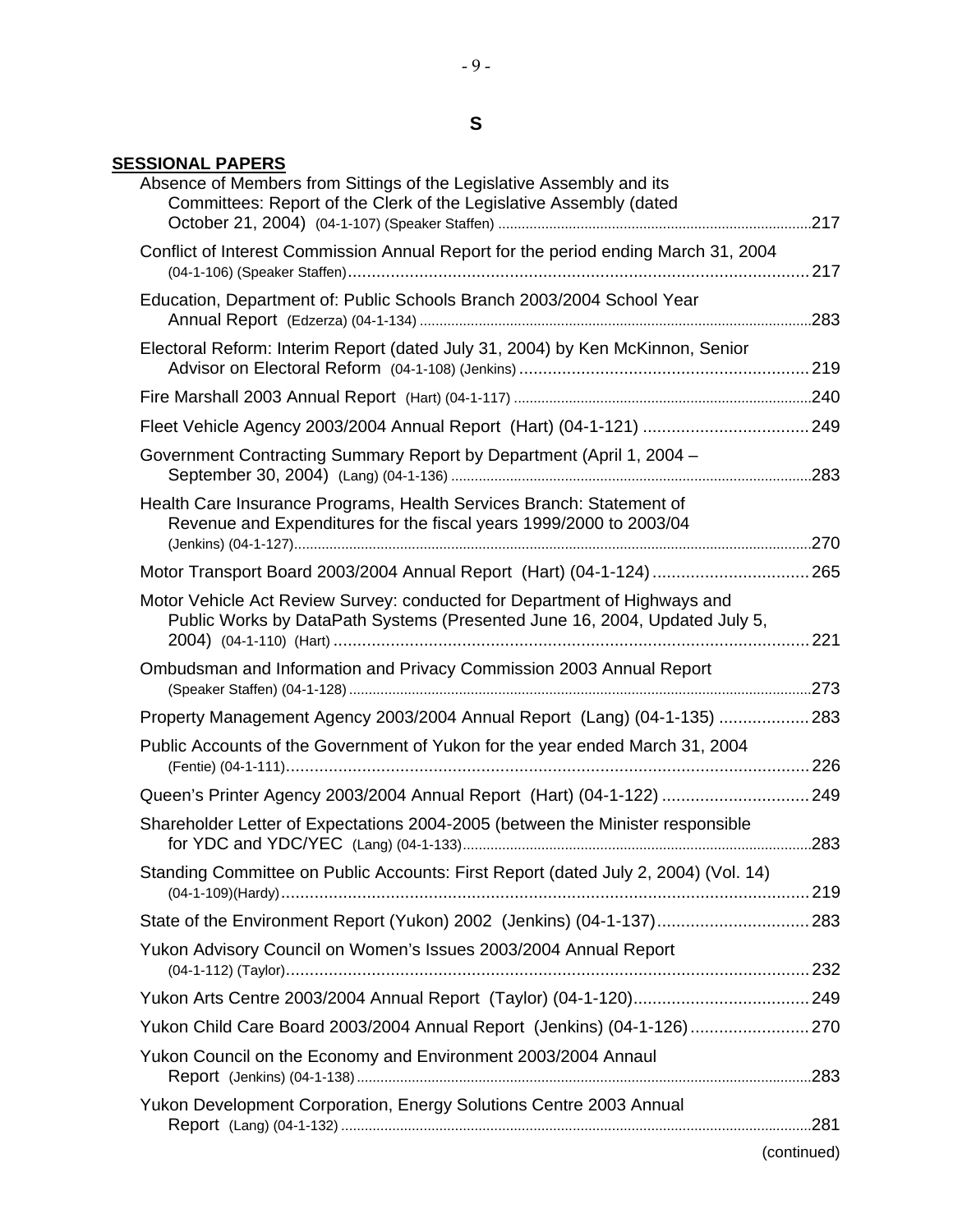### **SESSIONAL PAPERS (continued)**

| Yukon Geographical Place Names Board 2002/2003 Annual Report                   |  |
|--------------------------------------------------------------------------------|--|
| Yukon Heritage Resources Board 2003/2004 Annual Report (Taylor) (04-1-118) 249 |  |
| Yukon Housing Corporation 2003/2004 Annual Report (Kenyon) (04-1-130)273       |  |
| Yukon Hospital Corporation Financial Statements (dated March 31, 2004)         |  |
| Yukon Human Rights Commission 2003/2004 Annual Report (Speaker Staffen)        |  |
| Yukon Liquor Corporation 2003/2004 Annual Report (Kenyon) (04-1-129)273        |  |
| Yukon Public Service Staff Relations Board 2003/2004 Annual Report             |  |
| Yukon Teachers' Staff Relations Board 2003/2004 Annual Report                  |  |
| Yukon Workers' Compensation Health and Safety Board 2003 Audited Financial     |  |
| Yukon Workers' Compensation Health and Safety Board 2003 Annual Report         |  |
| <b>SPEAKER (Hon. Ted Staffen)</b>                                              |  |
|                                                                                |  |
|                                                                                |  |
|                                                                                |  |
|                                                                                |  |
|                                                                                |  |
|                                                                                |  |
| Rulings:                                                                       |  |

| Rulings:                                                           |  |
|--------------------------------------------------------------------|--|
|                                                                    |  |
|                                                                    |  |
|                                                                    |  |
|                                                                    |  |
|                                                                    |  |
| Statements:                                                        |  |
| Re: Changes to Order Paper (Re motions dropped) 216, 230, 237, 251 |  |
|                                                                    |  |
|                                                                    |  |
|                                                                    |  |
|                                                                    |  |

# **T**

### **TRIBUTES**

|  | (continued) |
|--|-------------|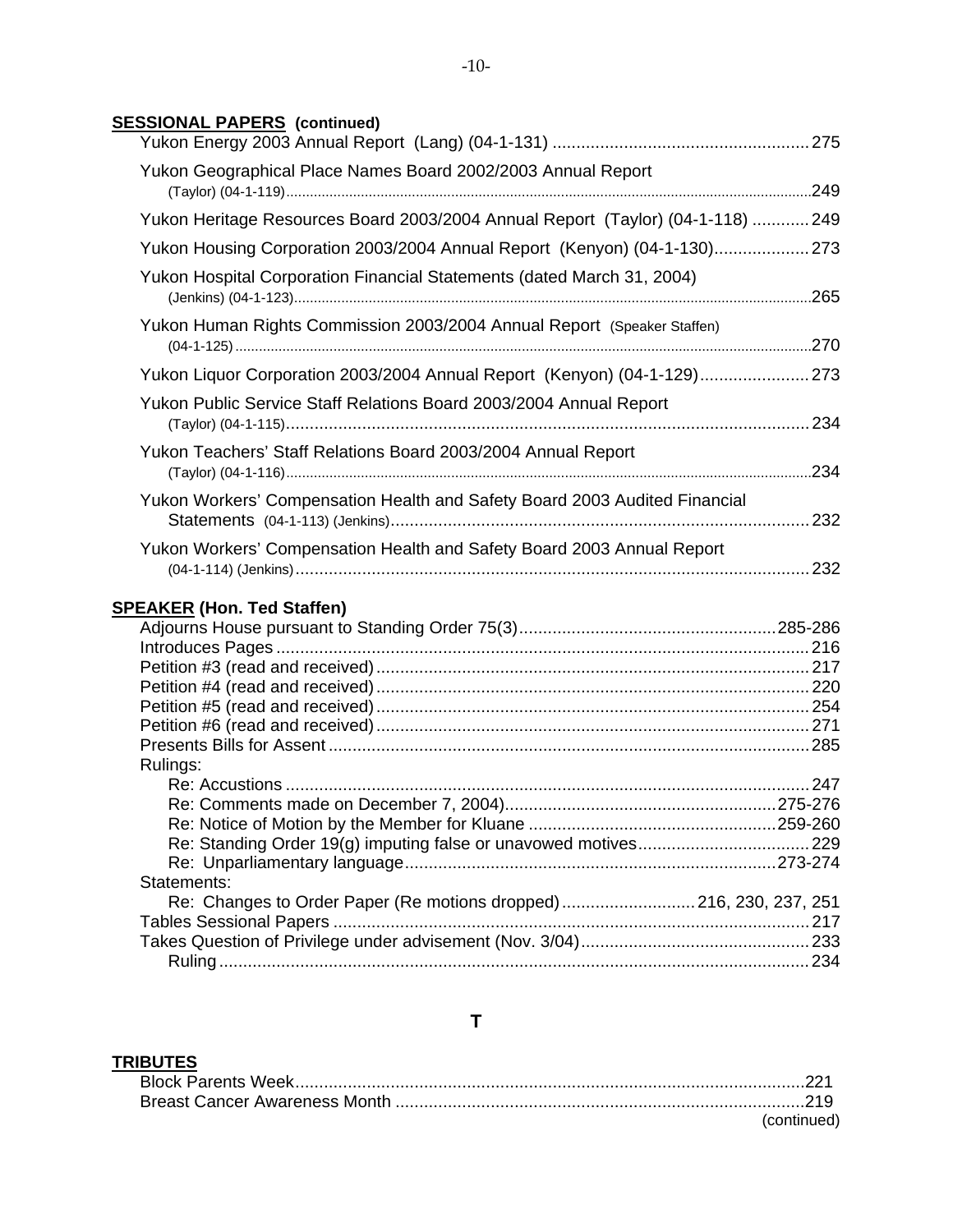### **TRIBUTES (continued)**

| Canada Millennium Scholarship Foundation - recipient Catherine O'Donovan 265 |  |
|------------------------------------------------------------------------------|--|
|                                                                              |  |
|                                                                              |  |
|                                                                              |  |
|                                                                              |  |
|                                                                              |  |
|                                                                              |  |
|                                                                              |  |
|                                                                              |  |
|                                                                              |  |
|                                                                              |  |
| In recognition of Kerry Huff, Principal of Porter Creek Secondary School232  |  |
| In recognition of Marsh Lake Volunteer Department Fire Chief                 |  |
|                                                                              |  |
|                                                                              |  |
|                                                                              |  |
| In recognition of Yukon College Chancellors Sam Johnston and                 |  |
|                                                                              |  |
|                                                                              |  |
|                                                                              |  |
|                                                                              |  |
|                                                                              |  |
|                                                                              |  |
|                                                                              |  |
|                                                                              |  |
|                                                                              |  |
|                                                                              |  |
|                                                                              |  |
|                                                                              |  |
|                                                                              |  |
|                                                                              |  |
| Mothers Against Drunk Driving and Project Red Ribbon - Tie                   |  |
|                                                                              |  |
|                                                                              |  |
|                                                                              |  |
| National Day of Remembrance and Action on Violence Against Women270          |  |
|                                                                              |  |
|                                                                              |  |
|                                                                              |  |
|                                                                              |  |
|                                                                              |  |
|                                                                              |  |
| White Ribbon Campaign and the International Day for the Elimination          |  |
|                                                                              |  |
|                                                                              |  |
|                                                                              |  |
|                                                                              |  |
|                                                                              |  |
|                                                                              |  |
|                                                                              |  |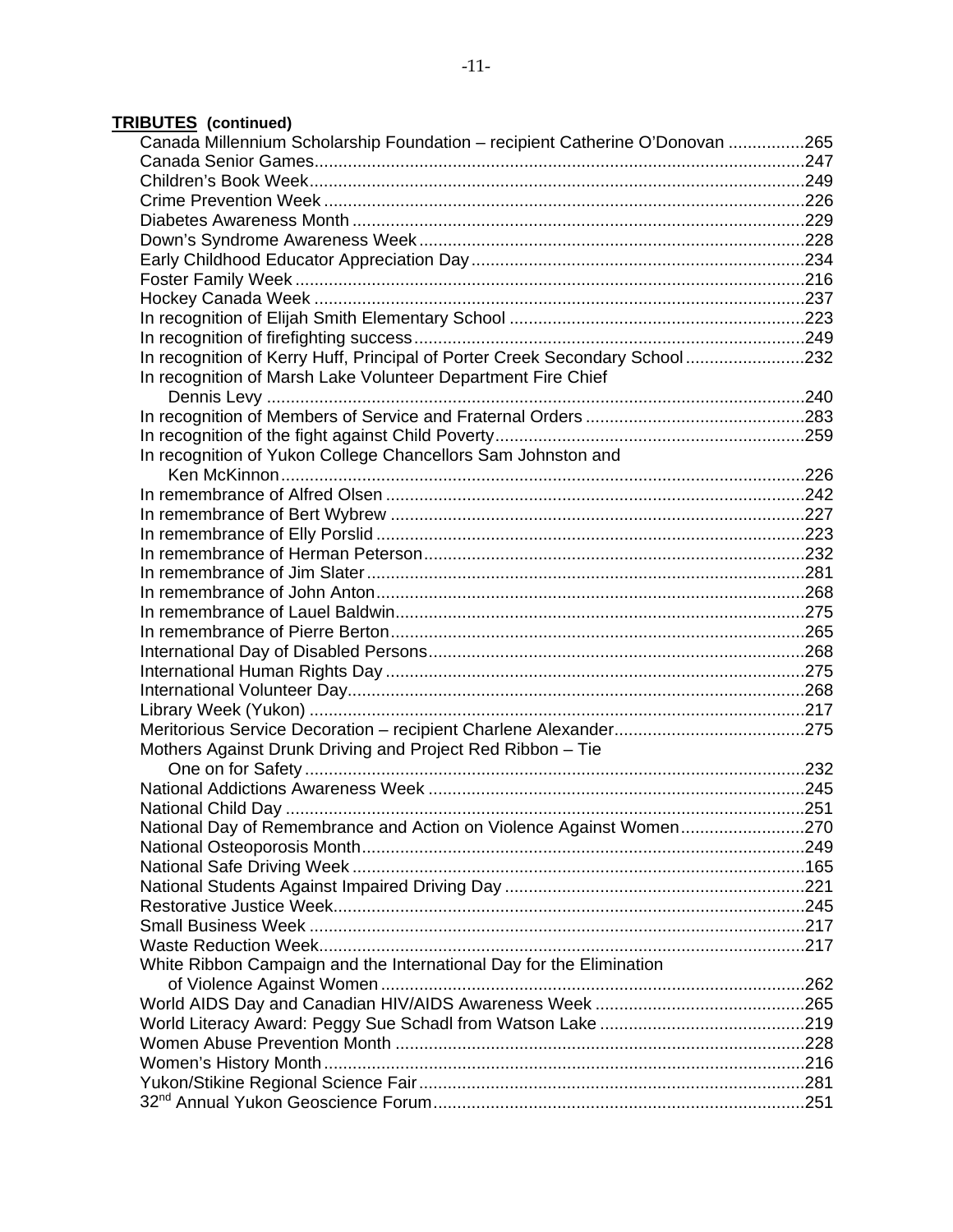#### **U**

# **UNANIMOUS CONSENT**

#### **W**

#### **WITHDRAWAL OF MOTIONS**

| Motion Nos. 187, 188, 213, 150, and 167 outdated and removed the          |  |
|---------------------------------------------------------------------------|--|
|                                                                           |  |
| Motion Nos. 75, and 235 - actions requested were now fulfilled and        |  |
|                                                                           |  |
| Motion Nos. 55 and 274 were modified so that the text remains current 216 |  |
|                                                                           |  |
| Motion #327 as action requested had been fulfilled and removed            |  |
|                                                                           |  |
|                                                                           |  |

### **WITNESSES**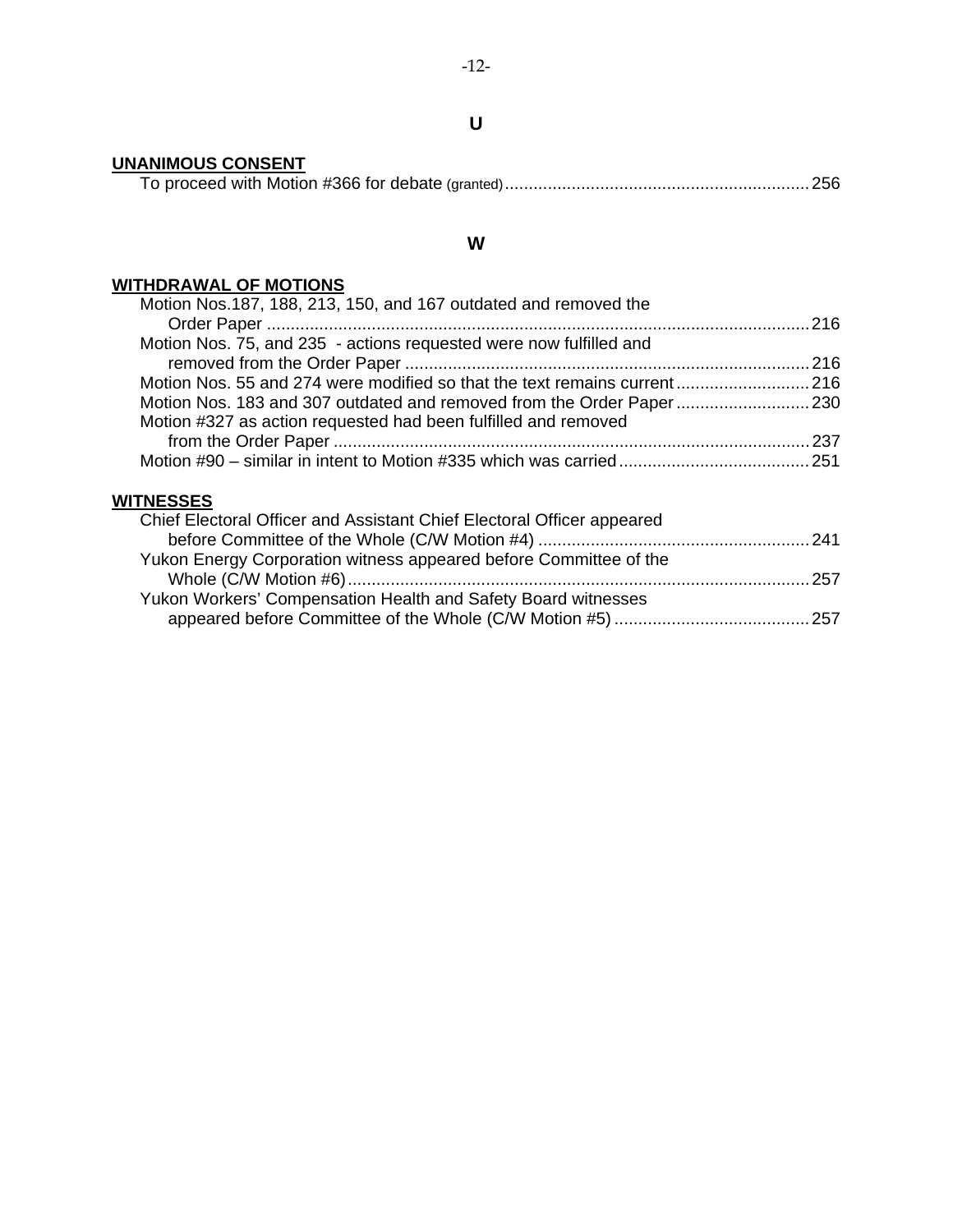### **YUKON LEGISLATIVE ASSEMBLY**

Motions adopted during the First Session of the 31st Legislative Assembly

October 21, 2004 – December 14, 2004

 Note: The following is an unofficial consolidation of the substantive motions adopted during the time period noted above. If motions were amended before adoption, the amendment is incorporated in the text and a notation made that the motion was amended.

**Consolidation of Motions adopted during**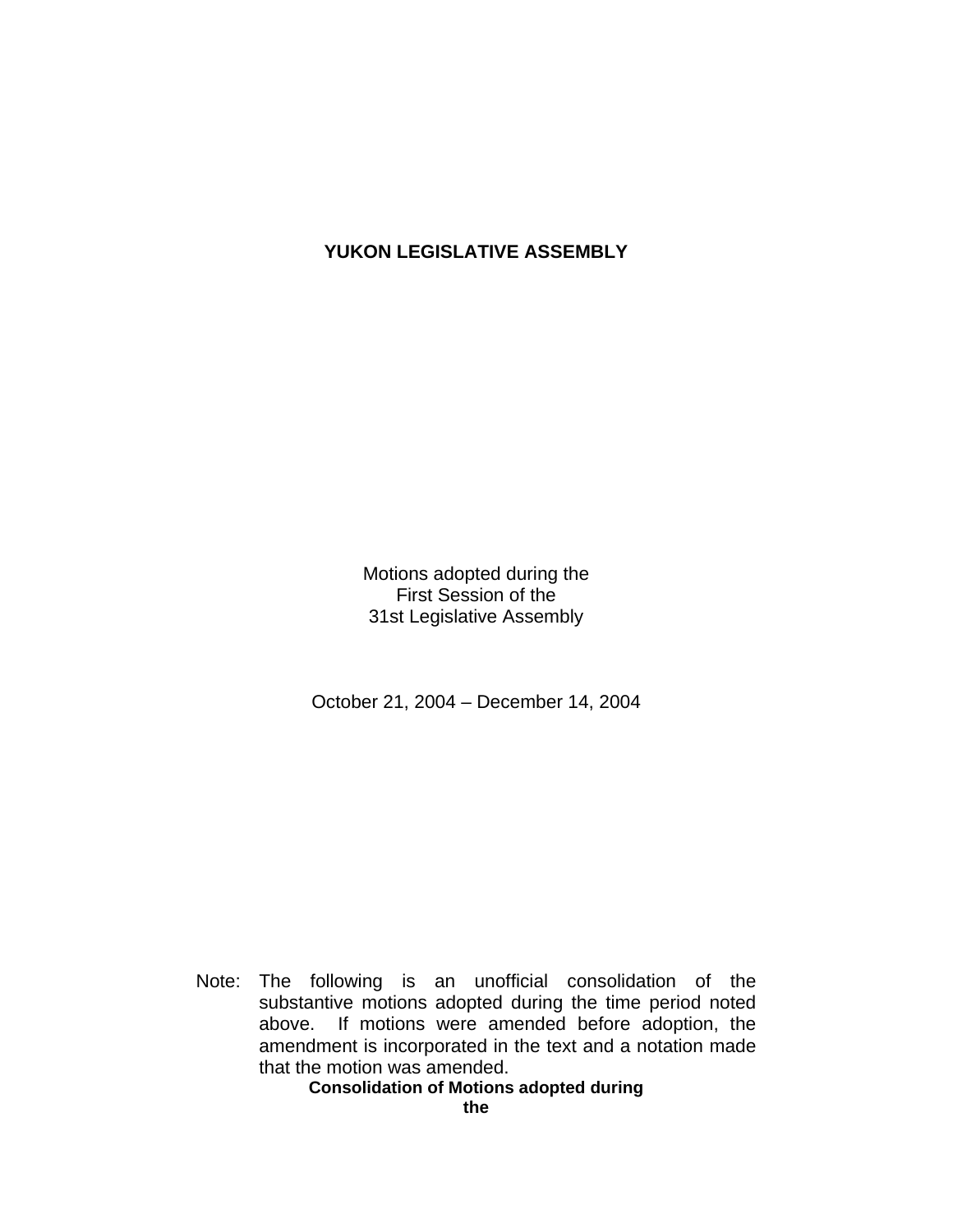#### **First Session of the 31st Legislative Assembly**

October 21, 2004 – December 14, 2004

# **TABLE OF CONTENTS**

|     | <b>SUBSTANTIVE MOTIONS</b> (listed in numberical order)<br><u>Page</u><br><b>Subject Matter</b> |
|-----|-------------------------------------------------------------------------------------------------|
| 1.  |                                                                                                 |
| 2.  | Urging federal government to reinstate funding to Skills Canada (#333)1                         |
| 3.  | Urging federal government to reinstate funding to the Committee on                              |
| 4.  | Educational public awareness campaign focusing on zero tolerance of                             |
| 5.  |                                                                                                 |
| 6.  |                                                                                                 |
| 7.  |                                                                                                 |
| 8.  | Development of a pan-northern approach to northern sports and culture                           |
| 9.  | Federal Minister of Citizenship and Immigration to fulfill responsibility                       |
| 10. | Public Accounts Committee membership: rescind appointment of Eric                               |
|     |                                                                                                 |

#### **COMMITTEE OF THE WHOLE MOTIONS**

| $1_{-}$ | Witnesses – Chief Electoral Officer and the Assistant Chief Electoral     |  |
|---------|---------------------------------------------------------------------------|--|
|         | 2. Witnesses – Yukon Workers' Compensation Health and Safety Board (#5) 3 |  |
|         |                                                                           |  |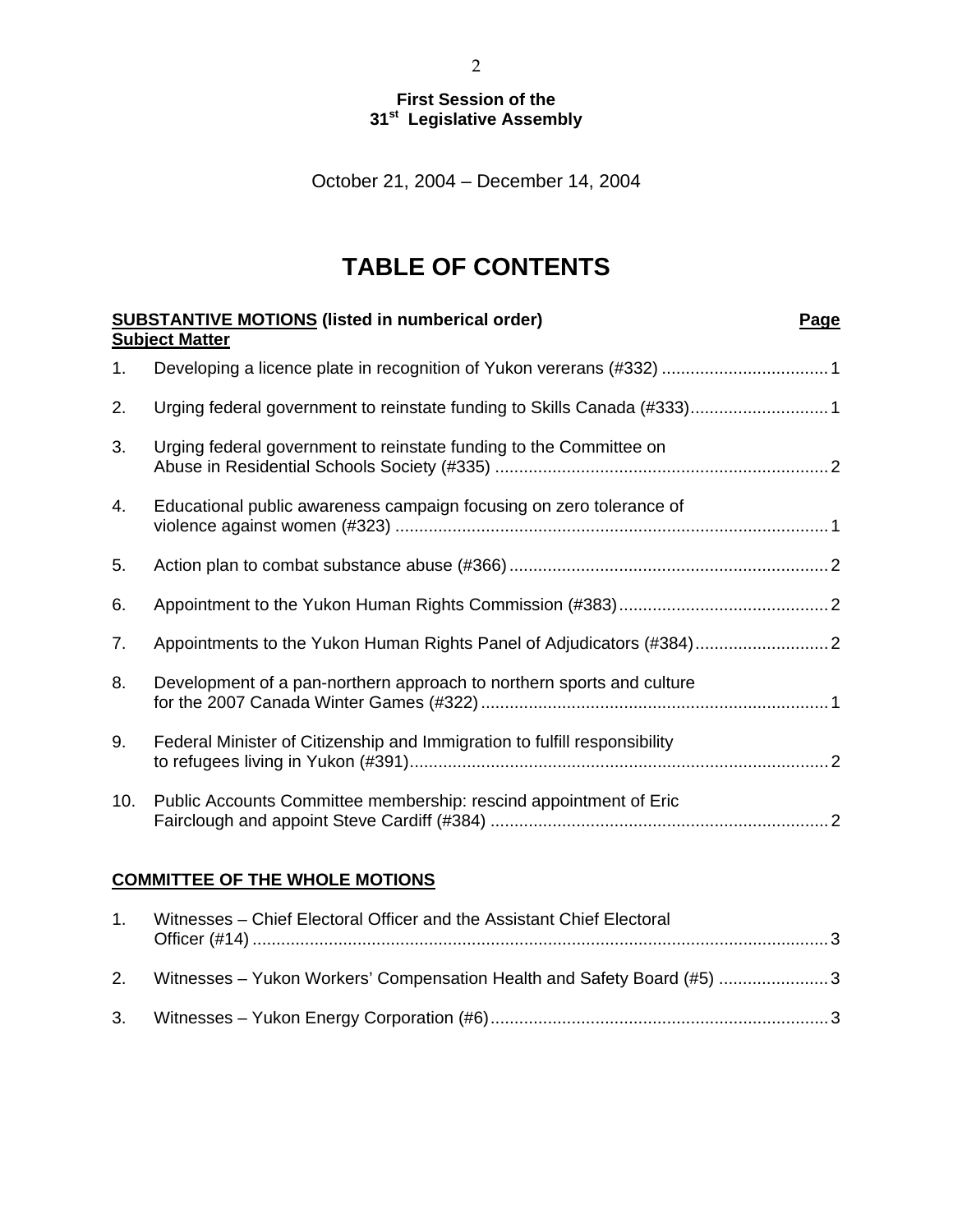#### **YUKON LEGISLATIVE ASSEMBLY**

Motions adopted during the First Session of the 32nd Legislative Assembly

October 21, 2004 – December 14, 2004

#### **Substantive Motions**

1. Motion #322 – Mr. Cathers, Member for Lake Laberge Debated November 24, 2004; December 8, 2004 Carried December 8, 2004

 THAT this House urges the Sport and Culture Ministers of the Yukon Government to work in cooperation with their counterparts from the Northwest Territories and Nunavut and the 2007 Canada Winter Games Host Society to develop a pan-Northern approach to sharing unique northern sports and cultures when the Canada Winter Games come "North of Sixty" for the first time.

2. Motion #323 – Hon. Ms. Taylor, Minister responsible for the Women's Directorate Debated November 23, 2004 Carried November 23, 2004

 THAT this House urges the Yukon Government to implement a long-term educational public awareness campaign focusing on zero-tolerance of violence against women and children and raising awareness of resources available to assist those leaving violent and abusive relationships.

3. Motion #332 – Mr. Hassard, Member for Pelly-Nisutlin Debated October 27, 2004 Carried October 27, 2004

 THAT this House urges the Yukon Government to work with The Royal Canadian Legion to design and develop a Veterans License Plate in recognition of Yukon veterans and their efforts to protect our country and preserve peace around the world.

4. Motion #333 – Mr. Hassard, Member for Pelly-Nisutlin Debated November 10, 2004 Carried November 10, 2004

 THAT this House urges the federal Liberal Government to reinstate its funding to Skills Canada.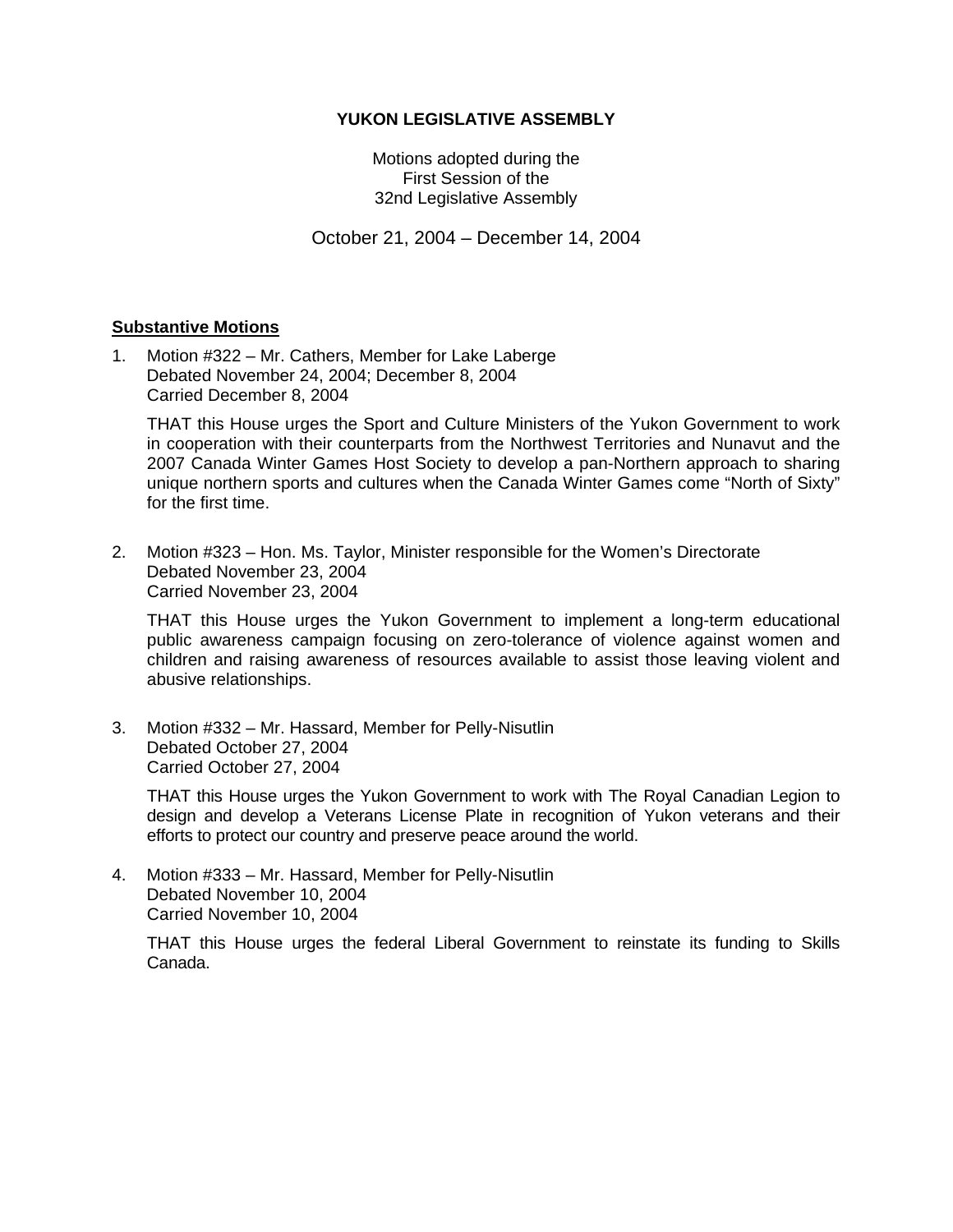5. Motion #335 – Mr. Rouble, Member for Southern Lakes Debated November 10, 2004 Carried November 10, 2004

 That this House urges the federal Liberal Government to ensure that funding is available through the Aboriginal Healing Foundation to continue the positive work of Yukon-based programs such as the Committee on Abuse in Residential Schools Society.

#### **Amended**

6. Motion #348 – Hon. Mr. Jenkins, Government House Leader Debated December 2, 2004 Carried December 2, 2004

 THAT the membership of the Standing Committee on Public Accounts as established by Motion #21 on March 25, 2003, and amended by Motion #301 on May 17, 2004, be further amended by rescinding the appointment of Eric Fairclough and appointing Steve Cardiff to the Committee.

7. Motion #366 – Mr. Hardy, Member for Whitehorse Centre Debated November 23, 2004 Carried November 23, 2004

 THAT this House call upon the Government of Yukon to work in conjunction with all other levels of government in the Yukon to convene a territory-wide summit to develop a comprehensive action plan to combat substance abuse, which is a destructive and growing force in both urban and rural areas of the Yukon.

8. Motion #383 – Hon. Mr. Edzerza, Justice Debated December 2, 2004 Carried December 2, 2004

 THAT the Yukon Legislative Assembly, pursuant to Section 17(1) of the *Human Rights Act*, appoint Melissa Atkinson to be a member of the Yukon Human Rights Commission.

9. Motion #384 – Hon. Mr. Edzerza, Justice Debated December 2, 2004 Carried December 2, 2004

 THAT the Yukon Legislative Assembly, pursuant to Section 22(2) of the *Human Rights Act*, reappoint Barbara Evans as Chief Adjudicator of the Yukon Human Rights Panel of Adjudicators, and reappoint Michael Dougherty and Renzo Ordenez de Leon to be members of the Yukon Human Rights Panel of Adjudicators.

10. Motion #391 – Mr. Cathers, Member for Lake Laberge Debated December 8, 2004 Carried December 8, 2004

 THAT this House urges Canada's Minister for Immigration, Hon. Judy Sgro, to direct her department to fulfill its responsibility to deal with the refugees currently living in the Yukon in a manner that is fair and equitable.